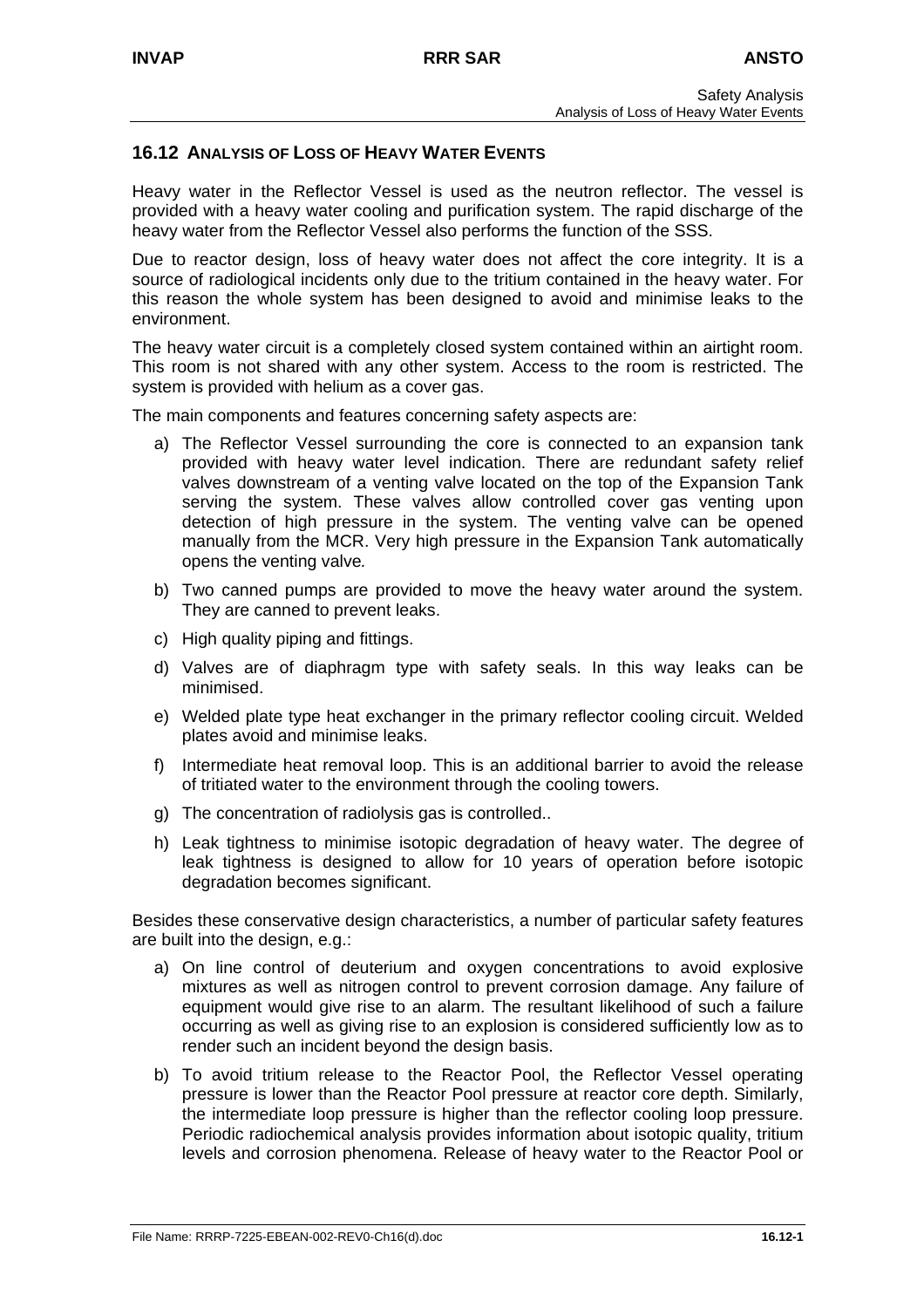reflector cooling circuit is considered to lie within the design basis. The consequences of any leakage would be minor.

- c) Monitors and leak detectors in the Heavy Water Room provide indication of leaks.
- d) Dedicated instrumentation provides information on circuit variables. The reactor is shutdown in the event of low reflector cooling flow, high reflector temperature or very low level in the expansion tank.
- e) An exclusive ventilation system is provided to permit the condensation and collection of any tritiated heavy water released to the Heavy Water Room. Any tritium release would be contained within the room and not transferred to other reactor areas or the environment.
- f) The Heavy Water Room is at lower pressure than the neighbouring rooms.
- g) There are no high energy lines (vapour, gas) inside the Heavy Water Room.
- h) In the very unlikely event of beam tube failure (either cracks in the tube or failure of the seals), heavy water would leak towards the neutron beam tube where it would be contained. Humidity detectors in the neutron beam tubes would give rise to an alarm. As indicated in Section 16.11, failures of the beam tubes are considered sufficiently unlikely as to render them beyond the design basis.
- i) In the very unlikely event of a failure of the vacuum vessel of the Cold Neutron Source, the introduction of heavy water would lead to loss of vacuum and give rise to an alarm. Such an event is considered sufficiently unlikely as to render it beyond the design basis.
- j) The dropping of heavy objects on the Reflector Vessel does not represent a reactivity insertion hazard. Any failure of the vessel in this instance would lead solely to isotopic degradation of the heavy water. The Reflector Vessel is designed to withstand dropped loads and protection is in place to prevent damage to the Bulk Irradiation Facilities and the beam tubes. Dropping of heavy loads onto the Reflector Vessel is considered within the design basis. The consequences of any such drop would be minor.

Leaks of heavy water have no adverse impact on the core. Removal of heavy water from the Reflector Vessel results in an insertion of negative reactivity to the reactor core. If the heavy water leak persists, the RCMS would compensate the negative reactivity insertion by extracting control absorbers. However, the compensation is limited and a sustained leakage would lead to reactor shutdown.

The high quality of piping and fittings together with the small valves used in the system are such as to make the possibility of a catastrophic failure of the heavy water circuit so unlikely as to render it beyond the design basis.

Failure of any of the irradiation rig surrounds, including those of the pneumatic facility, results in leakage of pool water into the Reflector Vessel and subsequent isotopic degradation of the heavy water. Such failures lie within the design basis. They have minor consequences.

The radiological impact of the spillage of heavy water is confined to the Heavy Water Room. Therefore, the operators are the critical group for this event. Leaks of heavy water to the Heavy Water Room are considered within the design basis. The consequences of such a leak are minor. No release of tritium to the atmosphere is expected. For spillage of heavy water to the Reactor Beam Hall to occur, failure of a double barrier plus failure of the humidity detector in the beam tubes is necessary. The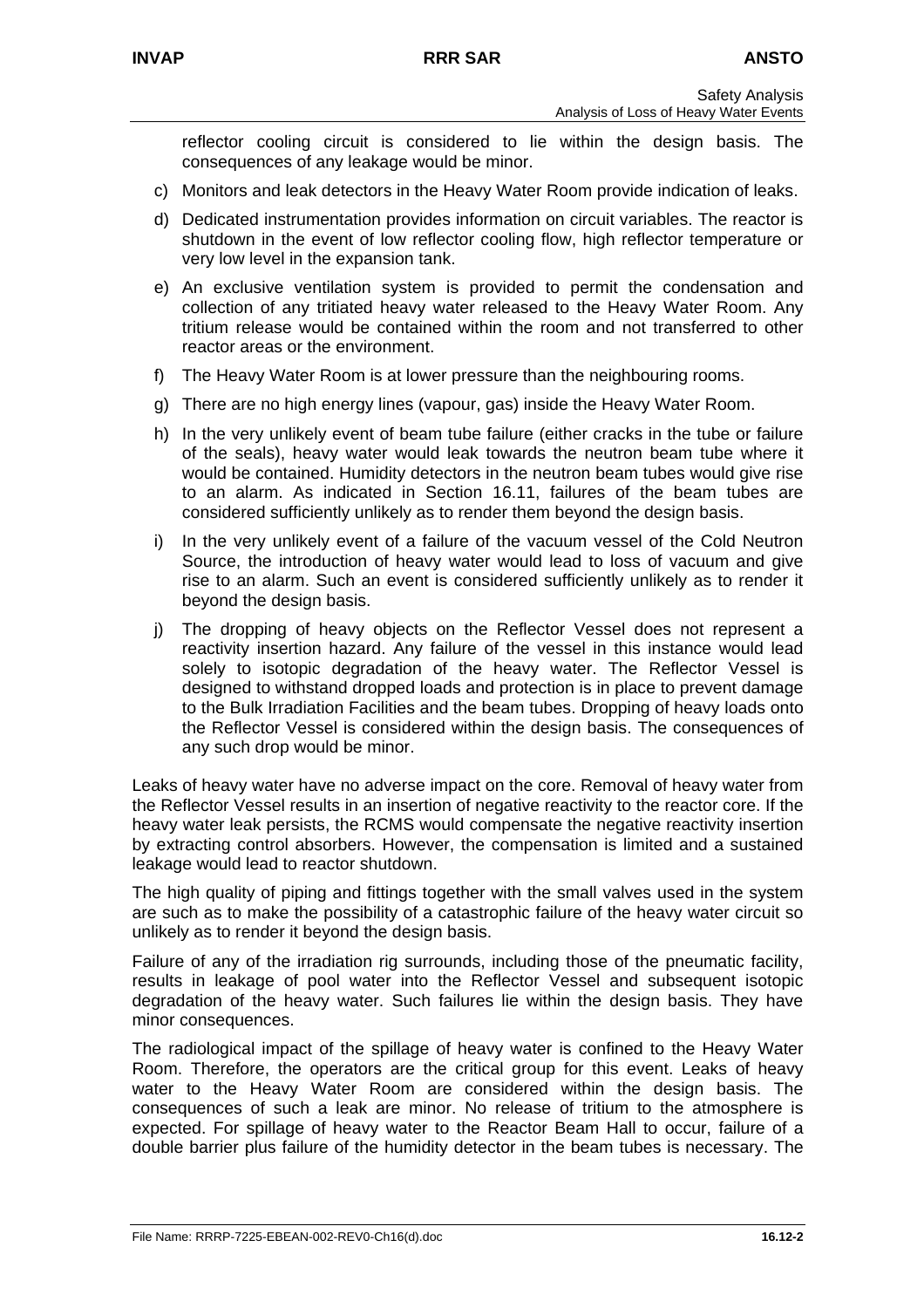high quality of design ensures that this is a highly unlikely event and therefore beyond the design basis.

The floor in the Heavy Water Room has a slope directed towards a collection drain that directs the spilled water towards the heavy water storage tank. The slope is enough to drain all the spilled heavy water. After the heavy water has been drained, there would be a very fine layer of heavy water on the floor in addition to the water that has evaporated depending on the vapour pressure inside the room. A dedicated ventilation system would be actuated remotely by the operator. This operation continues until the heavy water has been completely removed from the room, as verified by the tritium monitor. In the unlikely event of an emergency that requires access to the room, the operator must wear a waterproof suit with external breathing air supply. Breathing air connections are supplied close to the entrance air lock. The air lock provides a barrier and control point.

On the basis of the above discussion, only minor leaks could eventually occur. The leaks and presence of tritiated heavy water would be confined to the Heavy Water Room , inside the containment. This room is not occupied during operation and is equipped with humidity and tritium detectors. Consequently, minor leaks are taken as the DBIE for the loss of heavy water.

| Level | <b>Main Characteristics</b>                            | <b>Safety Feature</b>                                                                                                                                               |
|-------|--------------------------------------------------------|---------------------------------------------------------------------------------------------------------------------------------------------------------------------|
| 1     | Conservative design<br>and inherent safety<br>features | Heavy water circuit (cooling and purification circuit and<br>second shutdown system) confined to Heavy Water<br>Room, inside the containment                        |
|       |                                                        | Room is air tight and at lower pressure than the rest of<br>the building.                                                                                           |
|       |                                                        | No occupancy of Heavy Water Room during operation;<br>equipment controlled remotely.                                                                                |
|       |                                                        | High quality materials                                                                                                                                              |
|       |                                                        | Canned pumps.                                                                                                                                                       |
|       |                                                        | Nitrogen on line control to avoid corrosion                                                                                                                         |
|       |                                                        | On line control of deuterium and oxygen to avoid<br>explosive mixtures                                                                                              |
|       |                                                        | Periodic visual inspection and appropriate maintenance<br>programme                                                                                                 |
|       |                                                        | All systems components made out of stainless steel                                                                                                                  |
|       |                                                        | Soft components (O-rings, diaphragms, gaskets, hoses<br>and valve seats) made out of materials thoroughly<br>resistant to radiation and severe operating conditions |
|       |                                                        | Low pressure system                                                                                                                                                 |
|       |                                                        | Special QA programme                                                                                                                                                |
|       |                                                        | Overpressure protection device                                                                                                                                      |
|       |                                                        | Valves with safety seals                                                                                                                                            |
|       |                                                        | Welded plate heat exchanger                                                                                                                                         |
|       |                                                        | Intermediate heat removal loop                                                                                                                                      |

### **16.12.1 Defence in Depth Barriers**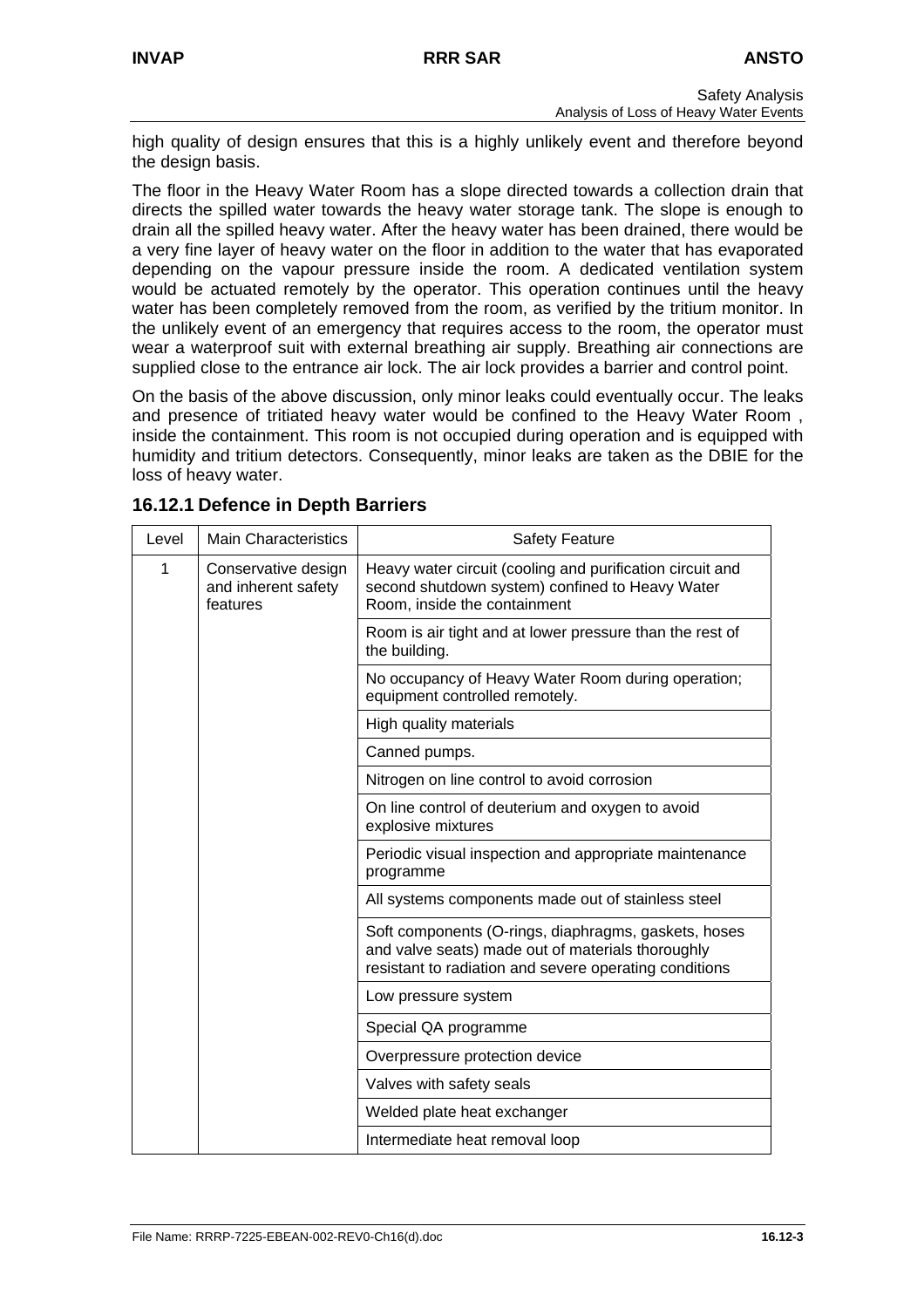Analysis of Loss of Heavy Water Events

| Level | <b>Main Characteristics</b>                     | <b>Safety Feature</b>                                                                 |
|-------|-------------------------------------------------|---------------------------------------------------------------------------------------|
|       |                                                 | Control of leak detectors                                                             |
|       | Design providing two barriers in the beam tubes |                                                                                       |
|       |                                                 | Protections against missile over Reflector Vessel,<br>irradiation rigs and beam tubes |
|       |                                                 | Reflector Vessel pressure lower than Reactor Pool<br>pressure                         |
|       |                                                 | Intermediate cooling loop pressure higher than reflector<br>cooling loop pressure     |
| 2     | Operation control                               | Alarms on:                                                                            |
|       | and response to<br>abnormal operation           | a) High water level in heavy water sumps                                              |
|       |                                                 | b) Very low heavy water level in the expansion tank                                   |
|       |                                                 | c)<br>High system pressure (in some cases)                                            |
|       |                                                 | d)<br>Low flow of the reflector cooling system                                        |
|       |                                                 | Humidity detection in the beam tubes                                                  |
|       |                                                 | Indication of abnormal neutron behaviour                                              |
|       |                                                 | High tritium activity level.                                                          |
| 3     | Control of accidents<br>within the design       | Event causes shutdown through dilution of reflector                                   |
|       | basis                                           | FRPS reactor trip on;                                                                 |
|       |                                                 | Very low level in the expansion tank<br>a)                                            |
|       |                                                 | b) low flow in the reflector cooling loop                                             |
|       |                                                 | SRPS reactor trip on;                                                                 |
|       |                                                 | Failure of the FSS,                                                                   |
|       |                                                 | Slope in floor of Heavy Water Room to drain spillage to<br>Heavy Water Storage Tank   |
|       |                                                 | Camera in Heavy Water Room to monitor remediation<br>operations.                      |
|       |                                                 | Dedicated ventilation system to retain tritiated heavy<br>water.                      |
|       |                                                 | Breathing air connection in air lock                                                  |

# **16.12.2 Design Basis Postulated Initiating Event**

A summary of the previous discussions and identification of those DBIEs requiring further analysis are presented below: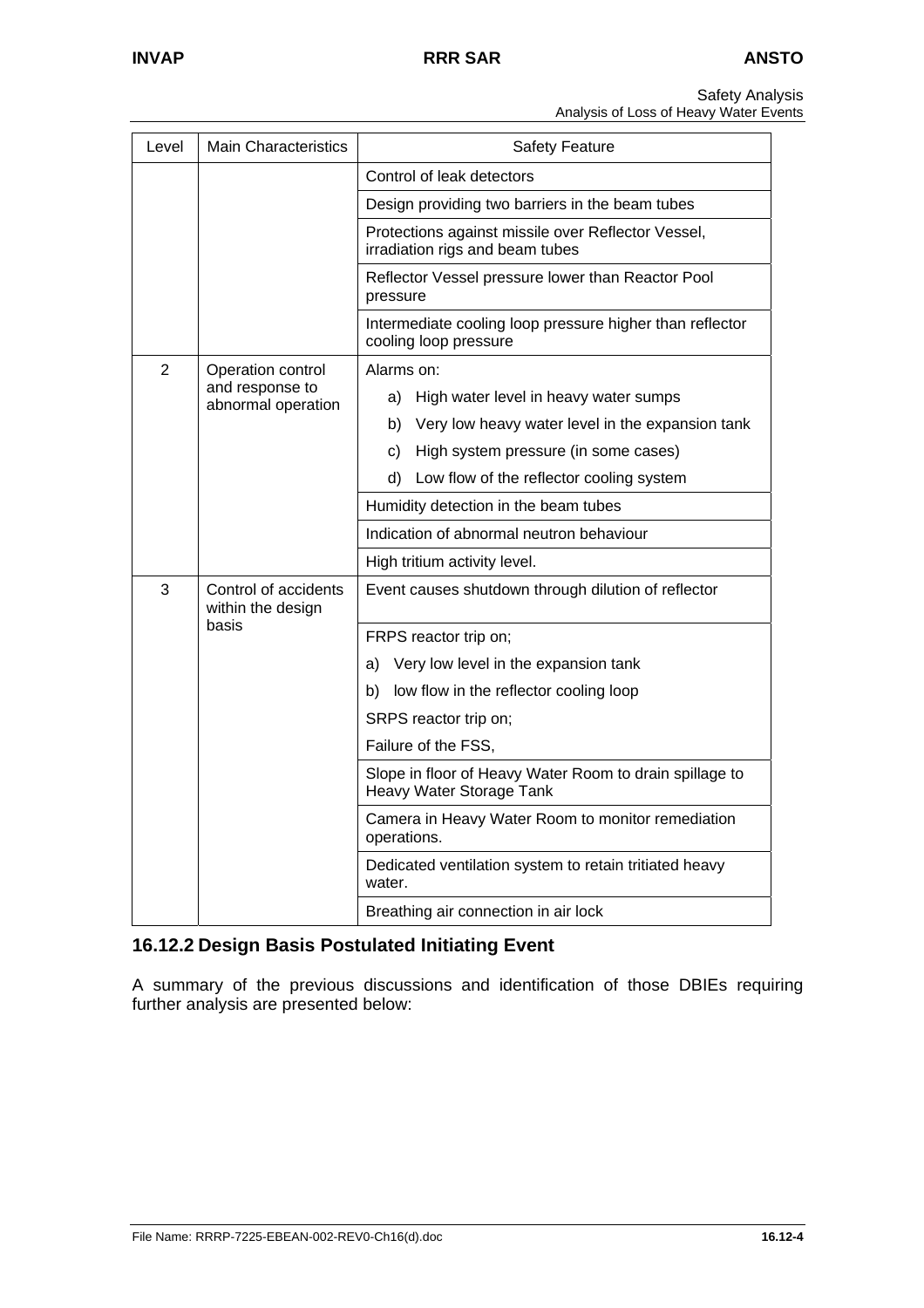| <b>Safety Analysis</b>                 |  |
|----------------------------------------|--|
| Analysis of Loss of Heavy Water Events |  |

| PIE                                                                                  | <b>Not</b><br>applicable<br>to the<br>design | Sufficiently<br>unlikely to<br>occur<br>(BDB) |                                            | Design Basis Initiating Events (DBIEs) |                      |
|--------------------------------------------------------------------------------------|----------------------------------------------|-----------------------------------------------|--------------------------------------------|----------------------------------------|----------------------|
|                                                                                      |                                              |                                               | To be considered<br>in other DBIE<br>group | Bounded by<br>other DBIE               | Requires<br>Analysis |
| Explosion due<br>malfunction of the<br>on-line control of<br>deuterium and<br>oxygen |                                              | X                                             |                                            |                                        |                      |
| Leakage into<br><b>Reactor Pool</b>                                                  |                                              |                                               |                                            | Minor consequences                     |                      |
| Beam tube failure                                                                    |                                              | X                                             |                                            |                                        |                      |
| CNS vacuum vessel<br>failure                                                         |                                              | X                                             |                                            |                                        |                      |
| Heavy object drop<br>onto Reflector<br>Vessel                                        |                                              |                                               |                                            | Minor consequences                     |                      |
| In leakage of light<br>water into Reflector<br>Vessel                                |                                              |                                               |                                            | Minor consequences                     |                      |
| Leaks into Heavy<br><b>Water Plant Room</b>                                          |                                              |                                               |                                            |                                        | X                    |

The identified DBIE requiring further analysis is a leak from the heavy water circuit, spilling 10 times the maximum expected annual leak volume (1kg), i.e., spilling 10kg.

### **16.12.2.1 Detection of the Initiating Event**

The event is reported by alarms. The reactor is manually shutdown.

Alarms are triggered on the following variables:

- a) High water level in Heavy Water Room sump
- b) Very low level in the reflector expansion tank
- c) detectors for tritium leaks in the Heavy Water Room

### **16.12.2.2 Design Basis Fault Sequence**

- a) Heavy water leaks.
- b) Loss of heavy water triggers alarm due to tritium and water in sump in the Heavy Water Room.
- c) The heavy water spilled into the room is drained.
- d) Operator remotely starts ventilation system in the Heavy Water Room.
- e) Unless already carried out, the operator manually shuts down the reactor.
- f) Operator shuts down the Reflector Cooling and Purification System.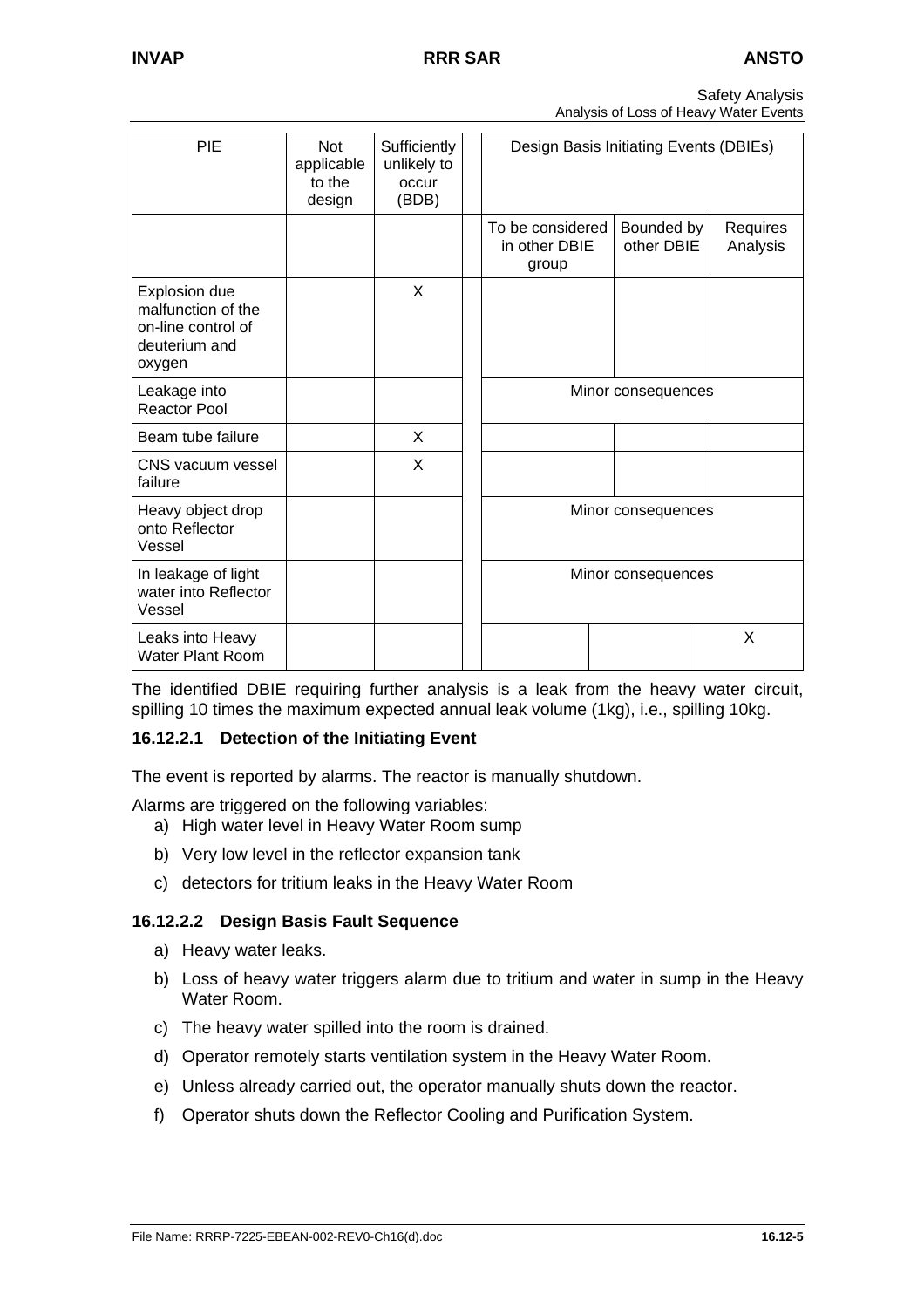### **16.12.2.3 Numerical Analysis**

No numerical analysis of this event has been performed since it does not affect adversely the core or irradiation facilities. If the leak cannot be made up, the loss of heavy water from the Reflector Vessel would insert negative reactivity into the core. The RCMS would compensate by withdrawing the control plates. The available reactivity would not be enough to compensate the loss of the reflector and the reactor would shutdown.

### **16.12.2.4 Radiological Impact Analysis**

Due to the design of the Heavy Water Room and associated systems, no tritiated water would be released to the atmosphere. As stated above, failure of the Reflector Vessel would result in isotopic degradation of the heavy water due to inflow of light water rather than a leakage of heavy water to the Reactor Pool and thence to the Reactor Hall. Exposure of the operators to tritiated water or water vapour would be avoided by the action of the ventilation system of the Heavy Water Room and the passive drainage of the spillage to the heavy water storage sump.

### **16.12.2.5 Conclusions**

Loss of heavy water results in safe reactor shutdown. This is an inherent design feature of a heavy water filled reflector. Although the RPS are capable of functioning automatically and shutting down the reactor, neither is required for this event. Loss of heavy water does not challenge nuclear safety. The tritiated heavy water would be contained and any releases of tritium to the facility atmosphere strictly controlled. Such releases would not represent a hazard to the operators or the public.

*End of Section*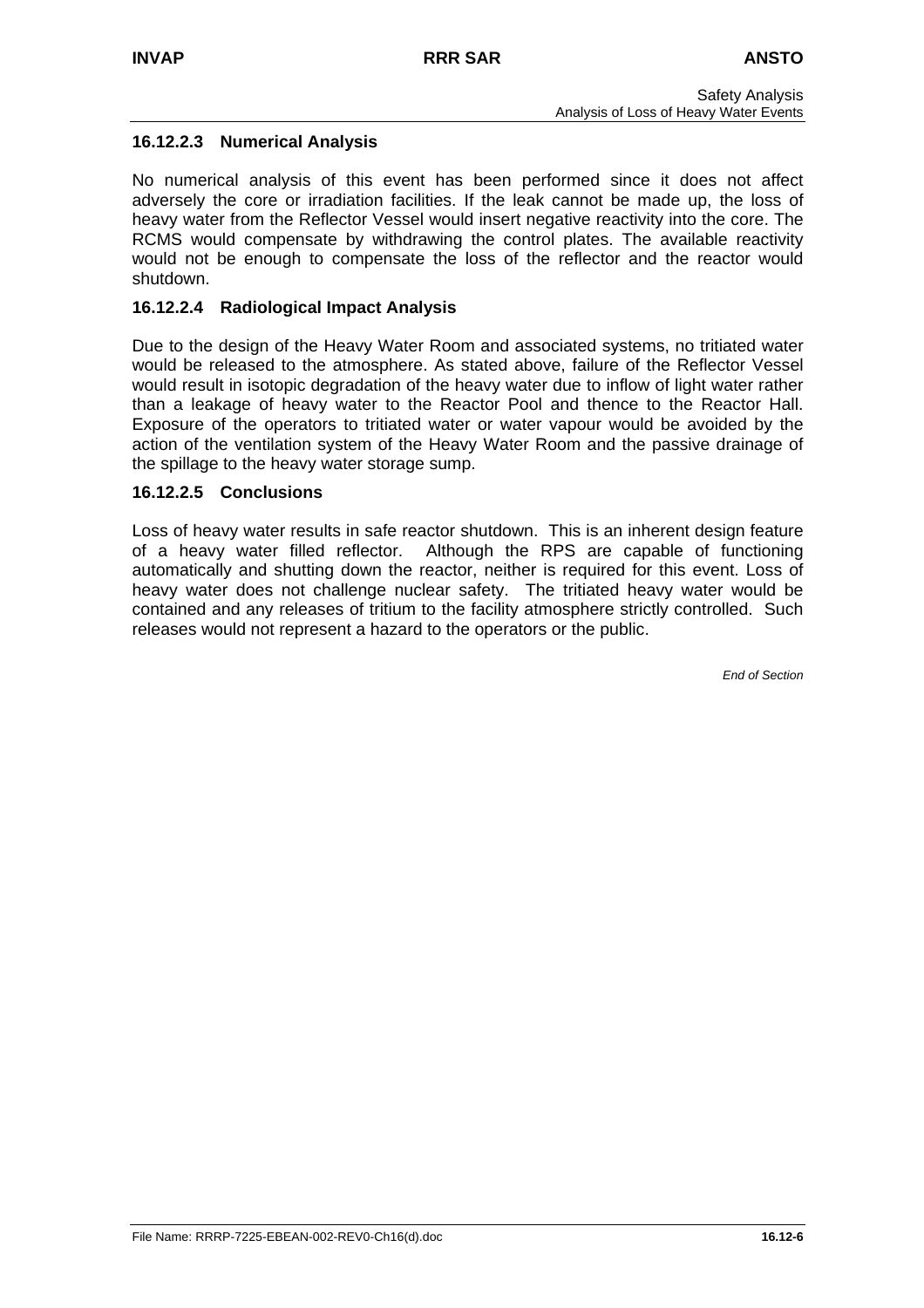## **16.13 ANALYSIS OF ERRONEOUS HANDLING OR FAILURE OF EQUIPMENT OR COMPONENTS EVENTS RELATING TO FUEL ASSEMBLIES**

## **16.13.1 Introduction**

This Section analyses the occurrence of a failure of equipment or components related to Fuel Assemblies. All of these events potentially have a direct impact on the operator. Failure of fuel plate cladding or mechanical damage to a Fuel Assembly could lead to release of fission products into the Reactor Pool, the containment and eventually the environment. However, extensive damage to the core due to cladding failure or mechanical damage is not credible. Consequently, the operators are the critical group for consideration of consequences.

# **16.13.2 Fuel Plate Cladding Failure**

This section addresses localised fuel cladding failure during normal operation or Anticipated Operational Occurrences as a result of manufacturing errors. Mechanical damage due to mishandling or dropped loads is covered in the next section. The fuel matrix and the cladding of the fuel plates form the first barriers for the fission products generated in the fuel assembly. A frame and two covers of Aluminium alloy constitute the cladding. Section 5.3 presents a description of the fuel assembly design.

The design and manufacture of the Fuel Assembly minimises the defects that could lead to a localised failure of the cladding and liberation of fission products into the PCS.

The fuel assembly design and manufacture is carried out in accordance with the necessary QA practice applicable to the nuclear fuel industry for research reactors.

The design of the fuel assembly includes consideration of prevention or minimisation of the following effects:

- a) Heat generation effects:
	- (i) Reduction of cooling channel thickness due to thermal expansions of fuel plate.
	- (ii) Thermal stresses on fuel plate as a consequence of non-uniform temperature distribution and external restraints to thermal expansions.
	- (iii) Regardless of the high specific powers of most research reactors and taking into account the good thermal properties of aluminium and its alloys as well as the high surface to volume ratio in plate geometry, both maximum temperature values and thermal gradients are quite moderate. This minimises the deformation of the fuel plate due to thermal effects. The width of the cooling channels has been designed accounting for variations due to fuel plate dilation. Given the moderate temperature in the fuel plate, the potential variation in width is much less than the design value.
- b) Hydraulic and mechanical loads:
	- (i) Hydraulic instability due to excessive coolant velocities.
	- (ii) Risk of plate elastic buckling due to lateral compressive loads.
	- (iii) Mechanical stress on fuel assembly bottom nozzle due to interaction with reactor grid plate and fuel clamp.
	- (iv) Mechanical stresses on fuel assembly structure during refuelling operations.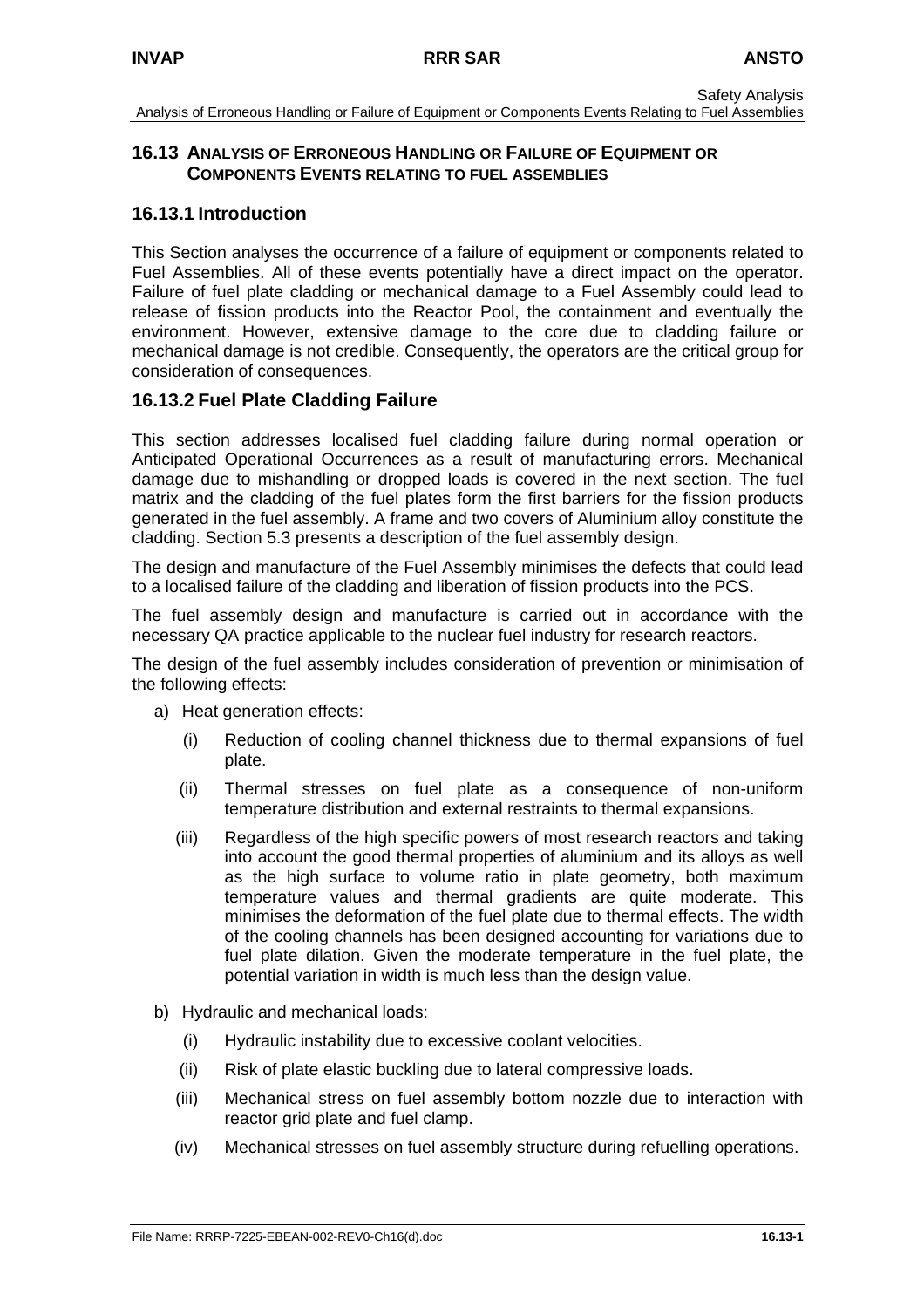Analysis of Erroneous Handling or Failure of Equipment or Components Events Relating to Fuel Assemblies

- (v) Differential pressure between the inner and outer fuel plate.
- (vi) Design limits on coolant maximum velocity prevent hydraulic instabilities.
- (vii) The fuel plates withstand the eventual differential pressures between two cooling channels. No deformation is expected.
- c) Radiation effects:
	- (i) Swelling and blistering of fuel plate due to build up of fission products.
	- (ii) Changes in physical and mechanical properties of fuel assembly materials (thermal conductivity, yield and ultimate strengths and ductility).
- d) Chemical interaction with coolant:
	- (i) Uniform corrosion of exposed surfaces, especially on the hottest fuel plate.
	- (ii) Localised corrosion phenomena, such as pitting and galvanic corrosion.

On the basis of the arguments presented above and in Section 5.3, failure of fuel plates due to manufacturing faults and corrosion problems, although unlikely, will be considered to lie within the design basis.

| Level          | <b>Main Characteristics</b>                                | <b>Safety Feature</b>                                                                                                                     |
|----------------|------------------------------------------------------------|-------------------------------------------------------------------------------------------------------------------------------------------|
| 1              | Conservative design<br>and inherent safety<br>features     | Low limit in maximum cladding temperature during normal<br>operation.                                                                     |
|                |                                                            | Variation in thermal and mechanical properties of<br>Aluminium accounted for in design.                                                   |
|                |                                                            | QA programme for fuel assembly design and<br>manufacturing                                                                                |
|                |                                                            | High Surface to volume ratio in fuel plate favours heat<br>removal and moderate temperature gradients.                                    |
|                |                                                            | Design limit on maximum coolant velocity.                                                                                                 |
|                |                                                            | Presence of gas inside fuel plate meat during<br>manufacturing strictly avoided.                                                          |
|                |                                                            | Allowance in variation of cooling channel thickness due to<br>swelling or deformation accounted for in the design.                        |
|                |                                                            | Changes in thermal and mechanical properties due to<br>radiation effects considered in the design of fuel assembly<br>and cooling system. |
|                |                                                            | Strict water chemistry control to avoid corrosion.                                                                                        |
|                |                                                            | Mild operating conditions (moderate temperature and<br>controlled water quality).                                                         |
|                |                                                            | Adequate behaviour of the fuel matrix as a retention agent<br>for fission products, particularly fission gases.                           |
| $\overline{2}$ | Operation control and<br>response to abnormal<br>operation | Alarm on presence of fission products in water                                                                                            |

**16.13.2.1 Defence in Depth Barriers**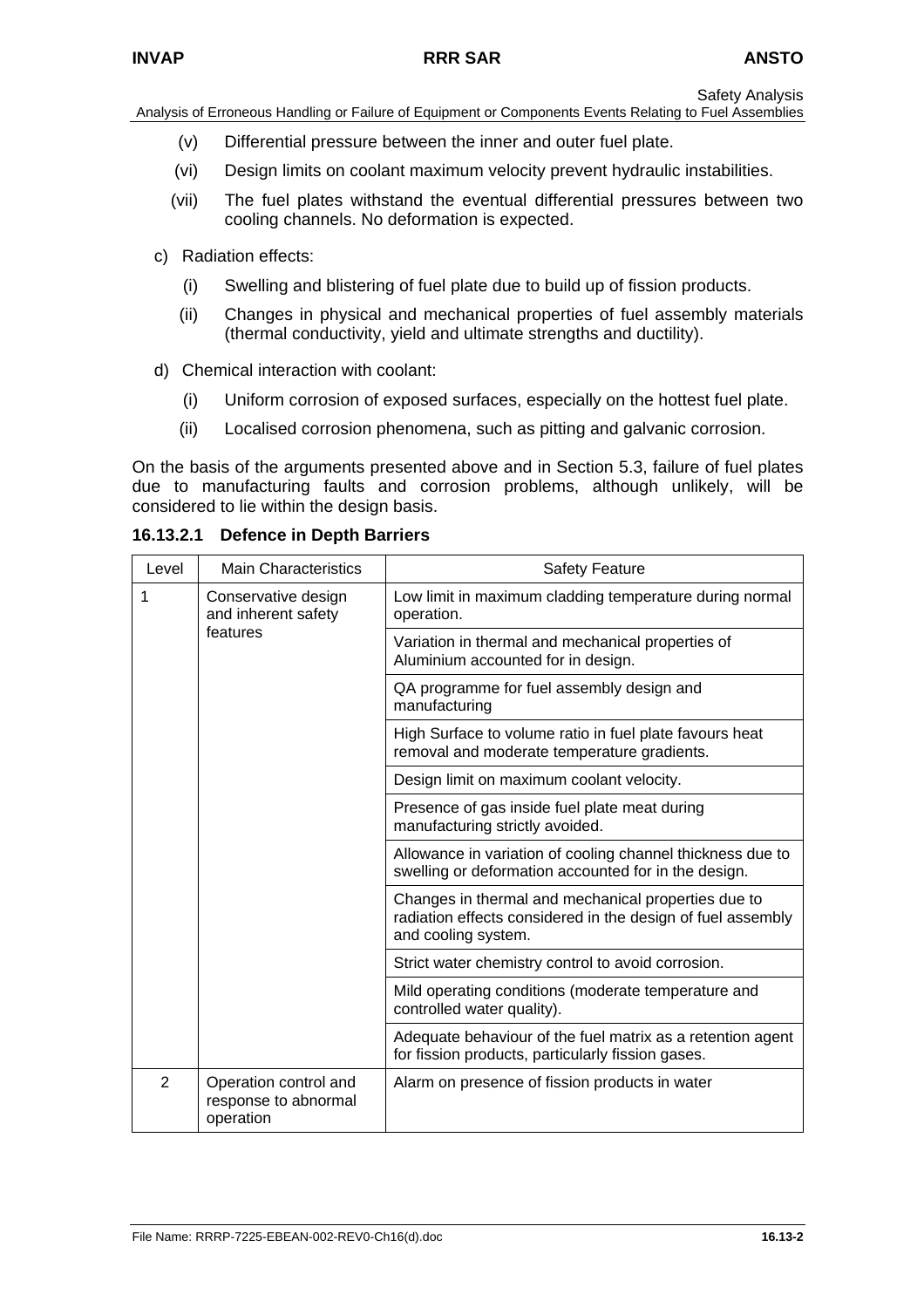Analysis of Erroneous Handling or Failure of Equipment or Components Events Relating to Fuel Assemblies

| Level | <b>Main Characteristics</b> | <b>Safety Feature</b>                |
|-------|-----------------------------|--------------------------------------|
| 3     | Control of accidents        | FRPS reactor trip on;                |
|       | within the design basis     | high radiation at pool surface<br>a) |
|       |                             | SRPS reactor trip on;                |
|       |                             | Failure of the FSS<br>a)             |

### **16.13.3 Mechanical Damage to Core or Fuel Assembly**

This event refers to a failure that affects the physical integrity of the core or fuel assemblies. It can be caused by the impact of an object, impact of the fuel assembly on other objects during handling, flow induced vibration, seismic activity, radiation effects or corrosion.

The core and fuel assemblies are protected against the impact of heavy objects. During operation, a protective grid covers the top of the chimney, which can withstand the impact of a heavy Silicon ingot. This grid protects the core structures and the fuel assemblies from damage due to impact of falling objects during normal operation.

The fuel assemblies have been designed to avoid flow-induced vibrations. The core and fuel assemblies are designed to withstand the SL-2 earthquake. No damage to the cladding integrity would be expected in the event of seismic activity.

No deformation of the grid is expected due to radiation effects. The water chemistry is carefully controlled, and corrosion is unlikely to occur. The mechanical tolerances in the core grid, chimney and fuel storage racks prevent fuel from sticking and wear during handling.

Trained staff, following procedures and using adequate tools, carry out the loading and unloading of the fuel assembly in the core and its handling in the Reactor and Service Pools. This minimises the possibility of damage during handling and core reshuffling operations. The fuel assemblies are cold during reshuffling and refuelling operations, therefore there would be no significant release of fission products in the event of any mechanical damage. This consideration also applies to fuel assemblies in the storage rack inside the Reactor Pool and in the Service Pool. Should a fuel assembly be accidentally damaged during fuel shuffling manoeuvres, the operator would remove it to the storage rack inside the Reactor Pool.

Mechanical damage to a fuel assembly is considered to lie within the design basis. The magnitude of any fission product release as a result of mechanical damage would be minor. For this reason, the consequences of a release are considered bounded by those arising from fuel plate failure, discussed in the previous section.

| Level | Main Characteristics                                | <b>Safety Feature</b>                                                                    |
|-------|-----------------------------------------------------|------------------------------------------------------------------------------------------|
|       | Conservative design and<br>inherent safety features | Chimney protective grid withstands impact by Silicon<br>ingot.                           |
|       |                                                     | Support structure (comb) provides additional rigidity<br>against flow induced vibration. |
|       |                                                     | Strict water chemistry control to avoid corrosion.                                       |
|       |                                                     | Mild operating conditions (moderate temperature and<br>controlled water quality).        |

#### **16.13.3.1 Defence in Depth Barriers**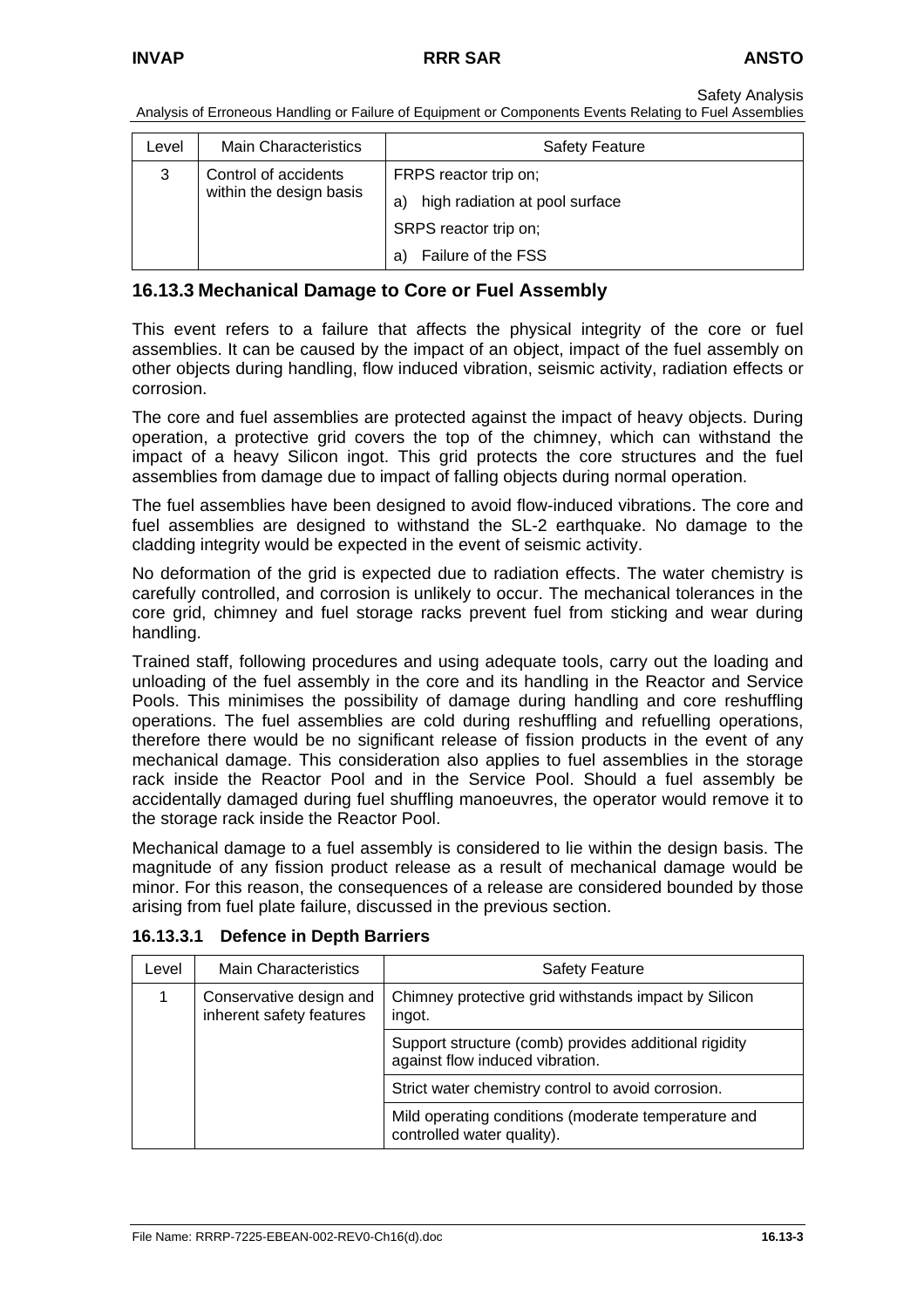Analysis of Erroneous Handling or Failure of Equipment or Components Events Relating to Fuel Assemblies

|                            |                                   | Handling of fuel assembly performed by trained staff with<br>adequate tools and following procedures. |
|----------------------------|-----------------------------------|-------------------------------------------------------------------------------------------------------|
| 2<br>Operation control and |                                   | Damaged fuel assembly monitor in PCS                                                                  |
|                            | response to abnormal<br>operation | Radiation alarm at Reactor Pool top.                                                                  |
| Control of accidents<br>3  |                                   | FRPS reactor trip on;                                                                                 |
|                            | within the design basis           | high radiation at pool surface<br>a)                                                                  |
|                            |                                   | SRPS reactor trip on;                                                                                 |
|                            |                                   | Failure of the FSS<br>a)                                                                              |

## **16.13.4 Criticality in Fuel Storage**

The fresh Fuel Assemblies are stored in a rack in a separate room. The rack's structure is a stainless steel lattice. Each lattice cell contains one fuel assembly inside a protective casing. Each fuel assembly is maintained centred inside the box. Criticality calculations (see Chapter 10) showed that when the fuel assemblies are properly placed in the rack even flooding would not cause a criticality incident. Thus the placement of fresh fuel assemblies in the storage rack is a safe arrangement from a criticality standpoint. Similarly, piling fuel assemblies on the floor without their boxes does not lead to criticality.

Spent Fuel Assemblies are placed inside containers in the Reactor and Service Pools. Each container can accommodate four fuel assemblies. The criticality calculations showed that, for FA storage in the Reactor Pool the array is subcritical. See Chapter 10 for a detailed description of the calculation.

The criticality analysis of the FA storage in the Service Pool shows that the array is subcritical. Scenarios with variations in water density, water level and manufacture tolerances have also been analysed. In all instances, the FA Storage array is subcritical. See Chapter 10 for detailed information.

The fuel assembly storage systems are designed to withstand the SL-2 earthquake and the racks are designed to withstand the impact of dropped loads.

Fuel assembly handling operators are well trained and fuel handling procedures prohibit storage of fuel assemblies outside the storage rack. The fuel assemblies follow a one way path inside the pool in routine operation, and all the fuel assemblies in the storage rack are removed to the Service Pool before core unloading is allowed to begin. The one exception to the 'one way path' for fuel assembly movements is associated with the full core unloading and reloading during extended shutdowns for in-service inspection.

Therefore, both fresh and spent fuel assemblies can be safely stored, with no criticality incidents occurring. A separate assessment of potential criticality is made when the fuel is prepared for loading into the transfer cask. On this basis, unplanned criticality of fuel elements, both fresh and spent, is considered to be eliminated by the inherent design provisions and is not analysed further.

#### **16.13.4.1 Defence in Depth Barriers**

| Level | <b>Main Characteristics</b>                | <b>Safety Feature</b>                                                                  |
|-------|--------------------------------------------|----------------------------------------------------------------------------------------|
|       | Conservative design<br>and inherent safety | Fuel assembly array in storage lattice designed to remain<br>subcritical at all times. |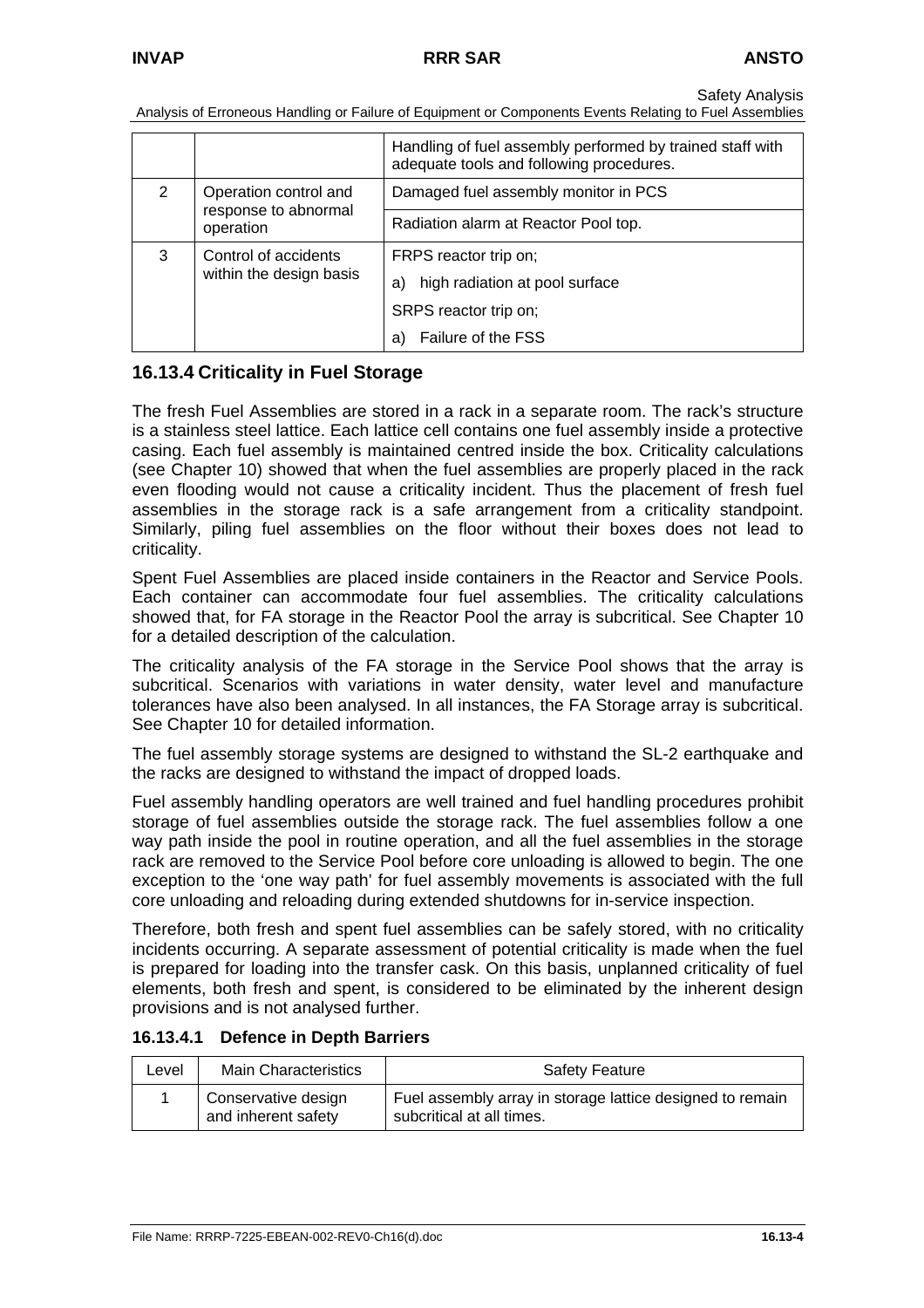Analysis of Erroneous Handling or Failure of Equipment or Components Events Relating to Fuel Assemblies

|   | features                                                   | Spent fuel storage containers designed to maintain<br>optimum geometry for subcritical arrangement. |
|---|------------------------------------------------------------|-----------------------------------------------------------------------------------------------------|
|   |                                                            | Operational procedures to maintain safe geometry.                                                   |
| 2 | Operation control and<br>response to abnormal<br>operation | N/A                                                                                                 |

#### **16.13.5 Loss of Coolant to Spent Fuel Stored in the Reactor and Service Pools**

Loss of coolant to hot spent fuel during initial storage could only be due to failure of the Reactor or Service Pool boundary. Once removed from the core, the spent fuel is stored and left to decay in a rack inside the Reactor Pool before it is moved underwater through the Transfer Canal to the Service Pool. A spent fuel assembly requires cooling for a period before its decay heat falls sufficiently to preclude melting in air. No routine movement to the spent fuel rack would occur until well after that period. An exception to this routine could occur during extended shutdowns for in-service inspection. Appropriate procedures would be in place in such an event.

The inlet and outlet piping to the Reactor and Service Pools crosses the pool boundary above the level of the fuel assembly storage rack. Siphoning to below the level of the siphon breakers is not considered credible. In the event of a RSPCS loss of coolant accident with the isolation gate removed, the water in the Service Pool would fall to a level such that the spent fuel assemblies in the Reactor Pool would remain covered and cooled by the pool water. A loss of coolant from the PCS would be arrested at the level of the siphon breakers. Again, cooling of the spent fuel assemblies would not be jeopardised.

Lack of cooling to the spent fuel assemblies arising from loss of coolant through the Reactor and Service Pools' boundary is not considered credible. Failure of the pool boundary, although unlikely, is considered to lie within the design basis. Such a failure occurring in the Reactor Pool, however, would lead to a small leak that would easily be made up. The effect of a failure in the Service Pool boundary would be stopped at the level of the Transfer Canal isolating the Reactor Pool.

On the basis of the above arguments, particularly the ability of the flap valves and siphon breakers to arrest any LOCA, melting of spent fuel which is cooling in the Reactor Pool is considered so unlikely as to render it beyond the design basis. It will not be considered further.

| Level | <b>Main Characteristics</b>                            | <b>Safety Feature</b>                                                                                            |
|-------|--------------------------------------------------------|------------------------------------------------------------------------------------------------------------------|
|       | Conservative design<br>and inherent safety<br>features | Water quality and mild operating conditions minimise the<br>probability of damage to the pool leading to leakage |
|       |                                                        | Siphon breakers/flap valve levels higher than storage<br>racks in Reactor and Service Pools.                     |
|       |                                                        | Siphon breaker/flap valve levels ensure enough shielding<br>for fuel assembly handling                           |
|       |                                                        | Fuel transfer between pools done under water.                                                                    |

**16.13.5.1 Defence in Depth Barriers**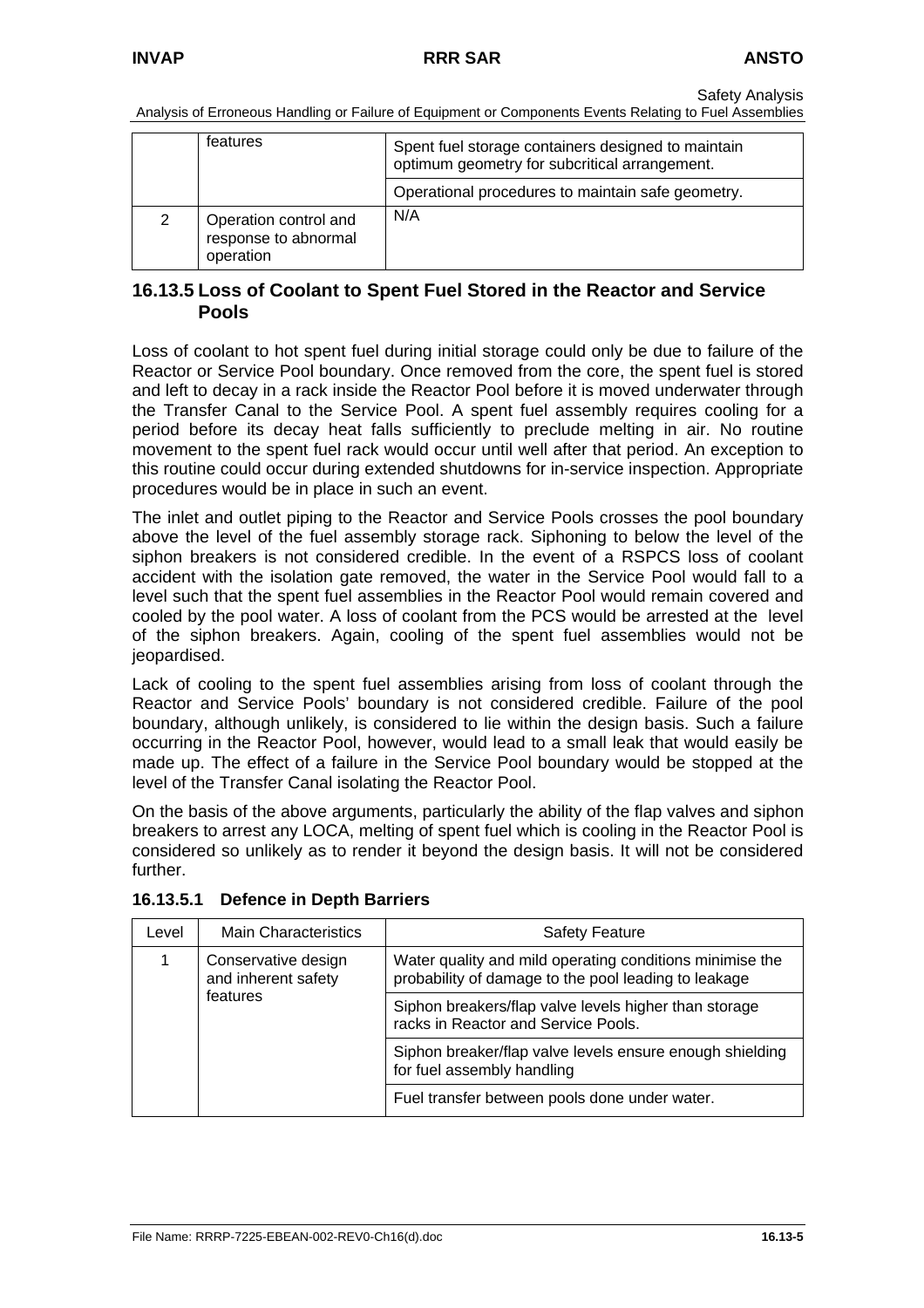Analysis of Erroneous Handling or Failure of Equipment or Components Events Relating to Fuel Assemblies

| Level | <b>Main Characteristics</b>                                | <b>Safety Feature</b>                                                                                                                                                              |
|-------|------------------------------------------------------------|------------------------------------------------------------------------------------------------------------------------------------------------------------------------------------|
|       |                                                            | Spent fuel will not melt if uncovered following the cooling<br>period after removal from the core. No routine movement<br>permitted until well after expiry of the cooling period. |
| 2     | Operation control and<br>response to abnormal<br>operation | N/A                                                                                                                                                                                |

### **16.13.6 Loss or Reduction of Proper Shielding**

The loss or reduction of shielding implies a failure in any of the barriers that isolate active materials from the operators and the Reactor Building environment.

In the radial direction from the core, the heavy concrete of the reactor block provides the main shielding. Catastrophic failure of concrete in a seismic event is not credible. The concrete block is seismically designed and it can withstand the SL-2 earthquake. The pool water provides an additional barrier. Even in the event of a loss of coolant, the water barrier will not be lost at the level of the core. The pool drainage will be stopped at the upper or lower siphon breaker level depending upon the source of the loss. A loss of heavy water from the Reflector Vessel would not result in doses exceeding the limit for operators, since the reactor would be shutdown.

In the vertical direction, the pool water and the hot water layer provide shielding to an operator located at the Reactor Pool top. The dose rates to operators during normal operation are presented in Chapter 12. In the event of a loss of coolant, the pool water would drain and the shielding would decrease. A low pool water level signal would trigger the FSS and, in the unlikely event that this fails, the SSS would be triggered on very low pool level or failure of the FSS. The reactor would shut down. The drainage of the pool would stop when the water level reaches the siphon breakers. The water column would then still be well above the top of the core. This column provides sufficient shielding to protect the operator at the top of the Reactor Pool. The dose rate to an operator at the Reactor Pool top with the reactor at shut down state and water column above the Core to the siphon breakers is some 4  $\mu$ Svh<sup>-1</sup> shortly after reactor shutdown

During refuelling operations, an operator could lift a fuel assembly above the level of the Transfer Canal. The procedures for fuel handling during refuelling ensure that the operator cannot remove a Fuel Assembly that has remained in the storage rack less than the length of an operation cycle. Refuelling is done only during reactor shutdown, and fuel assembly transfer to the Service Pool is done only immediately prior to refuelling. The fuel assemblies follow a one way path during routine operations. During refuelling, all the fuel assemblies in the storage rack inside the Reactor Pool are moved to the Service Pool before any handling of the fuel assemblies inside the core. After the storage rack is empty, the spent fuel assemblies that are to be replaced are removed to the storage rack, reshuffling is carried out and only then is fresh fuel brought into the Reactor Pool. The spent fuel assemblies are not touched until the next refuelling, an operating cycle later. Lifting an irradiated fuel assembly to a height where shielding is insufficient would cause a local alarm at the pool top. This alarm is given by the dose rate area monitors connected to the FRPS that trip the reactor on high pool top dose rate. This alarm would indicate to the operator and the Main Control Room that the fuel assembly needs to be lowered to a safe location inside the Reactor Pool. Operating procedures and operator training programmes minimise the likelihood of operator mishandling of fuel. Fuel assemblies remain under water during all operations and would only be removed from the Service Pool in a transport cask. There is no routine process which requires removal of fuel elements from the water.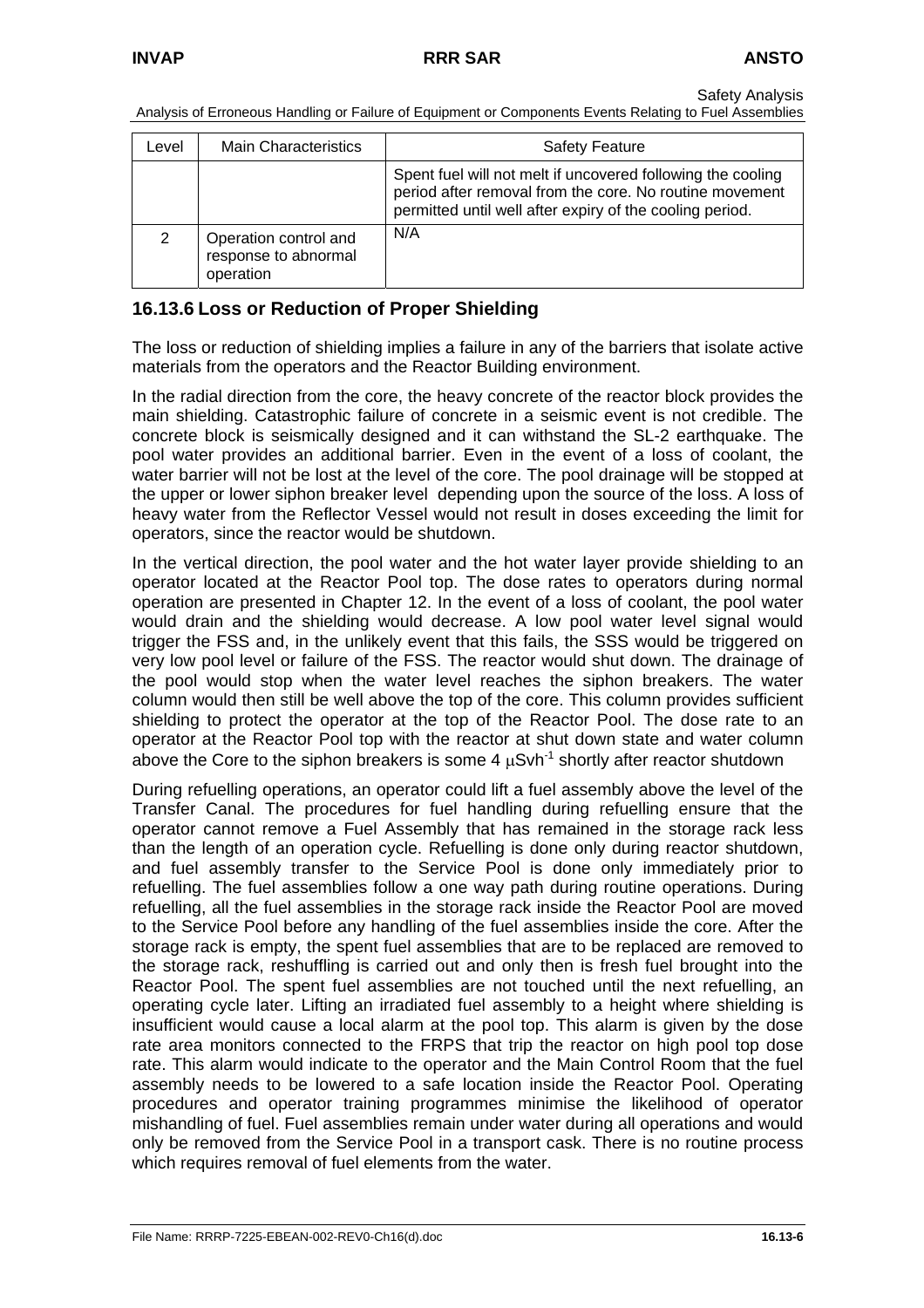#### Analysis of Erroneous Handling or Failure of Equipment or Components Events Relating to Fuel Assemblies

Loss of water in the Service Pool would lead to a loss of shielding from the spent fuel storage. The level of the pool water would fall to the siphon breaker level for the Service Pool piping, in the event of a loss of coolant via the RSPCS piping. In the event of a loss of coolant involving the PCS, the Service Pool level would drop to the level of the bottom of the Transfer Canal. The dose rates at the Service Pool top would be low enough to permit operators to engage in repair operations at the pool top.

Transfer of fuel assemblies from the Reactor to the Service Pool is performed during shutdown with the fuel assembly lifted by a tool from the storage rack and moved through the Transfer Canal. During shutdown, the PCS and RSPCS pumps are stopped (the RSPCS being operated in Long Term Pool Cooling mode). The most likely causes of a loss of coolant during shutdown are erroneous opening of a drainage valve, removal of an instrument or failure of the instrument connection pipe. All these pipes are of small diameter, causing a slow decrease in water level and stopped at either of the siphon breaker levels as explained above. The operators would have sufficient time to complete the transfer and would not be exposed to the FA with insufficient shielding.

The pool top dose rates will be surveyed regularly by Health Physics Staff. In addition, key points in the facility where shielding degradation could lead to operator exposure have dose rate monitors that alarm on high dose rate.

On the basis of the above discussion, the loss or reduction of water shielding is considered to lie within the design basis. Its consequences, however, are minor.

| Level         | <b>Main Characteristics</b>                                | <b>Safety Feature</b>                                                                               |
|---------------|------------------------------------------------------------|-----------------------------------------------------------------------------------------------------|
|               | Conservative design                                        | Reactor block made of heavy concrete                                                                |
|               | and inherent safety<br>features                            | Siphon breakers in Reactor and Service Pools piping                                                 |
|               |                                                            | Spent fuel storage containers designed to maintain<br>optimum geometry for subcritical arrangement. |
|               |                                                            | Neutron beam shutters                                                                               |
|               |                                                            | Regular dose surveys by Health Physics staff                                                        |
| $\mathcal{P}$ | Operation control and<br>response to abnormal<br>operation | Alarms on low and very low pool water level                                                         |
|               |                                                            | Alarm on high dose rate at several key points in the facility<br>(See Chapter 12)                   |

#### **16.13.6.1 Defence in Depth Barriers**

# **16.13.7 Design Basis Postulated Initiating Events**

A summary of the previous discussions is provided below together with the identification of DBIEs.

| <b>PIE</b>                        | Not                            | Eliminated                          | Sufficiently                  |                                               | Design Basis Initiating Events (DBIEs) |                     |
|-----------------------------------|--------------------------------|-------------------------------------|-------------------------------|-----------------------------------------------|----------------------------------------|---------------------|
|                                   | applicable<br>to the<br>design | by inherent<br>design<br>provisions | unlikely to<br>occur<br>(BDB) | To be<br>considered<br>in other<br>DBIE group | Bounded by<br>other DBIE               | Further<br>Analysis |
| Fuel plate<br>cladding<br>failure |                                |                                     |                               |                                               |                                        | х                   |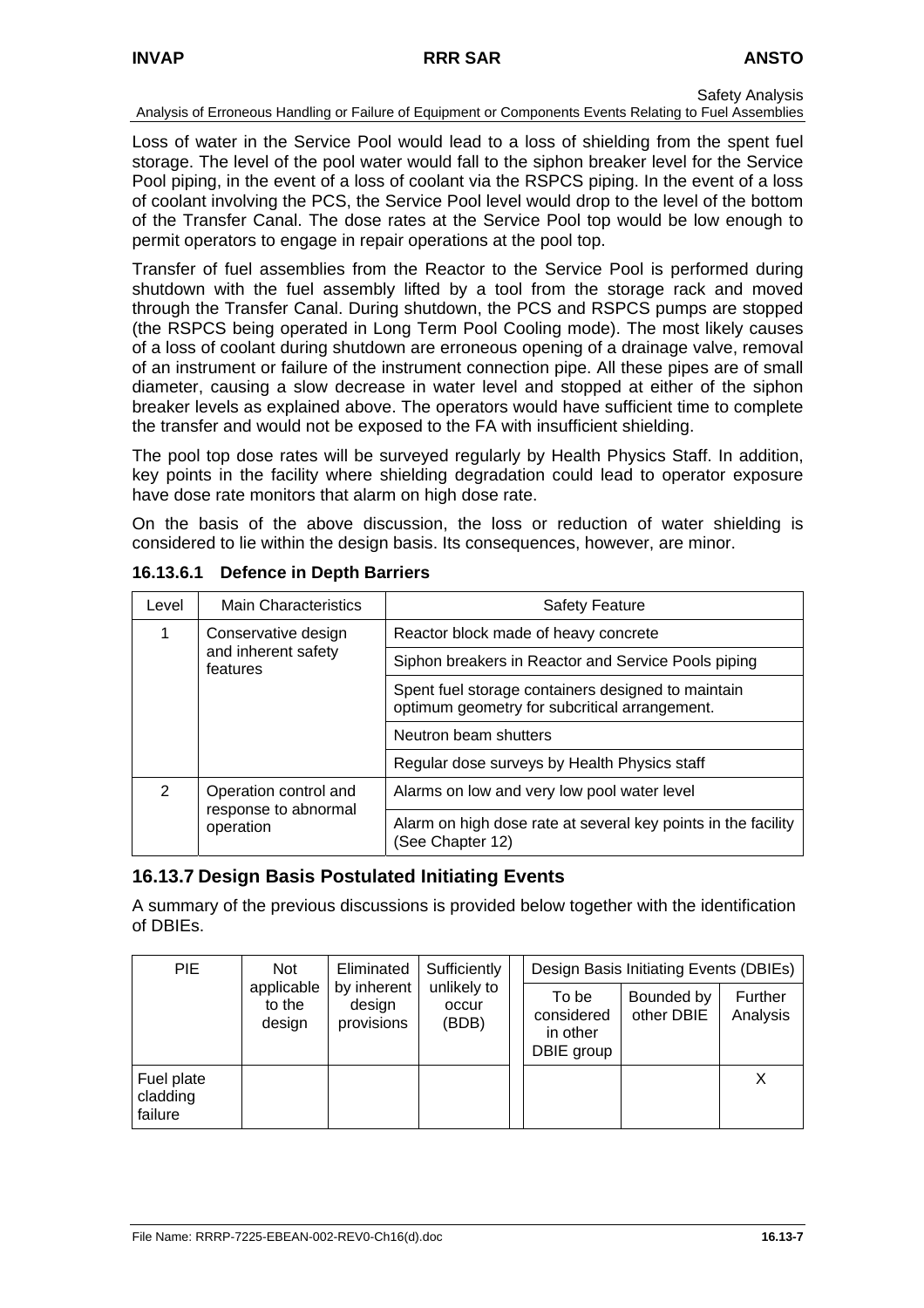Analysis of Erroneous Handling or Failure of Equipment or Components Events Relating to Fuel Assemblies

| <b>PIE</b>                                                         | Not                            | Eliminated                          | Sufficiently                  | Design Basis Initiating Events (DBIEs)        |                                          |                     |  |
|--------------------------------------------------------------------|--------------------------------|-------------------------------------|-------------------------------|-----------------------------------------------|------------------------------------------|---------------------|--|
|                                                                    | applicable<br>to the<br>design | by inherent<br>design<br>provisions | unlikely to<br>occur<br>(BDB) | To be<br>considered<br>in other<br>DBIE group | Bounded by<br>other DBIE                 | Further<br>Analysis |  |
| Mechanical<br>damage to<br>core or FA                              |                                |                                     |                               |                                               | X (Fuel<br>plate<br>cladding<br>failure) |                     |  |
| Criticality in<br>fuel storage<br>and transfer<br>between<br>pools |                                | X                                   |                               |                                               |                                          |                     |  |
| Loss of<br>coolant to<br>spent fuel in<br>storage                  |                                |                                     | X                             |                                               |                                          |                     |  |
| Loss or<br>reduction of<br>proper<br>shielding                     |                                |                                     |                               |                                               | Minor consequences                       |                     |  |

The following DBIE is identified for further analysis;

Failure of a fuel plate as a result of a manufacturing defect during normal operation.

The consequences of this event are expected to be minor, affecting only the operators. Release of fission products to the environment would not occur.

#### **16.13.7.1 Detection of the Initiating Event**

The detection of the Initiating Event will depend on the extent of the damage to the fuel plate. The Failed Fuel Element Monitor (FFEM) would detect the presence of fission products in the PCS water. Assuming extensive damage, with the release of the full inventory of fission products inside a fuel plate, the reactor would be shutdown due to high activity at the RPO top.

Alarms are triggered on the following variables:

- a) Fission products in the PCS water (FFEM)
- b) High activity in PCS water (ALMO)
- c) High activity at the RPO top.

#### **16.13.7.2 Design Basis Fault Sequence**

#### **16.13.7.2.1 Manufacturing failure**

- a) The visual inspection prior to FA loading fails to identify damage to fuel plate.
- b) Reactor operation starts. Power is raised.
- c) Fission products leak into the PCS water inside the chimney.
- d) FFEM gives alarm of fission products in PCS water.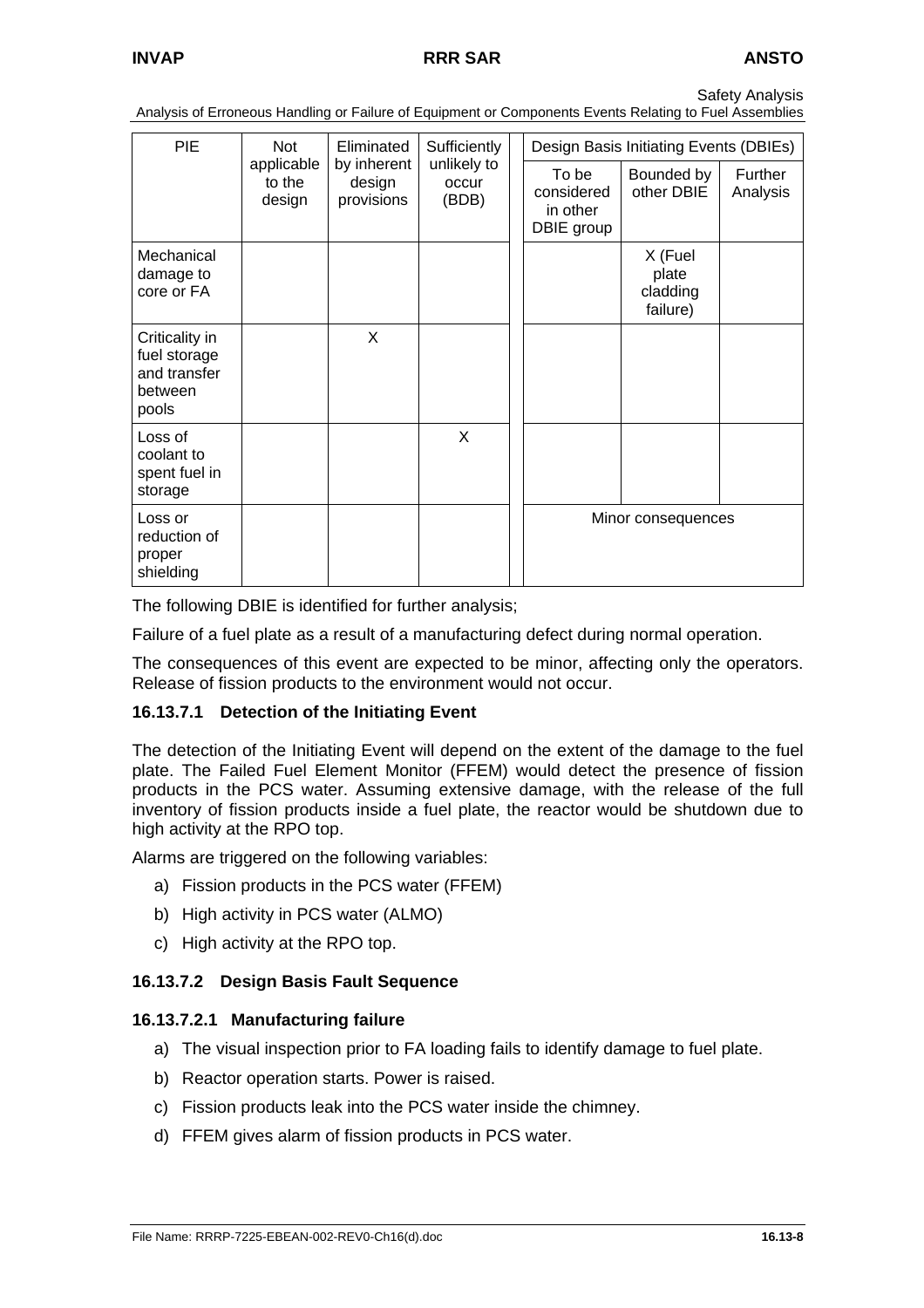Analysis of Erroneous Handling or Failure of Equipment or Components Events Relating to Fuel Assemblies

- e) No credit is given to reactor shutdown by operator when he becomes aware of the FFEM alarm.
- f) Activity in the pool becomes significant. No credit is given to the Hot Water Layer System (HWLS).
- g) RPO top activity causes reactor trip.
- h) In case the release reaches the venting stack, FRPS initiates Containment Isolation.

### **16.13.7.3 Numerical Analysis**

No numerical analysis of this event has been performed since it does not affect the thermalhydraulic parameters of the core.

### **16.13.7.4 Radiological Impact Analysis**

It is conservatively assumed that the full inventory of fission products present in a fuel plate is released due the mechanical damage.

Partition fractions, deposition and removal decay constants and leakage decay constants are the same used in Section 16.19.2. Atmospheric conditions during the analysed period are also identical to those in Section 16.19.2.

The release of the inventory of one fuel plate have been calculated as have the time periods over which the release occurs.

Calculations were performed with PC-COSYMA to determine the dose to an average person at 1.6km. It was assumed that the prompt release occurred at discharge stack but that all subsequent releases occurred at ground level. The results are shown below.

| <b>Distance</b> | Prompt  | Period 1             | Period 2        | Period 3             | Period 4 | Total                |
|-----------------|---------|----------------------|-----------------|----------------------|----------|----------------------|
| 1600m           | 1.83uSv | 0.62 <sub>µ</sub> Sv | $0.013$ u $S$ v | 0.03 <sub>u</sub> Sv | 0.05uSv  | 2.54 <sub>u</sub> Sv |

The collective effective dose for this scenario, calculated for the population within a radius of 22.5 km from the reactor is 0.04 Person-Sv, well below the 200 Person-Sv required by ARPANSA regulations.

Therefore full failure of a fuel plate, leading to release of the full inventory of fission products, would result in a dose to the public that is well below ARPANSA limits and require no emergency interventions or countermeasures.

### **16.13.8 Conclusions**

The potential for erroneous handling or failure of equipment and components has been considered. The potential for inadvertent criticality of fuel is considered insignificant. Those events that result in a loss of shielding brought about by loss of pool inventory are stopped by the inherent design features of the plant and do not have significant consequences.

The complete failure of a fuel plate, with the release of all activity to the coolant, is considered most severe. Although numerous indications would exist, no manual or automatic actions are credited for the first 30 minutes. The effects of a failure of a fuel plate are well within ARPANSA acceptance limits.

*End of Section*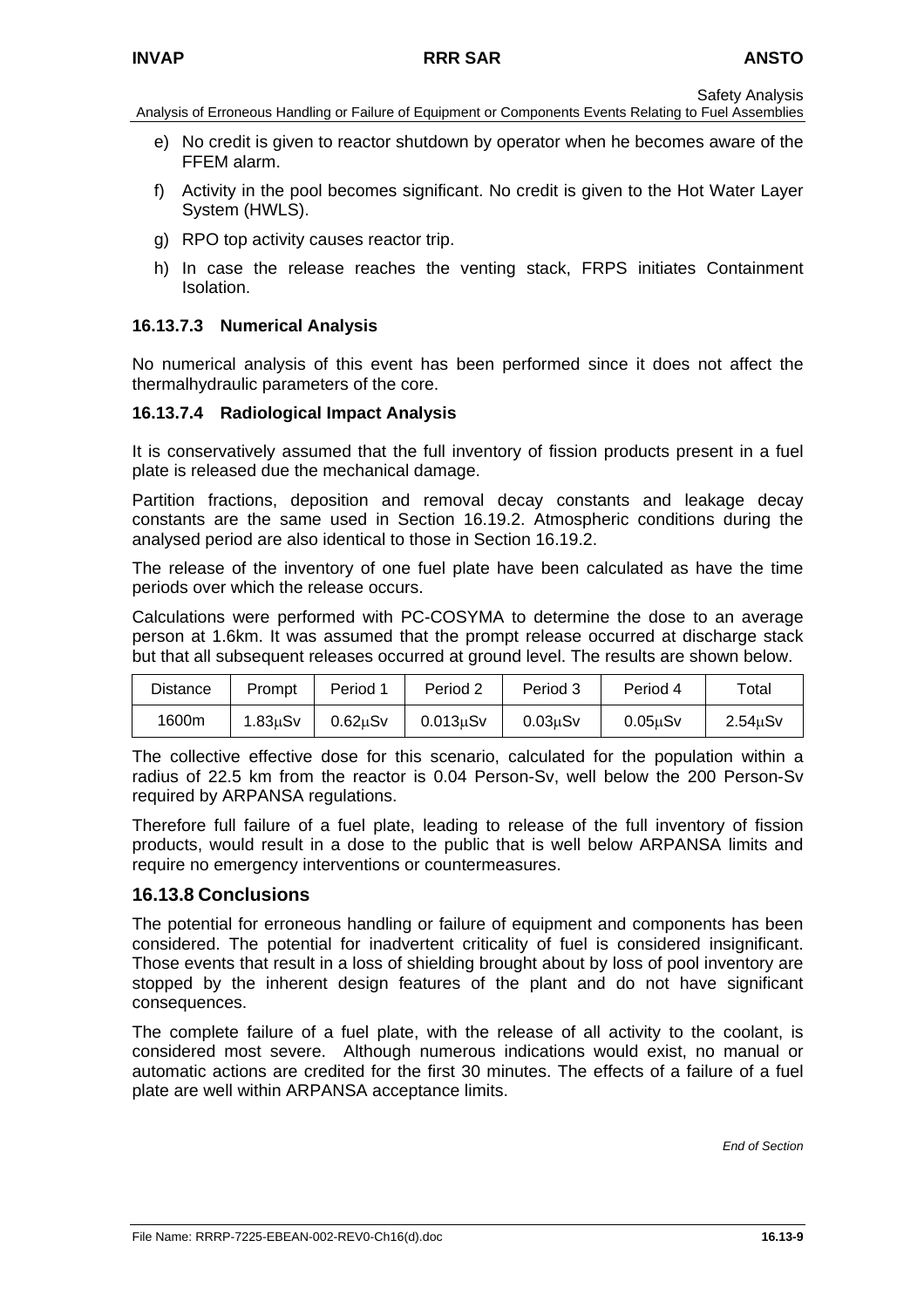Analysis of Erroneous Handling or Failure of Equipment or Components Events Relating to Fuel Assemblies

| <b>I ANIC TU/ IJ. I</b> |              | <b>National Oriental Community Community</b> |              |              |              |
|-------------------------|--------------|----------------------------------------------|--------------|--------------|--------------|
| <b>Isotope</b>          | Prompt /Bq   | Period 1/Bq                                  | Period 2/Bq  | Period 3/Bq  | Period 4/Bq  |
| Xe-131m                 | 2.04E+10     | 8.80E+09                                     | 8.43E+09     | 5.40E+09     | $1.35E + 11$ |
| Xe-133m                 | $1.18E + 11$ | $4.77E + 10$                                 | $4.03E + 10$ | $2.27E+10$   | $1.24E + 11$ |
| Xe-133                  | 3.90E+12     | $1.65E + 12$                                 | $1.52E + 12$ | $9.40E + 11$ | $1.19E + 13$ |
| Xe-135m                 | $6.63E + 11$ | 8.60E+09                                     | 0.00         | 0.00         | 0.00         |
| Xe-135                  | $3.04E + 11$ | 8.73E+10                                     | $3.47E + 10$ | 9.20E+09     | 6.10E+09     |
| Xe-138                  | $3.43E+12$   | $4.07E + 10$                                 | 0.00         | 0.00         | 0.00         |
| $Kr-83m$                | $3.01E + 11$ | $2.87E+10$                                   | $3.04E + 08$ | $2.12E + 06$ | 2.25E+04     |
| <b>Kr-85m</b>           | 7.00E+11     | $1.40E + 11$                                 | $2.16E+10$   | $2.22E + 09$ | 4.07E+08     |
| <b>Kr-85</b>            | $5.13E + 09$ | $2.24E + 09$                                 | $2.21E + 09$ | 1.46E+09     | $1.24E + 11$ |
| <b>Kr-87</b>            | $1.40E + 12$ | $9.30E+10$                                   | $1.35E + 08$ | $1.28E + 05$ | $1.83E + 02$ |
| <b>Kr-88</b>            | 1.98E+12     | 2.80E+11                                     | 1.49E+10     | 5.23E+08     | 2.93E+07     |
| $I - 130$               | 5.73E+07     | $1.01E + 07$                                 | 1.35E+06     | $2.12E + 05$ | $1.65E + 05$ |
| $I-131$                 | 2.72E+09     | 6.00E+08                                     | 1.53E+08     | 4.63E+07     | 6.40E+08     |
| $I-132$                 | 3.93E+09     | 3.29E+08                                     | $2.12E + 06$ | $1.53E + 04$ | 2.99E+02     |
| $I-133$                 | 5.93E+09     | $1.15E + 09$                                 | 2.03E+08     | 4.23E+07     | 6.37E+07     |
| $I - 134$               | 6.60E+09     | 2.60E+08                                     | 4.73E+03     | 0.00         | 0.00         |
| $I-135$                 | 5.53E+09     | 8.13E+08                                     | 5.87E+07     | 4.97E+06     | 1.46E+06     |
| Te-125m                 | 4.73E+02     | 1.90E+02                                     | 1.58E+02     | 8.77E+01     | 4.37E+02     |
| Te-127m                 | 1.09E+04     | 4.37E+03                                     | $3.63E + 03$ | $2.02E + 03$ | $1.03E + 04$ |
| Te-127                  | $1.17E + 05$ | $3.16E + 04$                                 | 1.09E+04     | 2.49E+03     | $1.31E + 03$ |
| Te-129m                 | 6.77E+04     | $2.71E + 04$                                 | $2.24E + 04$ | $1.24E + 04$ | $6.03E + 04$ |
| Te-129                  | 4.50E+05     | $2.67E + 04$                                 | 1.75E+01     | 0.00         | 0.00         |
| Te-131m                 | 2.32E+05     | 8.20E+04                                     | 5.20E+04     | 2.20E+04     | 3.83E+04     |
| Te-131                  | $1.54E + 06$ | 3.28E+04                                     | 0.00         | 0.00         | 0.00         |
| Te-132                  | $2.61E + 06$ | $1.00E + 06$                                 | 7.53E+05     | 3.77E+05     | $1.15E + 06$ |
| Te-133m                 | $1.64E + 06$ | 7.80E+04                                     | 8.17E+00     | 0.00         | 0.00         |
| Te-133                  | 2.19E+06     | 2.28E+04                                     | 0.00         | 0.00         | 0.00         |
| Te-134                  | 3.77E+06     | $1.35E + 05$                                 | 0.00         | 0.00         | 0.00         |
| Cs-134m                 | 2.16E+06     | 2.98E+05                                     | $1.44E + 04$ | 4.60E+02     | $2.32E + 01$ |
| Cs-134                  | 1.49E+06     | $6.00E + 05$                                 | $5.03E + 05$ | 2.80E+05     | $1.45E + 06$ |
| Cs-136                  | 8.07E+05     | $3.21E + 05$                                 | 2.61E+05     | $1.42E + 05$ | 6.33E+05     |
| Cs-137                  | 1.29E+06     | $5.20E + 05$                                 | 4.37E+05     | 2.43E+05     | 1.26E+06     |
| Cs-138                  | 1.15E+08     | $3.16E + 06$                                 | 0.00         | 0.00         | 0.00         |
| <b>Rb-86</b>            | 8.17E+04     | 3.26E+04                                     | 2.68E+04     | $1.46E + 04$ | $6.80E + 04$ |
| <b>Rb-88</b>            | 5.80E+07     | 8.73E+05                                     | 0.00         | 0.00         | 0.00         |
| <b>Rb-89</b>            | 7.50E+07     | $9.57E + 05$                                 | 0.00         | 0.00         | 0.00         |
| Ru-103                  | 6.10E+07     | 2.45E+07                                     | $2.03E + 07$ | $1.12E + 07$ | 5.50E+07     |
| Ru-105                  | 2.73E+07     | $5.10E + 06$                                 | $6.57E + 05$ | $5.63E + 04$ | $8.30E + 03$ |
| <b>Ru-106</b>           | 3.47E+06     | 1.40E+06                                     | 1.17E+06     | $6.53E + 05$ | $3.37E + 06$ |

**Table 16/13.1 Radioisotope Release from One Fuel Plate** 

*End of Tables*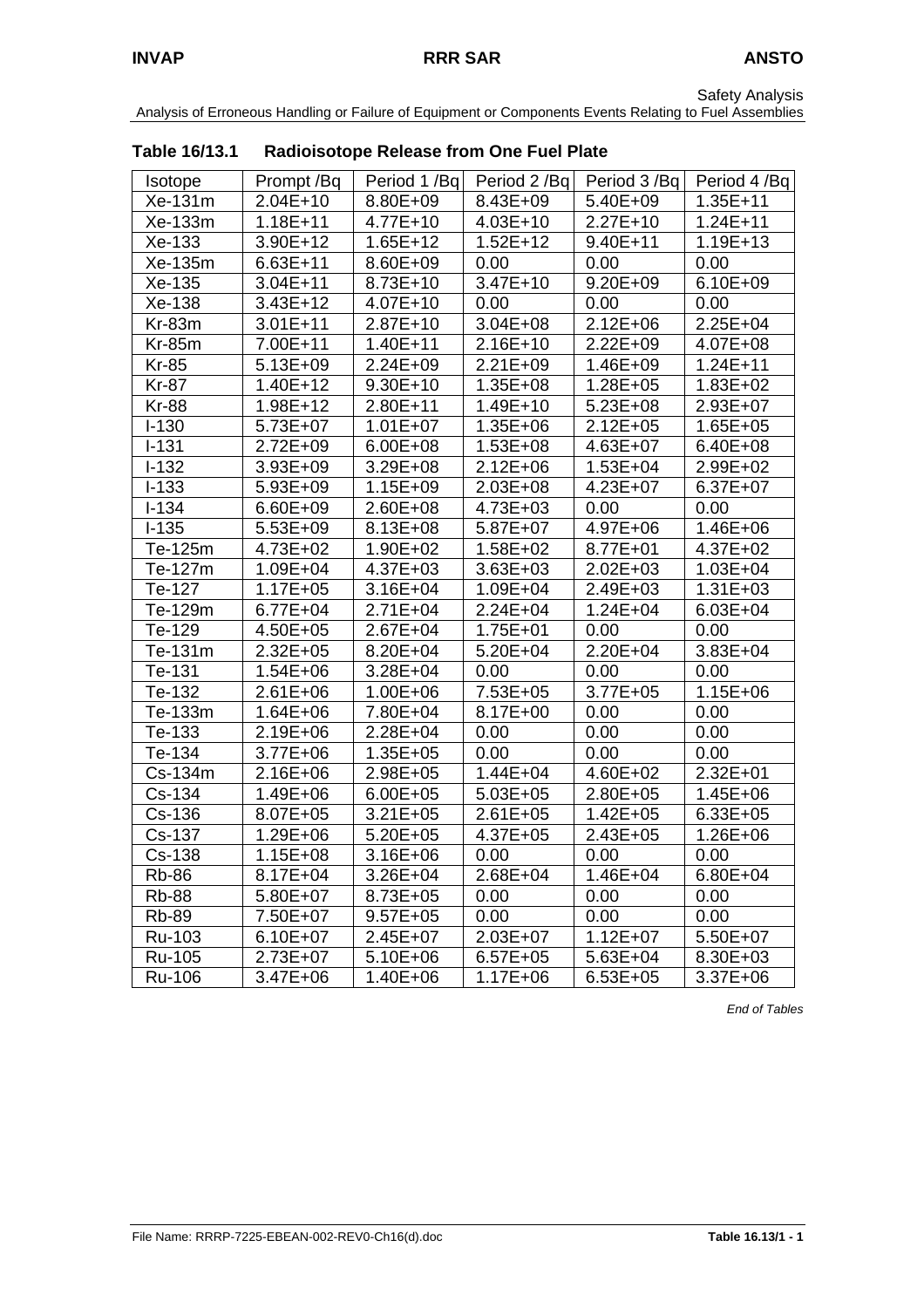### **16.14 ANALYSIS OF SPECIAL INTERNAL EVENTS**

This section refers to incidents originating in the facility that, while not arising from failures in the reactor, have the potential to affect its safety. They are summarised in the following list:

- Internal fire or explosion
- Internal flooding
- Loss of supporting systems
- Security incidents
- Improper access to restricted areas

Each of these incidents is discussed in the following sections on the basis of their impact on reactor safety and the performance of the safety systems.

There are no high energy piping systems in the facility, therefore associated hazards (e.g, pipe whip, jet impingement) need not be considered. Compressed air tanks and lines have relief valves to prevent pressure build-up. The Cold Neutron Source deuterium lines are discussed in Section 16.15.6.

### **16.14.1 Internal Fire or Explosion**

This Section assesses the impact of an internal fire or explosion on the safety of the Reactor Facility. It should be read in conjunction with Chapters 4 and 10. Chapter 10 presents a detailed description of the Fire Protection Systems. The different causes for a fire or explosion considered are:

- a) Failure of the electrical system: The electrical system has been designed with fireretardant materials in order to delay the onset and spreading of a fire following a short circuit. The rooms where potential sources of ignition are located (such as pump motors, switchboards, etc.) have epoxy finishes on the concrete wall.
- b) Flammable gases inside the Reactor Building: the presence of flammable gases is strictly controlled inside the Reactor Building. Gas cylinders are located outside the building, in a special designated area. Gas supply to the interior of the building is by way of a piping network. Hot cells have a fire detection system that ensures early detection of fires, as well as fire suppression systems, with total flooding of the cell (carbon dioxide or equivalent).
- c) Flammable liquids inside the Reactor Building: flammable liquids, in the form of paints or solvents, will be concentrated in workshops and store rooms. Since it is not possible to know beforehand the amount of solvent or paint that will be stored inside the building, the fire suppression system has been designed assuming that each store room contains paint and solvents together with cables and paper. There are four workshops/maintenance rooms in the Reactor Building:
	- (i) pump maintenance
	- (ii) instrument workshop
	- (iii) active workshop
	- (iv) rigs maintenance workshop

Each of these rooms contains flammable liquids and solids. The walls and floors are all made of epoxy covered concrete, except for the Instrument Workshop, where the walls are painted and the floor is covered with vinyl. This is also the only room with permanent occupation during normal operation. The others will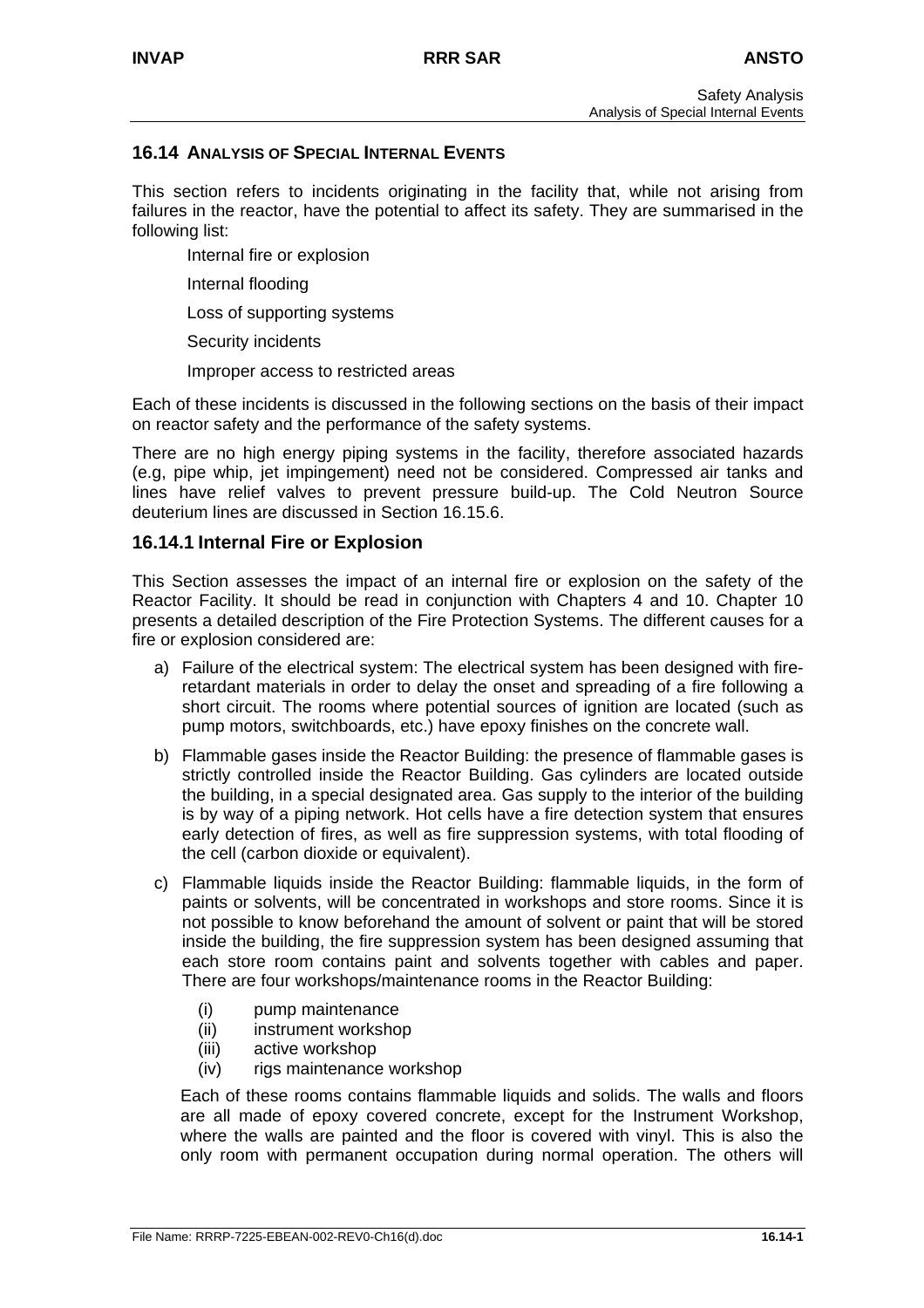have eventual access but are not permanently occupied. Maintenance and repair of instrumentation are the tasks performed in this room, and a lower concentration of flammable materials is expected, compared to the other workshops.

Six storage areas can be identified in the Reactor Building:

- (i) active equipment handling store
- (ii) two general storage rooms
- (iii) general storage area
- (iv) store/delivery area Nuclear Technology
- (v) APHCC store

All of these storage areas are expected to contain solvents and other flammable materials, as indicated above. Storage of hazardous chemicals follows Australian Standards.

- d) The diesel generators are located externally in their own dedicated area remote from the main buildings. Appropriate separation is provided between the diesel generators to ensure a fire in one does not affect the others. In addition, each diesel generator is provided with appropriate means of fire protection
- e) Accidents during maintenance or repair involving soldering or flammable materials: Metal cutting, machining and welding may cause ignition. These activities will be generally confined to workshops, where building and finishing materials are non-flammable. Workshops also store flammable materials. This combination of potential ignition sources and flammable substances has been taken into account in the design of the fire suppression system. In general, fire in any of these rooms would be self-contained and would be extinguished before it can spread. Fire retardant wiring insulation and non-flammable building and finishing materials limit the spread of the fire. Water hazards from fire sprinklers in this and other areas are controlled as detailed in Section 10.2.
- f) Build-up of deuterium from the reflector: The Reflector Cooling and Purification System has a recombination system that controls deuterium build up. Failure of the deuterium recombiner gives rise to an alarm via the RCMS. The system has an alarm on high concentration at approximately 0.2% concentration, while the lower flammability limit for deuterium is 4%. The explosion hazard due to the presence of the Cold Neutron Source is discussed in detail in Section 16.15.

Fire has the potential to affect safety systems. To ensure the safety function of the safety systems, and according to the IEEE Category 1 classification, the triple redundant instrumentation train of the RPS are physically separated, with fire barriers separating the different areas. The same applies to cable trays and ducts.

The fire hazard in the Control Rod Drive Room is very small. The only potential source of ignition would be a spark from a Control Rod Drive motor. Fire in the Control Rod Drive motor would not impair the actuation of the FSS. Interruption of current due to the fire would result in actuation of the FSS and shutdown of the reactor. The Control Rod Drive components (rods, stems, plates) are metallic and not flammable. The fire would therefore not propagate to the Reactor Pool. The FSS is designed to fulfil its safety function with a misalignment in the Control Rod Drives, therefore, should the Control Rod Drives be affected by fire and deformed within this misalignment, they can still be inserted inside the core to shutdown the reactor.

The FRPS is based on dynamic signals. Thus the absence of a train of pulses caused by fire would lead to a safe reactor shutdown.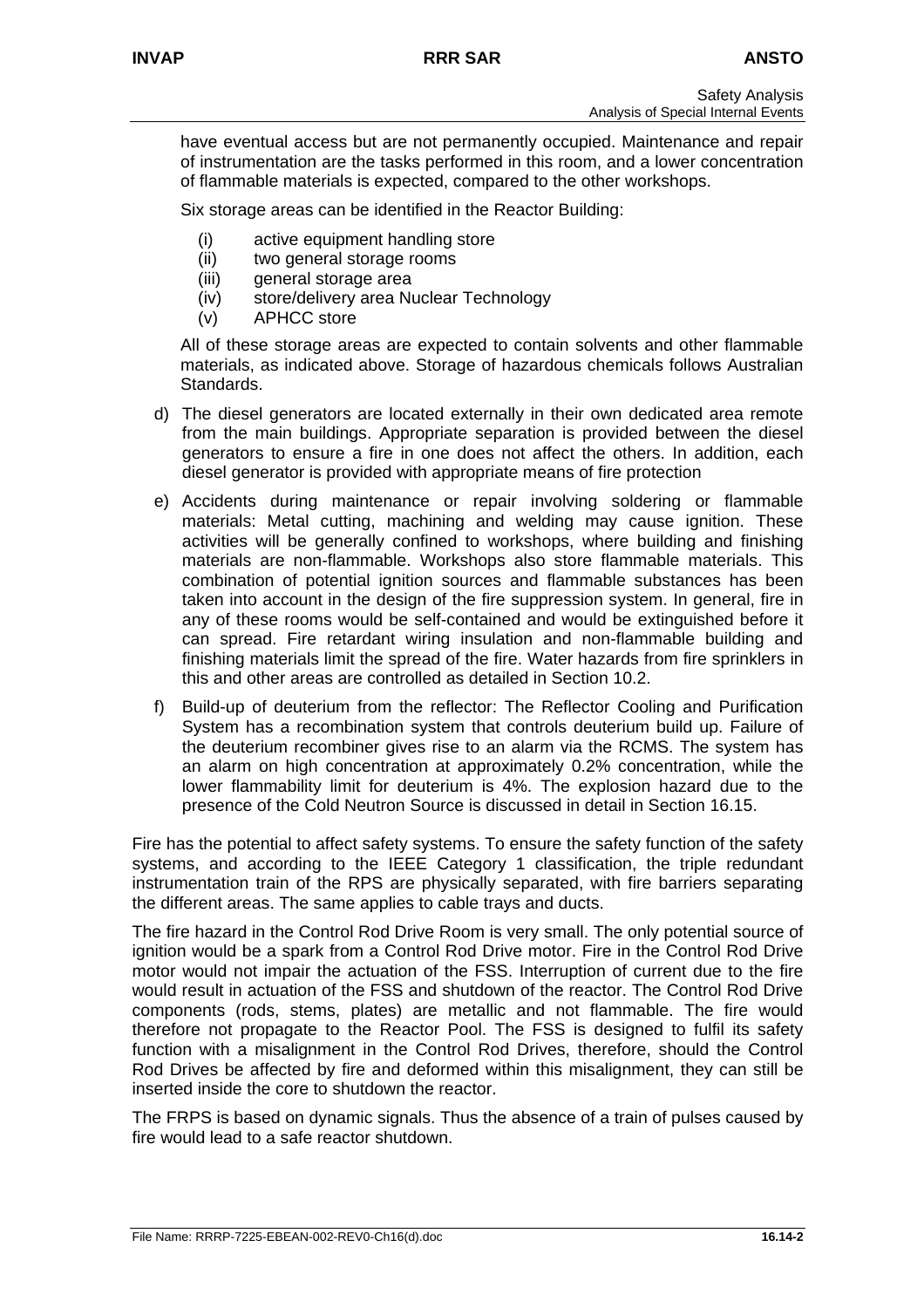In the event of fire in the Main Control Room, the operators would evacuate to the Emergency Control Centre.

Internal fires and explosions are within the design basis of the facility and are considered as DBIEs. Their prevention and control is considered further in Chapter 4. Section 10.2 discusses the treatment of their consequences.

| Level | <b>Main Characteristics</b>                     | <b>Safety Feature</b>                                                              |
|-------|-------------------------------------------------|------------------------------------------------------------------------------------|
| 1     | Conservative design                             | Fire retardant material in wiring                                                  |
|       | and inherent safety<br>features                 | Safety venting valves in compressed air lines and tanks                            |
|       |                                                 | Deuterium recombination system in the Reflector Cooling<br>and Purification System |
|       |                                                 | Nitrogen blanketing in Deuterium Cooling System of the<br>Cold Neutron Source.     |
|       |                                                 | Pressurised cylinders stored outside buildings.                                    |
| 2     | Operation control and<br>response to abnormal   | Pressure monitor in the Cold Neutron Source deuterium<br>line                      |
|       | operation                                       | Alarm on deuterium build-up in the recombiner.                                     |
|       |                                                 | Automatic fire fighting system                                                     |
|       |                                                 | Fire fighting procedure implemented at LHSTC.                                      |
| 3     | Control of accidents<br>within the design basis | N/A                                                                                |

**16.14.1.1 Defence in Depth Barriers** 

# **16.14.2 Internal Flooding**

As stated earlier, rupture of piping is considered very unlikely due to mild operating conditions (moderate temperatures and low pressures). The same applies to failure of seals or unions. A drainage valve left open can cause water spillage. The small diameter of these lines would lead to a low leakage flow rate. Piping is designed to withstand the SL-2 earthquake. The controlled water quality and mild operating conditions minimise corrosion.

QA procedures are in place for welding of unions in piping and components. High quality material is used for piping, and high quality components have been purchased from qualified vendors. All welds have been inspected. The start-up sequence for the reactor includes a walk through and confirmation of status on all drain valves to minimise leakage risks from incorrect valve settings.

A potential source of flooding is the valve in the refilling line of the Reactor Pool. The control loop could fail or the valve could fail open due to build-up of dust or small debris. The malfunction of this valve would result in a leak of the Reactor Pool water. This leakage would be detected once water reaches the LOCA pool.

From the flooding point of view, any water spillage would be drained through the LOCA sumps located at each building level to the LOCA pool. LOCA sumps are placed in every room that houses piping and in the Reactor Hall.

Flooding would be detected by presence of water in the LOCA sumps and in the LOCA pool. An alarm would sound in the Main Control Room.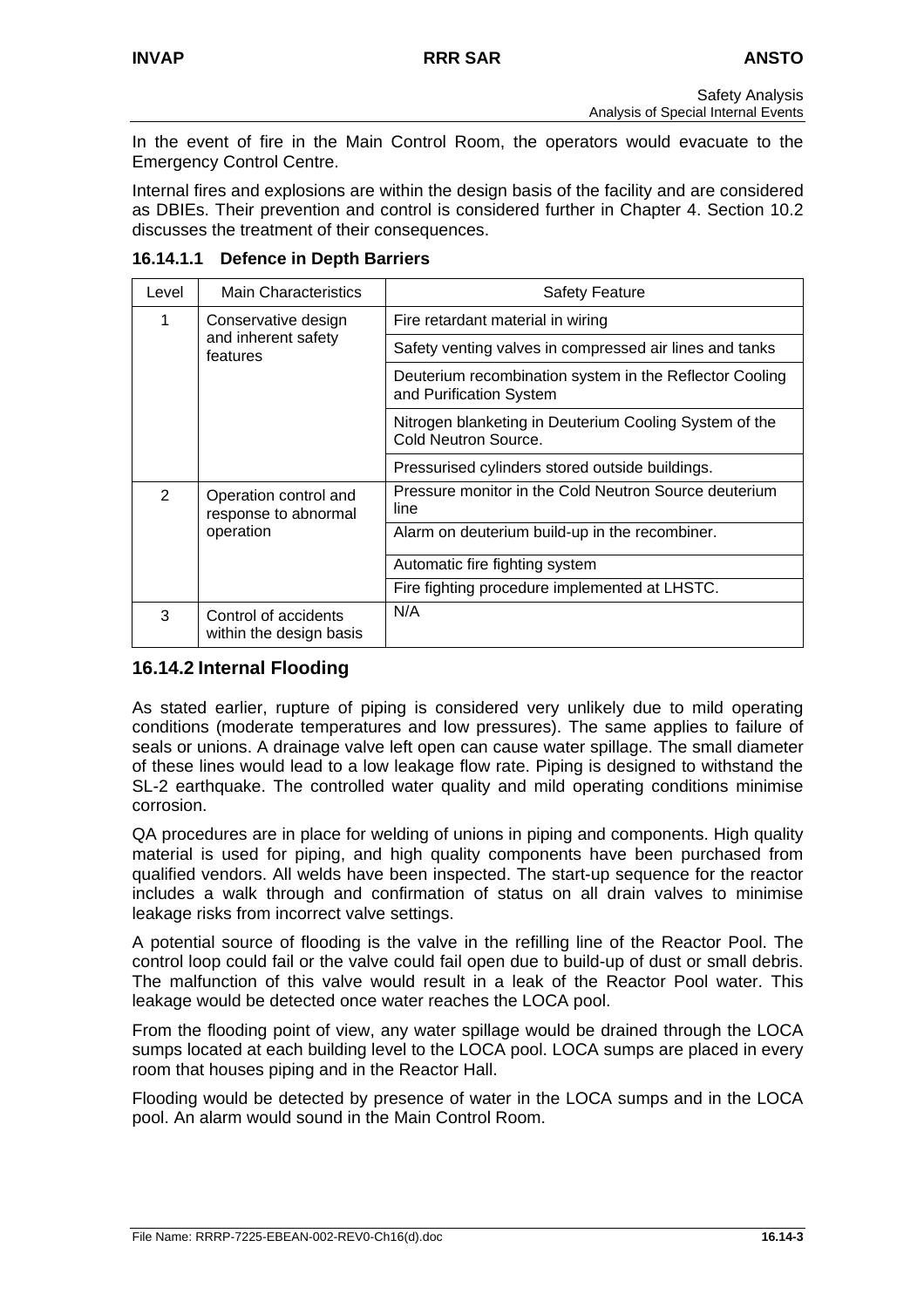Internal flooding is considered to lie within the design basis. Its consequences are bounded by a loss of coolant in the cooling systems of the reactor. The effect of a loss of coolant via the PCS or RSPCS on the behaviour of the reactor core is described in Section 16.11 and is not considered further here.

### **16.14.2.1 Defence in Depth Barriers**

| Level         | <b>Main Characteristics</b>                   | <b>Safety Feature</b>                                         |
|---------------|-----------------------------------------------|---------------------------------------------------------------|
|               | Conservative design                           | Low temperatures and pressures in piping.                     |
|               | and inherent safety<br>features               | Piping designed to withstand the SL-2 earthquake.             |
|               |                                               | QA procedure for welding                                      |
|               |                                               | High quality piping and components from qualified<br>vendors. |
|               |                                               | Pre-operational walk through.                                 |
| $\mathcal{P}$ | Operation control and<br>response to abnormal | LOCA sumps at each reactor building level.                    |
|               | operation                                     | Alarms on water in LOCA sumps and LOCA pool.                  |

# **16.14.3 Loss of Supporting Systems**

This section discusses the loss of support systems important to the operation of safety systems and the reactor. The systems considered are:

- a) electric power
- b) compressed air
- c) communications capabilities
- d) lighting

### **16.14.3.1 Loss of Normal Power Supply**

The facility has a Standby Power System. All the Engineered Safety Features are connected to the Standby Power System and Uninterruptible Power Supply, where required, back up for all design basis accidents. The loss of the Normal Power System is considered a DBIE. The effect of the loss of the Normal Power System on the reactor is analysed by numerical simulations in Section 16.7. It is not considered further here.

### **16.14.3.2 Loss of Compressed Air**

Where a safety system requires compressed air for its operation, it is provided with a dedicated reservoir tank to allow for its actuation in the event of loss of compressed air supply. The loss of compressed air supply has no effect on the safe shutdown of the reactor, the continued cooling of the core and the isolation of the containment.

Failure of the compressed air supply is considered within the design basis. However, measures put in place to cope with such a loss ensure that there would be no undue consequences. No further analysis is therefore required.

#### **16.14.3.2.1 Defence in Depth Barriers**

| Level | <b>Main Characteristics</b>                | <b>Safety Feature</b>                                                               |  |  |  |
|-------|--------------------------------------------|-------------------------------------------------------------------------------------|--|--|--|
|       | Conservative design<br>and inherent safety | Each Engineered Safety Feature has its own compressed<br>air tank to ensure supply. |  |  |  |
|       | features                                   | Shutdown systems are fail-safe.                                                     |  |  |  |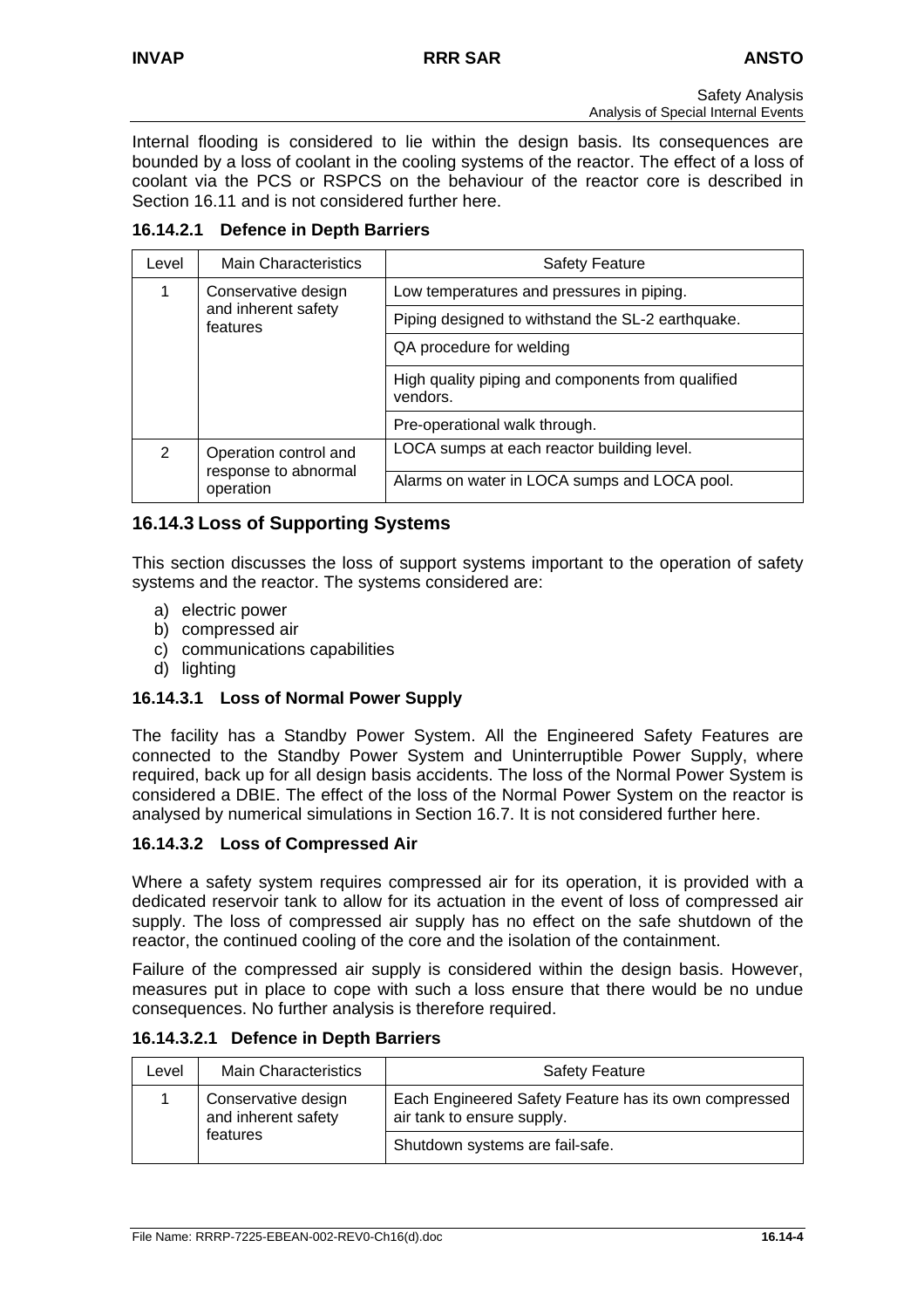| Operation control and<br>response to abnormal<br>operation | Alarm on loss of compressed air |
|------------------------------------------------------------|---------------------------------|
| Control of accidents<br>within the design basis            | N/A                             |

### **16.14.3.3 Loss of Communications Capabilities**

The operation of the Reactor Facility is self contained in that there are no requirements for communication with the rest of the LHSTC site. In the absence of communication capabilities, safe reactor shutdown can be attained by the FRPS-FSS or SRPS-SSS, since none of these systems receive any input from the communication systems. Loss of communication capabilities therefore does not challenge the safety of the Reactor Facility. Section 10.3 describes the communications system and outlines its fault tolerant characteristics.

### **16.14.3.4 Loss of Lighting**

This refers to loss of lighting not associated with loss of Normal Power. In accordance with Australian Standards, emergency lighting is provided in the Main Control Room, the Emergency Control Centre and containment areas for essential functions. Emergency lighting is also provided along escape routes. Thus, while loss of lighting is identified as a DBIE, it has no impact on the safety of the reactor and no consequence analysis is therefore required.

### **16.14.4 Security Incidents**

The Reactor Facility is designed with defence in depth to suit the user requirement, IAEA document INFCIR/225/Rev4 and the requirements of the Director General, Australian Safeguards and Non-Proliferation Office. Security incidents are identified as a DBIE. Their design is based on a threat assessment performed by security specialists and approved by Australian Safeguards and Non-Proliferation Office in conjunction with ARPANSA. However, it is worth noting here that typical failures to plant arising from security incidents are bounded by many of the accident sequences described within the SAR.

#### **16.14.5 Improper Access to Restricted Areas**

Access to restricted areas is controlled by operational procedures.

Improper access to restricted areas is considered to lie within the design basis. The procedural controls in place ensure no undue consequences.

### **16.14.6 Design Basis Postulated Initiating Events**

The information presented in the previous paragraphs in summarised in the following table: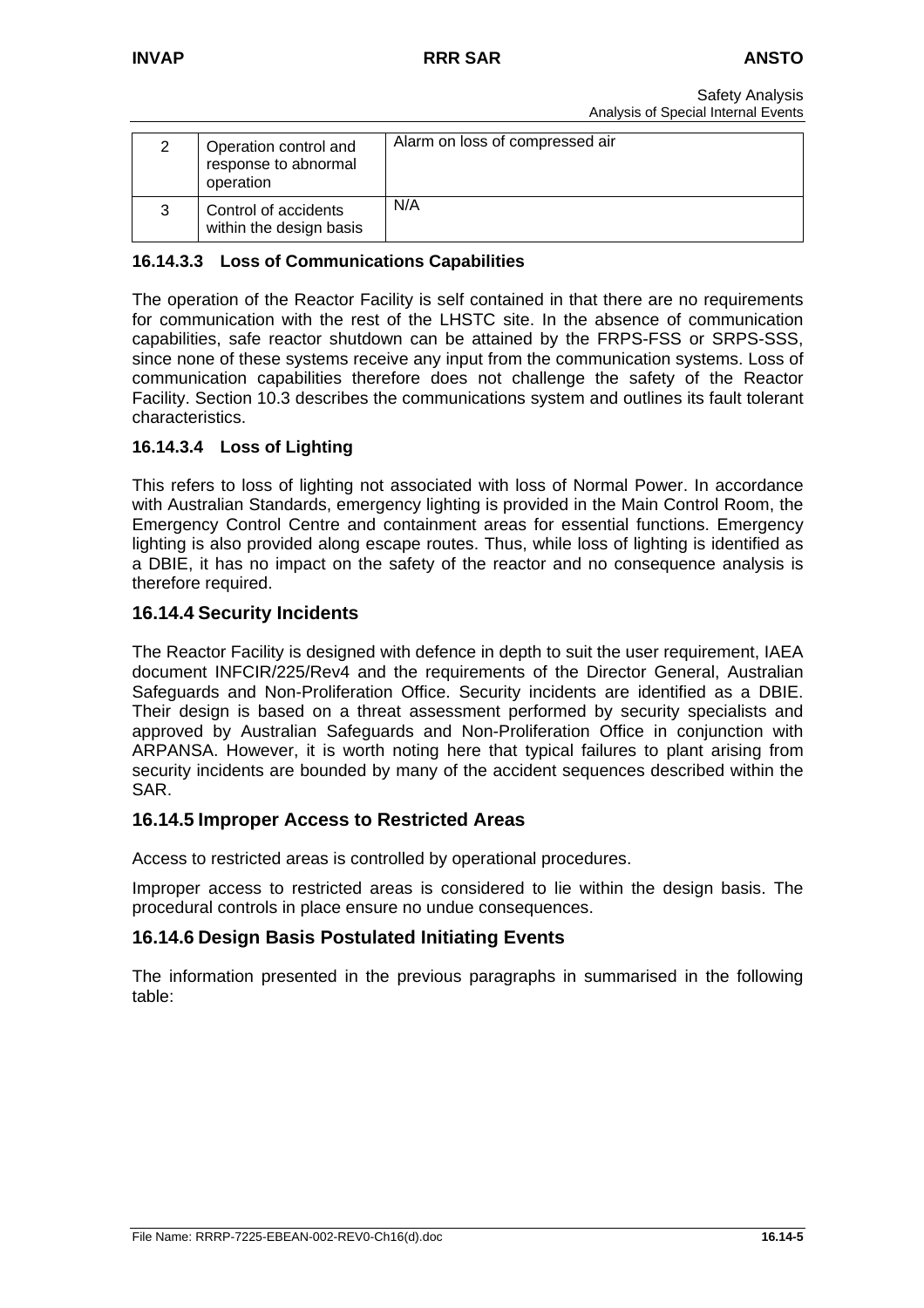| <b>Safety Analysis</b>              |
|-------------------------------------|
| Analysis of Special Internal Events |

| <b>PIE</b>                             | Not                                                    | Sufficiently                                  |                          | Design Basis Initiating Events (DBIEs) |                                   |                                                              |  |
|----------------------------------------|--------------------------------------------------------|-----------------------------------------------|--------------------------|----------------------------------------|-----------------------------------|--------------------------------------------------------------|--|
|                                        | applicable<br>unlikely to<br>to the<br>occur<br>design | To be<br>considered in<br>other DBIE<br>group | Bounded by<br>other DBIE | <b>Further</b><br>Analysis             |                                   |                                                              |  |
| Internal Fire or<br>explosion          |                                                        |                                               |                          |                                        |                                   | X (included<br>in the design<br>criteria of the<br>building) |  |
| Internal flooding                      |                                                        |                                               |                          | X (LOCA)                               |                                   |                                                              |  |
| Electric power                         |                                                        |                                               |                          |                                        | X (Section<br>16.7)               |                                                              |  |
| Compressed air                         |                                                        |                                               |                          |                                        | No consequence analysis necessary |                                                              |  |
| Communications<br>capabilities         | X                                                      |                                               |                          |                                        |                                   |                                                              |  |
| Lighting                               |                                                        |                                               |                          |                                        | No consequence analysis necessary |                                                              |  |
| Security incidents                     |                                                        |                                               |                          |                                        | Not considered here               |                                                              |  |
| Improper access to<br>restricted areas |                                                        |                                               |                          |                                        | No consequence analysis necessary |                                                              |  |

The identified DBIEs for this group are:

- a) Internal fire or explosion: This event has been included in the design basis for the building and the dimensioning of the fire suppression system. There is no impact on the ability to shutdown and safely cool the reactor. The potential for explosions with the Cold Neutron Source are discussed in Section 16.15.
- b) Internal Flooding. The effects of this DBIE are bounded by those considered in the LOCA group, Section 16.11.
- c) Loss of Normal Power Supply. Analysed in Section 16.7.
- d) Loss of compressed air. Considered in the design of the systems. No consequence analysis necessary.
- e) Loss of lighting. Emergency lighting available to necessary areas. No consequence analysis necessary.
- f) Improper access to restricted areas. Procedural controls and alarms in place. No consequence analysis necessary.

*End of Section*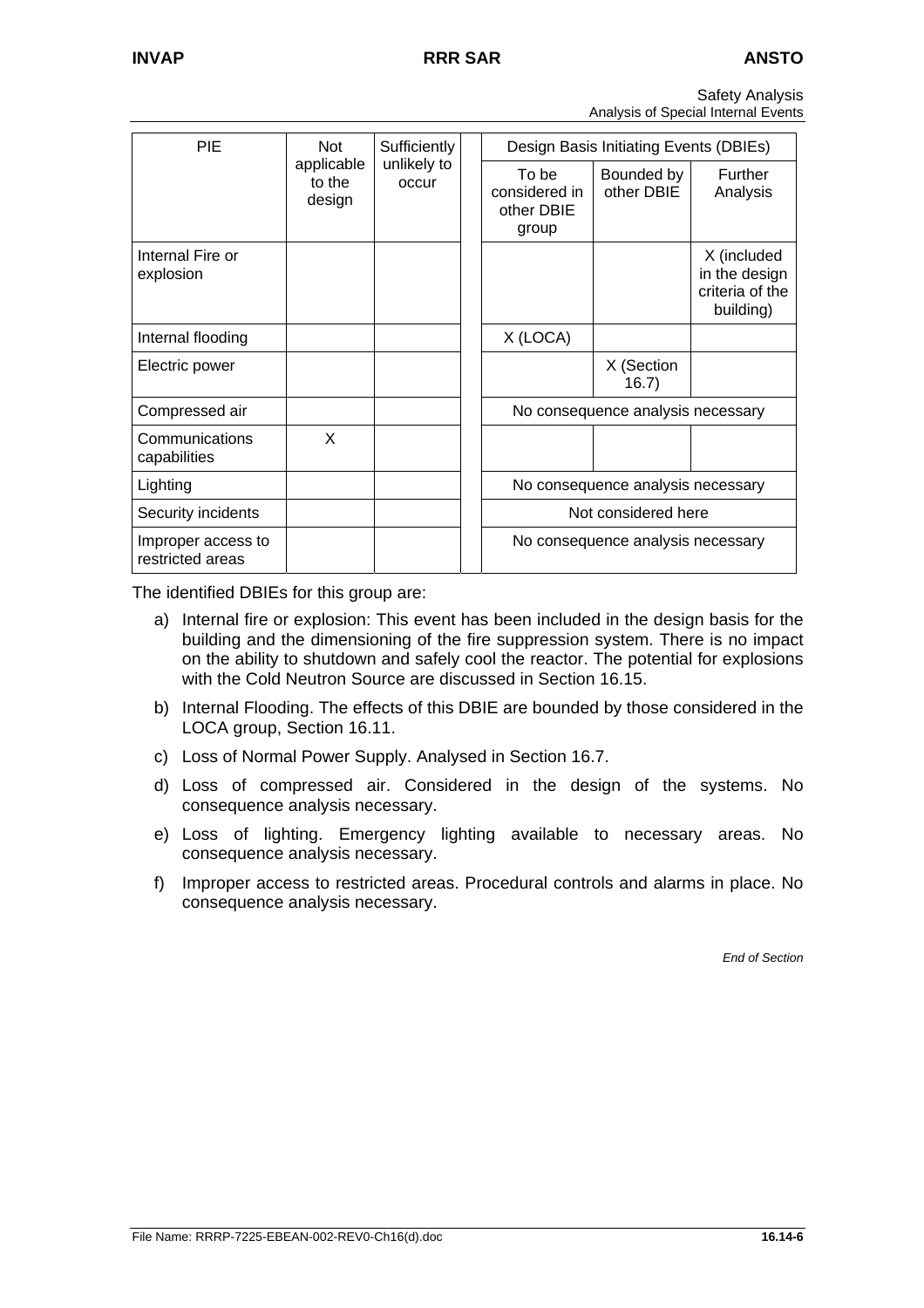### **16.15 REACTOR UTILISATION INITIATING EVENTS**

### **16.15.1 Introduction**

This Section assesses key initiating events arising from the utilisation of the reactor. Reactivity effects of the irradiation rigs are considered in Section 16.8. In addition to these analyses, a design evaluation included in Chapter 11 describes the built-in characteristics of these systems that prevent and cope with malfunctions.

The analysis applies to the effect that the irradiation facilities, neutron beams and CNS have on the behaviour of the reactor as well as to the radiological impact of the initiating events.

The utilisation of the reactor has safety implications, which are considered in the design. It can impact on the behaviour of the reactor systems and it can have a radiological impact on operators during utilisation activities.

The following systems / facilities will be considered within this event group:

- a) Bulk Production Irradiation Facilities
- b) Pneumatic Transfer System and Neutron Activation Analysis
- c) Transfer, Loading and Pneumatic Cells
- d) Large Volume Irradiation Facilities
- e) Cold Neutron Source
- f) Neutron Beam Facilities

#### **16.15.2 Bulk Production Irradiation Facilities**

A set of irradiation positions are provided for bulk targets which may generate considerable nuclear heat and which have irradiation times from days to weeks. These facilities are tailored to the production of molybdenum-99 from fission of uranium metal, iodine-131 from tellurium dioxide and iridium-192 from metallic iridium, among others.

Radioisotopes are irradiated inside rigs located inside irradiation tubes in the Reflector Vessel. The rigs are handled by operators standing at the operation bridge that runs above the Reactor Pool. The targets are cooled by forced circulation of reactor pool water.

Once irradiated, the rigs are transported into shielded hot cells, from where the radioisotopes are dispatched for processing in the Radiopharmaceutical buildings of the LHSTC, inside shielded transport casks.

Due to their effect on core reactivity, rigs with a reactivity greater than 200 pcm may only be loaded and unloaded from the Reflector Vessel during reactor shutdown, while the other bulk irradiation targets may be loaded and unloaded while the reactor is operating. All rigs have reactivity worth below 200pcm. Rigs with high reactivity are fixed during operation and have locked covers in place as an additional barrier to indicate to the operator that that irradiation rig cannot be removed. Reactivity incidents involving the manipulation of the irradiation targets and their effect on the core are considered in Section 16.8.

#### **16.15.2.1 Excessive Power**

Three molybdenum production targets are expected to be contained in a rig, depending upon the size of the target. Uranium enrichment, density and mass of targets will be limited and will be identified in a target specification.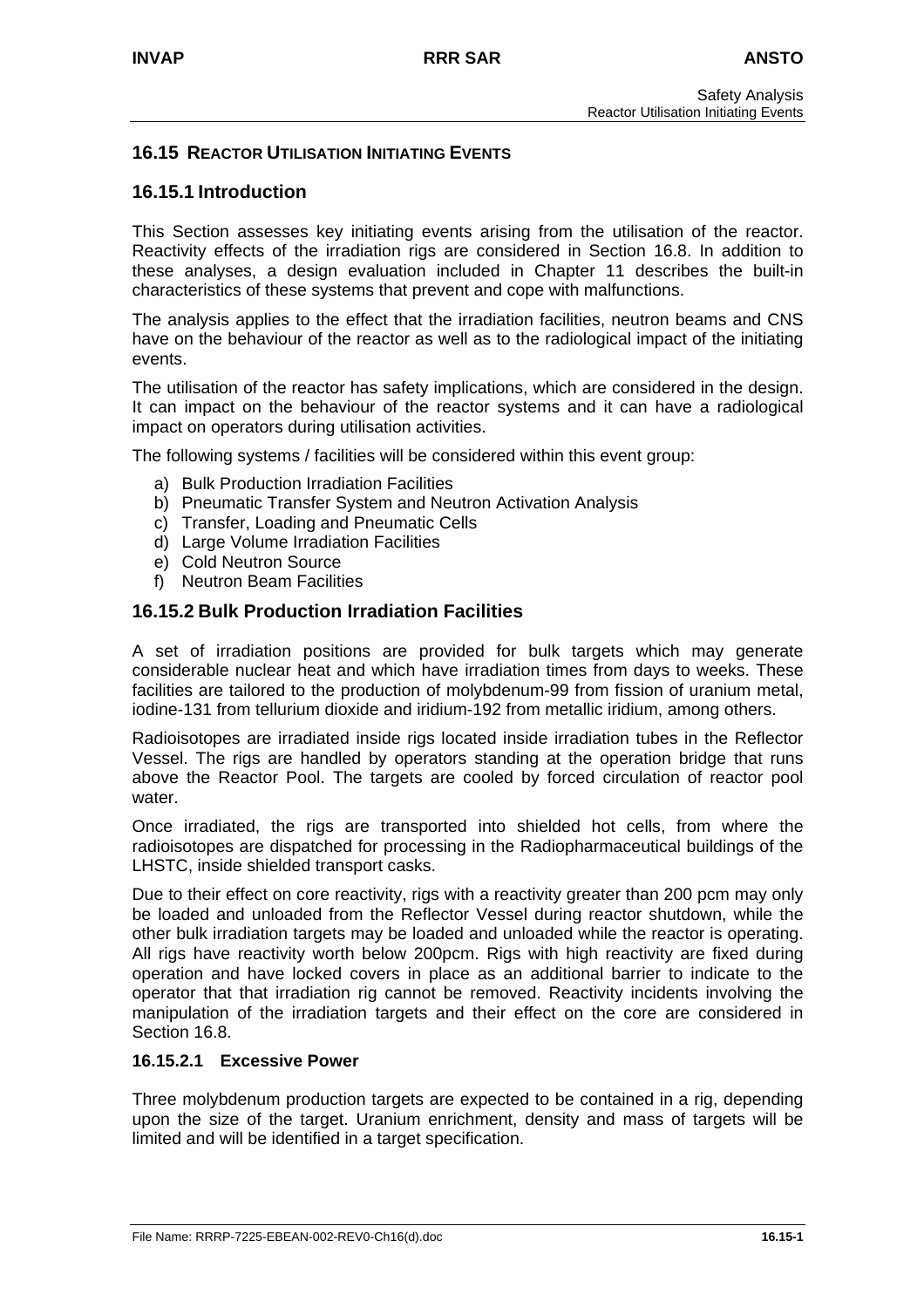Considering ANSTO's conservative target design (qualified by tests) and operational procedures, as well as the conservative design of the RSPCS, the potential failure of a uranium metal target due to overpower is considered to have been eliminated by design provisions.

On removal from their irradiation position, the uranium metal targets are stored in the Service Pool and allowed to cool for a number of hours. While freshly irradiated uranium metal targets are being allowed to cool, others that have been cooled for the necessary length of time are transported up into the Hot Cells. The potential exists for an operator to mistakenly take the freshly irradiated uranium metal targets directly to the Hot Cell An interlock is in place to prevent freshly irradiated uranium metal targets being mistakenly transported to the Hot Cells. In addition, administrative controls are in place detailing the times at which the various targets have been removed from their irradiation positions and the time at which they can subsequently be moved. The likelihood of taking freshly irradiated uranium targets to the Hot Cells without sufficient cooling is considered sufficiently low as to render it beyond the design basis.

### **16.15.2.2 Failure of the Reactor and Service Pool Cooling System**

The following malfunctions are identified:

- a) Loss of flow within the RSPCS. During normal operation, the rig is cooled by forced circulation of water provided by the RSPCS. In the event of pool cooling flow being lost, a low flow signal from the RSPCS triggers the FSS and the reactor is shutdown. The flap valves in the RSPCS open and natural convection flow removes the power generated in the rigs. Loss of flow in the RSPCS due to loss of Normal Power Supply is analysed in Section 16.7. Failure of the pump could be due to seizure of the shaft or loss of power to the pump motor as a result of a local failure (e.g, malfunction of the pump switchboard). Failure of the pump motor is considered to be the more likely of the two and is considered to lie within the design basis. The seizure of the pump shaft, like that for the PCS pumps, is considered very unlikely given the monitoring instrumentation associated with pumps. Nevertheless, both types of failure are considered to lie within the design basis. However, while pump failure with FSS and SSS actuation is considered to lie within the design basis, the likelihood of a shaft seizure together with failure of the FSS, is considered so low as to render it beyond the design basis.
- b) Loss of heat sink. A reduction in cooling arising from a loss of heat sink is addressed in Section 16.10.
- c) Blockage: Downwards flow in the RSPCS implies that provisions need to be taken to minimise the likelihood of a blockage in the irradiation rigs. These provisions are divided into two groups:
	- (i) Inherent design characteristics: The irradiation rigs are protected from falling objects by a protective box that rests over the reflector vessel. The lateral walls of the box are made of a fine mesh that allows cooling water to the rigs and prevents entrance of objects that may obstruct their cooling. The fixation of rigs to the protective box is achieved by means of a cap that prevents the entrance of foreign objects and inadvertent extraction of the rig. Rigs are designed in such a way that it is not possible to place, by mistake, a high heat generating rig into a lower cooling capacity facility. This is achieved by having different nozzle diameters in different rigs.
	- (ii) Administrative procedures: In addition to the use of protective rig caps, administrative control procedures are in place that prohibit the entry of clear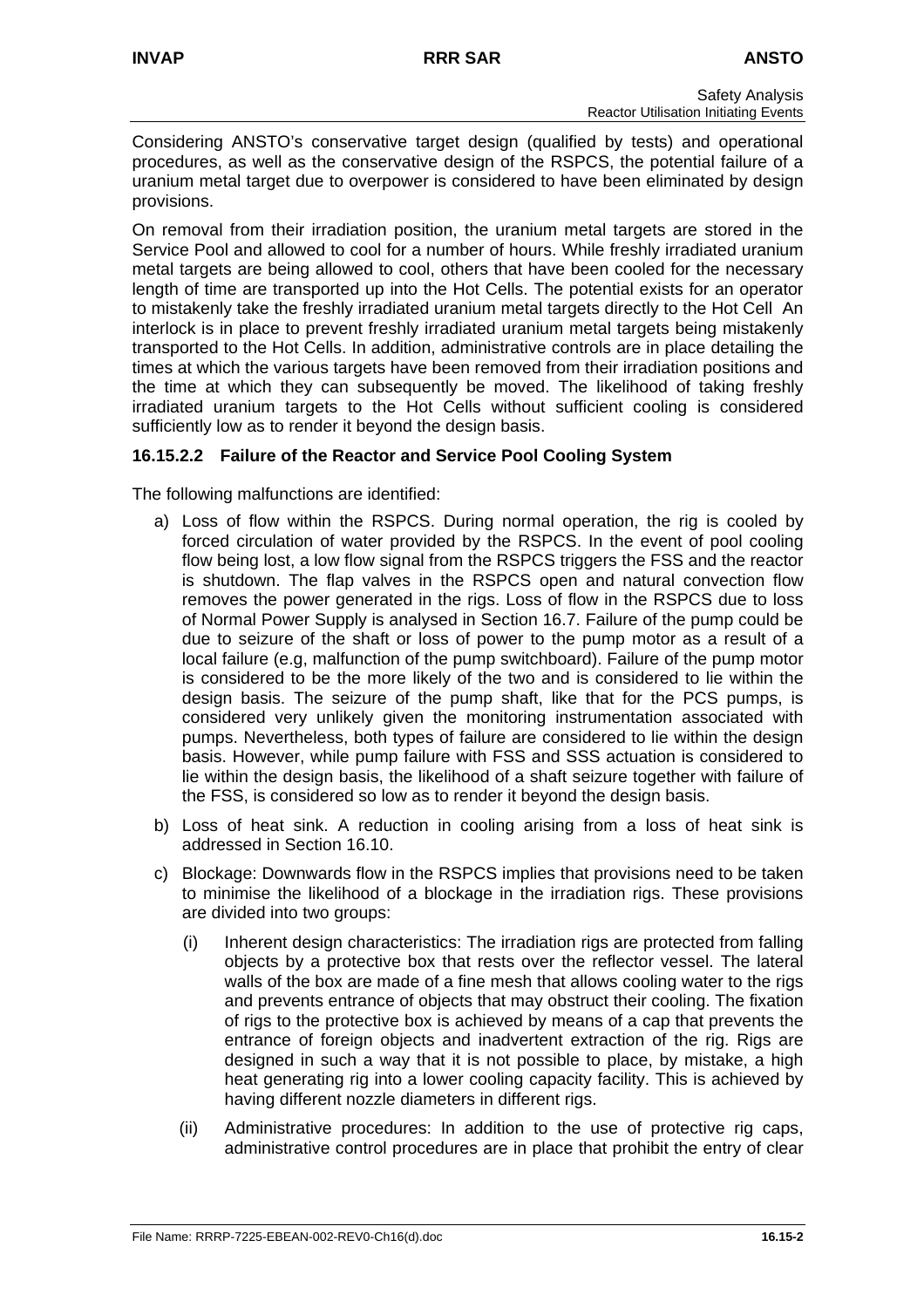plastic to the reactor pool top area (this includes plastic bags and disposable plastic gloves). All clothing used by staff ensures that all lightweight objects, such as pens or pencils are securely contained. Irradiation positions remain open during rig exchange operations. To verify that no object has fallen and is blocking the flow of coolant, the operator verifies with a specially designed tool that the opening for coolant flow at the bottom of the irradiation channel is open. Tools used to handle objects in the RPO have been designed to prevent dislodging of parts that could lead to flow blockage.

With these design and administrative provisions in place, full blockage of an irradiation position is considered sufficiently unlikely as to render it beyond the design basis.

- d) Spurious opening of an RSPCS flap valve. The pressure inside the piping while the RSPCS pumps are in operation prevents spurious opening of the flap valves. The flap valves are positioned inside the RPO in such a way as to avoid spurious opening by an operator during handling of irradiation targets and tools. A position switch would trip the reactor in the event the flap valve opens. This event is considered so unlikely as to render it beyond the design basis.
- e) LOCA: In the event of a loss of coolant accident, Reactor Pool water level falls to the level of the passive siphon breaker. The water level covering the rigs would be sufficient to protect personnel from radiation and to facilitate natural convection. This event is considered in Section 16.11.

### **16.15.2.3 Rigs Exchange**

Incorrect positioning/loading of a medium, high, or very high flux rig could occur due to human error. The potential introduction of a uranium metal target into an iridium irradiation position is of greatest interest. Iridium is a neutron absorber. The uranium metal targets are designed to produce molybdenum-99 by fission of uranium-235. These molybdenum targets introduce positive reactivity to the core while the iridium targets introduce negative reactivity. Iridium positions are placed at areas of the reflector with higher neutron flux than those of the uranium metal targets.

To avoid incorrect positioning of rigs, different rig geometry is used for different targets. Thus it is not possible to insert uranium metal targets into an iridium irradiation position. This event is considered to have been eliminated by the inherent design provisions and is not analysed further.

#### **16.15.2.4 Staff Irradiation Due to Inappropriate Handling of Targets**

All bulk irradiation targets are handled under water until they have decayed sufficiently to be removed and transported. The shelves for target manipulation are placed low enough inside the pool to provide appropriate shielding to the operator. Should the operator lift a target above the handling level, a radiation alarm would alert the operator and indicate that the target needs to be lowered to a safe position. The FRPS area monitors at the pool top provide this alarm. The design of the rig operation tools helps to prevent this event. Procedures are followed to ensure safe operation. There is no routine process that requires these rigs to be removed from the water. The likelihood of such an event, together with failure of the FRPS, is considered so low as to render it beyond the design basis. It will not be considered further.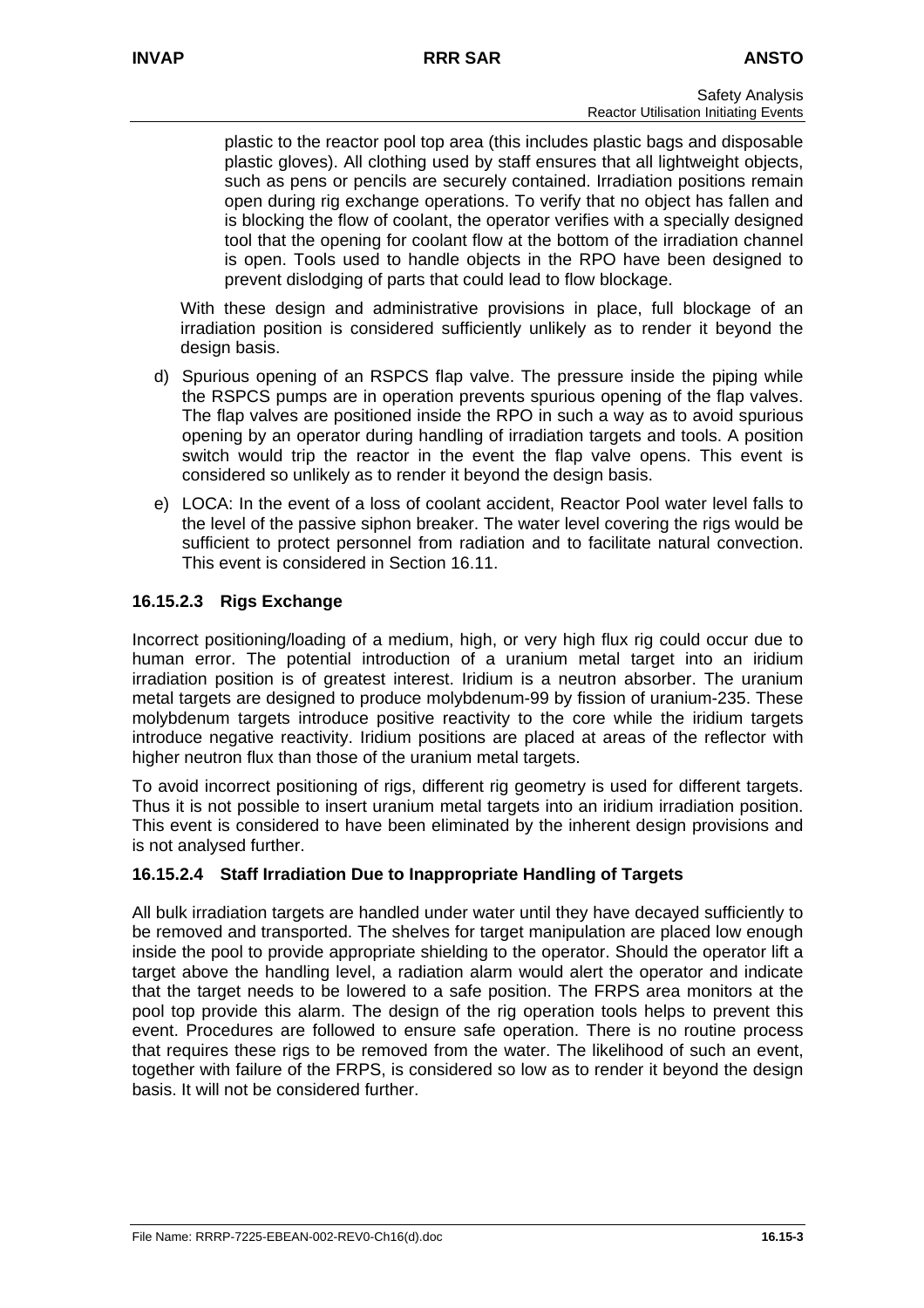Safety Analysis Reactor Utilisation Initiating Events

| Level          | <b>Main Characteristics</b>                | <b>Safety Feature</b>                                                                                        |  |  |  |  |
|----------------|--------------------------------------------|--------------------------------------------------------------------------------------------------------------|--|--|--|--|
| 1              | Conservative design<br>and inherent safety | Control of target materials by administrative procedures<br>and target and canning specification             |  |  |  |  |
|                | features                                   | Two 100% pumps, one on standby                                                                               |  |  |  |  |
|                |                                            | A mesh at the top of the rigs protects them from falling<br>objects and prevents coolant channel blockage    |  |  |  |  |
|                |                                            | Administrative procedures to minimise the likelihood of a<br>lightweight small object falling into the pool. |  |  |  |  |
|                |                                            | Administrative procedure to verify coolant flow before rigs<br>loading.                                      |  |  |  |  |
|                |                                            | Different rig geometry for different targets to prevent<br>misloading (geometrically safe design)            |  |  |  |  |
|                |                                            | Target cans are not opened inside the Reactor Building                                                       |  |  |  |  |
|                |                                            | Irradiation authorisation procedures apply                                                                   |  |  |  |  |
|                |                                            | Procedures to assure safe handling.                                                                          |  |  |  |  |
| $\overline{2}$ | Operation control and                      | Radiation alarm at pool top                                                                                  |  |  |  |  |
|                | response to abnormal<br>operation          | Failed targets monitor in RSPCS gives RCMS alarm on<br>presence of fission products in water                 |  |  |  |  |
| 3              | Control of accidents                       | FRPS reactor trip on                                                                                         |  |  |  |  |
|                | within the design basis                    | low flow in the RSPCS<br>a)                                                                                  |  |  |  |  |
|                |                                            | b)<br>open RSPCS flap valve                                                                                  |  |  |  |  |
|                |                                            | high radiation at pool top<br>c)                                                                             |  |  |  |  |
|                |                                            | SRPS reactor trip on                                                                                         |  |  |  |  |
|                |                                            | Failure of the FSS<br>a)                                                                                     |  |  |  |  |

### **16.15.2.5 Defence in Depth Barriers**

### **16.15.3 Pneumatic Transfer System and Neutron Activation Analysis**

Targets are irradiated inside cans in rigs located in the Reflector Vessel. The cans are transported by means of a pneumatic transport system. The flow that provides the momentum for the transport also cools the cans. The rigs sit in wells within the Reflector Vessel, surrounded by light water.

#### **16.15.3.1 Excessive Target Radioactivity**

The potential exists for targets to develop levels of radioactivity above those levels normally expected due to:

- a) target load being greater than required
- b) neutron flux in the irradiation position being greater than anticipated, and
- c) irradiation times being longer than foreseen

Compliance with the approved target and canning specification procedure minimises the potential for misloading of targets. Procedures are also in place to minimise the potential for sending the target to the wrong irradiation position. The installed Neutron Detectors provide an accurate indication of the flux in the facility and allow the operators to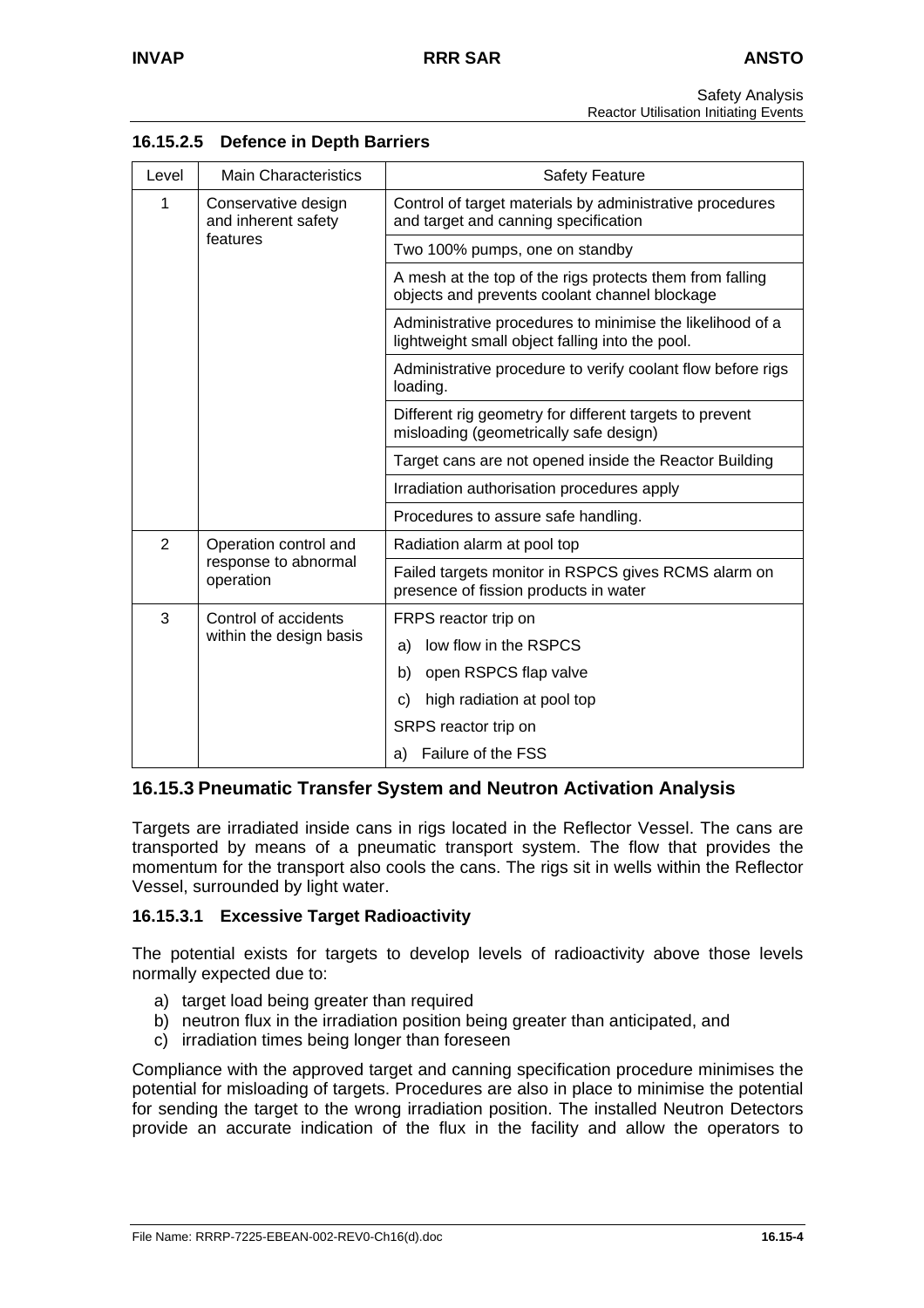calculate the irradiation time to determine the required activity, in accordance with established procedures.

The production of targets with excess activity is considered to fall within the design basis. However, neither core damage nor exceedance of dose limits would occur in such an event. The consequences would be minor.

### **16.15.3.2 Excessive Target Heating Power**

The heating power dissipated by an irradiation target in the pneumatic system may be larger than normal for the same reasons given above. The maximum design power in any rig is  $\sim$ 145 W per target, including the can. The can design temperature is well below the melting temperature of aluminium. The QA procedures for target preparation minimise the potential for erroneous loading of the cans. Target identification and handling procedures ensure that the target is sent to the correct irradiation position. Target handling is carried out in a hot cell that provides protection to the operator.

Should a can fail due to excessive heating, doses to personnel would be minimal, since the pathways of the Pneumatic Conveyor System are either shielded or inside the reactor block. The pipes penetrate the Reactor Pool below the water level, with enough water above them for shielding. The shielded pipes are not directly accessible, but the shielding may be removed if necessary to provide access. Design provisions are in place to decontaminate the pneumatic tubes and hot cells after failure of a can.

The failure of a target can through excess heating is considered to fall within the design basis. The radiological impact of this event is bounded by the failure of a can in the transfer hot cell.

### **16.15.3.3 Interruption of Cooling**

A stream continuously cools the targets from the time they are sent to the irradiation position. Interruption or reduction of the cooling stream could arise following:

- a) Blower Failure: There are three blowers, each 60% capacity, two are operated with one in standby. In the event of a blower failure, the standby blower is automatically started and the full flow rate restored. Failure of all blowers would only occur on loss of Normal Power Supply. Reactor shutdown would remove the main source of heating of the can.
- b) Valve failure: If a valve is closed and the main stream of cooling is stopped, the cooling flow rate transducer in the inlet line, with 1 out of 2 redundancy, sends signals to the RCMS initiating a power reduction.
- c) Failure of secondary cooling. If there is insufficient cooling by the SCS, cooling of the system is diminished, resulting in a power reduction via the RCMS.
- d) Cooling failure in a single irradiation position. Each irradiation position is equipped with a thermocouple. A high temperature signal produces an alarm and the operator proceeds with the normal removal operation. If the very high temperature alarm is triggered, automatic target removal occurs.
- e) The RCMS would initiate power reduction on Low Flow.

The above events are considered to fall within the design basis. Their radiological impact is bounded by the failure of a can inside a hot cell.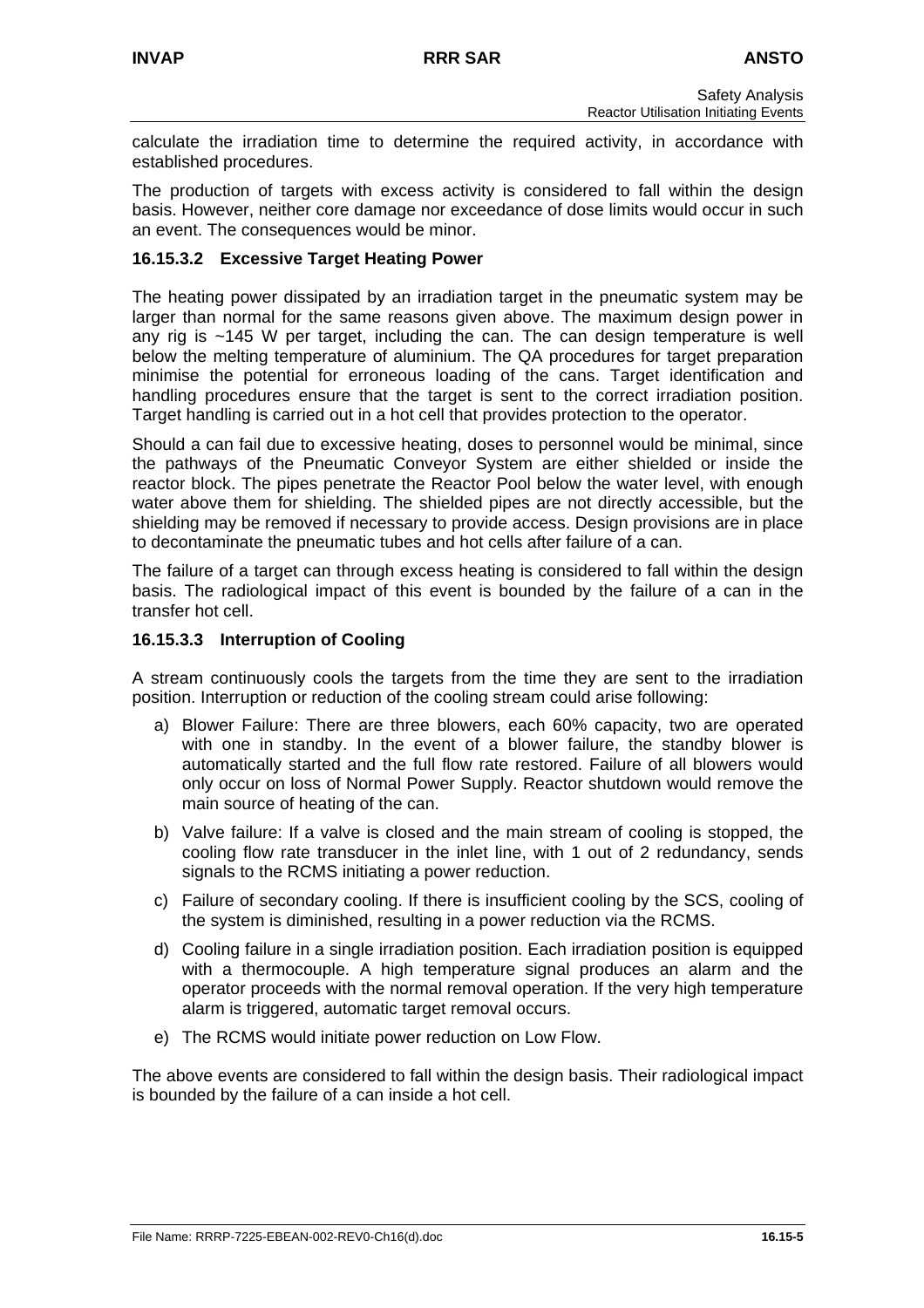### **16.15.3.4 Stuck Sample**

There are two position sensors to determine sample location. If, during the loading or removal operation, the can is trapped in transit:

- a) Can cooling would continue.
- b) The pneumatic control system would have knowledge of the situation by means of the two position sensors.

The cans would be removed by a burst of high pressure actuated manually by the operator.

The occurrence of a stuck sample is considered to lie within the design basis. Doses to personnel would be minimal, since the pathways of the Pneumatic Conveyor System are either shielded or inside the reactor block. The pipes penetrate the Reactor Pool below the water level, with sufficient water above them for shielding. The shielded pipes are not directly accessible, but the shielding may be removed if necessary for recovery actions.

#### **16.15.3.5 Can Failure Inside Pneumatic System Piping**

Hazardous or powdered target materials will be encapsulated in double aluminium can containers, providing two barriers against rupture. Mechanical failure of both cans is considered incredible.

Other solid targets may be contained in single cans. Failure of these cans is considered within the design basis. However, for these solid targets, no significant loss of radioactive material would occur in the event of rupture due to the solid state of the target.

The cooling system is provided with filters to collect any material that may escape into it. In addition, valves are provided to permit isolation of a section of piping in the event of it becoming contaminated. The pathway of the Pneumatic Conveyor System is shielded.

The mechanical failure of a can inside the Pneumatic Conveyor System has no effect on the behaviour of the core. The filtering system, the isolation valves and the shielding limit the radiological impact of this event. The consequences of the event are bounded by rupture of a can in a hot cell.

#### **16.15.3.6 Can Rupture in Hot Cell**

The hot cells are maintained at a negative pressure. Any air activity is controlled by the hot cell ventilation system and then retained in filters before the air is discharged to the atmosphere through the venting stack.

Of all the possible failures of a can in the hot cells, rupture of a can containing iodine is considered to represent the bounding event. The filters in the ventilation of the hot cells are designed to retain all the activity released by rupture of this can. The event would thus not result in a radiological hazard for the operator and there would be no release of activity to the environment.

The material of the floor and working table has an adequate surface finish to enable cleaning and decontamination.

Hot cell telemanipulators would be used to clean and decontaminate the working table/area.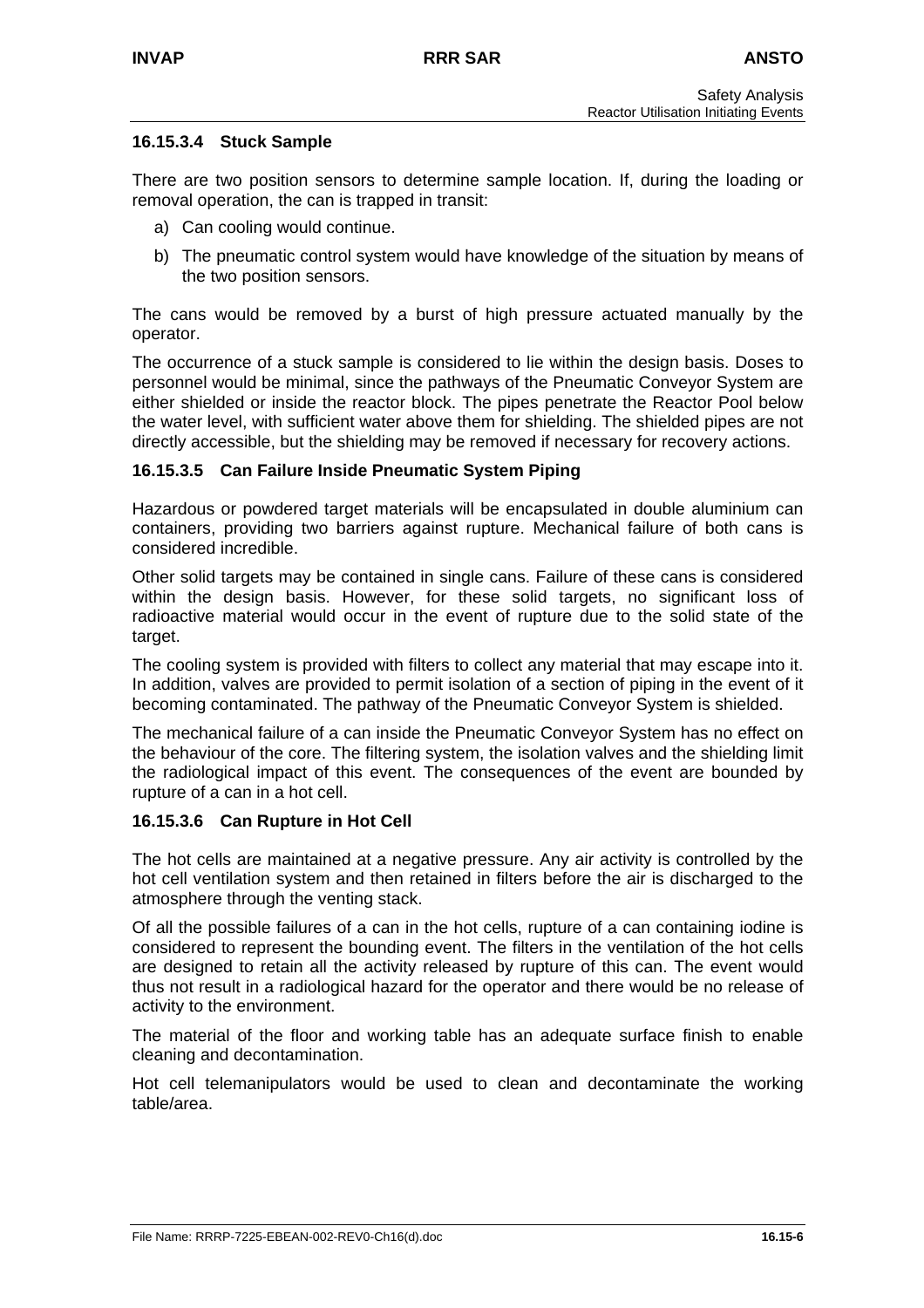Failure of a can in a hot cell is considered to lie within the design basis. The cell ventilation is in recirculation mode and the trapping of fission products other than the noble gases is very effective.

### **16.15.3.7 Failure of Electrical System**

If the pneumatic transfer system switchboard fails, a low flow to the RCMS would initiate power reduction.

In the event of a failure of the Normal Power Supply (for example, in the main transformers), the reactor would shutdown automatically (see Section 16.7).

The event is within the design basis. No radiological consequences are expected and the event will not be analysed further.

| Level         | <b>Main Characteristics</b>                                | <b>Safety Feature</b>                                                                                       |  |  |
|---------------|------------------------------------------------------------|-------------------------------------------------------------------------------------------------------------|--|--|
| 1             | Conservative design<br>and inherent safety<br>features     | Three 60% capacity blowers, one on standby                                                                  |  |  |
|               |                                                            | Two position sensors to determine sample location                                                           |  |  |
|               |                                                            | Double can containment for hazardous or powdered<br>targets                                                 |  |  |
|               |                                                            | Software checks, interlocks and alarms to ensure target<br>cans do not jam and safety incidents are avoided |  |  |
| $\mathcal{P}$ | Operation control and<br>response to abnormal<br>operation | Reactor power reduction for low coolant flow                                                                |  |  |
|               |                                                            | Reactor power reduction for low secondary coolant flow                                                      |  |  |
|               |                                                            | Alarm on high rig temperature                                                                               |  |  |
|               |                                                            | Automatic removal of targets on very high temperature<br>signal.                                            |  |  |
|               |                                                            | Continuous cooling of stuck sample.                                                                         |  |  |
|               |                                                            | High pressure blast available for removal of stuck sample                                                   |  |  |
| 3             | Control of accidents<br>within the design basis            | FRPS reactor trip on;                                                                                       |  |  |
|               |                                                            | a) Loss of Normal Power Supply                                                                              |  |  |
|               |                                                            | SRPS reactor trip on;                                                                                       |  |  |
|               |                                                            | Failure of the FSS<br>a)                                                                                    |  |  |

**16.15.3.8 Defence in Depth Barriers** 

# **16.15.4 Transfer, Loading and Pneumatic Cells**

### **16.15.4.1 Erroneous Early Removal of Irradiated U-Mo Targets into a Hot Cell**

U-Mo targets are moved during reactor operation. Irradiation time is shorter than the reactor cycle. The Mo is produced by fission of uranium 235. The heat generated by the uranium target is removed by the rigs cooling flow of the RSPCS during irradiation. The targets are left to decay inside the Service Pool for a time determined by the heat generation rate. An operator could erroneously move to the Hot Cell a U-Mo target that has been recently removed from the irradiation position without leaving it to decay for the required time. This would lead to failure of the aluminium cladding of the targets due to insufficient cooling when exposed to the air.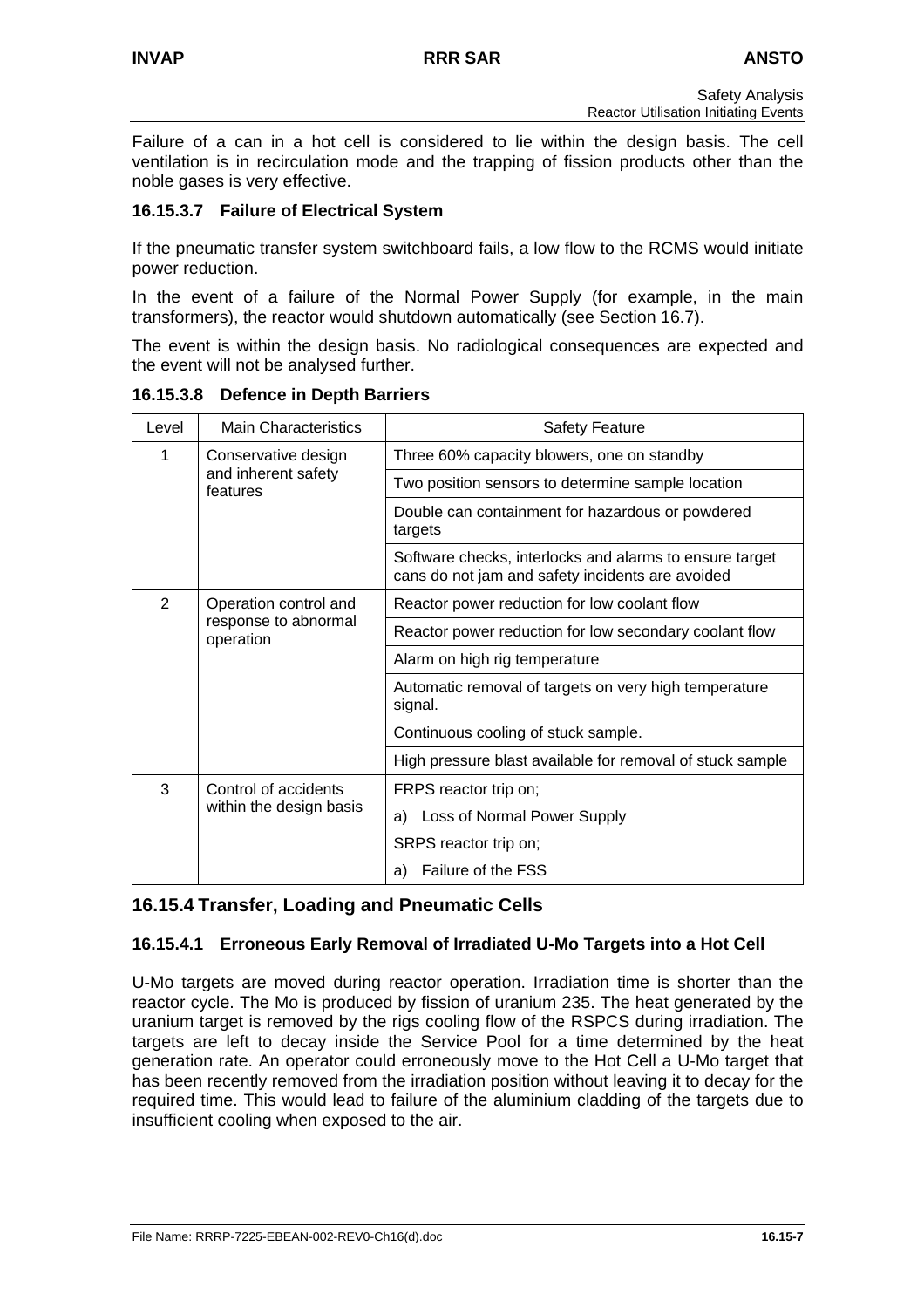It is postulated that three U-Mo targets are erroneously removed from the decay rack in the Service Pool before having undergone adequate decay time and transported into the Hot Cell. It is further assumed that the interlock that inhibits the transport from the Service Pool into the hot cell due to high activity has failed. The occurrence of this event requires sequential failures in adherence to operating procedures and the presence of an unrevealed mechanical failure. This is a highly unlikely sequence of events.

Because of the number of failures required, the likelihood of this event is considered so low as to render it beyond the design basis. Nevertheless, its radiological consequences have been analysed for the reasons given in Section 16.1.

### **16.15.4.2 Failure of the Ventilation System**

As indicated above, the cells operate at a negative pressure. No can opening or target processing occurs inside the hot cells if the ventilation system fails. None of these cans requires cooling. In the event of a ventilation system failure, the negative pressure would be lost. However, absolute filters are placed in the air exhaust stream of cells and minimal diffusion of activity through the cell walls would be expected.

The cells' ventilation system is connected to the Standby Power System. Loss of ventilation is thus very unlikely. Nevertheless, the event is considered within the design basis. However the radiological consequences would be minor and hence this event will not be analysed further.

### **16.15.4.3 Failure of ICE**

Failure of the ICE is considered to lie within the design basis. No radiological consequences are expected from such an event and it is not analysed further.

#### **16.15.4.4 In-Cell Fire**

The hot cells will contain minimal amounts of flammable material thus having minimal fire loading. They are equipped with fire detectors. In-cell fires are considered within the design basis. The radiological consequences of a fire would be minor and, consequently, the event is not analysed further.

#### **16.15.4.5 Failure of Power Supply**

Emergency lights would automatically switch on in the event of loss of electric power supply. The same applies to the ICE.

The hot cells' ventilation system is connected to the Standby Power System.

Failure of the power supply is considered to lie within the design basis. The event does not challenge the integrity of the core or the targets in the rigs and would result in no radiological consequences.

| Level | <b>Main Characteristics</b>                            | <b>Safety Feature</b>                                                     |  |  |  |
|-------|--------------------------------------------------------|---------------------------------------------------------------------------|--|--|--|
|       | Conservative design<br>and inherent safety<br>features | Cells are at a negative pressure with respect to the<br>surrounding rooms |  |  |  |
|       |                                                        | Absolute filters are placed at the intake and exhaust of cells            |  |  |  |
|       |                                                        | Cells equipped with fire detectors and a gas flooding<br>system           |  |  |  |
|       |                                                        | Area monitors inside hot cells                                            |  |  |  |

#### **16.15.4.6 Defence in Depth Barriers**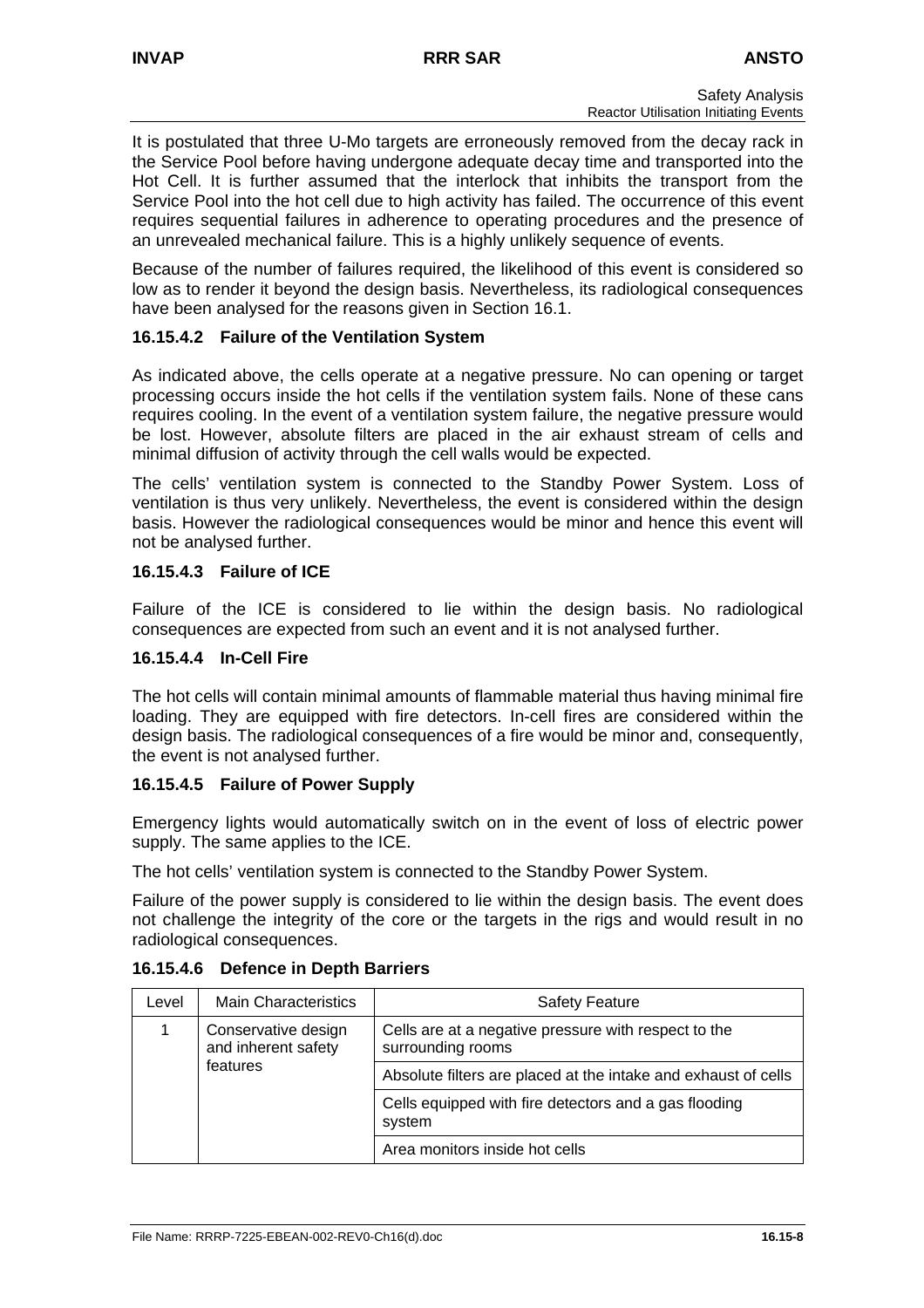|   |                                                            | Cells ventilation system connected to Standby Power<br>Supply                        |  |
|---|------------------------------------------------------------|--------------------------------------------------------------------------------------|--|
| 2 | Operation control and<br>response to abnormal<br>operation | Wagon can be manually moved in the event of failure of<br>power supply.              |  |
|   |                                                            | Radiation monitor would inhibit movement of a target too<br>hot to be cooled in air. |  |

## **16.15.5 Large Volume Irradiation Facilities**

These facilities are supplied for the neutron transmutation doping of single-crystal silicon ingots and for bulk irradiation of ore samples for neutron activation analysis.

### **16.15.5.1 Fall During Manipulation**

The beam tubes and reactor core are protected by means of grillwork against the fall of the heaviest silicon ingot (See Section 11.4). The strength of the Reflector Vessel is such that it too will withstand the impact of a silicon ingot.

Silicon ingots in their irradiation cans are removed from the rotating irradiation rigs using Operation Bridge and dedicated lifting tools and placed into a nominated location in the Reactor Pool Storage Rack. These Storage Racks are mounted to the side wall of the Reactor Pool. The cans are then transferred from the Reactor Pool Storage Rack to the storage facility located in the Service Pool by the operator using the Reactor Hall crane with dedicated NTD monorail and tools.

The dropping of a silicon ingot is within the design basis. Provisions in the design result in elimination of significant damage to the core and irradiation rigs as a result of the fall of a silicon ingot.

| Level | <b>Main Characteristics</b>                                | <b>Safety Feature</b>                                                             |  |  |  |
|-------|------------------------------------------------------------|-----------------------------------------------------------------------------------|--|--|--|
|       | Conservative design<br>and inherent safety<br>features     | Reflector Vessel, beam tubes and reactor core protected<br>by means of grillwork. |  |  |  |
|       |                                                            | Interlocks for operation bridge movement                                          |  |  |  |
|       |                                                            | Safe tools design.                                                                |  |  |  |
|       |                                                            | Submersed working table attached to operation bridge                              |  |  |  |
|       |                                                            | Operational procedures / staff training                                           |  |  |  |
| 2     | Operation control and<br>response to abnormal<br>operation | N/A                                                                               |  |  |  |

**16.15.5.2 Defence in Depth Barriers** 

### **16.15.6 Cold Neutron Source**

The Cold Neutron Source is described in detail in Chapter 11, Reactor Utilisation. This Section is concerned with the potential events associated with the Cold Neutron Source that might challenge the core or the reactor safety systems.

#### **16.15.6.1 Leak in Deuterium Pipe/Moderator Loop**

The deuterium moderator loop, tubes, valve manifold and buffer tanks are blanketed by an inert gas. There are helium blankets for the in-pile part and piping, and nitrogen in the blanketing box of the Moderator System Manifold. This Gas Blanketing System contains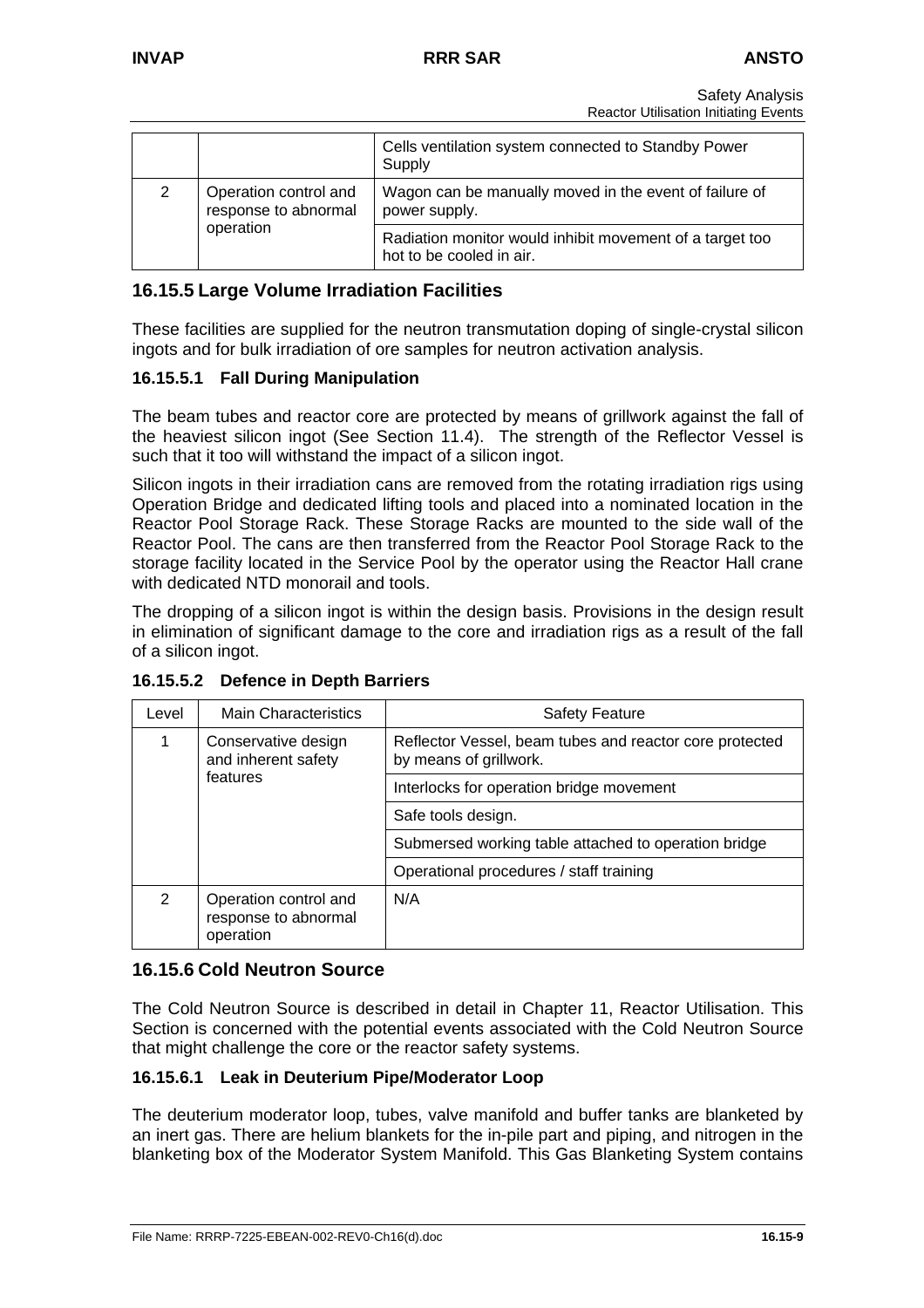pressure sensors so any leakage would immediately be signalled to the CNS CMS. This system avoids contact between deuterium and the environment (air or water), even in case of failure of the primary barrier, and prevents tritium releases to the Reactor Hall and Technical Floor, both inside the containment.

In the unlikely event of a leak occurring, once it is detected, the damaged zone would be isolated and the gas possibly vented.

The radiological consequences of a deuterium leak to the containment have been assessed as minor and are not considered further here.

### **16.15.6.2 Failure of the CNS Refrigeration Cryo-System**

In the event of a failure of the CNS Refrigeration Cryo-system during Normal or Standby Operation modes (for example, if one compressor stops), a low helium flow signal to the CNS Protection System would result in a reactor trip request being sent to the FRPS.

The occurrence of a cooling failure during Standby Operation would additionally trigger the injection of helium in the CNS Vacuum Containment as a means of breaking the vacuum and therefore the thermal isolation of the CNS In-Pile Assembly.

Failures in the Cold Neutron Source Refrigeration Cryo-System would not have an adverse impact on the integrity of the core and would have no radiological impact.

### **16.15.6.3 Hypothetical Deuterium-Air Explosion**

Hydrogen and its isotopes can, under certain circumstances, form mixtures with air or oxygen capable of explosion, with no relevant difference in behaviour from one isotope to another. Therefore, a deuterium explosion is analysed as a hydrogen explosion. The inventory of hydrogen in the CNS is small compared with volumes handled in the chemical industry, or even public transport<sup>[1](#page-31-0)</sup>. The occurrence of a deuterium-air reaction is extremely unlikely to occur and the Vacuum Containment is the third level in a sequence of levels preventing the reactor from being affected by this event. The three levels of prevention are:

- a) Level 1: Prevent the formation of any deuterium oxygen mixture.
- b) Level 2: Prevent the deuterium oxygen from reacting in the In-Pile section.
- c) Level 3: Prevent the reactor from being damaged by a hypothetical detonation of deuterium - oxygen mixture in the vacuum containment.

#### **16.15.6.3.1 First Level - Avoidance of a Deuterium - Oxygen Mixture**

This first level of protection consists of the avoidance of the formation of any deuterium oxygen mixture by using pure deuterium, with no gas impurities and an inert gas barrier between deuterium and the atmosphere.

Pure deuterium moderator is used in the Cold Neutron Source Moderator System, with a content of oxygen below 1.  $10^{-3}$  %vol. This amount of impurity cannot form a flammable mixture even if all the impurity content were concentrated in the Moderator Cell. A gas analyser is used to monitor impurities in the moderator before and after filling of the Moderator System.

<span id="page-31-0"></span> $\frac{1}{1}$  Ewald, R. "Liquid Hydrogen Fueled Automobiles: On-Board and Stationary Cryogenic Installations," Cryogenics, Vol. 30, September 1990, pp. 38-45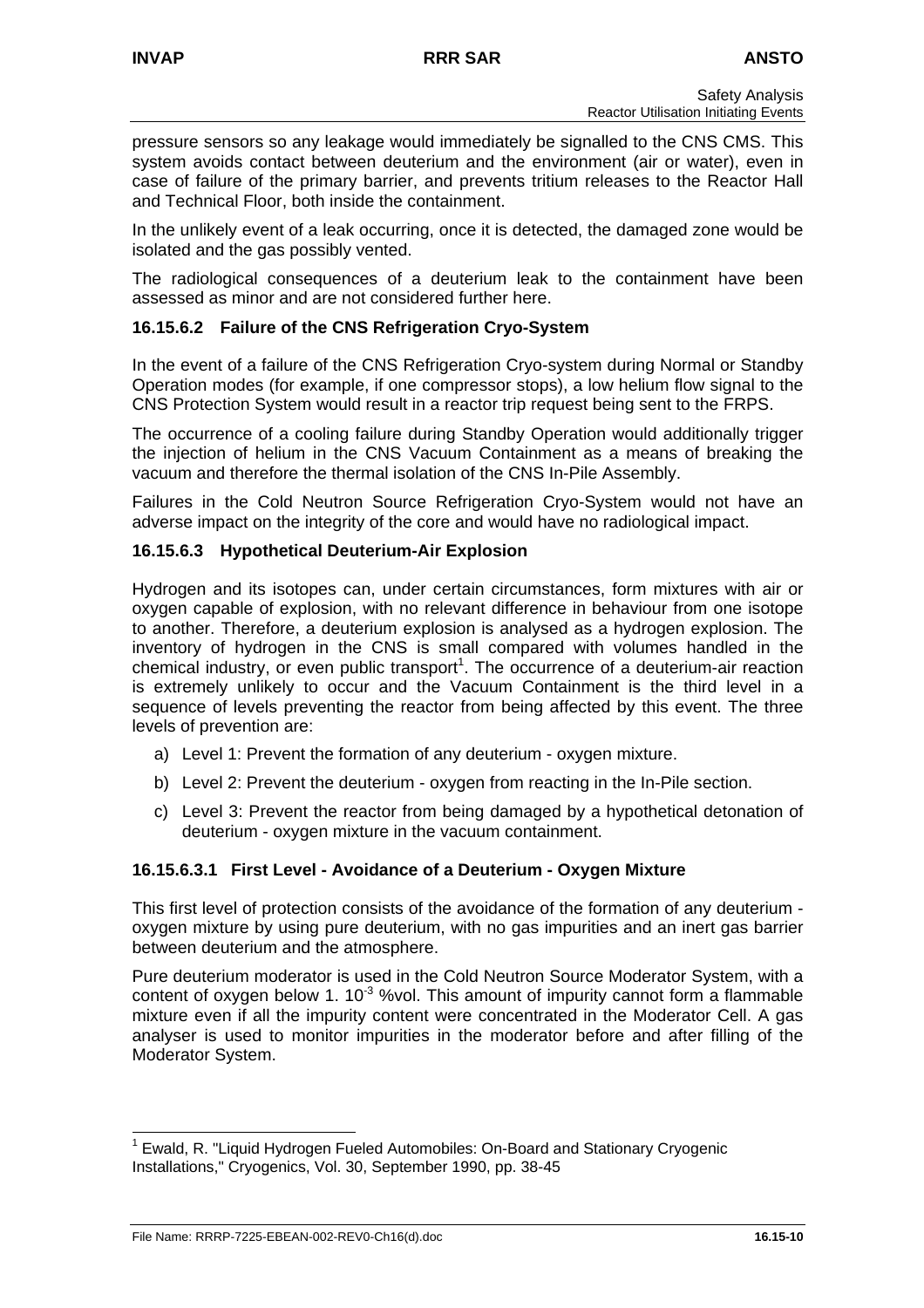An inert gas blanket containing helium is used around the Moderator System to prevent any contact of air with deuterium in the event of any leakage. The blanketing pressure is monitored to ensure wall leak tightness.

The deuterium pressure in the system is always higher than atmospheric pressure in order to avoid the in-leakage of air into the Moderator System.

#### **16.15.6.3.2 Second Level - Avoidance of Ignition**

The second level of protection avoids the formation of ignition conditions in the CNS In-Pile section, in case the first level fails by means of:

- a) Protection from static electricity, and
- b) Inert blanket around the vacuum system to exclude air penetration into CNS In-Pile Thimble

This second level prevents ignition conditions for a detonation in a postulated event where a deuterium-air mixture is inside the Deuterium Loop. The energy required to ignite a deflagration is in the order of 20 µJ, an energy always available in a nuclear reactor environment. Ignition conditions for deflagration are thus present due to reactor radiation. This greatly minimises the possibility of having a detonation. The Deuterium Loop has protection from static electricity in order to avoid the possibility of a spark with enough energy to cause a detonation.

The CNS Vacuum System (CNS-VS) for the Vacuum Containment has an inert gas blanket (helium) that prevents air ingress into the In-pile Thimble volume. This blanket is needed because of two reasons:

- a) In the unlikely event of CNS-VS boundary failure and air ingress during the Normal Operation mode, the cold surface of the CNS Thermosiphon is likely to collect incoming air from a leak. For small leaks, no vacuum failure would occur because the cold surface of the Thermosiphon would work like a vacuum cryogenic pump, and the air would freeze onto the surface of the Thermosiphon. In this event, nitrogen is able to form oxides, which in turn may react explosively with an energy release large enough to initiate a detonation. The CNS VS blanket excludes this possibility.
- b) In the unlikely event of the simultaneous failure of the CNS Moderator System boundary and helium blanket within the In-pile (i.e. loss of first prevention level), the CNS-VS blanket excludes the possibility of having a deuterium-air mixture in the In-pile even in case of a further failure.

#### **16.15.6.3.3 Third level - Preventing Reactor Damage**

The third prevention level is provided by the Vacuum Containment that acts in the event that all the previous prevention levels fail. The Vacuum Containment is designed to withstand the explosion effects of a stoichiometric deuterium-air mixture, which is the mixture with the highest energy release.

Hence, the detonation of a deuterium-air stoichiometric mixture has been analysed as a hypothetical bounding accident for the design of the Vacuum Containment. The initial state the mixture is considered to be a temperature of 313 K with a pressure of 1 atm.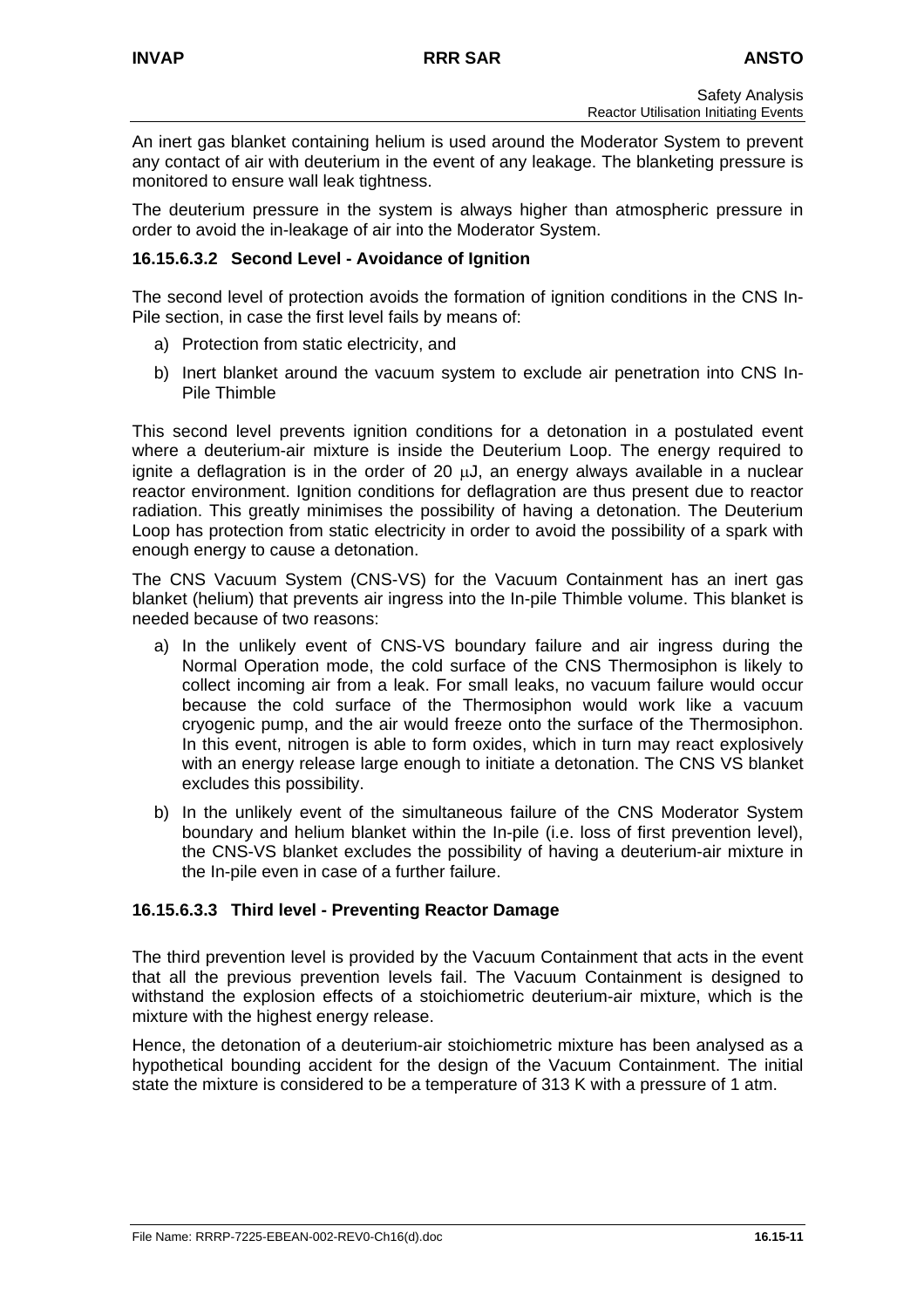### **16.15.6.4 Reactivity Influence**

The Moderator Cell of the CNS exerts an influence on the reactor reactivity during change in phase (from liquid to vapour and vice-versa). The value of this reactivity change has been conservatively calculated as 150 pcm. For operational and design basis transients, the speed of reactivity change is low (several minutes) and manageable by the RCMS. Due to evaporation, the lower density of the deuterium vapour would reduce the moderation of neutrons, essentially adding negative reactivity to the core. In the highly unlikely event of complete moderator chamber failure (i.e. simultaneous failure of moderator cell and helium jacket), the reactor would undergo the rapid insertion of 150pcm. Any other failure would cause a slower phase change of the Deuterium from liquid to vapour.

A positive reactivity insertion is given by the liquefaction of deuterium, and there is neither a failure nor a physical mechanism that could suddenly produce liquefaction.

These events are within the design basis. They are not considered further as they have no adverse effect on the reactor core and no radiological consequences.

| Level          | <b>Main Characteristics</b>                                | <b>Safety Feature</b>                                                                                                                                                                                                                                                                                                                                                                                                            |  |  |  |
|----------------|------------------------------------------------------------|----------------------------------------------------------------------------------------------------------------------------------------------------------------------------------------------------------------------------------------------------------------------------------------------------------------------------------------------------------------------------------------------------------------------------------|--|--|--|
| 1              | Conservative design<br>and inherent safety<br>features     | Adequate conservatism applied for the design of the<br>Thermosiphon and the CNS Moderator System (CNS-MS)<br>pressure boundary, in order to ensure its integrity                                                                                                                                                                                                                                                                 |  |  |  |
|                |                                                            | QA program that controls design, analysis, procurement,<br>manufacturing, installation, and operation of the part Cold<br><b>Neutron Source</b>                                                                                                                                                                                                                                                                                  |  |  |  |
|                |                                                            | The Moderator System has a closed and passive pressure<br>boundary that minimises the possibilities of leakage.<br>There are neither pumping devices nor operational valves                                                                                                                                                                                                                                                      |  |  |  |
|                |                                                            | The Moderator Cell is within a natural circulation loop, and<br>therefore it has self-regulating trends: the increase in the<br>heat load leads to an increase in circulation and therefore<br>in heat removal.                                                                                                                                                                                                                  |  |  |  |
|                |                                                            | Deuterium moderator loop, tubes and buffer tank are<br>surrounded by an inert blanket                                                                                                                                                                                                                                                                                                                                            |  |  |  |
|                |                                                            | The conservative application of principles of simplicity,<br>redundancy, fail-safe design, and passive safety features<br>used throughout the design as much as feasible.                                                                                                                                                                                                                                                        |  |  |  |
|                |                                                            |                                                                                                                                                                                                                                                                                                                                                                                                                                  |  |  |  |
| $\overline{2}$ | Operation control and<br>response to abnormal<br>operation | The CNS Control and Monitoring System (CNS-CMS),<br>supervises the correct functioning of the CNS systems<br>and takes the CNS from the Normal Operation (NO) Mode<br>to the Standby Operation (SO) Mode when necessary. A<br>separate functionally independent system, called the CNS<br>Protection System (CNS-PS) takes protective actions in<br>case of a CNS operational limit of the Moderator Chamber<br>being threatened |  |  |  |
| 3              | Control of accidents<br>within the design basis            | The Vacuum Containment is designed to withstand the<br>hypothetical detonation of the worst deuterium-air mixture                                                                                                                                                                                                                                                                                                                |  |  |  |

#### **16.15.6.5 Defence in Depth Barriers**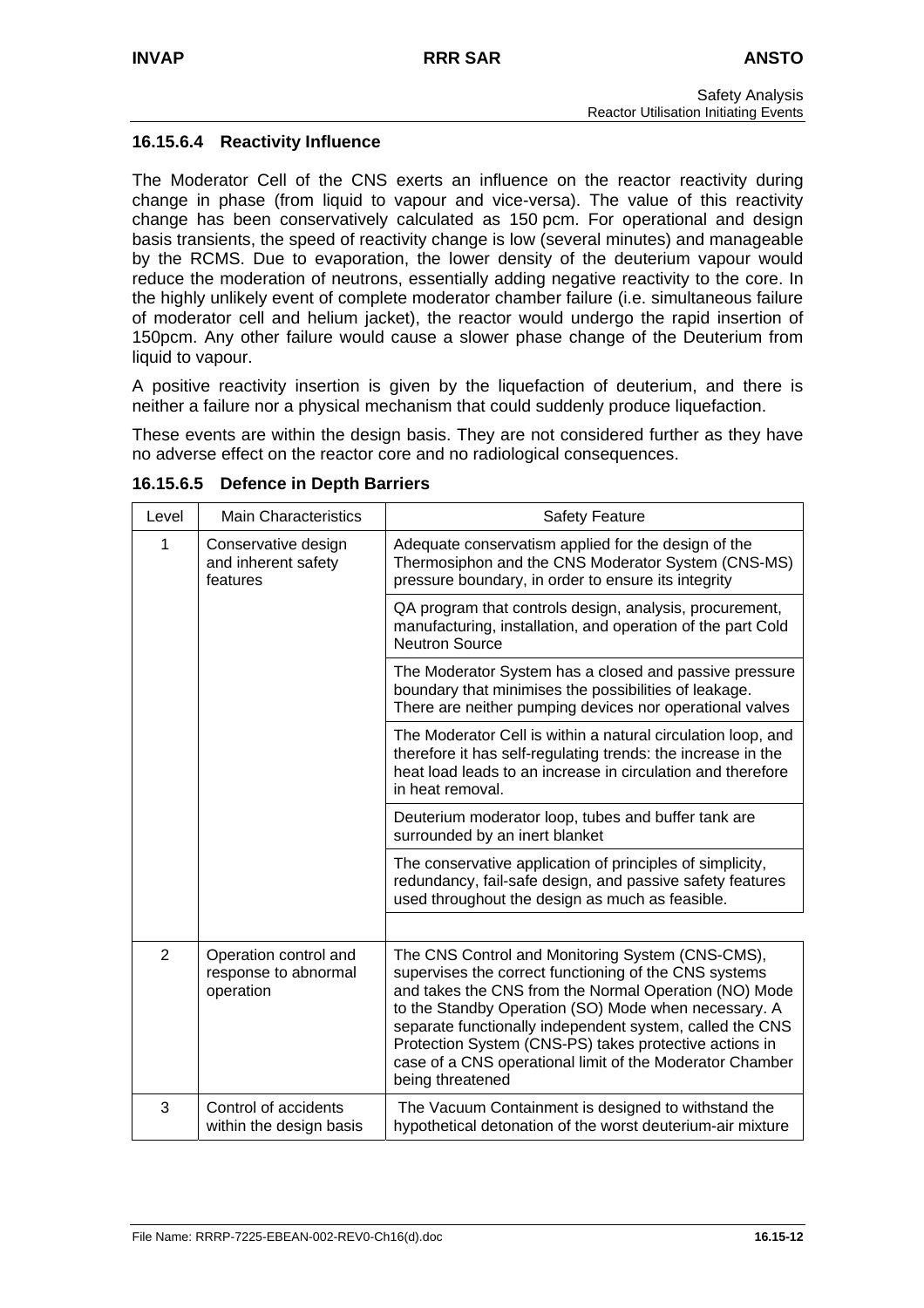Safety Analysis Reactor Utilisation Initiating Events

| Level | <b>Main Characteristics</b> | <b>Safety Feature</b>                                       |  |  |  |  |
|-------|-----------------------------|-------------------------------------------------------------|--|--|--|--|
|       |                             | FRPS trip on;                                               |  |  |  |  |
|       |                             | low helium flow together with high deuterium pressure<br>a) |  |  |  |  |
|       |                             | deuterium leakage into the helium blanket<br>b)             |  |  |  |  |
|       |                             | SRPS trip on;                                               |  |  |  |  |
|       |                             | Failure of the FSS                                          |  |  |  |  |
|       |                             |                                                             |  |  |  |  |

# **16.15.7 Neutron Beam Facilities**

## **16.15.7.1 Unauthorised Access to the Neutron Guide Bunker**

Access to the bunker is not allowed during normal operation.

Local instrumentation is in place to monitor radiation levels. Interlocks and procedures will be used to ensure radiological protection of operating personnel during maintenance and repair tasks.

Unauthorised access to the Neutron Guide Bunker is considered within the design basis. It has no effect on the reactor core. Its radiological consequences would be minor and will not be considered further.

#### **16.15.7.2 Inadvertent Opening of Primary Shutter**

The shutter has spring actuated locks to prevent inadvertent opening. The movement control system has open/closed position signals and interlocks/alarms to ensure efficient and safe operation. Authorisation from the Main Control Room is needed to move the shutters. Local instrumentation and monitoring would alarm on inadvertent opening of the shutters.

Inadvertent opening of the primary shutters is considered to lie within the design basis. It has no effect on the reactor core. Its only consequences are radiological and limited to the Neutron Guide Bunker or to the Reactor Beam Hall which are controlled areas.

#### **16.15.7.3 Failure of the Electrical System**

In the event of a failure in the electrical system shutters remain in closed position if they were originally closed. Thus this event has no consequences relevant to safety. In the event of the shutters being open, they would fail open. Alarms would sound, signalling the need for manual closure and warning staff of the hazard.

This event is considered to lie within the design basis. It does not challenge the integrity of the core and its radiological consequences are limited to the Neutron Guide Bunker and Reactor Beam Hall.

### **16.15.7.4 Loss of Pool Coolant**

The external connection is a stainless steel bellows. It has joints with flanges with a double metallic seal. If there is any leak of light water through the first seal, water is collected from the leakage pipe (located between both seals). This leakage pipe provides also a means to detect the leak. The plate on the reactor block face is the second barrier for a loss of coolant from the Reactor Pool through the beams. This loss of coolant has been discussed in Section 16.11. The simultaneous failure of both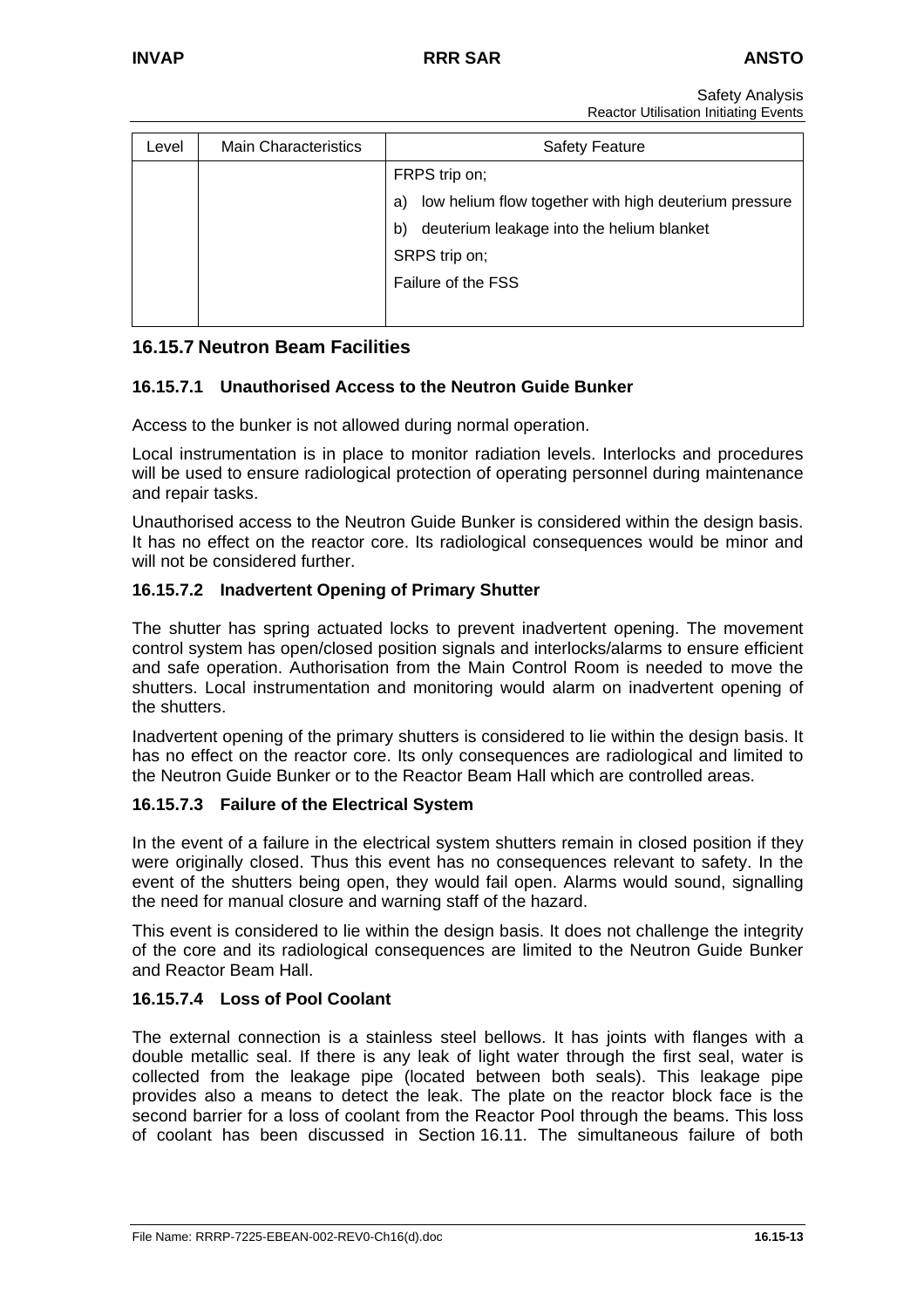barriers is not considered credible. The event is therefore considered so unlikely as to render it beyond the design basis. It is not considered further.

### **16.15.7.5 Loss of Reflector Inventory**

Beam tubes penetrate the Reflector Vessel by means of a welded flange. No seals are used. Heavy water leakage, although unlikely, would be stopped by the sealing plate at the reactor block face. The plate is designed to withstand the pressure of the pool water column. Any leak would be detected by the helium filling system. The event will not be considered further.

#### **16.15.7.6 Defence in Depth Barriers**

| Level         | <b>Main Characteristics</b>                                | <b>Safety Feature</b>                                                                     |  |  |  |
|---------------|------------------------------------------------------------|-------------------------------------------------------------------------------------------|--|--|--|
|               | Conservative design<br>and inherent safety<br>features     | Spring actuated locks in shutters                                                         |  |  |  |
|               |                                                            | Open/closed position signals and interlocks                                               |  |  |  |
|               |                                                            | Double metallic $H_2O$ seal with leak detection                                           |  |  |  |
|               |                                                            | plate on reactor block face designed to withstand the<br>height of the pool water column. |  |  |  |
| $\mathcal{P}$ | Operation control and<br>response to abnormal<br>operation | Heavy water detection in helium filling system                                            |  |  |  |
|               |                                                            | Alarm for shutter position                                                                |  |  |  |

## **16.15.8 Design Basis Postulated Initiating Events**

On the basis of the above discussion, many of the events do not lead to accident conditions and cannot be considered as DBIEs. Other events can be included within a general envelope. A summary of the DBIEs is set out in the table below.

| PIE<br>Eliminated<br>by inherent<br>design<br>provisions |                            | Sufficiently                               | Design Basis Initiating Events (DBIEs) |                     |   |
|----------------------------------------------------------|----------------------------|--------------------------------------------|----------------------------------------|---------------------|---|
|                                                          | unlikely to<br>occur (BDB) | To be considered<br>in other DBIE<br>group | Bounded by<br>other DBIE               | Further<br>Analysis |   |
| Excess power<br>in the rigs                              |                            | X                                          |                                        |                     |   |
| Early removal<br>of rigs from<br>pool                    |                            | X                                          |                                        |                     |   |
| Loss of flow in<br>the RSPCS                             |                            |                                            |                                        |                     | X |
| Loss of heat<br>sink in the<br><b>RSPCS</b>              |                            |                                            | X(LOHS group)                          |                     |   |
| Blockage                                                 |                            | X                                          |                                        |                     |   |
| Spurious<br>opening of a<br><b>RSPCS flap</b><br>valve   |                            | X                                          |                                        |                     |   |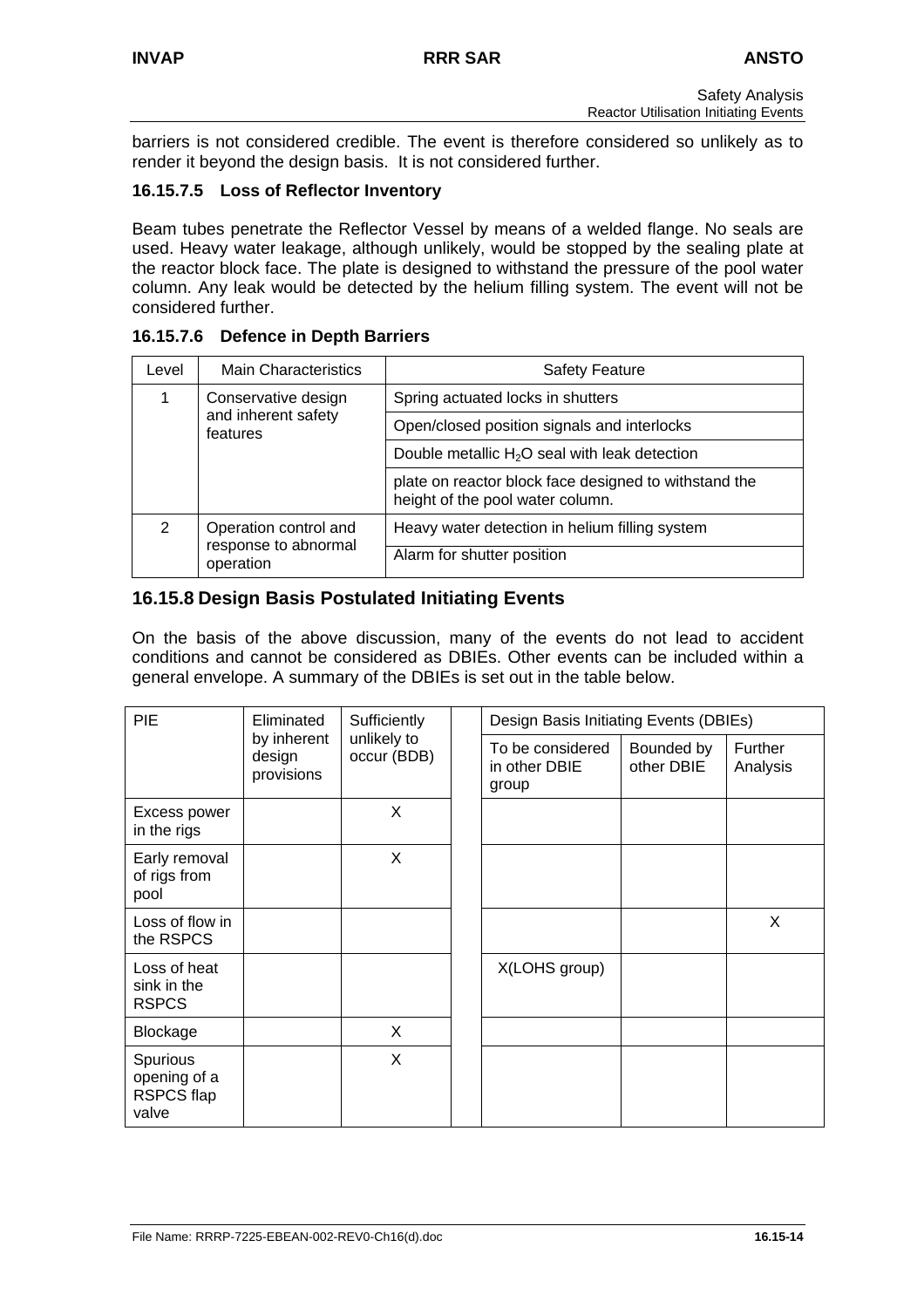Safety Analysis Reactor Utilisation Initiating Events

| PIE                                                                             | Eliminated                          | Sufficiently               |  | Design Basis Initiating Events (DBIEs)     |                                        |                     |  |
|---------------------------------------------------------------------------------|-------------------------------------|----------------------------|--|--------------------------------------------|----------------------------------------|---------------------|--|
|                                                                                 | by inherent<br>design<br>provisions | unlikely to<br>occur (BDB) |  | To be considered<br>in other DBIE<br>group | Bounded by<br>other DBIE               | Further<br>Analysis |  |
| Loss of<br>Coolant in<br>reactor pool                                           |                                     |                            |  | X (LOCA group)                             |                                        |                     |  |
| <b>Rigs</b><br>exchange                                                         | X                                   |                            |  |                                            |                                        |                     |  |
| Inappropriate<br>handling of<br>targets                                         |                                     | X                          |  |                                            |                                        |                     |  |
| Excess target<br>activity                                                       |                                     |                            |  |                                            | <b>Minor Consequences</b>              |                     |  |
| Excess target<br>heating                                                        |                                     |                            |  |                                            | X (Rupture<br>of a can in<br>hot cell) |                     |  |
| <b>Blower failure</b>                                                           |                                     |                            |  |                                            | X (Rupture<br>of a can in<br>hot cell) |                     |  |
| Valve failure                                                                   |                                     |                            |  |                                            | X (Rupture<br>of a can in<br>hot cell) |                     |  |
| Failure of<br>secondary<br>cooling                                              |                                     |                            |  |                                            | X (Rupture<br>of a can in<br>hot cell) |                     |  |
| Cooling failure<br>in a single rig                                              |                                     |                            |  |                                            | X (Rupture<br>of a can in<br>hot cell) |                     |  |
| Stuck can                                                                       |                                     |                            |  |                                            | Minor Consequences                     |                     |  |
| Mechanical<br>failure of a can<br>inside the<br>Pneumatic<br>Conveyor<br>System |                                     |                            |  |                                            | X (Rupture<br>of a can in<br>hot cell) |                     |  |
| Rupture of a<br>can inside a<br>hot cell                                        |                                     |                            |  |                                            |                                        | X                   |  |
| Electrical<br>failure in<br>pneumatic<br>system                                 |                                     |                            |  |                                            | <b>Minor Consequences</b>              |                     |  |
| Failure of the<br>ventilation<br>system                                         |                                     |                            |  |                                            | <b>Minor Consequences</b>              |                     |  |
| Failure of ICE                                                                  |                                     |                            |  |                                            | <b>Minor Consequences</b>              |                     |  |
| In-cell fire                                                                    |                                     |                            |  |                                            | <b>Minor Consequences</b>              |                     |  |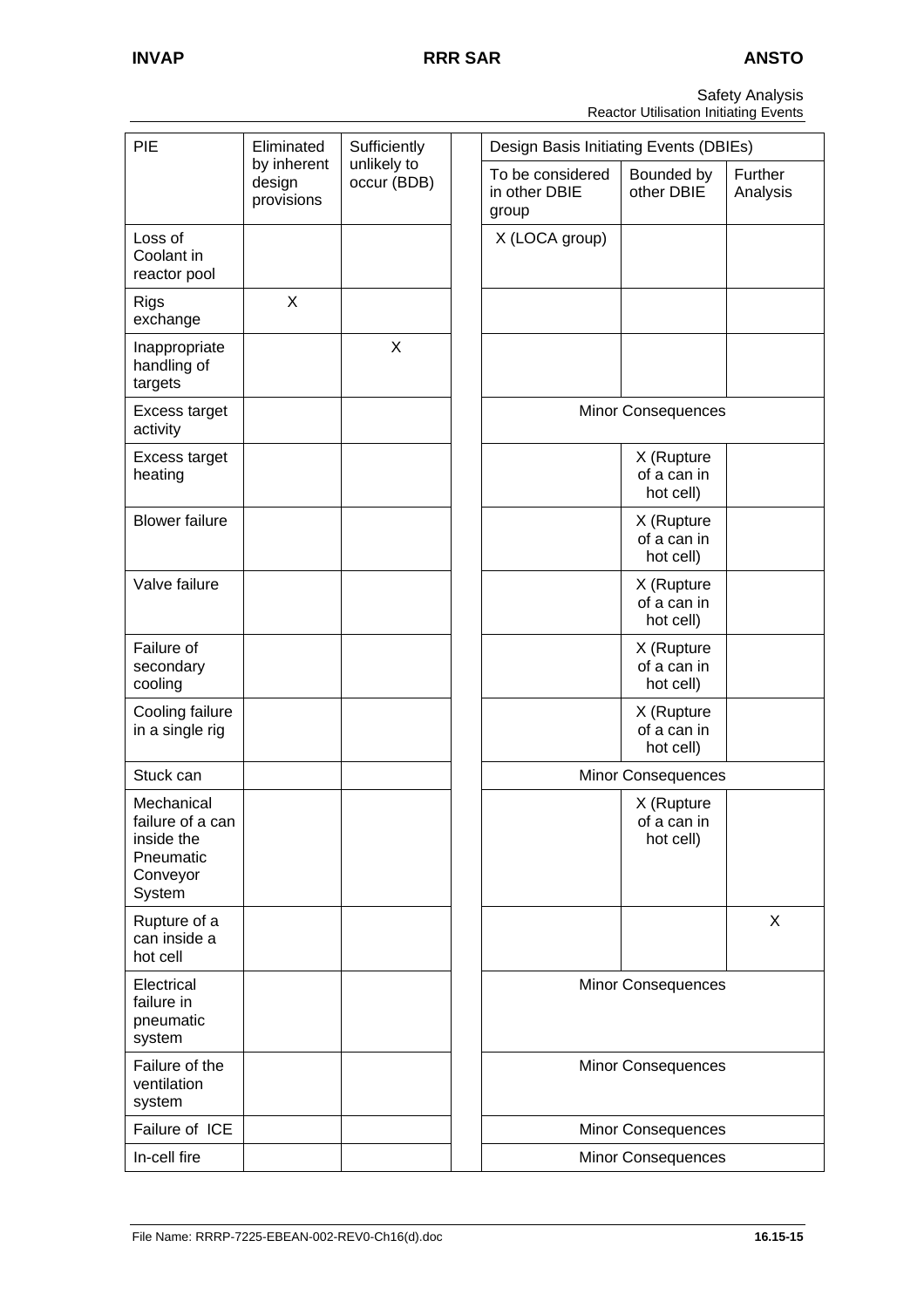Safety Analysis Reactor Utilisation Initiating Events

| PIE                                                                                         | Eliminated                          | Sufficiently               | Design Basis Initiating Events (DBIEs)                                                        |
|---------------------------------------------------------------------------------------------|-------------------------------------|----------------------------|-----------------------------------------------------------------------------------------------|
|                                                                                             | by inherent<br>design<br>provisions | unlikely to<br>occur (BDB) | To be considered<br>Bounded by<br>Further<br>other DBIE<br>in other DBIE<br>Analysis<br>group |
| Failure of<br>Transfer,<br>Loading and<br>Pneumatic<br>electrical<br>system                 |                                     |                            | <b>Minor Consequences</b>                                                                     |
| Fall of a<br>silicon ingot                                                                  |                                     |                            | <b>Minor Consequences</b>                                                                     |
| Leak in CNS<br>piping                                                                       |                                     |                            | X (Cold Neutron<br>Source Safety<br>Analysis Report)                                          |
| Failure of<br>helium cooling<br>in CNS                                                      |                                     |                            | X (Cold Neutron<br>Source Safety<br>Analysis Report)                                          |
| Detonation of<br>mixture of<br>deuterium and<br>oxygen                                      |                                     |                            | X (Cold Neutron<br>Source Safety<br>Analysis Report)                                          |
| Reactivity<br>insertion due<br>to liquifaction<br>of Cold<br>Neutron<br>Source<br>moderator |                                     |                            | <b>Minor Consequences</b>                                                                     |
| Unauthorised<br>access to<br>neutron guide<br>bunker                                        |                                     |                            | <b>Minor Consequences</b>                                                                     |
| Inadvertent<br>opening of<br>primary<br>shutter                                             |                                     |                            | Minor Consequences                                                                            |
| Failure of<br>shutter<br>electrical<br>system                                               |                                     |                            | <b>Minor Consequences</b>                                                                     |
| Loss of pool<br>inventory via<br>Neutron Beam                                               |                                     | $\boldsymbol{\mathsf{X}}$  |                                                                                               |
| Loss of<br>Reflector<br>Inventory to<br>Neutron Beam                                        |                                     | $\boldsymbol{\mathsf{X}}$  |                                                                                               |

On the basis of the above, the following DBIE is identified for further analysis;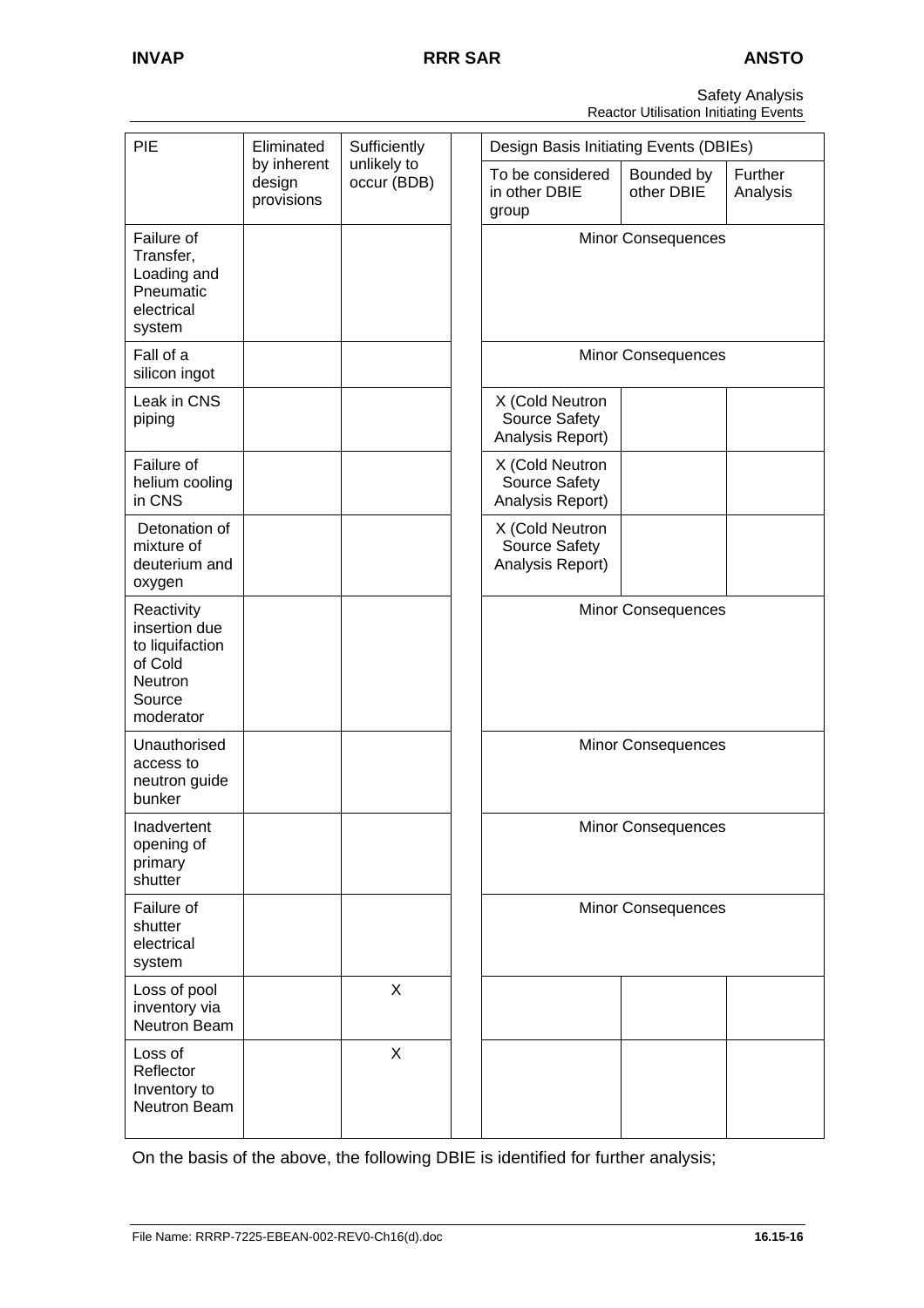- a) loss of flow in the RSPCS due to failure of pump or shaft seizure
- b) rupture of a can in a hot cell

The low likelihood of shaft seizure, when coupled with failure of the FSS, renders the resultant sequence beyond the design basis.

The rupture of the can in a hot cell is not analysed here. Instead, the consequences are considered bounded by those from the beyond design basis accident of melting of a U-Mo rig in the hot cells. This is discussed in the section dealing with Beyond Design Basis Accidents, Section 16.19

# **16.15.8.1 Loss of Flow in the Reactor and Service Pools Cooling System**

### **16.15.8.1.1 Detection of the Initiating Event**

A flow meter detects low flow at the RSPCS discharge line. An alarm is raised in the Main Control Room. Reactor trip is initiated on the following signals:

- a) First Shutdown System
	- (i) Low flow in the RSCPS
- b) Second Shutdown System
	- (i) Failure of the FSS

## **16.15.8.1.2 Design Basis Fault Sequence**

- a) RSPCS pump stops.
- b) Low flow alarm (by RCMS).
- c) Reactor trip by FRPS on RSPCS low flow signal or SRPS on failure of FSS.
- d) RSPCS flap valves open.
- e) Rig decay heat removed by natural circulation.
- f) After 30 minutes, the operator manually stops PCS pumps.
- g) PCS flow coasts down and natural circulation is established.

### **16.15.8.1.3 Numerical Analysis**

The modelling hypothesis and nodalisation are presented in Section 16.3.

The sequence is initiated following the failure of the RSPCS pump motor. The downward coolant flow through the rigs drops initially following the dynamics of the inertia flywheel. When the flow reaches 90% of its nominal value, the FRPS triggers the FSS, shutting down the reactor. Analysis of the initial temperature rise in the cladding as result of the cooling flow drop through the rigs has been undertaken and for the hot rig, the maximum cladding temperature has been found to be safe. After the reactor is shutdown, temperatures fall sharply.

Only one flap valve is postulated to open. When the valve opens, the pressure at the pipeline where the flap valve is located (pump suction line) increases and the flow through the rigs drops sharply. Coolant temperatures in the rigs increases and the buoyancy forces begin to govern fluid circulation. Upward flow is established with flow inversion through the hot rigs occurring. As a result of the flow inversion the highest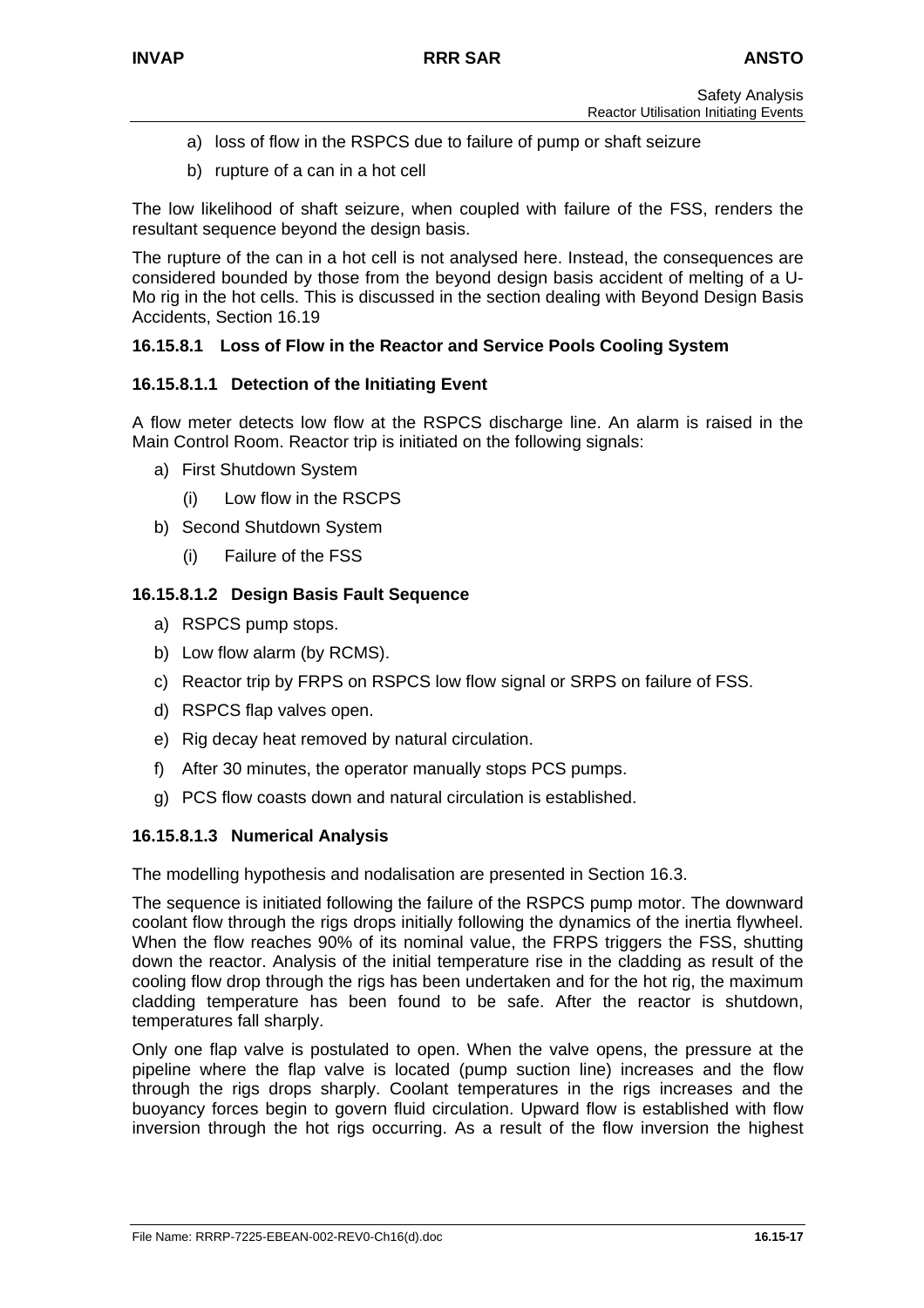coolant temperature is in the upper zone of the rig. The maximum coolant temperature is 84C.

Following the abrupt drop in temperature resulting from reactor shutdown, a gradual rise in temperature of the cladding of the inner face of the hot rig is noticed due to the reduction in coolant flow. When the flap valves open the sharp drop in the flow leads to an increase in the clad temperature reaching a maximum, just after flow inversion, without exceeding the water saturation temperature. Soon afterwards temperatures diminish in accordance with the new balance between buoyancy and friction forces of the natural convection circuit established. Towards the end of the analysed period temperatures continue falling more slowly, following the core decay power. As a consequence of the fluid flowing upwards, the highest cladding temperatures are in the central zone of the rigs.

The transient has also been analysed assuming failure of the FSS and actuation of the SSS. The SRPS triggers the SSS when no end-of-stroke signal is received from two or more CRs. Opening of one of the flap valves is assumed.

An analysis has been undertaken of the flows through the rigs and the total hot branch, including the flow through the siphon breaker. Their evolution is similar to results obtained for the event with actuation of the FSS. The point at which the SSS is triggered has been identified. The delay in shutting-down the reactor leads to a slightly higher rise in temperature in the rigs with respect to the event with FSS actuation. When the SSS is activated, the cladding temperature drops as a consequence of the sharp decrease in power. Since the insertion of negative reactivity by the SSS is slower than that produced by the FSS, the temperature drop is more gradual. The maximum cladding temperature is within safe limits.

There are no significant differences between both cases after reactor shutdown, when the flap valve opens, regardless of which shutdown system has actuated.

The response of the system after seizure of the RSPCS pump shaft has been analysed with actuation of the FSS. As a result of the seizure of the shaft, the flow falls abruptly. The FSS trip is produced only a fraction of a second after the shaft seizure. Due to the faster flow reduction in the hot branch, the only flap valve that is modelled, opens and an initial backwards flow is observed. The abrupt drop in the rigs flow rate causes temperatures to increase more rapidly than in the event with failure of pump motor. Because flow inversion occurs at higher rigs power, in respect to this sequence maximum temperatures are reached just after flap valve opening. Maximum coolant temperature in the hot rig is well below that which would result in clad damage and the maximum cladding temperature is within safe limits.

### Radiological Impact Analysis

No damage to the rigs arises from the loss of flow in the RSCPS. There would thus be no off-site radiological impact.

### **16.15.9 Conclusions**

The utilisation of the reactor does not lead to any accident with other than very minor radiological impact off-site. The only event considered to have potential to lead to a release would be a can failure in the hot cell. Design characteristics and administrative procedures minimise the likelihood of the occurrence of failures associated with reactor use and irradiation facilities.

The loss of coolant flow initiating event in the pool cooling system due to either the failure of the pump motor or to the shaft seizure is adequately covered by the safety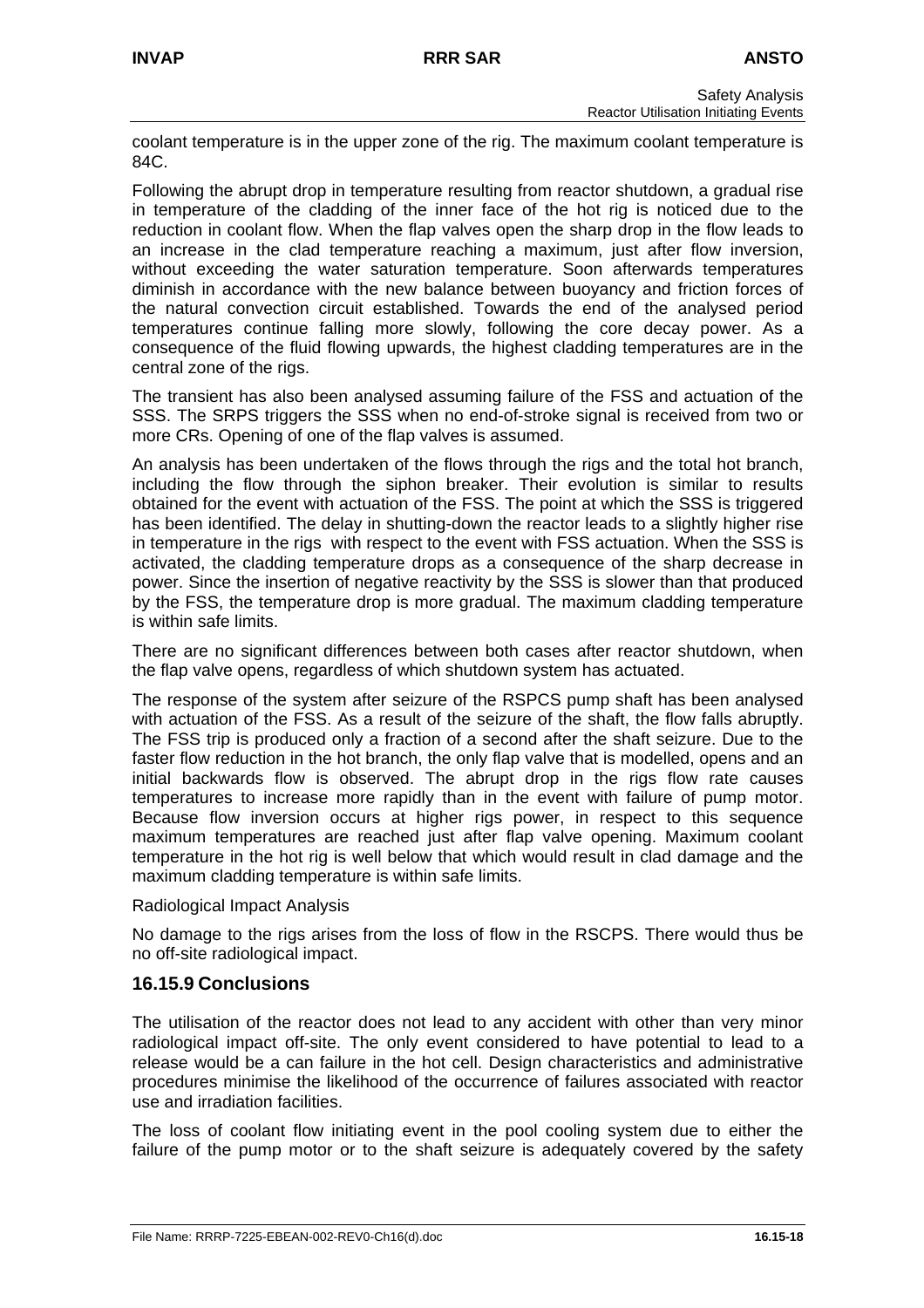systems. In other words, the trip parameters of the safety systems, their respective trip values and the safety systems work adequately in bringing the reactor to a safe shutdown state. In none of the cases analysed do flow temperatures reach the saturation value for water at the operating pressure. In a number of cases, the surface temperatures of the hot rigs exceed the onset of nucleate boiling temperature for a short period of time. This would not compromise the integrity of the rig's cladding.

*End of Section*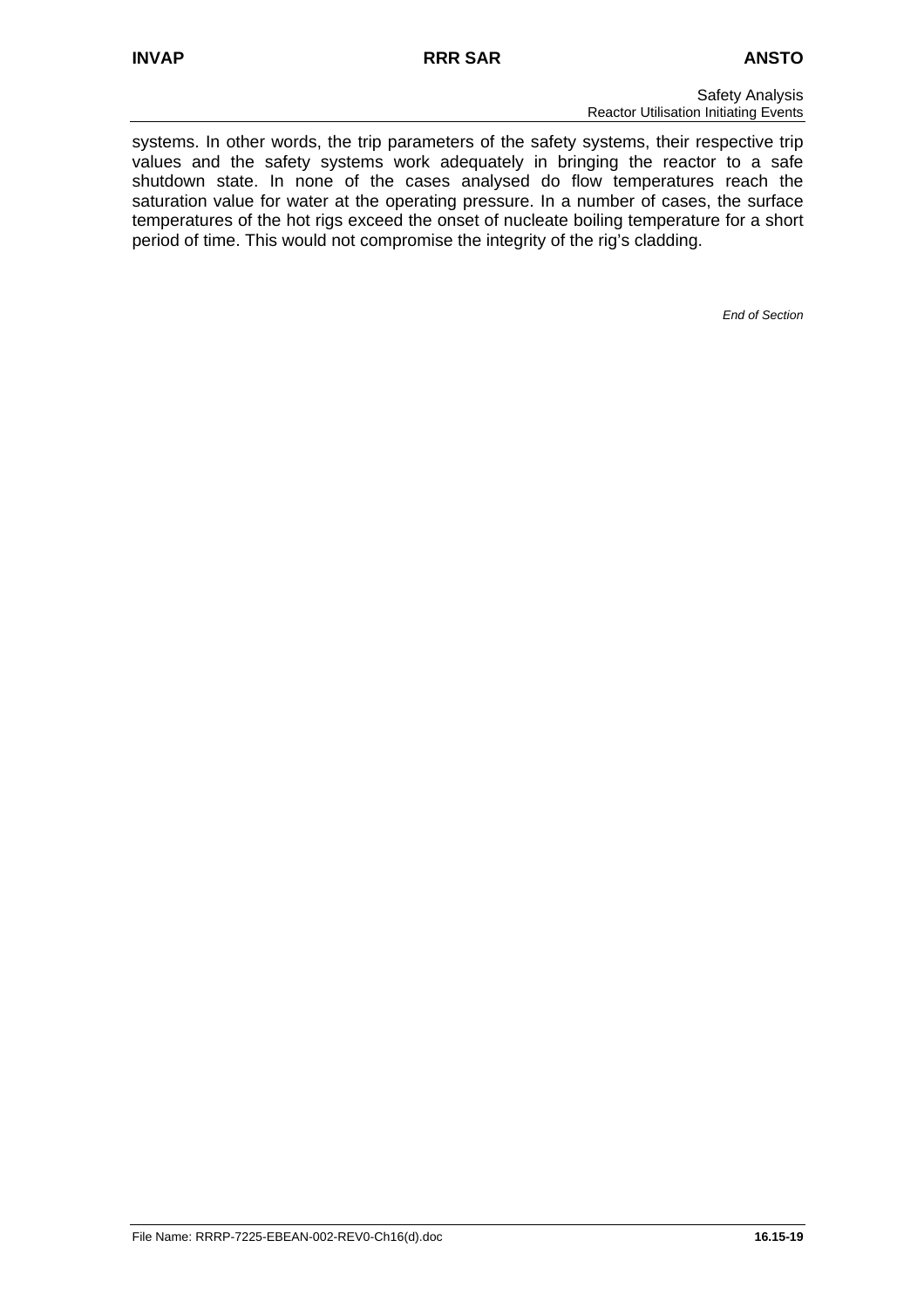# **16.16 ANALYSIS OF EVENTS DUE TO SPURIOUS TRIGGER OF THE SAFETY SYSTEMS**

This Section considers those events arising from the spurious initiation of the safety systems. The safety systems are actuated by the FRPS and SRPS. The trigger signals are sent to the FRPS and/or SRPS when the system reaches the set point value (see Chapter 8 for a description of the RPSs and their signals).

## **16.16.1 First Shutdown System**

The FSS shuts down the reactor by fast insertion of the CRs. The spurious initiation of the FSS may be caused by a failure of the FSS, a spurious trip signal generated by the FRPS or by a fluctuation of a trigger variable. The FRPS is considered in detail in Chapter 8. Its failure would result in no trigger signal to the FSS.

A failure of the FSS could result in the insertion of one or more CRs without a triggering signal from the FRPS.

A fluctuation of the trigger signals is unlikely to cause spurious initiation of the FSS. The FRPS requires not only a trigger signal reaching the respective set point value but also its remaining there for at least 10 ms. A fluctuation is unlikely to last for the 10 ms required by the FRPS, and therefore would not cause the spurious indication of channel trip. In addition, two out of three channels of the variable would have to trip to produce a spurious trip of the FSS. The FRPS has self check diagnostics that are designed to trip a channel if it is not performing correctly, alerting the operator that a fault has occurred. Spurious initiation of the FSS is thus very unlikely.

In addition, spurious initiation of the FSS does not constitute a hazard to the plant. The spurious trigger would shut the reactor down, with no adverse impact on the reactor core or associated systems. Once it is verified that the trigger is indeed spurious, the reactor could be re-started within the time window of the xenon poisoning.

# **16.16.2 Second Shutdown System**

The SSS shuts down the reactor by dumping of the heavy water from the Reflector Vessel. The spurious initiation of the SSS may be caused by a failure of the SSS, a spurious trip signal generated by the SRPS, by a fluctuation of the trigger variable, or by the spurious indication of failure of the FRPS. The SRPS is considered in detail in Chapter 8. Failure of both protection systems (FRPS and SRPS) is deemed very unlikely.

A failure of the SSS could result in the spurious opening of one or more dump valves without a triggering signal from the SRPS.

A fluctuation of the trigger signals is unlikely to cause spurious initiation of the SSS. The SRPS requires not only a trigger signal reaching the respective set point value but also its remaining there for at least 10 ms. A fluctuation is unlikely to last for the 10 ms required by the SRPS, and therefore would not cause the spurious indication of channel trip.

In addition, spurious initiation of the SSS does not constitute a hazard to the plant. The spurious initiation would shut the reactor down, with no adverse impact on the reactor core or associated systems. Given the refilling time of the Reflector Vessel (of the order of 1 hour), there is no possibility of restarting the reactor before xenon poisoning occurs.

The Reflector Vessel and its internals are designed to withstand the reduction in cooling due to the emptying of that portion of heavy water associated with the SSS. Since the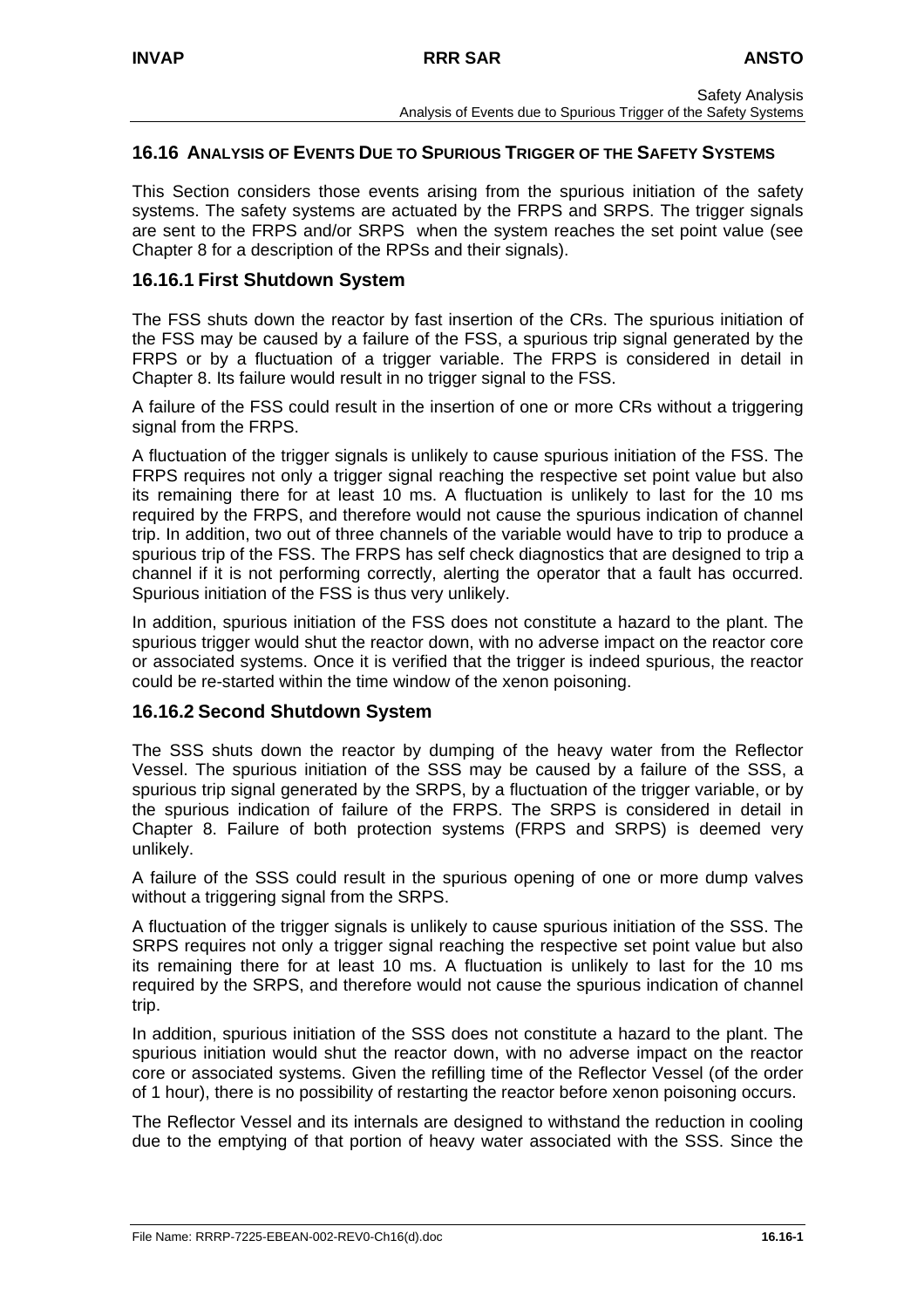loss of reflector leads to reactor shutdown, the heating is caused by decay gamma heating.

# **16.16.3 Spurious Containment Isolation**

The Containment is isolated on high activity and high activity rate at the stack monitors (particulate, iodine and noble gases activity monitors). A spurious trigger of the containment isolation may be due to a failure in the Containment Isolation System valves' actuation system, a spurious signal from the stack monitors or a failure of the FRPS. The spurious signal from the stack monitors needs to be sustained for more than 10 ms to trigger containment isolation.

A failure in the Containment Isolation System valves' actuation system could lead to one or more Containment Isolation System valves closing without a triggering signal from the FRPS.

The spurious closure of the containment isolation valves does not constitute a safety hazard. In the event the normal operation HVAC is available, energy continues to be removed from the Reactor Building. In the event of a loss of Normal Power, the Containment Energy Removal System, connected to the Standby Supply, would remove the energy from the containment.

# **16.16.4 Spurious Diesel Generator Start-up**

The diesel generators provide support the Standby Power Supply (SPS) (see Chapter 9).

When a signal of loss of Normal Power Supply is detected, a start-up signal is sent to the diesels. After a stabilisation time, transfer is established. These actions are hardwired.

There are two possible scenarios for the spurious start up of the diesel generators:

- a) Automatic Transfer Switch in one of the switchboards that would initiate transfer from the NPS to the SPS. This event leads to the disconnection of the electric loads in that train until the diesel generator finally enters into service and the loads are reconnected. The operator would follow a procedure to cope with this situation. This event does not affect the fulfilment of the safety functions by the safety systems.
- b) Spurious start up of a diesel generator. Each diesel generator starts up independently. Therefore it is unlikely that both generators could start up at the same time. The diesel would start up but it would not feed the corresponding switchboard. Spurious triggering of the diesel generators has no impact on the safety of the facility. Should it occur, it would be detected and corrected by the operator in the Main Control Room. In the event of a loss of Normal Supply occurring after a spurious trigger of a diesel and while it is still on, the transfer would be completed as designed, with no effect on the restoration of the Standby Supply.

# **16.16.5 Conclusions**

The spurious initiation of safety systems does not challenge the safety of the plant or the capability of other safety systems to perform their safety function.

*End of Section*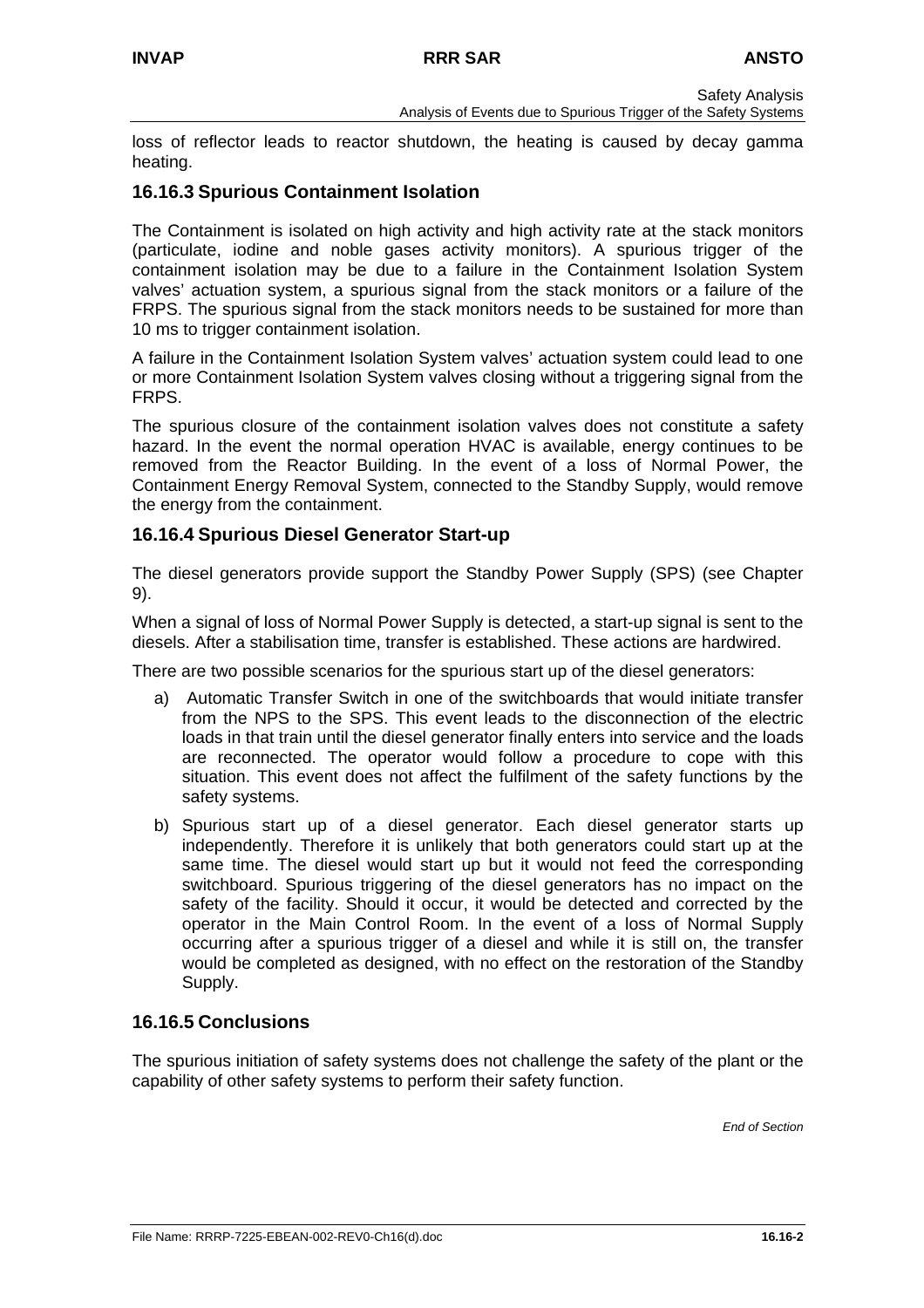## **16.17 EXTERNAL EVENTS**

This section considers external initiating events. External initiating events are site dependent and contain aspects that are design dependent.

The site of the Reactor Facility is within the existing perimeter fence of the LHSTC site and covers an area of approximately four hectares. ANSTO maintains the existing buffer zone of 1.6km in radius, centred on the existing HIFAR facility, within which land use restrictions apply and residential development is excluded.

This section contains information originally presented in the HIFAR Probabilistic Safety Assessment and the Environmental Impact Statement (EIS) for the Reactor Facility. This information remains valid. The result of the reviews contained within these documents is an exhaustive list of natural and man-made external events. These events have been screened and evaluated to select those requiring detailed analysis. The screening criteria used for the external hazards identified were:

- a) The event is of equal or lesser damage potential than those events for which the plant is designed.
- b) The event has a significantly lower frequency of occurrence than other events with similar consequences.
- c) The event cannot occur close enough to the facility to affect it.
- d) The event is included in the definition of another event.

The screening of the external events is presented in Table 16.17/1.

The events that have been analysed resulting from the screening are presented in the following list:

- Aircraft impact
- **Bushfire**
- Industrial activities
- Military activities
- Onsite activities (outside the facility)
- Transportation accidents
- Extreme wind
- Seismic
- **Sabotage**
- **Lightning**
- Local flooding

The impact of each of these events on the Reactor Facility will be considered in the following Sections.

### **16.17.1 Aircraft Impact**

Two airports are located near the LHSTC: Kingsford Smith (Sydney) Airport, 19 km NE from the LHSTC and Bankstown Airport, 13 km N of the LHSTC. Kingsford Smith Airport is used by all types of aircraft, such as large commercial aircraft, general aviation and helicopters. The Bankstown Airport is used by light aircraft and helicopters. Aircraft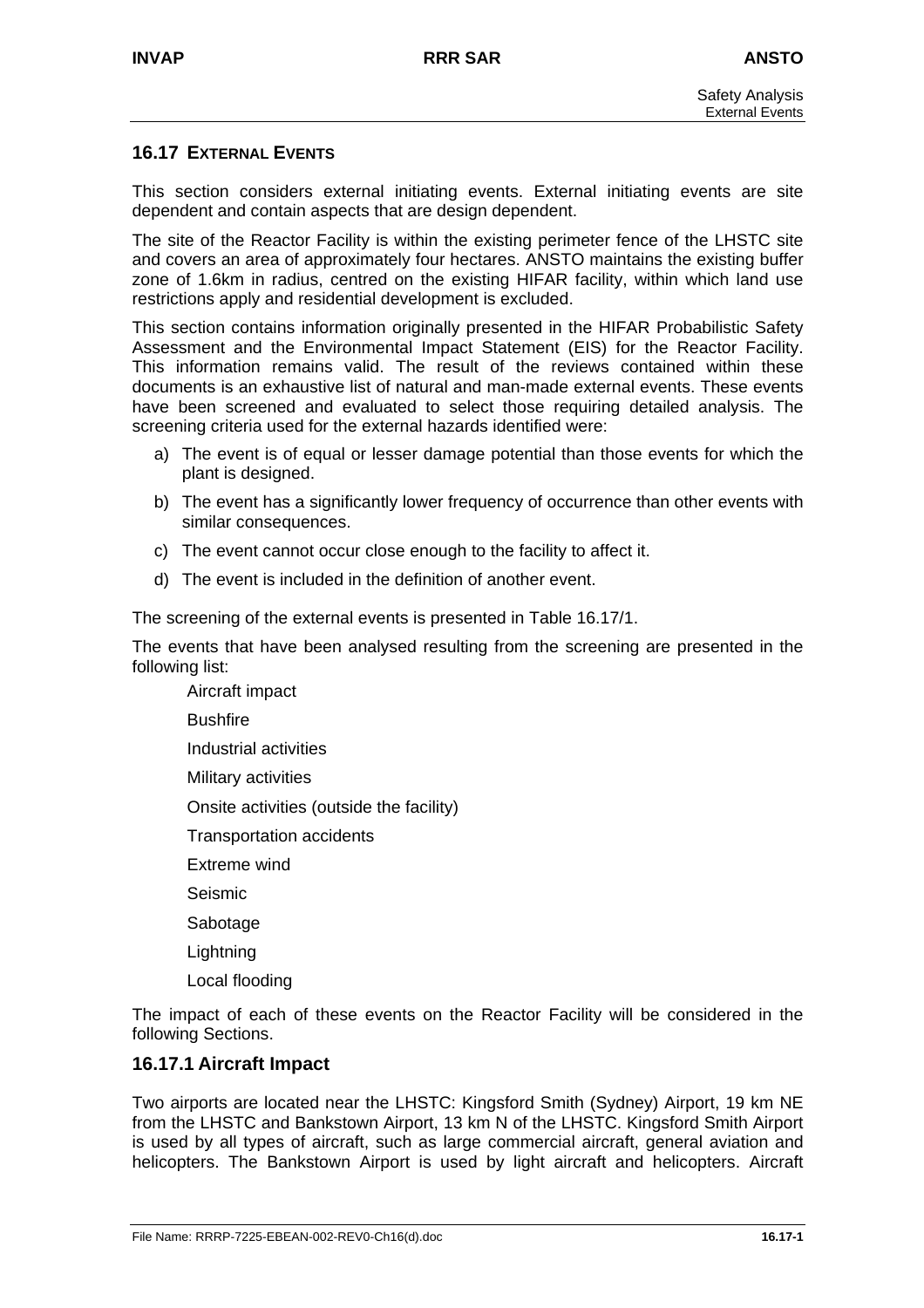travelling to and from Kingsford Smith are not expected to be in final approach or initial climb phases at such distances. Aircraft restrictions are in place preventing them from flying within one nautical mile of the LHSTC site below an altitude of 2000 feet above sea level. Lucas Heights lies under one of the main flight paths into and out of Kingsford Smith airport. Radar tracks indicate that about 2,500 jets per month fly through a 10 km x 10 km box centred on HIFAR. This corresponds to 30,000 flights per year in the vicinity of LHSTC having a potential trajectory that, in the event of an accident, could impact on the Reactor Building. This estimate, according to the EIS, is conservative. On the basis of the calculations performed for the HIFAR Probabilistic Safety Analysis, the probability of a large aircraft crashing on the Reactor Building is estimated as being less than one in five million per year.

According to the ARPANSA Safety Evaluation Report of the ANSTO Application for Licence to Prepare a Site for the Reactor, the estimated low probability of an aircraft crashing onto the Reactor facility would not require the design of the reactor to withstand aircraft crashes. Nevertheless, the impact of a lightweight aircraft has been placed within the design basis for the reactor core.

The design worst case external missile considered was a light aircraft.

The upper Reactor Hall envelope is considered the most vulnerable part of the structure since it comprises a single "skin" of structure (walls and roof) to resist aircraft impact.

A protective structural steel grille "shield" is provided over the upper Reactor Hall. This structure is built well clear of the main roof and walls to allow substantial deflection under aircraft impact without significant damage to the main building envelope. In the case of the Reactor Hall roof, the aircraft impact energy is shared between the grille of the protective shield and the Reactor Hall roof itself. The Reactor Hall roof structure comprises closely spaced steel beams acting together with a reinforced concrete slab constructed on steel permanent form work

Aircraft impact at the lower levels would be resisted by multiple walls and concrete floors, which have considerable energy absorbing capacity and which provide a buffer zone to keep the aircraft clear of the reactor block. Further details of the analysis of the protective shield are provided in Chapter 4.

In the event of aircraft impact, both the FRPS and SRPS would trip the reactor on signals from the accelerometers. The reactor would remain in safe shutdown state and no damage would occur to the reactor core.

The Containment, reactor block and pools would protect the core from any fires arising from the aircraft crash. Aircraft fires represent the bounding heat load on the Containment structure. The ability of the Containment to withstand the effects of aircraft fire is discussed in Section 4.4. The facility design includes fire-fighting capabilities (see Chapter 10). The core is protected from the impact of smaller debris by the Chimney Protection Grid.

The impact of a light aircraft on the cooling towers is bounded by the loss of heat sink. The impact on the facility substation could lead to loss of both Normal and Standby Power Supplies. The reactor would shutdown on loss of power, the decay heat being removed by evaporation of the pool water.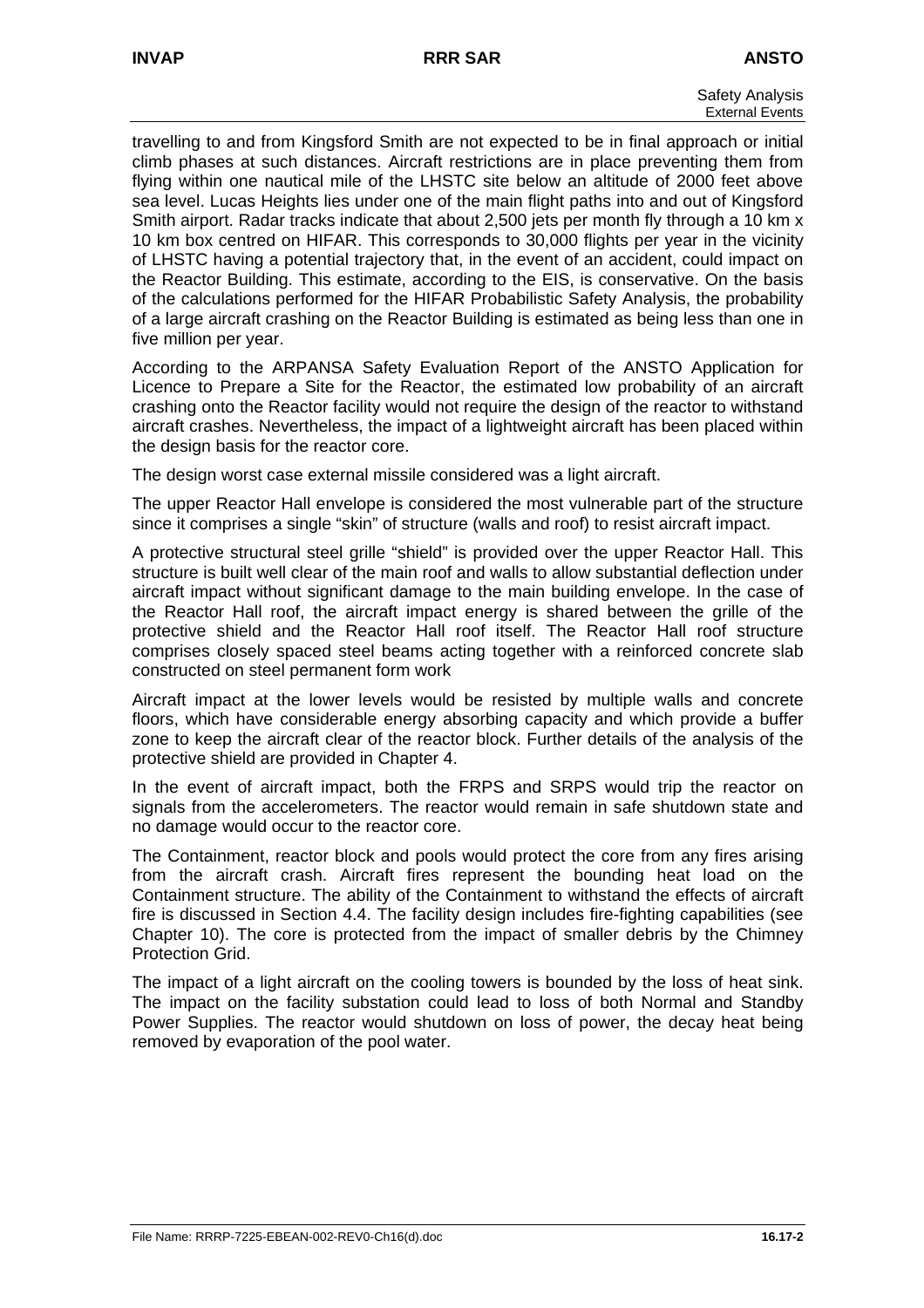| Level         | <b>Main Characteristics</b>                                | <b>Safety Feature</b>                                                                                |
|---------------|------------------------------------------------------------|------------------------------------------------------------------------------------------------------|
| 1             | Conservative design<br>and inherent safety                 | Protective structure above reactor building roof to absorb<br>most of the energy from the impact.    |
|               | features                                                   | Height restriction for flights over the LHSTC.                                                       |
| $\mathcal{P}$ | Operation control and<br>response to abnormal<br>operation | Operator can manually shutdown the reactor (not<br>required)                                         |
| 3             | Control of accidents<br>within the design basis            | FSS and SSS simultaneous reactor trip by signal from any<br>one of the three seismic keys.           |
|               |                                                            | Fire fighting capabilities                                                                           |
|               |                                                            | Passive long term decay heat removal system by natural<br>circulation and evaporation of pool water. |

# **16.17.1.1 Defence in Depth Barriers**

# **16.17.2 Bushfire**

The location of the LHSTC is such that large bush fires can be expected every 8 to 12 years. These fires have the potential to burn to the site boundary. The fire intensity and duration is dependent on a number of meteorological factors including prevailing wind strength, direction, temperature, and humidity. The LHSTC site is on relatively flat ground with sparse vegetation, which would reduce the intensity of any fire coming over the ridge.

Previous work for HIFAR examined the effect on the containment building of the radiant heat from bush fires under steady state conditions. It has been shown by Beattie  $(1999)^1$ that the radiant heat from a typical bush fire would be less than solar heating, and could only heat the containment building to a very modest level. Hence it is considered that the incidence of bush fires near the LHSTC site does not present any unique effects for consideration in the design and operation of the replacement reactor facility.

Nevertheless, bushfire management strategies are in place at LHSTC. Current bush fire management involves:

Hazard reduction

Bush fire preparedness

Emergency planning exercises

A hazard reduction programme is carried out by ANSTO in conjunction with the Sutherland Rural Fire Service. The programme aims to provide a fire protection zone between building and areas of bushland within the site boundary fence and along the boundary fence, in order to eliminate or reduce available fuel for bush fires. The zone consists of a fuel-free zone, a maintained grassed area between buildings and the boundary fence; and a fuel-reduced zone, located between the site boundary and surrounding bushland, which is maintained as a high standard fire break of low shrubs and grasses.  $1$ 

<span id="page-45-0"></span> <sup>1</sup> *The Effect of Bushfires on Research Reactors at Lucas Heights,* David Beattie, ANSTO report NTD/TN 216, March 1999.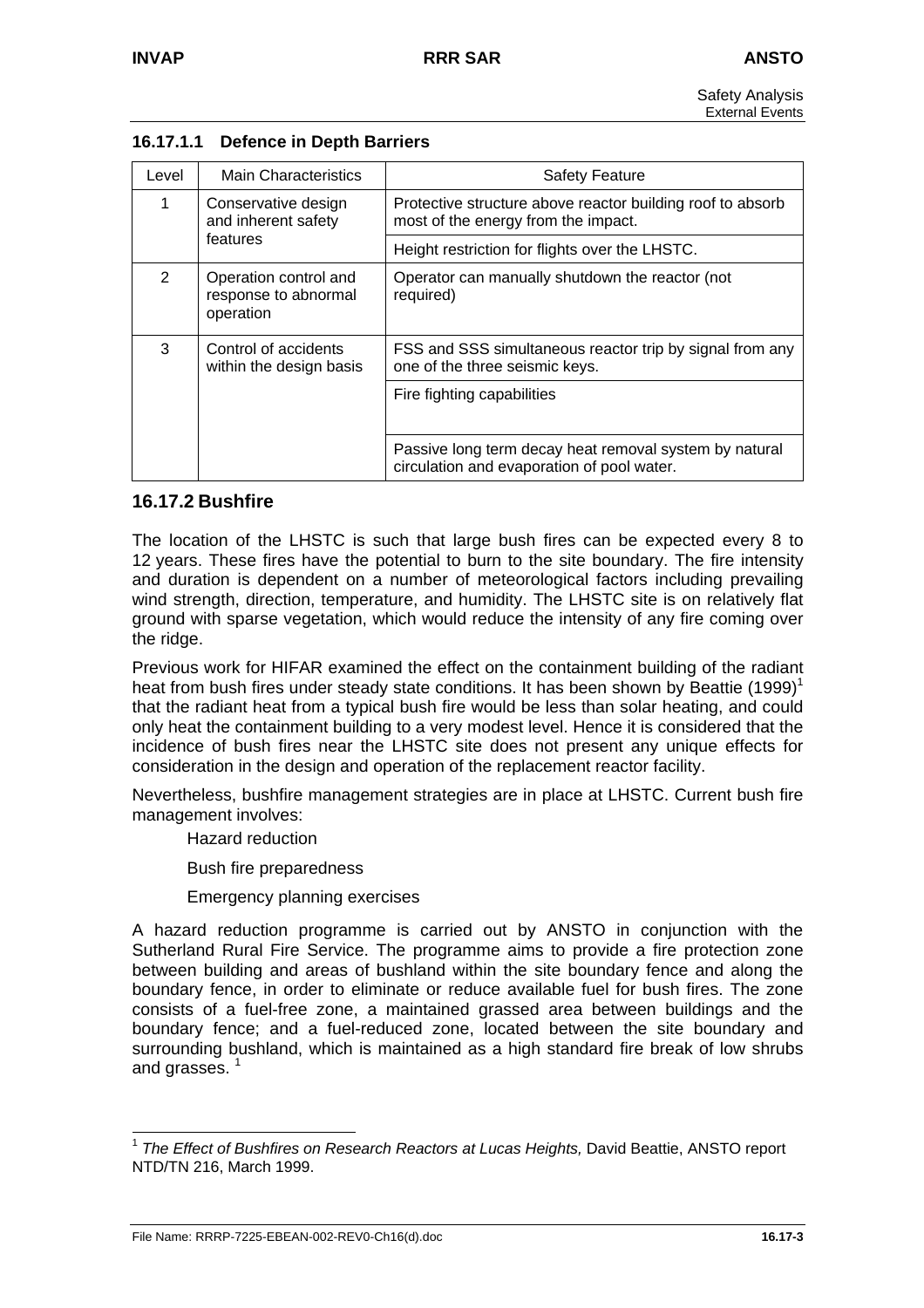Existing precautionary and protective measures for bush fires in place at the LHSTC include:

- a) A full time Fire Officer responsible for maintaining and updating bush fire precautionary measures, including hazard reduction programmes and fire control equipment.
- b) A Building Warden and a Deputy within buildings having specific duties in the event of an emergency. Many other members of the staff have specific roles in the bush fires, which are documented in the existing ANSTO emergency plan.
- c) Fire extinguishers and fire hoses located in buildings in accordance with fire regulations. The fire hydrants mains have been extended to the north of the site to provide defence in depth during bush fires. This line has a low pressure isolation device to protect the integrity of ANSTO's mains system.
- d) Fire fighting equipment, such as fire hydrants, hoses and a portable tanker unit. There are over 100 fire hydrants within the LHSTC. The hydrants are located both within and outside the existing site perimeter fence and so can be accessed by ANSTO staff and visiting fire fighting crews. Water pumps are present to ensure circulation from on-site storage facilities as well as a booster pump to increase water pressure if greater demand is placed on the system. Current portable fire fighting equipment includes hundreds of fire extinguishers, knapsack sprays and a small tanker unit that can be placed on four wheel drive vehicles to provide fire fighting support. ANSTO also maintains two specially equipped mobile emergency response vehicles.
- e) Fire spotting. The existing water tower can be accessed during bush fires to allow the observation of fire fronts, and to locate and direct fire fighting crews.
- f) Support facilities, including canteen amenities and a helipad, are made available to fire fighting crews during bush fire emergencies.
- g) Support fire fighting. ANSTO have trained staff capable of responding to fires and assessing the need for assistance required to extinguished them.
- h) An ongoing maintenance programme for buildings and gardens that follows the recommendations of Australian Standard HB36 "Building in Bush Fire Prone Areas – Information and Advice" (AS, 1993). This programme is conducted annually before the start of bush fire season.
- i) ANSTO's land management policy in the buffer zone addresses bushfires and their control.

Emergency planning at the LHSTC involves:

- a) Standing Operation Procedures (that is, internal instructions) to support the ANSTO Response Plan and the Reactor Facility Emergency Plan for all staff with responsibilities in the event of a bush fire.
- b) Training of staff in the use of fire fighting equipment and training of building wardens in bush fire procedures.

Preparation of emergency plans is undertaken in accordance with the "NSW State Emergency and Rescue Management Act", 1989. Emergency planning and response is discussed in Chapter 20.

The main design considerations for avoiding or minimising hazards from bush fire include compliance with relevant Australian Standards for buildings; the use of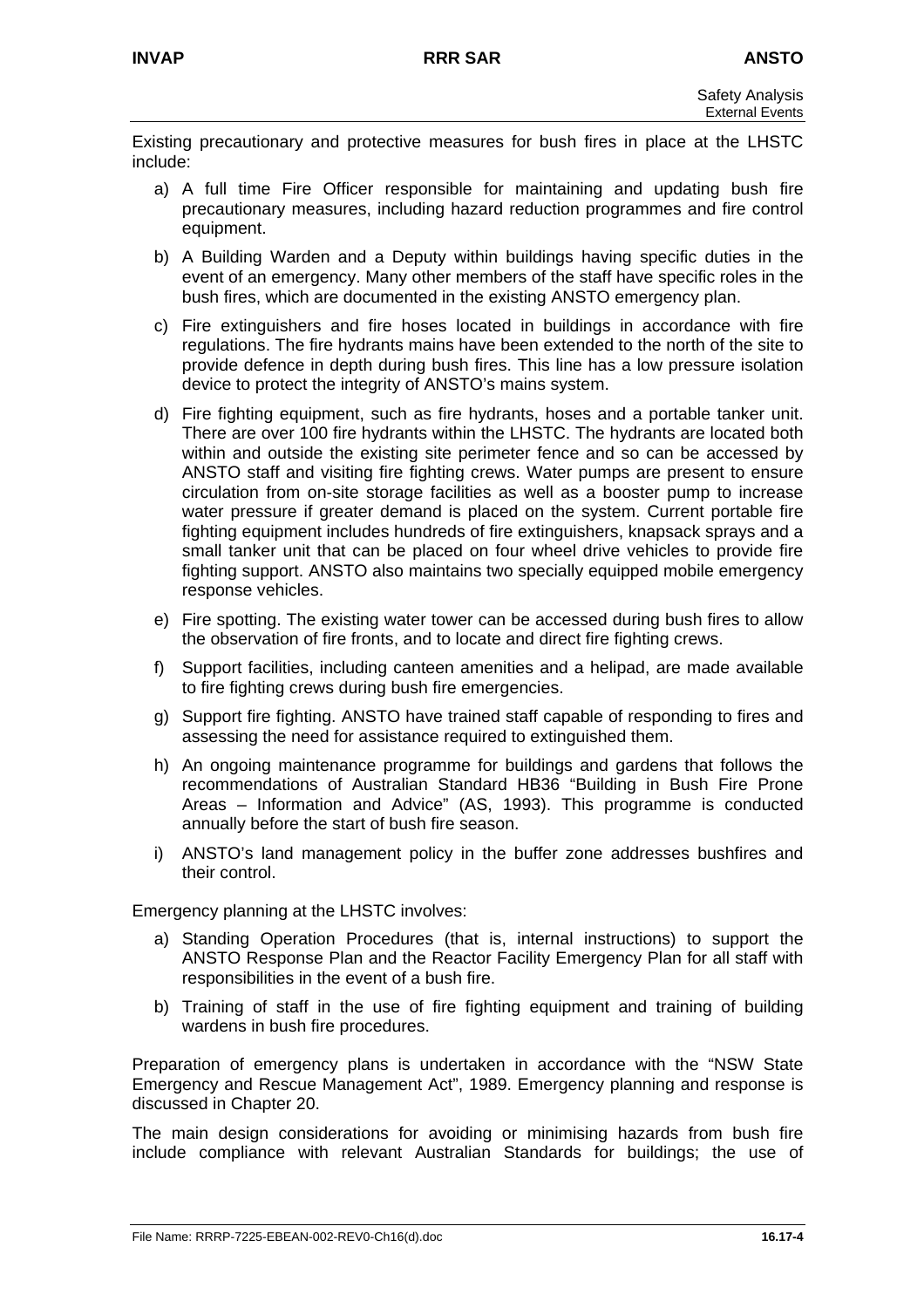appropriate construction materials; appropriate design to avoid the collection of combustible material on or near buildings (e.g. leaves settling in guttering, roof of eaves); and maintaining recommended fire hazard reduction distances from bushland as described in the Environmental Impact Statement (EIS). Specific measures in place for the Reactor Facility to reduce bush fire hazard and to assist in fighting bush fires are:

- a) The minimum fuel-free zone (the distance between outer building alignments and the perimeter fence) is 22 m on the southern perimeter of the site and 20 m on the western and northern perimeters.
- b) The minimum fuel-reduced zone width is 20 m.
- c) Flammable materials are stored away from the perimeter of the site.
- d) The buildings' design prevents entry of ember showers or smoke during major bush fires (isolation of Containment and ventilation system).
- e) Smoke detectors and fire alarms are installed in all buildings of the facility.
- f) Fire hydrants and fire-fighting equipment are available in all buildings.
- g) Water is available in the cooling towers basin.
- h) Regular maintenance is performed in all buildings.
- i) Vegetation and fuel loads is maintained at a minimum within the fuel-reduced zone.
- j) Grasses are regularly mowed and watered within the fuel-free zone.
- k) Fire trails in the Buffer Zone are maintained to a high standard.
- l) Erosion control on the fuel-free zone and access tracks is in place.
- m) Trees and shrubs for ornamental planting are selected to include species not readily combustible, such as native rainforest species.
- n) Before each bush fire season the site is assessed to determine the need for:
	- (i) pruning landscape trees that overhang gutters and cover windows
	- (ii) removing vegetation and litter accumulated around buildings and fences
	- (iii) where appropriate, sealing crevices under roofs to prevent entry of wind borne embers and smoke into buildings
- o) Ongoing training and awareness programmes for ANSTO staff.

### **16.17.2.1 Defence in Depth Barriers**

| Level                                                       | <b>Main Characteristics</b>                                                                                                               | <b>Safety Feature</b>                                                                                                                                                              |
|-------------------------------------------------------------|-------------------------------------------------------------------------------------------------------------------------------------------|------------------------------------------------------------------------------------------------------------------------------------------------------------------------------------|
| 1<br>Conservative design<br>and inherent safety<br>features |                                                                                                                                           | Non-flammable building and components materials                                                                                                                                    |
|                                                             | Minimum fuel-free zone is 22 m on the S perimeter of the<br>site and 20 m on the W and N perimeters                                       |                                                                                                                                                                                    |
|                                                             | Minimum fuel-reduced zone width is 20 m.                                                                                                  |                                                                                                                                                                                    |
|                                                             | Building design prevents entry of ember showers or<br>smoke during major bush fires (isolation of containment<br>and ventilation system). |                                                                                                                                                                                    |
|                                                             |                                                                                                                                           | A full time Fire Officer, who is responsible for maintaining<br>and updating bush fire precautionary measures, including<br>hazard reduction programmes and fire control equipment |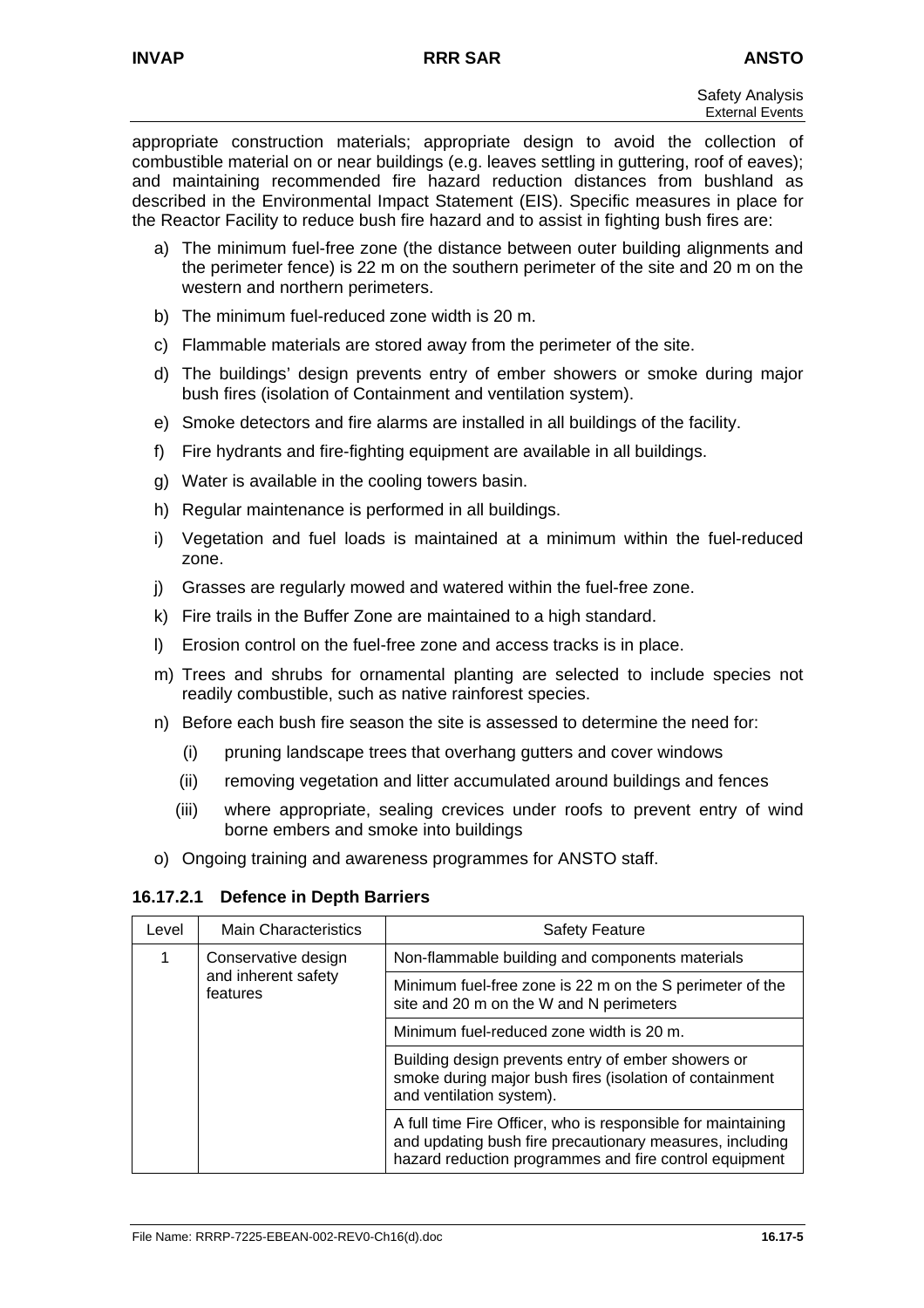Safety Analysis External Events

| Level                                                           | <b>Main Characteristics</b> | <b>Safety Feature</b>                                                                                               |
|-----------------------------------------------------------------|-----------------------------|---------------------------------------------------------------------------------------------------------------------|
|                                                                 |                             | Training of staff in the use of fire fighting equipment and<br>training of building wardens in bush fire procedures |
| 2<br>Operation control and<br>response to abnormal<br>operation |                             | Smoke detectors and fire alarms in all buildings of the<br>facility                                                 |
|                                                                 |                             | Fire hydrants and fire-fighting equipment in all proposed<br>buildings                                              |
| 3<br>Control of accidents                                       |                             | Fire Warden controls response in buildings                                                                          |
|                                                                 | within the design basis     | Co-ordination with local fire fighting agencies                                                                     |
|                                                                 |                             | ANSTO Response Plan in place.                                                                                       |

## **16.17.3 Industrial Activities**

Off-site accidents at nearby industrial facilities have the potential to affect the replacement research reactor facility through overpressure following explosions, fires, generation of missiles or release of toxic material. The potential impact of a nearby industrial accident on the facility is similar to that of transport accidents involving hazardous materials near the LHSTC site and onsite activities

The inventory of hazardous materials and the nature of activities in the buildings leased by companies at the ANSTO Business and Technology (BAT) Park show that the amounts of hazardous material are very small and the activities do not have any potential to impact the operation of the facility. This is confirmed by an independent review of the LHSTC Dangerous Goods Inventory List, which indicated that there are no potential threats to the habitability of the HIFAR control room from hazardous materials stored at the BAT. This conclusion also applies to the Reactor Facility.

Industrial accidents are bounded by transport accidents (See Section 16.17.6) and are therefore not analysed further.

# **16.17.4 Military Activities**

The HIFAR Probabilistic Safety Analysis considered the likelihood of the HIFAR reactor being hit by a stray artillery shell from the Holsworthy Military Area. It concluded that the likelihood is incredible, less than 1 in 10 million years (10<sup>-7</sup> per year). Even though the Reactor Facility is closer to the military area than HIFAR, this is a minor difference and does not affect the likelihood. The conclusion therefore also applies to the Reactor Facility. The impact of an artillery shell on the replacement reactor building is thus considered beyond the design basis and will not be analysed further.

# **16.17.5 Onsite Activities (Outside the Reactor Facility)**

### **16.17.5.1 Activities in Other Site Buildings**

Onsite activities have the potential to affect the Reactor Facility through overpressure following explosions, fires, generation of missiles and releases of toxic, cryogenic or radioactive material. The characterisation and management of LHSTC chemical hazards, including bulk chemical and other hazardous materials storage facilities, has been described previously in the EIS. The location of the chemical storage facilities in relation to the Reactor Facility site is such that, for all cases, the hazards presented by the type and quantity of chemicals and their distance from the reactor are bounded by the hazards presented by a road transport accident (see Section 16.17.6).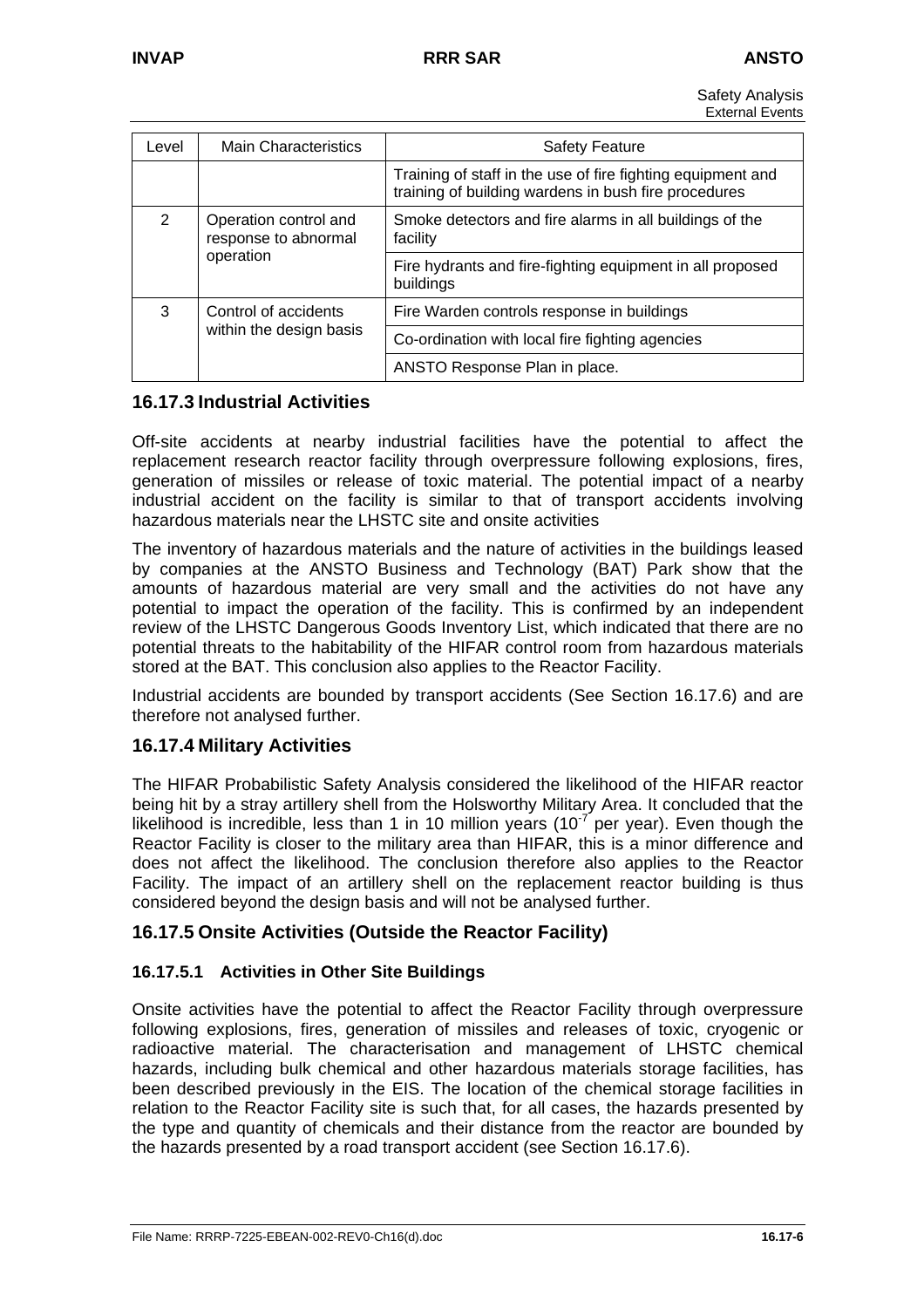The potential for an accident leading to an uncontrolled release of radioactive material from any LHSTC building is small. The potential effect on the Reactor Facility of such an onsite accident is also small. The ventilation system of the Reactor Facility has isolation valves that can be closed to prevent ingress of the external toxic, cryogenic or radioactive material.

There are no large, high energy, rotating machines or large, high pressure machines on the LHSTC site. There is therefore no need to consider missiles arising from this source. The effect of the generation of missiles by other means is bounded by an aircraft crash.

Activities in other site buildings are considered within the design basis. Their consequences are bounded by aircraft crash.

## **16.17.5.2 Dual Operation**

With the exception of the liquid effluents, the Reactor Facility is designed to be totally self contained. Nevertheless, several aspects need to be taken into account during the dual operation of the Reactor Facility and the HIFAR.

## **16.17.5.2.1 Services**

Infrastructure requirements are adequate to support dual operation. Nevertheless, temporary arrangements have been made to ensure safe operation of all the essential support facilities during the approximately six-month period of dual operation.

## **16.17.5.2.2 Water Supply**

The existing site distribution system has been extended to the site of the Reactor Facility. The system has been upgraded to satisfy the water supply demands during dual operation of HIFAR and the Reactor Facility.

### **16.17.5.2.3 Wastewater**

The existing sewage treatment can accommodate the relatively small increase in demand during dual operation. The active B line wastewater and C line trade wastewater handling systems have the capacity to accommodate the increase in demand arising from dual operation. Storm water control during dual operation can be accommodated within the existing storm water system and its extensions. This extension of the storm water system has been designed and constructed to current best practice and in accordance with NSW Environment Protection Authority guidelines and monitoring requirements and ANSTO land management constraints.

### **16.17.5.2.4 Electricity**

The electricity requirement during dual operation increases during dual operation. To meet this increase in demand, an upgrade of the power supply system has been undertaken. This has consisted of:

- a) Modifications by Energy Australia to their main substation.
- b) Installation of two new high voltage circuit breakers to Energy Australia's high voltage supply in the main zone substation.
- c) Construction of a new high voltage/low voltage substation with switchgear located adjacent to or within the Reactor Building.
- d) Installation of two new underground high voltage feeders from the main substation to the new substation.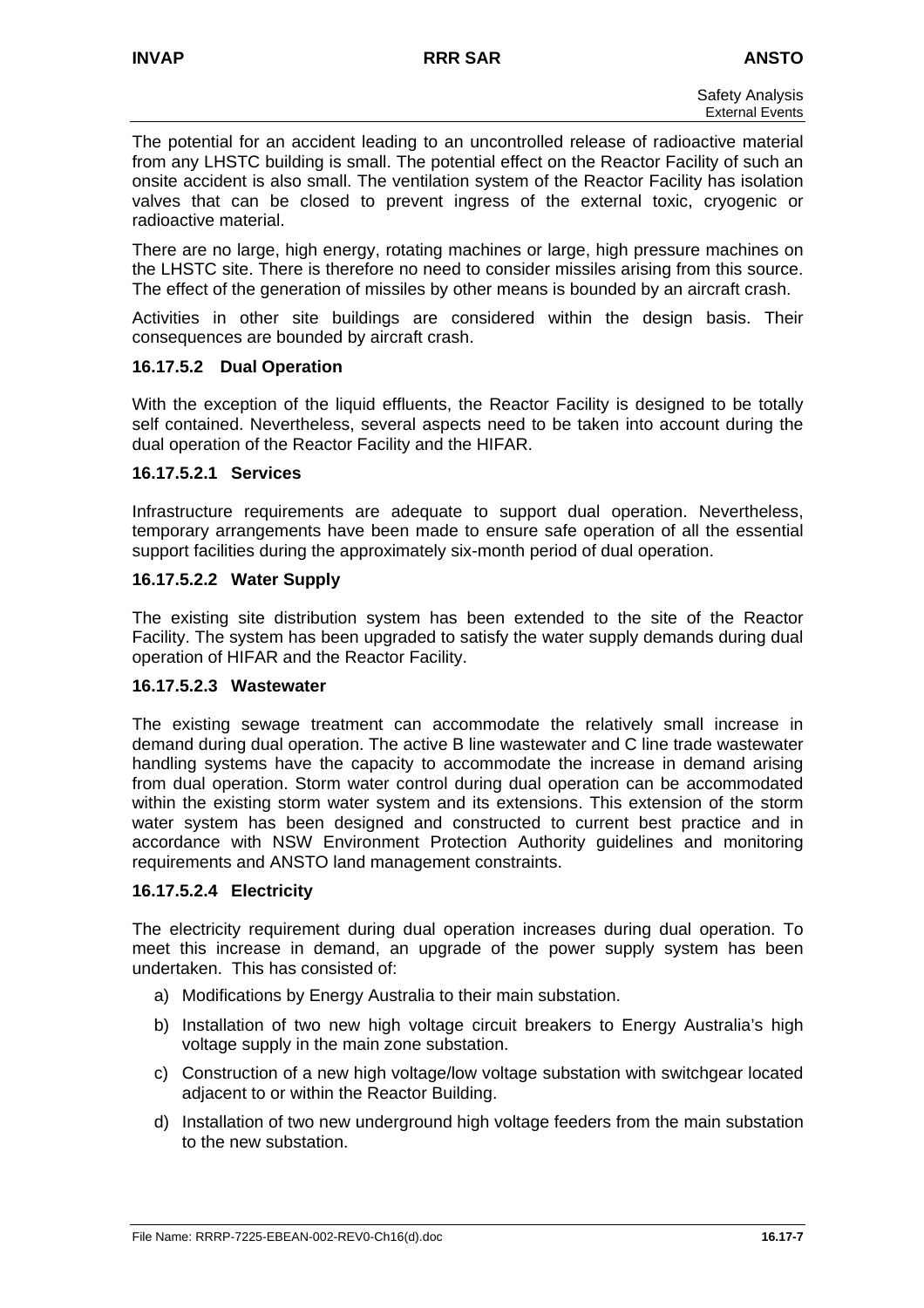## **16.17.5.2.5 Radioactive Emissions**

Because of the period of full power operation required to build up substantial radioactivity, the inventory level in the core are not sufficient to represent a significant additional off-site hazard during dual operation.

For the same reason, no significant increase in individual worker exposure levels will arise. The collective dose for the group of reactor workers as a whole may be expected to increase because a greater number of workers will be involved in reactor operations during the handover period. However, the increase will be limited, as dose rates in the Reactor Facility will be low.

Concerning radioactive emissions generated by both reactors, for most of the commissioning phase of the Reactor Facility operations will be undertaken with the reactor at low power or in a shut down state. During dual operation, the majority of emissions may be expected to arise from radioisotope production which would not significantly alter in volume or in kind compared to that prior to dual operation.

## **16.17.5.2.6 Accidents in High Flux Australian Reactor**

The potential for accidents in HIFAR is very small. An accident that might occur would most likely involve small amounts of radioactivity and would be contained within the HIFAR containment. The consequences would therefore be similar to those that might be expected from accidents in other site buildings.

In the very unlikely event of significant core damage in HIFAR, the local HIFAR area would be evacuated. Were the accident to progress further, it is possible that the Reactor Facility might require evacuation. The communication systems would allow early notification of such a necessity. In such an event, the reactor would be safely shutdown by the operators in the Main Control Room and all non-essential staff evacuated. This would ensure maximum resources were available to HIFAR.

The Reactor Facility would be protected from any activity released by HIFAR by the isolation of the Containment. In the event that the Main Control Room became uninhabitable for any reason, the operators would transfer to the Emergency Control Centre. The period of dual operation is short and for most of this time the Reactor Facility will be operating at low power.

The consequences on the Reactor Facility would be minor and are bounded by aircraft crash.

# **16.17.6 Transportation Accidents**

The only hazardous substances regularly travelling the roads near to the LHSTC site are petrol and diesel. Sodium cyanide is carried by rail, but it is too far away from the site to pose a hazard in the event of an accident. Explosives carried by road are kept away from the LHSTC. DNV Consultancy Services performed an analysis of transport accidents on New Illawarra Road, 240 m from the site, and the nearest railway, 3000 m from the site. Five bounding scenarios were developed and assessed for road and rail transport accidents near the replacement reactor site. These were:

- a) Boiling Liquid Expanding Vapour Explosion (BLEVE) of a full road tanker of Liquid Pressurised Gas (LPG).
- b) LPG flash fire and vapour cloud explosion.
- c) Fire with possible explosion of a full road tanker of petrol.
- d) Explosion of a full semi-trailer load of ammonium nitrate.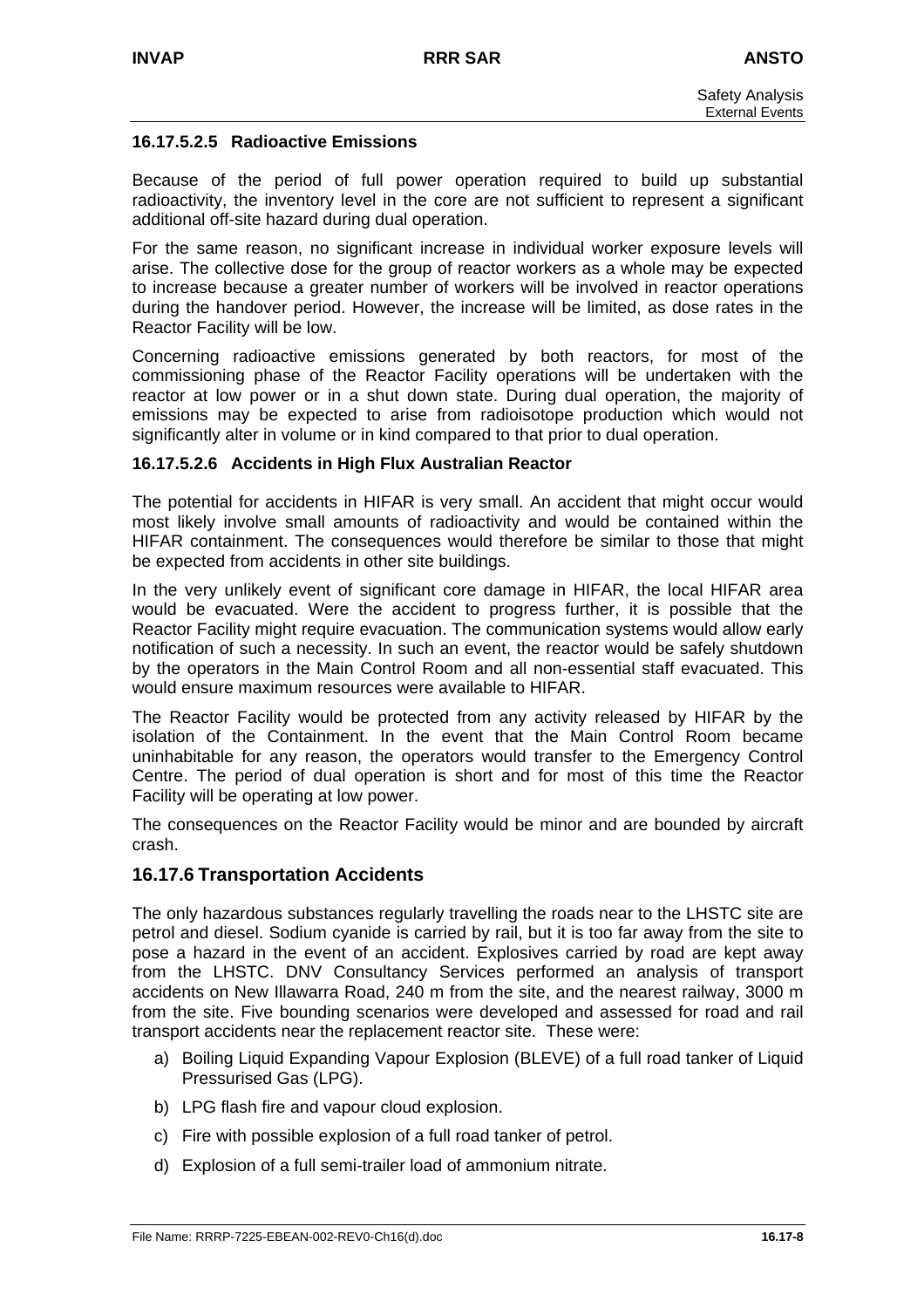e) Rupture of a full road tanker of chlorine.

The DNV analysis concluded that the bounding scenario for LPG BLEVE, petrol fire and ammonium nitrate explosion would have negligible consequences for any person in the open on the LHSTC site. This bounding scenario would have no significant impact on buildings, aside from the possibility of breakage of glass windows due to the explosion.

The rupture of a LPG road tanker and subsequent formation of a gas cloud and flash fire on the road 240 m from the site would have no impact on Reactor Facility operation or safety.

A rupture of a tanker containing chlorine could cause injury and fatalities to exposed people depending upon their location. Nevertheless, there is no transport of chlorine along roads near LHSTC and no such transport is planned by NSW authorities.

Transportation accidents are considered within the design basis. Their consequences on the Reactor Facility would be minor.

## **16.17.7 Extreme Wind**

The HIFAR Probabilistic Safety Analysis presented a wind hazard analysis for the LHSTC site, including tornadoes. The analysis used an accepted statistical approach based on Kingsford Smith Airport data. The analysis determined that the fastest-mile wind speed for the LHSTC site is 170 kmh<sup>-1</sup>. The highest tornado-type wind speed is 135 kmh<sup>-1</sup>. The design basis of the building and structures includes not only the pressure effects associated with the wind but also the gusting effects and the pressure drop and missile effects in the event of tornado-type winds (Chapter 4). The effect of the impact of missiles on the building is bounded by the aircraft impact. All other effects are included in the design basis of the building.

Since the building is designed to withstand high winds, the most probable effect of this event on the facility is loss of electric power. Therefore, this event is bounded by the Loss of Normal Power Supply.

### **16.17.8 Earthquake**

As described in Chapter 3, the LHSTC is located on a sandstone plateau in the Sydney Basin. The current earthquake map hazard map of south-eastern Australia produced by Standards Association of Australia in 1993, shows the Sydney Basin to be in a low intensity seismic zone. Local geological structures exhibiting recent seismic activity have not been identified and records suggest that, in the past 1000 years, no seismic activity has occurred at the Centre that would have caused damage to modern engineering structures.

In assessing the safety of a reactor, a Safe Shutdown Earthquake, or SL-2 earthquake, is defined as one which has a very low probability of being exceeded and represents the maximum level of ground motion to be used for design purposes. The International Atomic Energy Agency has observed that in some locations, the SL-2 event corresponds to a seismic activity that could occur once every 10,000 years. This is a much more stringent criterion than that used for any other building in Australia. The peak ground acceleration adopted for the SL-2 earthquake is 0.37g. Section 2.6 details the seismic design criteria adopted.

Both the FSS and SSS trip the reactor due to the signals from tri-axial seismic keys placed in different locations at the building. Earthquakes and aircraft impacts are the only initiating events that trigger both Shutdown Systems simultaneously. The seismic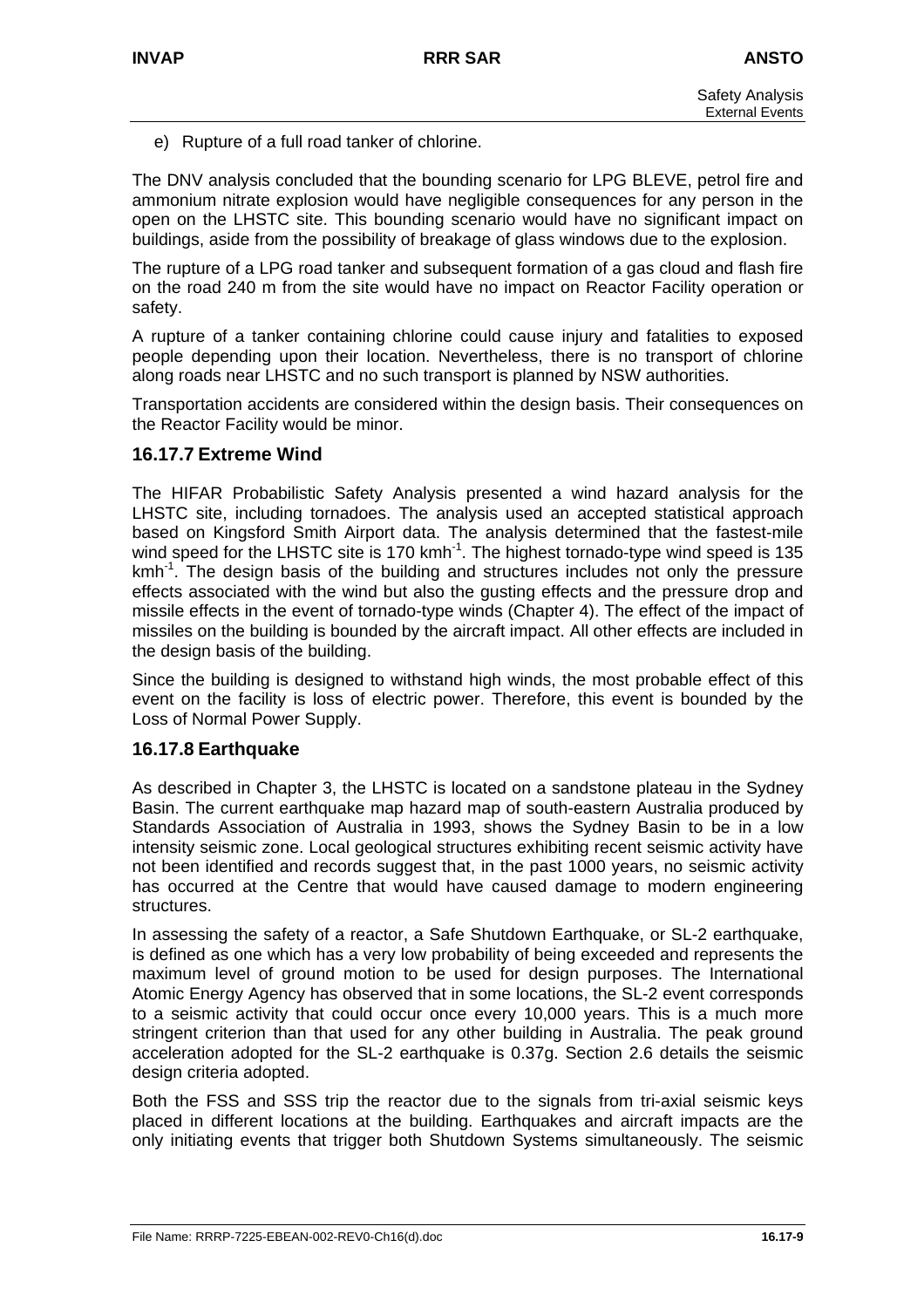keys detect acceleration in all three directions. A seismic event is too fast to allow any action prior to the shutdown of the reactor.

All the Engineered Safety Features and the Reactor Facility buildings are designed to withstand the SL-2 earthquake. After the SL-2 earthquake, the reactor would remain in safe shutdown state. In addition, all the piping and components of the cooling circuits are designed to withstand the SL-2 earthquake. This event would not lead to a loss of coolant accident. The Reactor Pool is anchored to the heavy concrete reactor block, moving with it in the event of an earthquake. The same applies to the reactor internals attached to the Reactor Pool wall. In addition, the analysis in Chapter 4 indicates that the Reactor Building and structures can withstand higher accelerations than 0.37g by a factor of around 2. This gives high confidence in the seismic resistance of the Reactor Facility structures.

The water tanks are also designed for the SL-2 earthquake. Water supply is ensured in the event of loss of external supply, for fire fighting purposes and for compensation of evaporation of pool water. In addition, the Standby Supply is powered by Safety Category 1 diesel generators.

Seismic Category 1 systems include:

- a) Items whose failure could directly or indirectly cause accident conditions.
- b) Items required for reactor shutdown, monitoring of critical parameters, maintaining the reactor in shutdown condition and removing residual heat.
- c) Items required to prevent radioactive releases.

Seismic Category 1 systems are designed to remain in elastic behaviour during the SL-2 earthquake. This means that they have capacity to accommodate seismic actions that could exceed the SL-2 earthquake.

The SL-2 earthquake is considered in the design basis of the facility. A safe shutdown state can be maintained after the SL-2 earthquake, with no possibility for core damage.

| Level | <b>Main Characteristics</b>                                | <b>Safety Feature</b>                                                                                             |
|-------|------------------------------------------------------------|-------------------------------------------------------------------------------------------------------------------|
| 1     | Conservative design<br>and inherent safety                 | Building, reactor components, piping and cooling circuit<br>components designed to withstand the SL-2 earthquake. |
|       | features                                                   | Reactor pool anchored to the reactor block.                                                                       |
|       |                                                            | The water tanks are designed for the SL-2 earthquake.                                                             |
|       |                                                            | Building and components designed for elastic behaviour<br>under the SL-2 earthquake.                              |
| 2     | Operation control and<br>response to abnormal<br>operation | N/A                                                                                                               |
| 3     | Control of accidents<br>within the design basis            | FSS and SSS simultaneous reactor trip by signal from any<br>one of the three seismic keys.                        |
|       |                                                            | <b>Standby Power Supply</b>                                                                                       |
|       |                                                            | Passive long term decay heat removal system by natural<br>circulation and evaporation of pool water.              |

### **16.17.8.1 Defence in Depth Barriers**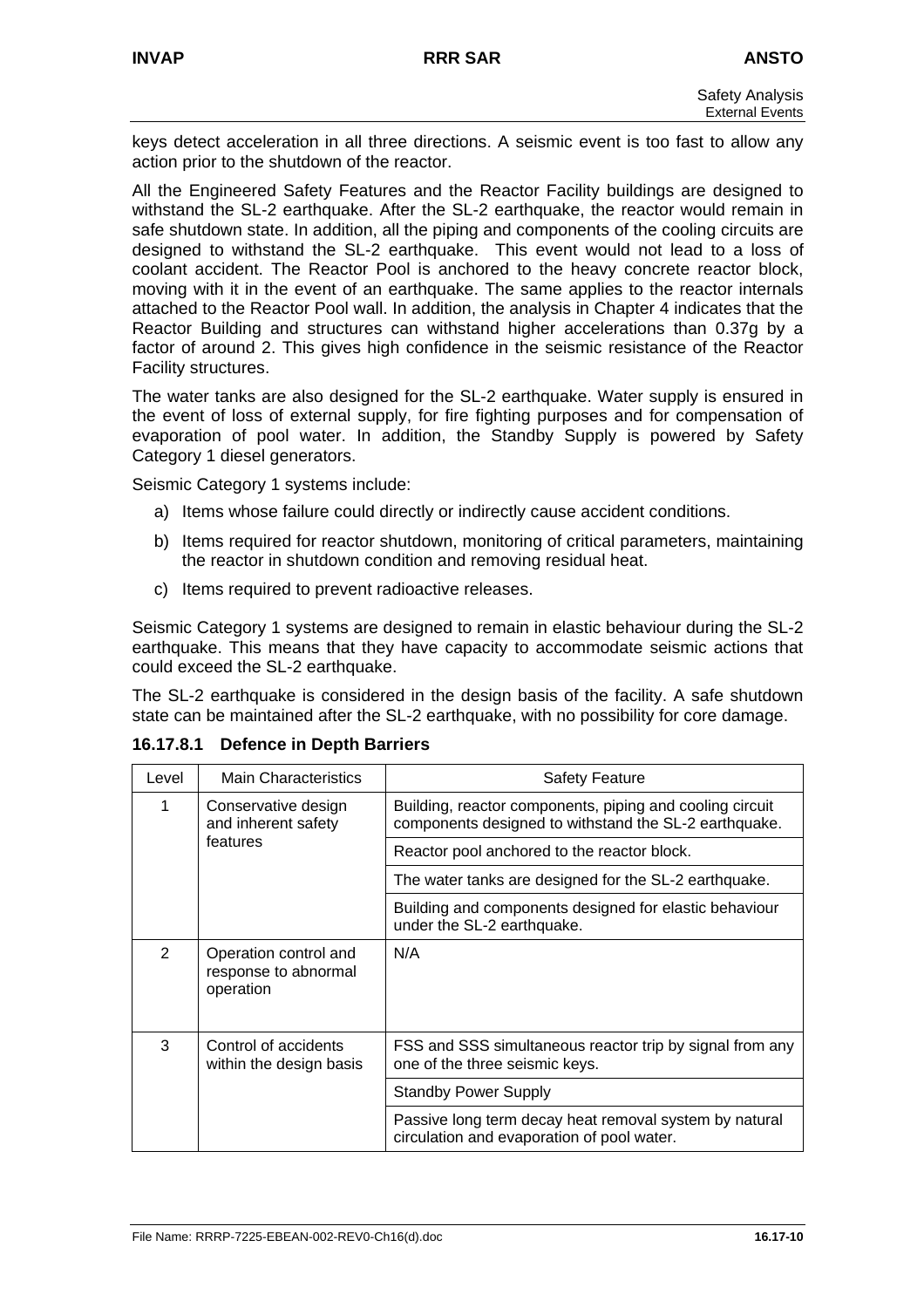# **16.17.9 Sabotage**

The Reactor Facility has design provisions to deter attacks or sabotage. To access the reactor Facility, a person must go through several physical barriers and ID checks and he/she needs to have the appropriate authorisation. Security measurements are incorporated in the design, based on a threat assessment undertaken by the security services and agreed with the Director General, Australian Safeguards and Nonproliferation Office, ASIO, and other Commonwealth agencies. Security measures also comply with all appropriate safeguards agreements as indicated in Chapter 4 and the Application, including the requirements of IAEA document INFCIRC 225/Rev 4.

Sabotage is not amenable to probabilistic treatment but is countered by information from the intelligence agencies on its likelihood (thus allowing heightened security measures) and by adequate provisions in the design. However, as part of the proving of the integrity of the design provisions, consultants in terrorist activity and explosives were involved in assessing the threat to the reactor from a range of explosive devices. These were analysed based on their impact on all the identified more vulnerable areas in the Reactor Facility. The result of this assessment was that none of these attacks would threaten the integrity of the reactor core or create radioactive releases greater than those analysed from other beyond design basis accidents.

Following the September 11 terrorist attacks, the design of the Reactor facility was reviewed again from the point of view of physical security. The review concluded that no significant changes to the design were needed.

Security threats are assessed elsewhere, but the design of the Reactor Facility is such that the response systems are scalable to meet foreseeable changes in the threat level.

## **16.17.10 Design Basis Postulated Initiating Events**

According to the previous descriptions, some of the events are beyond the design basis of the facility. Other events can be included within a general envelope. Only those identified as requiring further analysis are discussed below.

A summary of previous considerations and identification of the DBIEs is given below.

| <b>PIE</b>                            | Sufficiently               |  | Design Basis Initiating Events (DBIEs)        |                          |                            |  |
|---------------------------------------|----------------------------|--|-----------------------------------------------|--------------------------|----------------------------|--|
|                                       | unlikely to<br>occur (BDB) |  | To be<br>considered in<br>other DBIE<br>group | Bounded by<br>other DBIE | <b>Further</b><br>Analysis |  |
| Small aircraft<br>impact              |                            |  |                                               |                          | X                          |  |
| Large aircraft<br>impact              | X                          |  |                                               |                          |                            |  |
| <b>Bushfire</b>                       |                            |  |                                               |                          | X                          |  |
| Industrial<br>activities              | X                          |  |                                               |                          |                            |  |
| <b>Military Activities</b>            | X                          |  |                                               |                          |                            |  |
| Activities in other<br>site buildings |                            |  |                                               | X (Aircraft<br>impact)   |                            |  |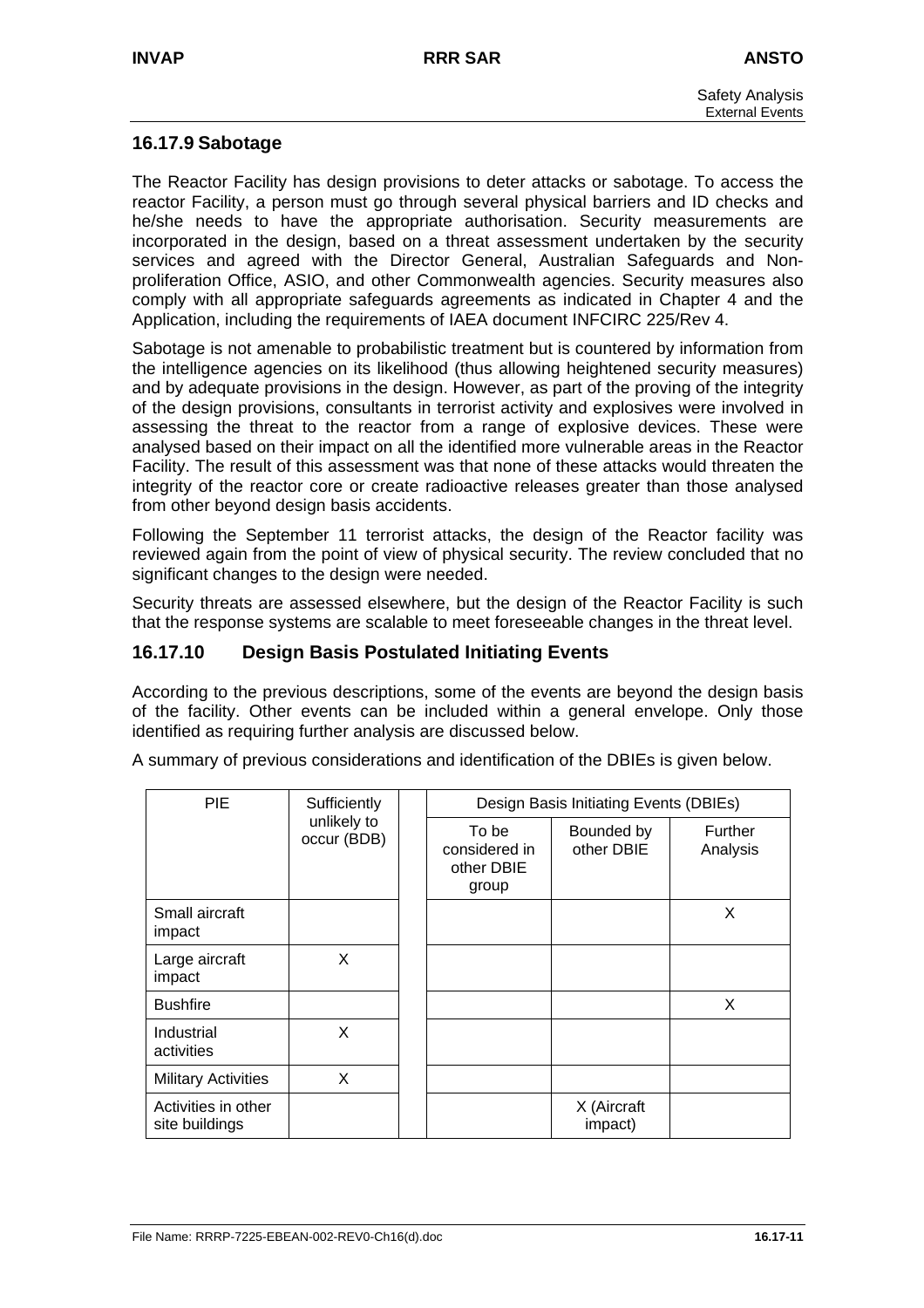Safety Analysis External Events

| <b>Dual Operation</b>       | X (Aircraft<br>impact)          |  |
|-----------------------------|---------------------------------|--|
| Transportation<br>accidents | <b>Minor Consequences</b>       |  |
| Extreme wind                | X (Loss of<br>Normal<br>Supply) |  |
| Earthquake                  |                                 |  |

On the basis of the above, three DBIEs are identified for further analysis:

Aircraft impact **Bushfire Earthquake** 

## **16.17.10.1 Aircraft Impact**

## **16.17.10.1.1 Detection of the Initiating Event**

The seismic keys detect the movement of the building due to the impact.

### **16.17.10.1.2 Design Basis Fault Sequence**

- a) Aircraft crash on building
- b) Reactor trip by FRPS and SRPS on seismic keys signal
- c) FSS and SSS shutdown the reactor

### **16.17.10.1.3 Numerical Analysis**

The design approach adopted for the impact of a light aircraft has been based on information provided by the aircraft industry. The approach can be summarised as follows:

- a) Provide a ductile structural system for the Reactor building envelope.
- b) Provide redundancy in the form of at least two layers of protective structure, as well as multiple load paths.
- c) Utilise crushing, plastic and elastic deformation of structure to absorb impact energy.

The design philosophy is to provide a ductile structure that resists plane impact by energy absorption, i.e. by utilising the strain energy from structural deformations to absorb the kinetic energy of the aeroplane. A detailed description of the calculation method and results is presented in Chapter 4.

### **16.17.10.1.4 Radiological Impact**

Since the design of the building and the protective structure protects the core from damage, no abnormal release is expected from this event.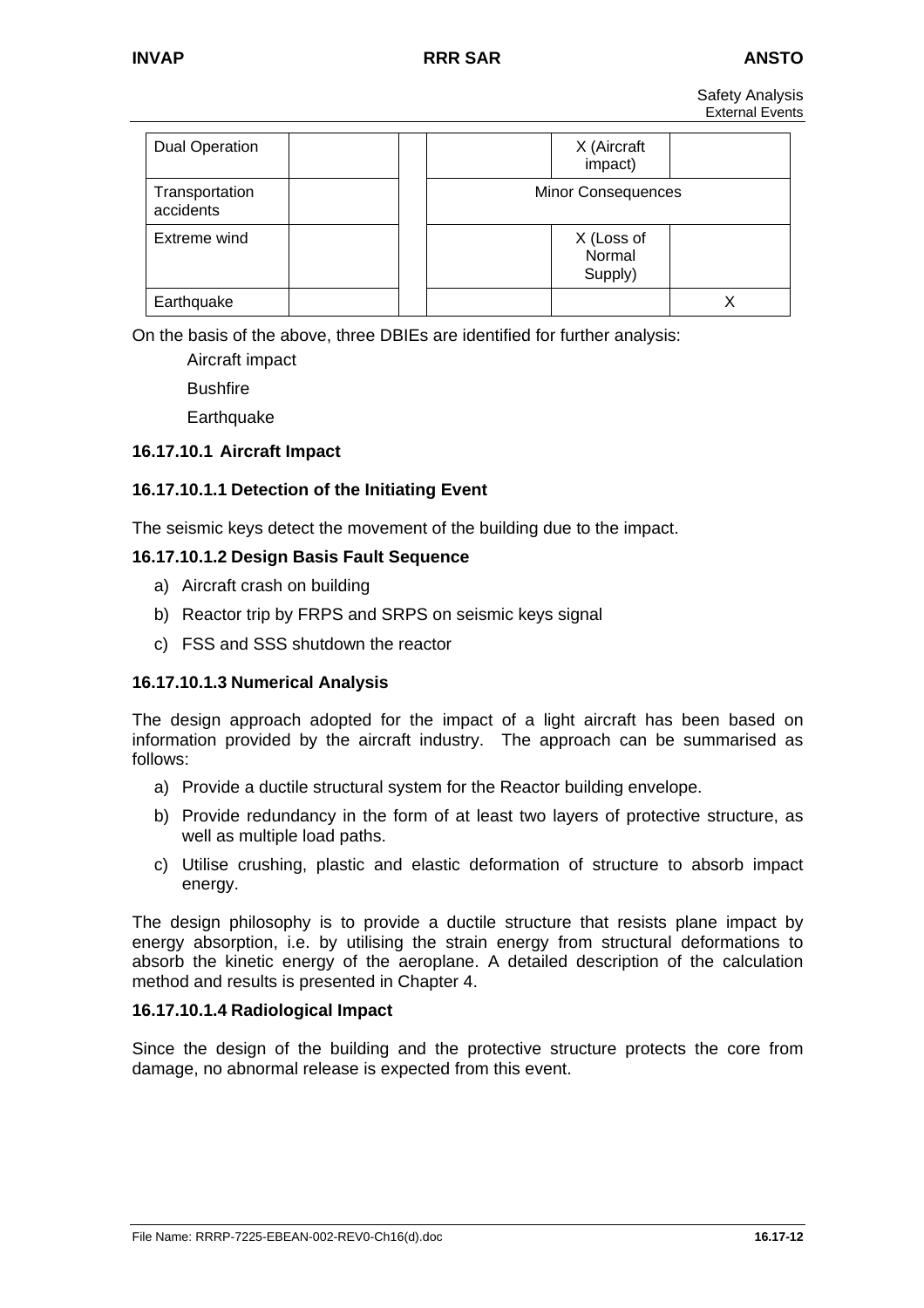### **16.17.10.2 Bushfire**

### **16.17.10.2.1 Detection of the Initiating Event**

The bush fire would be detected by observation outside the facility earlier than the detection by any facility system.

### **16.17.10.2.2 Design Basis Fault Sequence**

- a) Bush fire starts and reaches the vicinity of the facility.
- b) The ventilation system is isolated from the exterior.

### **16.17.10.2.3 Numerical Analysis**

Not applicable for this event.

#### **16.17.10.2.4 Radiological Impact Analysis**

No damage to the Reactor facility is expected due to a bush fire due to the specific design features and separation, therefore no abnormal release would arise from this event.

#### **16.17.10.3 Earthquake**

### **16.17.10.3.1 Detection of the Initiating Event**

The seismic keys detect the movement of the building due to the earthquake.

#### **16.17.10.3.2 Design Basis Fault Sequence**

- a) Earthquake causes vibration.
- b) Reactor trip by FRPS and SRPS on seismic keys signal.
- c) FSS and SSS shutdown the reactor.

### **16.17.10.3.3 Numerical Analysis**

The response of the building to an earthquake is analysed in detail in Chapter 4. Each system is analysed with respect to its seismic response in the chapter where it is described.

#### **16.17.10.3.4 Radiological Impact**

Since the design of the building protects the core from damage, no abnormal release is expected from this event.

### **16.17.11 Conclusions**

The design of the replacement reactor and associated facilities takes into account all relevant external events. The building is designed to withstand the SL-2 earthquake with a high confidence and the protective grille placed above the roof of the Reactor Building is designed to absorb the energy of a small aircraft impact. The reactor core is protected from damage by small aircraft impact from all directions. In addition, the reactor systems, cooling circuits piping and components, and tanks are designed to withstand the SL-2 earthquake. Therefore, no damage to the core and abnormal radioactivity release is expected after an earthquake or aircraft impact.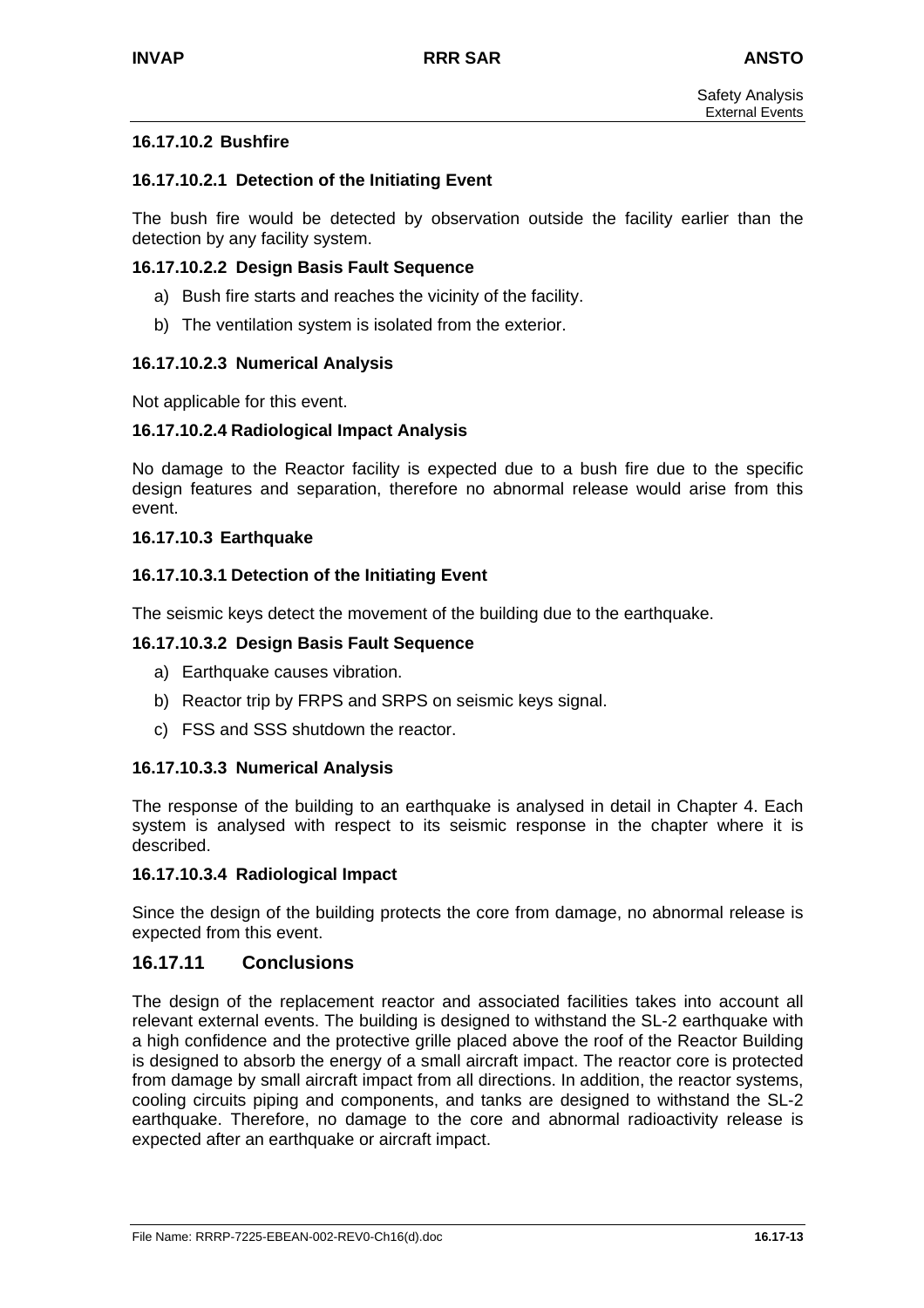Bushfires are not expected to affect the building, given all the protective measures adopted at the site to maintain bushfires away from the site. Moreover, the thermal load on the building caused by radiated heat from a nearby fire is not significant in comparison with the effect of the sun.

External events with a credible likelihood of occurrence are not expected to result in any state other than safe shutdown.

*End of Section*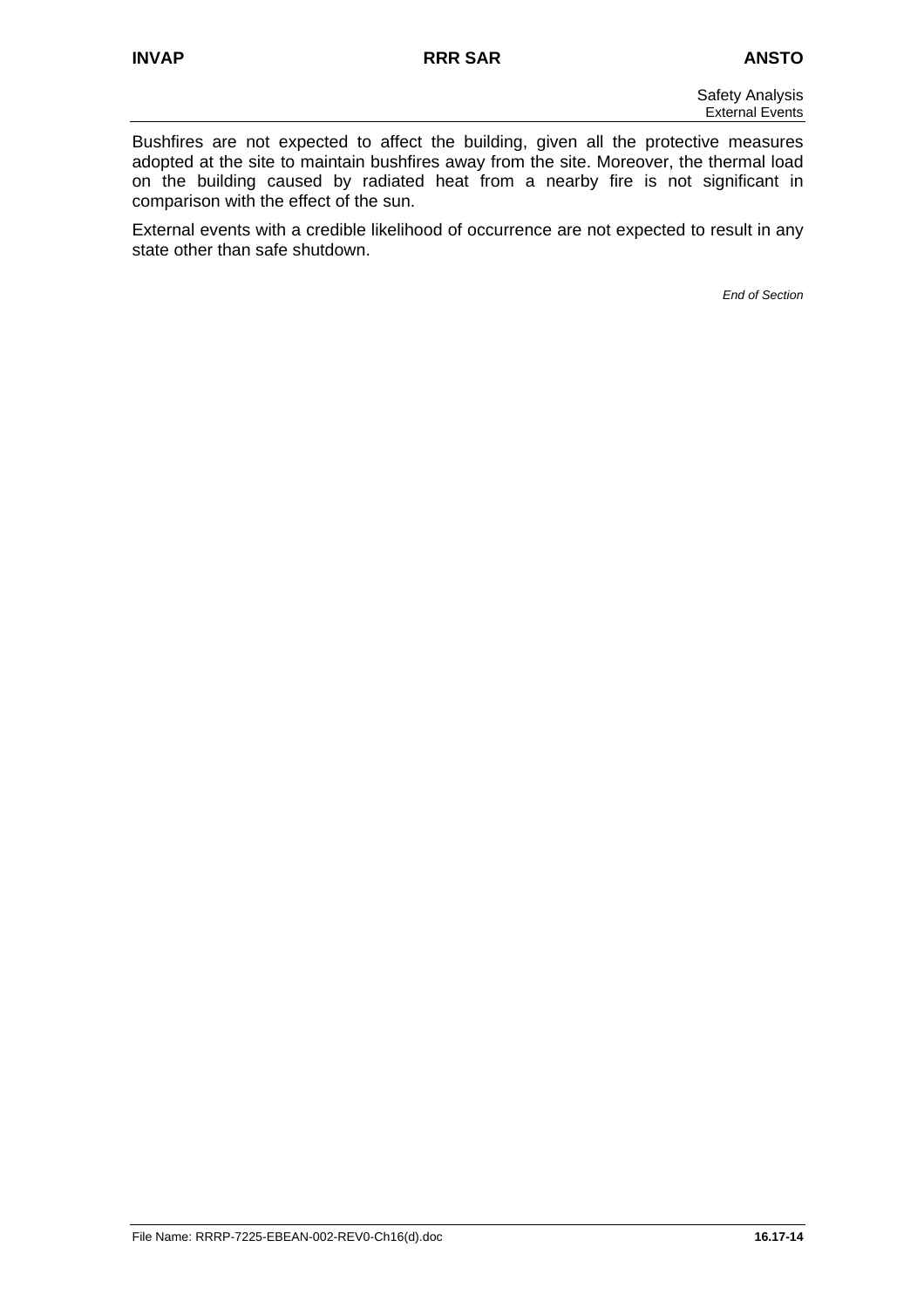Safety Analysis External Events

| Event<br>Screening<br>Criterion                          |                | Remarks                                             |  |
|----------------------------------------------------------|----------------|-----------------------------------------------------|--|
| <b>Natural Events</b>                                    |                |                                                     |  |
| Avalanche                                                | $\overline{4}$ | Site location precludes event                       |  |
| <b>Bushfire</b>                                          | 1              | Included in the design basis                        |  |
| Coastal or other erosion                                 | 4              | Site location precludes event                       |  |
| Drought                                                  | 5              | Bounded by loss of cooling                          |  |
| Flooding - regional                                      | 4              | Site location precludes any direct effect           |  |
| Flooding - local or site                                 | 1              | Considered in reactor building design               |  |
| <b>Extreme winds</b>                                     | 1              | Considered in reactor building design               |  |
| Landslide                                                | 4              | Site location precludes event                       |  |
| Lightning                                                | 1              | Included in detailed design                         |  |
| Low water supply (from low<br>lake, dam, or river level) | 5              | Considered in analysis of loss of heat sink         |  |
| Low Winter temperature                                   | 1              | Included in detailed design                         |  |
| <b>High Summer temperature</b>                           | 1              | Included in detailed design; bounded by<br>bushfire |  |
| Intense precipitation                                    | 5              | Included in site flooding analysis                  |  |
| <b>River diversion</b>                                   | 4              | Site location precludes event                       |  |
| Sandstorm                                                | 4              | Site location precludes event                       |  |
| Seiche                                                   | 4              | Site location precludes event                       |  |
| Sinkhole                                                 | 4              | Site characteristics precludes event                |  |
| Seismic activity                                         | 1              | Considered in building design                       |  |
| Snow Storm                                               | 4              | Site location precludes event                       |  |
| Storm surge                                              | 4              | Site location precludes event                       |  |
| Tsunami                                                  | 4              | Site location precludes event                       |  |
| Volcanic activity                                        | 4              | Site location precludes event                       |  |
| Waves                                                    | 4              | Site location precludes event                       |  |
| Human Induced Events                                     |                |                                                     |  |
| Aircraft crash                                           | 1              | Included in the design basis for the building       |  |
| Nearby industry - pipeline                               | 5              | Included in the design basis                        |  |
| Nearby industry - others                                 | 1              | Effects considered in detailed design               |  |
| Onsite activities                                        | 1              | Effects considered in detailed design               |  |
| Water supply quality                                     | 1              | Effects considered in detailed design               |  |
| Ventilation air quality                                  | 1              | Effects considered in detailed design               |  |

| Table 16.17/1 | <b>Screening of the External Events</b> |
|---------------|-----------------------------------------|
|---------------|-----------------------------------------|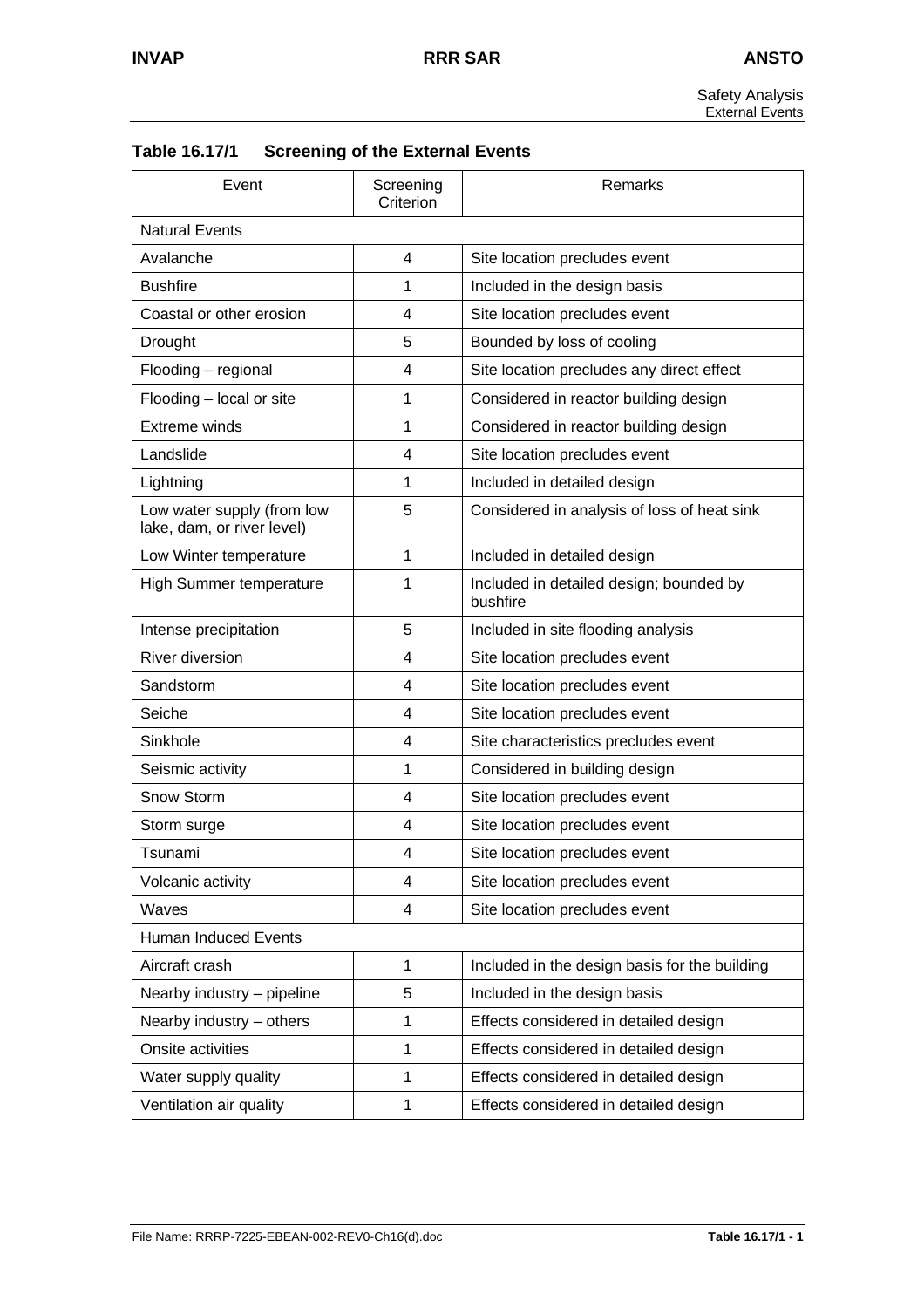Safety Analysis External Events

| Event                                  | Screening<br>criteria | <b>Remarks</b>                                |
|----------------------------------------|-----------------------|-----------------------------------------------|
| Military activities                    | 3                     | Small likelihood of any effect at LHSTC site  |
| Missiles from high energy<br>equipment | 5                     | Included in the analysis of onsite activities |
| Road and rail accidents                |                       | Effects bounded by aircraft crash             |

Screening Criteria:

1 The event has been included in the design basis

2 The event is of equal or lesser damage potential than the events for which the plant has been designed.

3 The event has a significantly lower frequency of occurrence than other events with similar consequences.

4 The event cannot occur close enough to the plant to affect it.

5 The event is included in the definition of another event.

*End of Tables*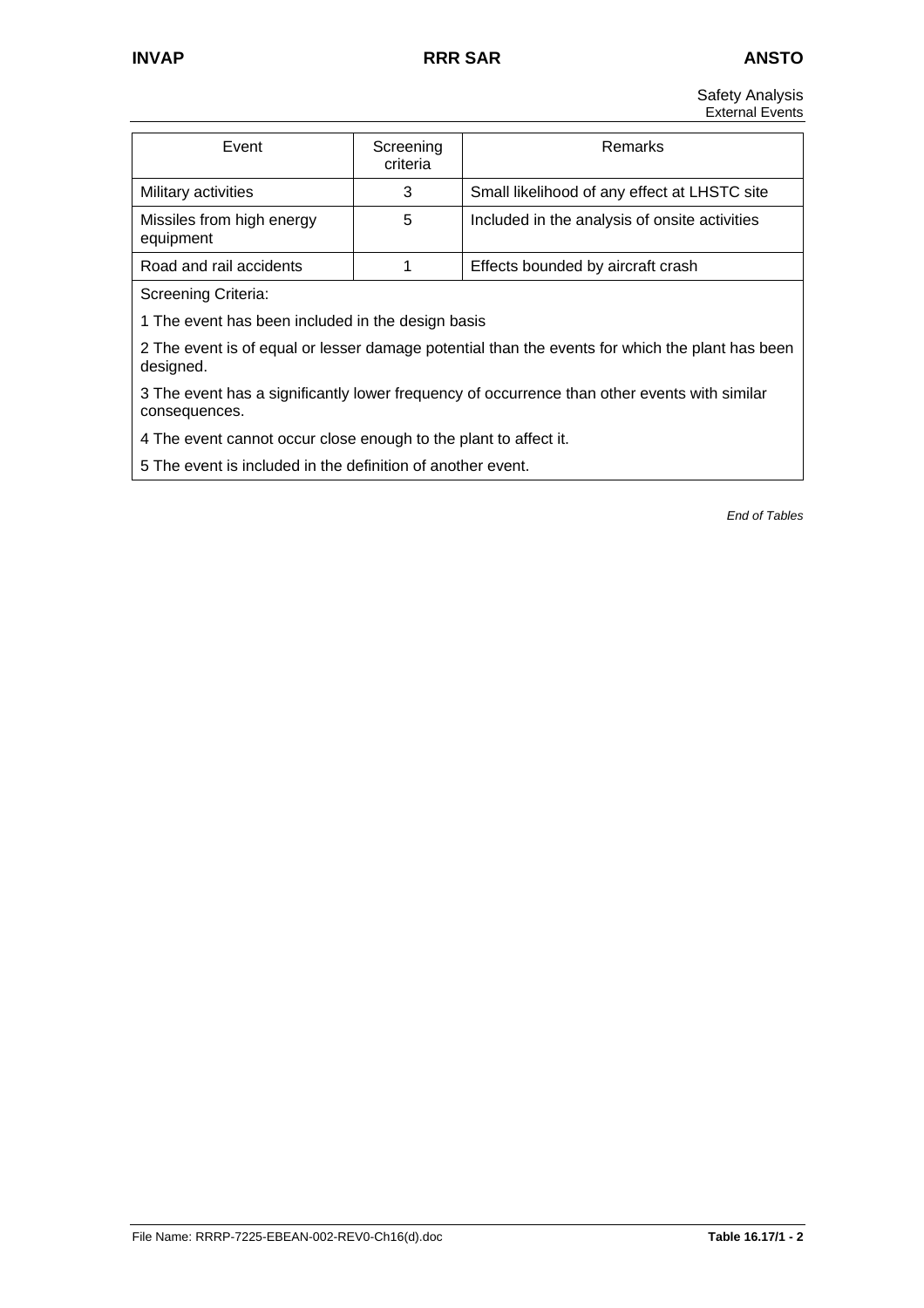## **16.18 HUMAN FACTORS**

## **16.18.1 Introduction**

The interaction between the operators and the Reactor Facility has been taken into account in the design. The effect of operator actions on the Reactor Facility systems has been considered. Where appropriate, the need for the operator's intervention has been eliminated, such as in safety actions following the occurrence of an initiating event.

Analysis of the impact of the human factor on the facility will be kept under review as operating experience is gained.

#### **16.18.1.1 Design Bases**

The Reactor design and operational arrangements take into account the interactions between the reactor operations, maintenance, and utilisation staff with the facility and the impact of this interaction on the safety of the facility.

Throughout the plant the human-machine interface (HMI) is taken into account. The following specific design bases have been adopted:

- a) The overall design of the plant is robust and error tolerant, with ample safety margins to accommodate deviation from normal operating conditions.
- b) The staff are trained and provided with appropriate knowledge of the plant and its status.
- c) Manuals, procedures and instructions ensure that all foreseeable situations the operator may face during the facility's lifetime are considered, and clear step by step instructions are provided to cope with them. Possible deviations in the execution of the instructions in a procedure are analysed and response actions are provided in all cases.
- d) General procedures to deal with abnormal situations not covered by specific procedures are provided.
- e) The operator's training program involves the operators facing abnormal situations and responding to them.
- f) The facility simulator provides a training tool for implementing response actions to anticipated occurrences and evaluating their impact on the behaviour of the reactor in a real time sequence and using the same HMI.
- g) Operating procedures give instructions for a facility walk through prior to each reactor start up to verify correct configuration of systems.
- h) Emphasis has been placed on the HMI at the Main Control Room, Emergency Control Centre and relevant control switchboards.
- i) The plant has been provided with automatic safety systems, which have been designed in such a way that the operator cannot interfere with their function.
- j) Following an initiating event no actions by the operator are required during the first 30 minutes.
- k) Maintenance and operation of the equipment follow procedures designed to minimise the Error Forcing Context (EFC).
- l) Appropriate staffing, commensurate with the needs for operation of the facility will be present.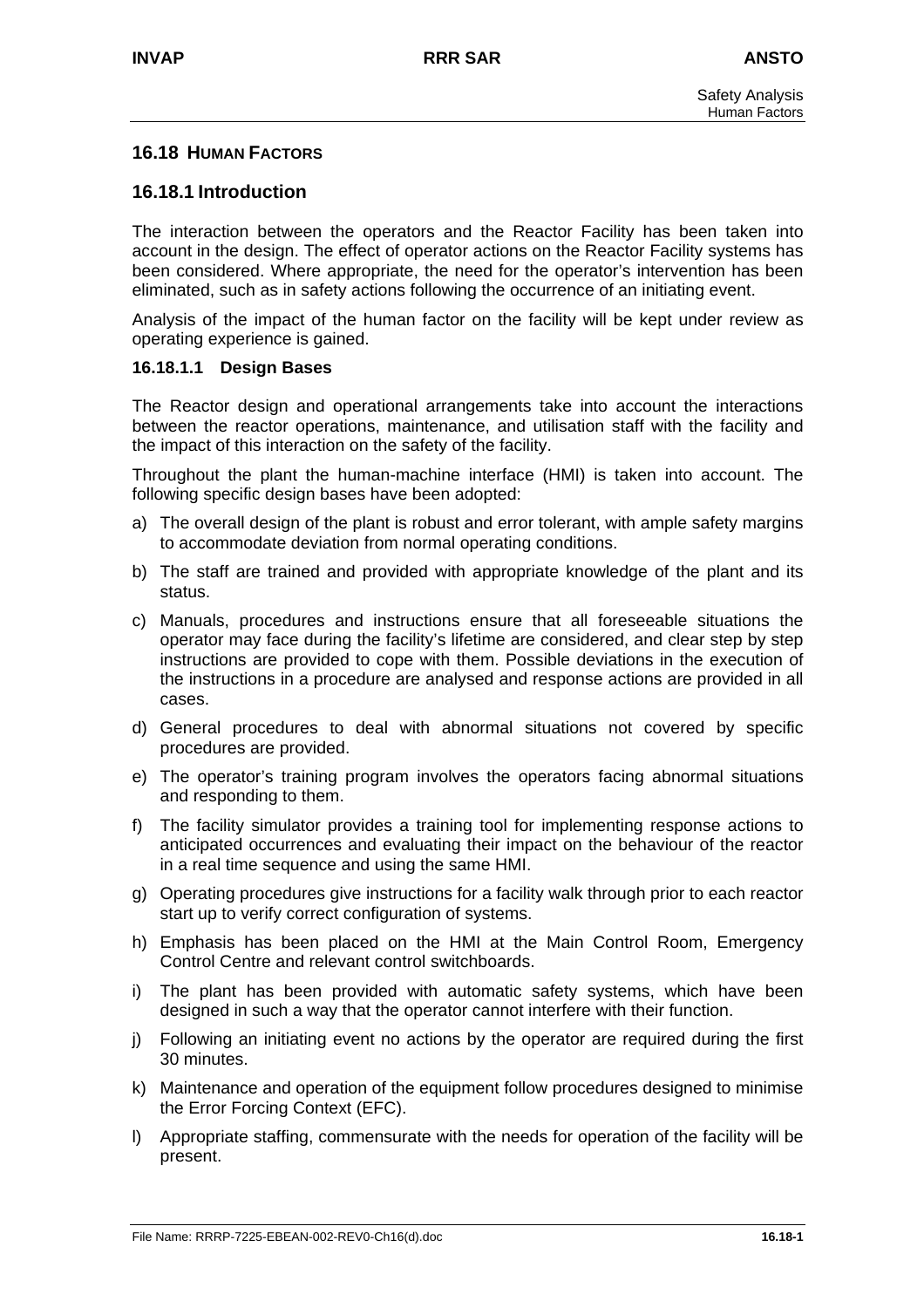- m) During abnormal conditions staff would be available on call from the LHSTC.
- n) The HMI design promotes efficient and reliable operation through application of automated operation capabilities.
- o) Safety systems monitoring displays and control capability are provided in compliance with pertinent regulations regarding electrical separation and independence.
- p) The HMI design is reliable and provides functional redundancy such that sufficient displays and control are available in the main control room and remote locations to conduct a reactor shutdown even during design basis equipment failures.

The primary goal of the HMI design is to facilitate safe, efficient and reliable operator performance during all phases of normal plant operation abnormal events, and accident conditions. To achieve this goal, information, displays, controls, and other interface devices in the control room and other plant areas are designed and implemented in a manner consistent with good human factor engineering practices.

The ergonomic design of all HMIs minimises the possibility of erroneous reading or inadvertent adverse action by the operator. In particular, the display of information in the Main Control Room is designed to present the information in a clear and unambiguous manner. (Chapter 8 presents a detailed description of the design of the RCMS, RPS and HMI.)

## **16.18.1.2 Reactor Pool Top Operations**

Due to the nature of a pool reactor and its utilisation the operator is responsible for the handling of equipment on a routine basis in the reactor pool, in proximity of the reactor core. This handling encompasses loading and unloading of targets for radioisotope production, silicon ingots for NTD production and fuel shuffling, as well as maintenance actions.

The Reactor Pool internal structures, tools and auxiliary equipment to be used for the handling have been designed taking into account ergonomic design practices. The layout of the different components within the Reactor Pool is such that the core and the two shutdown systems are protected from mishandling and mechanical damage.

The training of the operators together with the use of procedures minimise the likelihood of an initiating event caused by pool top operation. Events associated with specific pool top operations are discussed in the corresponding sections.

### **16.18.1.3 Maintenance Operations**

Errors during maintenance operations have the potential to affect the full availability of systems.

The RRR has been designed with consideration of the maintenance activities of the systems and components that are critical for safety and plant performance.

The layout of plant systems and components has been designed to provide easy access for maintenance operations. Care has been exercised in areas with limited space (such as the lower part of storage tanks) to ensure accessibility by an operator of average size. Plant components are tagged to allow easy identification, preventing operation of the wrong component or wrong configuration.

As explained in Chapter 13 an appropriate organisation is established in the facility to carry all the activities related to maintenance in accordance to the facility QA Plan. This includes adequate maintenance planning, operator training and a structure of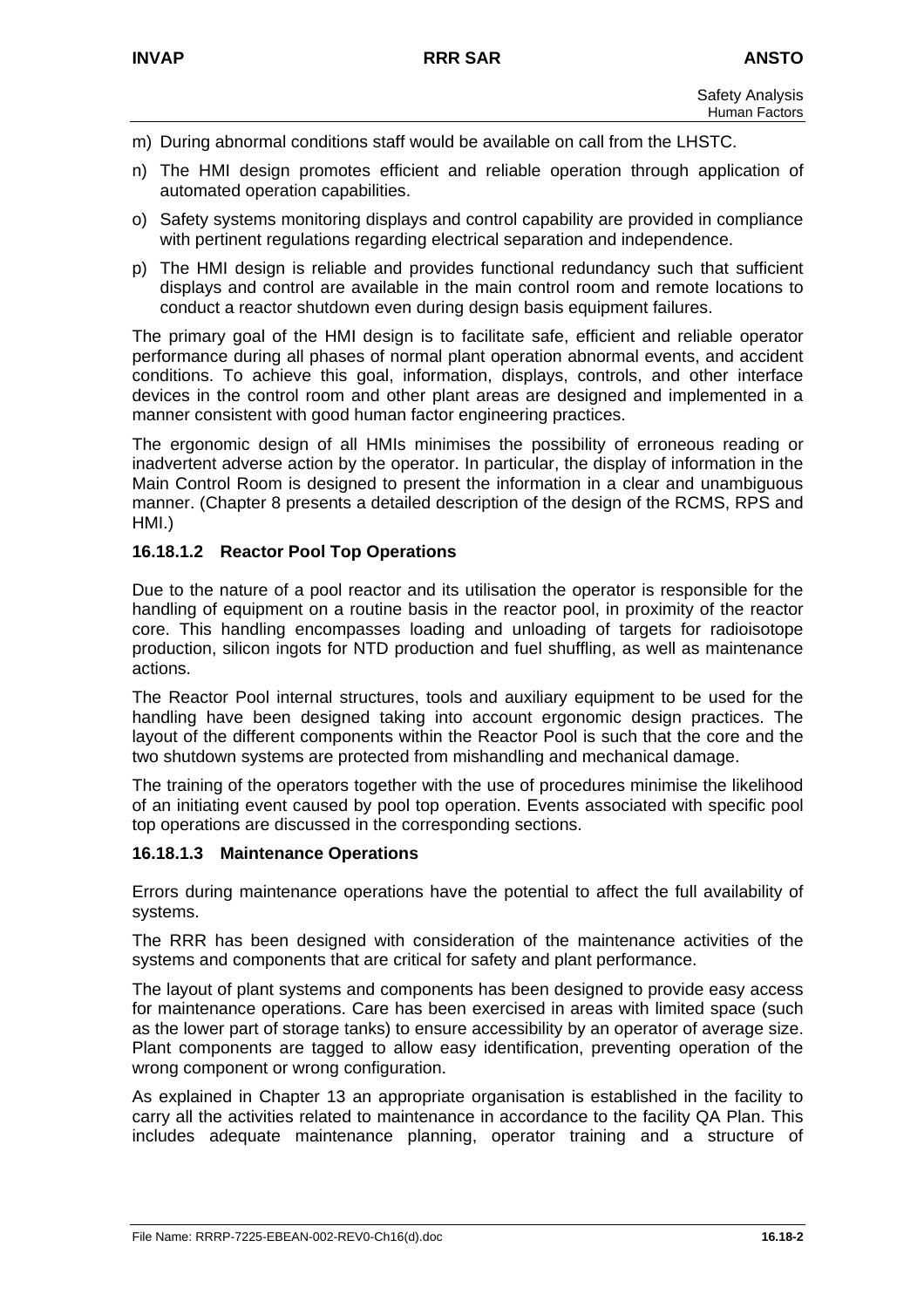supervision, approval and review of maintenance and operation tasks that minimises the potential for errors.

The components undergoing maintenance are isolated, tagged and cleared by operations staff. In the same way, operations staff perform the restoration to service once the component is declared operable by the maintenance staff. If the component needs to be started to verify its performance prior to finishing the maintenance tasks, this action is undertaken in consultation with the operations staff.

The component configuration after the maintenance activity should be identical to the configuration at the beginning of the maintenance tasks.

### **16.18.1.4 Human actions and accident management**

As indicated previously the RPS provide independent and highly reliable systems that monitor the safety parameters and initiate appropriate protective actions if any of the parameter values reaches the safety set point, bringing the reactor to a safe condition.

As discussed in Sections 16.8 to 16.17, the safety systems are successful in providing protective actions for the full range of design basis initiating events to terminate the event safely.

All protective actions are automatic. No operator action is required to guarantee the three main safety functions (shutdown, core heat removal and Containment integrity) during the first 30 minutes following the occurrence of an initiating event.

In the event of the safety systems being called upon to function, manual override of the RPS is not allowed.

The automatic protective actions can also be initiated manually. However once an automatic action is initiated, manual action cannot prevent or interrupt its execution.

Human actions as part of accident management include verification of safe shutdown status, adequate core cooling and containment integrity. Instructions for accident management are detailed in procedures.

A manual operator action is considered only if:

- a) Adequate time is available
- b) Information is suitably processed and presented
- c) Diagnosis is simple and action is clearly defined
- d) The demands imposed on the operator are not excessive

Recovery actions for safety and plant systems following an anticipated operational occurrence are carried out in close communication between the Main Control Room operators, personnel in the area and external support.

Since the reactor can remain in safe shutdown following an accident with the pool water acting as the ultimate heat sink, the main accident management measure is the addition of water to the pools in case the unlikely event the LTPC mode of the RSPCS is not available. Even in the case of a LOCA, there are more than 60 hours in which to implement these measures before the pool water level reaches below the lower flap valves. There are several different ways in which water can be added to the Reactor Pool following a LOCA. The routes for addition of water are:

a) Through the Hot Water Layer System (return line),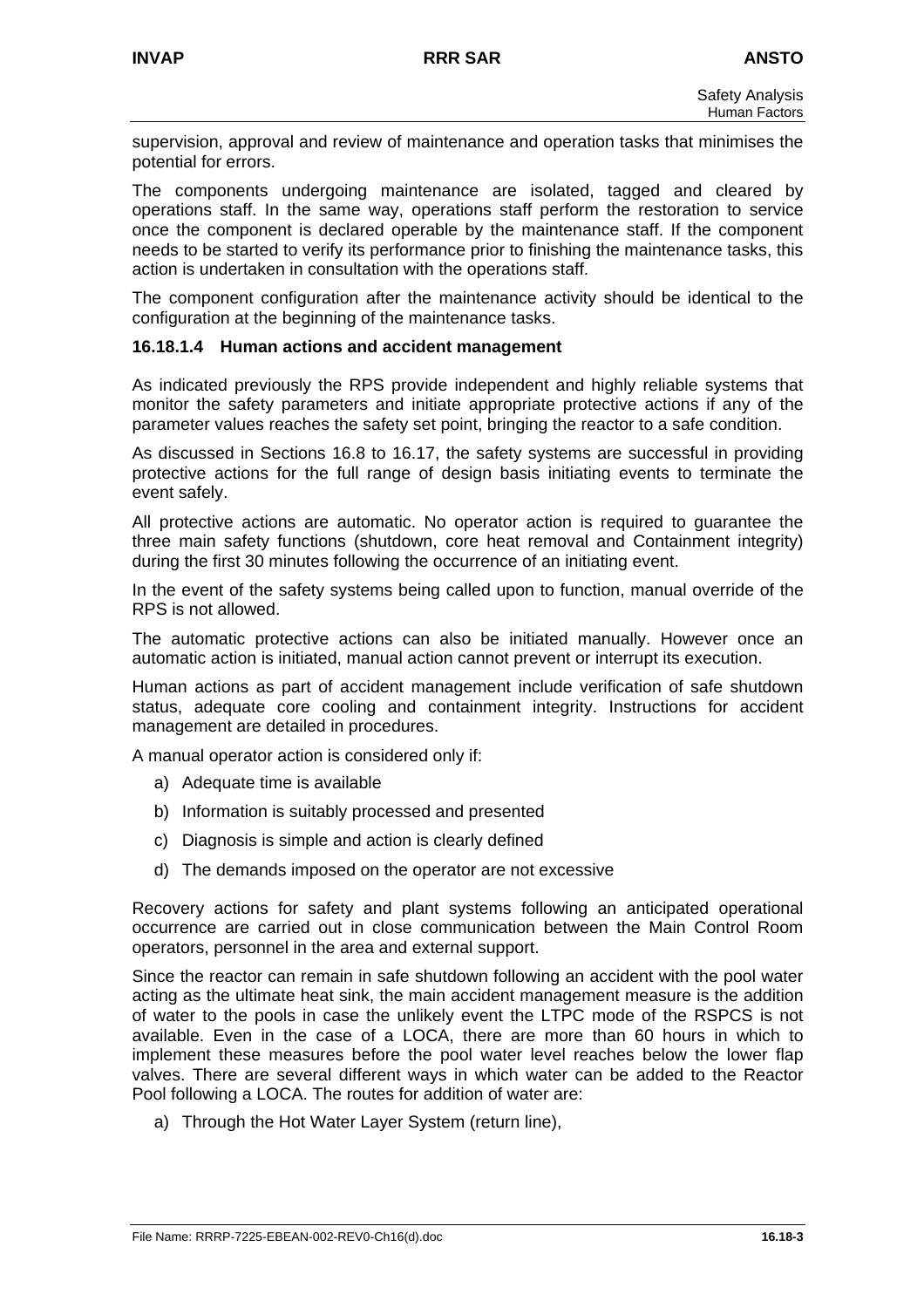- b) Through the Hot Water Layer System, using the suction line with a reverse flow. The valves being configured to pump the total flow only to the RPO.
- c) Starting the pump dedicated for the skimming mode from the main control room
- d) Through the Emergency Make-up Water System
- e) Getting a hose in the drainage line valve and bypassing the trigger valves
- f) Demineralised water supply is available through valves at the entrance of each pneumatic cell in the reactor hall, where a hose could be connected and discharged into the RPO.
- g) External water reposition through the Demineralised Water Supply system.
- h) Water from the LOCA pool can be pumped back into the RPO/EMWS through the Waste Management System.
- i) Fire hoses are available at the reactor hall and in the basement, and thus water can be directly poured into the RPO, or indirectly into any of the plant systems system able to direct the water to the RPO.

## **16.18.1.5 Human Actions as Initiating Events**

Even with all the preventive measures in place, human error can still initiate a failure.

The impact of the actions by the operator is assessed in the following sections as cause for an initiating event, contribution to the accident scenario and impact of mitigation actions on the safe shutdown status of the facility. Each of these aspects is assessed in the context of the DBIEs analysed in the preceding sections.

The accidents occurred in research reactors as reported in IAEA's IRSRR data base are discussed in Section 16.21. Where the initiating event was caused by an error of commission or omission of an operator, the features of the RRR design that prevent or minimise the likelihood of the error are discussed.

Further discussion of human error and its quantification is presented in the PSA.

### **16.18.2 Loss of Electric Power**

The operator could cause a loss of electric power when performing maintenance of the electrical switchboards or substation. Maintenance tasks on the main switchboard will be performed during shutdown. Loss of Normal Power during refuelling would not change the safe shutdown status of the facility. The Standby Power Supply would feed the safety systems during the loss of Normal Power.

Erroneous operation of the main switch may cause loss of Normal Power. This event is identical to the loss of Normal Power due to external causes and the behaviour of the plant would be the same as analysed in Section 16.7.

Actions of the operator during recovery of the facility after loss of Normal Power are dictated by operating procedures. Start up of the diesel generators would be automatic, thus power supply would be available in both trains. Simultaneous failure of both diesels to start up is deemed very unlikely. Nevertheless, the analysis in Section 16.7 shows that the facility can cope with a failure to start up both diesels for up to 30 minutes.

The actions of the operator do not modify the scenario for this transient as presented in Section 16.7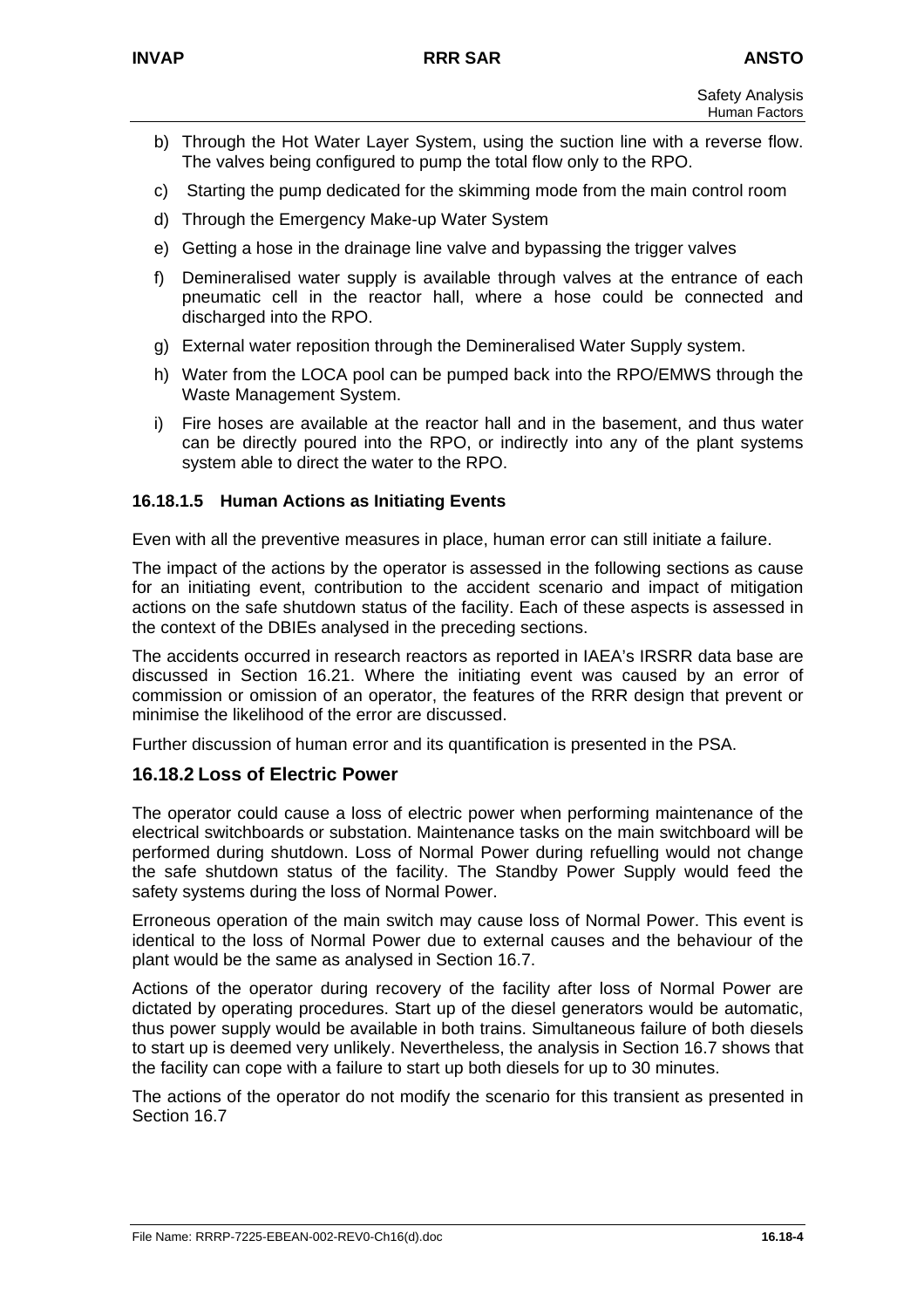# **16.18.3 Reactivity Insertion Transients**

Human factors as a contributory cause of reactivity insertion transients is discussed in this section.

In all cases, once either of the RPS has requested reactor trip, the operator cannot interfere or prevent reactor shutdown. The transient would evolve as shown in the numerical analysis and the end result would be a safe shutdown situation. Actions to reset the reactor and restart operation would follow procedures.

## **16.18.3.1 Accidental Drop of a Fuel Assembly**

This is an event where operator actions constitute the main cause. This event is considered within the design basis and analysed in Section 16.8.

From the point of view of reactivity insertion, this event does not lead to a transient. As mentioned before, the handling of FAs is done only during refuelling or with the chimney protective grid in place (during transfer of spent fuel from the Reactor Pool storage rack to the Service Pool). Refuelling is performed with the reactor in the Shutdown state with a large shutdown reactivity margin of safety.

The reactor operates with all its core grid positions filled with FAs. In the hypothetical event that a FA is handled with the reactor critical and with the protective grid removed from its place, the reactivity insertion caused by the fall of a FA on top of the core would be very small. This is bounded by other reactivity insertions analysed in Section 16.8.

Inadvertent ejection and reinsertion of a FA in the core grid during operation cannot be caused by any inadvertent action on the part of the operator. Leaving a fuel clamp inadvertently unlocked after refuelling operations is a violation of operation procedures. Visual inspection gives a clear indication whether a fuel clamp is unlocked because it interrupts uniformity of the fuel clamp lay out. Supervision ensures that more than one individual verifies that all the fuel clamps are locked before reactor start up. In case the operators ignore the indication of an unlocked fuel clamp, the FA would be dragged upwards by the forced flow when the pumps are started before power raise. No reactivity insertion would arise from this operator error.

The effect of FA mishandling on the integrity of the FA is discussed in Section 16.18.8.

### **16.18.3.2 Inadvertent Fast Insertion of Irradiation Fissile Material**

Uranium – Molybdenum rigs are handled from the operation bridge. The insertion and extraction of these rigs is performed with a machine that lifts or lowers the rigs with constant velocity. Mishandling by the operator that could result in a U-Mo rig fast insertion in its irradiation position could be caused by not using the handling equipment and performing the operation by hand. As shown in Section 16.8.2.2, the RPS can cope with a fast insertion of a U-Mo rig.

#### **16.18.3.3 Start up accident and Inadvertent Control Plate Withdrawal during Operation**

As presented in Sections 16.8.3.1 and 16.8.3.2, these scenarios refer to the continuous withdrawal of a control plate at nominal speed during the start up sequence or during normal operation.

Several design features prevent the occurrence of this event due to an action by the operator. An RCMS interlock controls the withdrawal sequence and inhibits CP movement in case of high neutron flux rate. In addition, the RCMS supervises manual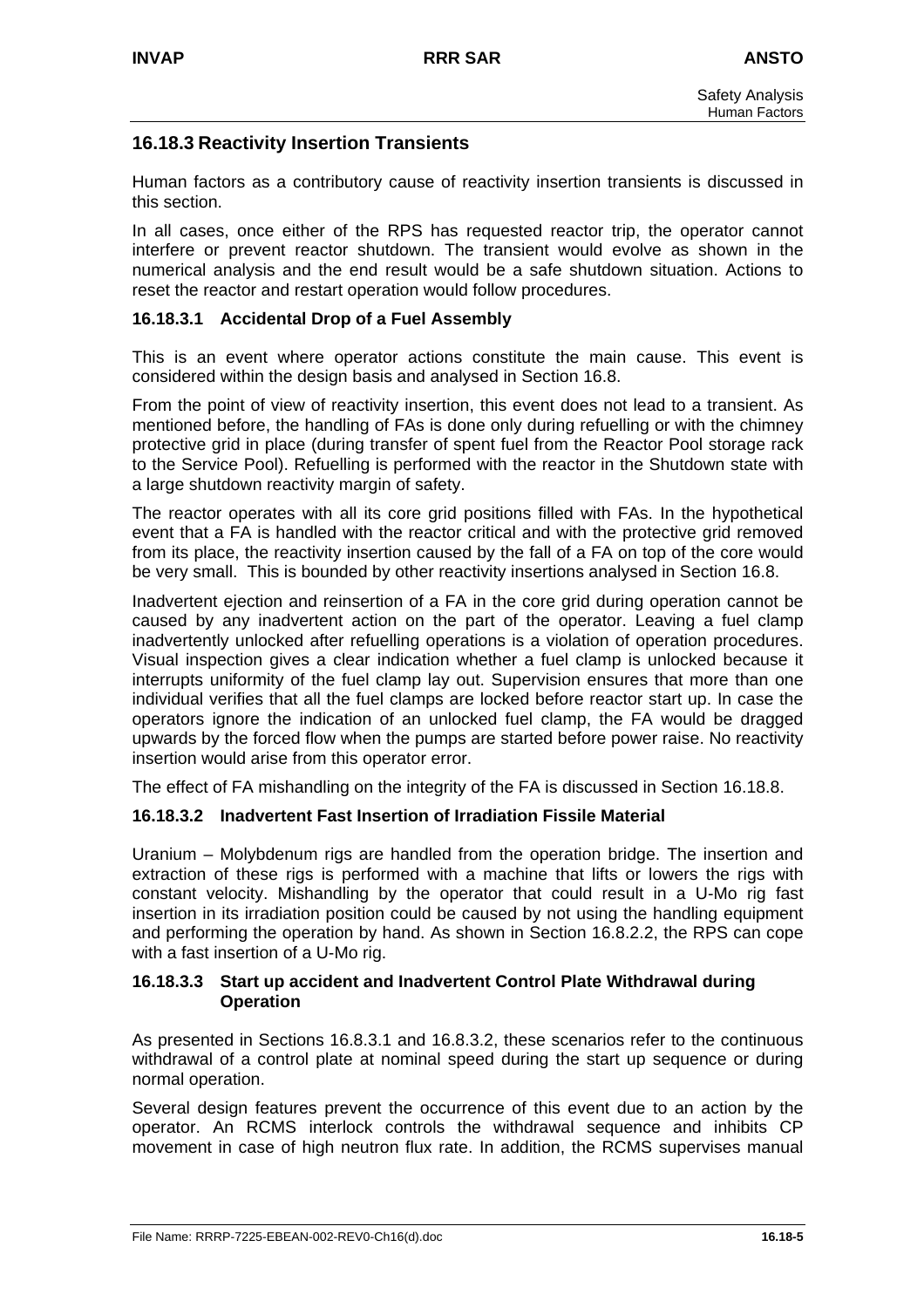CP movement and does not allow withdrawal beyond a pre-set limit. In case of failure of the RCMS, the operator could withdraw a CP at nominal speed and the transient will evolve as indicated by the numerical analysis.

## **16.18.3.4 Control Rod Drive or System Failure**

As discussed previously, the robust design of the CRD, CP and associated structures implies that the failure of the system is highly unlikely. No action by the operator during normal operation can change this conclusion. The Failure Modes and Effects Analysis of the CRDs and the FSS have shown that no operation error during maintenance could prevent the FSS from fulfilling its safety function.

The CRD design minimises the need for maintenance. Control Rod Drive maintenance is performed by trained operators following appropriate procedures. The procedures include surveillance requirements to verify that the system has been assembled correctly. For example, the operator must verify that the disks have been fixed after the system has been aligned, verification of the correct position of the pin must be carried out, etc.

Removal of a CP is an operation that involves more than one operator. One operator has to disengage the CRD in the CRD room and detach the rod to allow the removal of the CP from the Reactor Pool top with a customised tool. Replacement of CP will be done with the reactor in the Shutdown state and the FAs removed from the core.

## **16.18.3.5 Inadvertent Control Rod Bank Extraction**

As mentioned before, the RCMS has no bank extraction mode. No routine modifications will be made to the RCMS code after commissioning, therefore it is not credible that during routine maintenance a modification could be made to the RCMS to enable control rod bank extraction. In addition, the CRMPI would prevent bank extraction.

### **16.18.3.6 Inadvertent Extraction of a fixed absorbing Irradiation Material**

Handling of fixed irradiation rigs is neither necessary nor authorised during reactor operation. All handling of fixed rigs is performed with the reactor shutdown. Operating procedures are designed to clearly identify the fixed irradiation targets to avoid their inadvertent movement during reactor operation. In addition, locks at the top of the irradiation positions in the Reflector Vessel further inhibit extraction of these rigs. Tools to unlock and remove fixed irradiation rigs are kept under lock and the key under the shift supervisor's control.

Nevertheless, the occurrence of this event has been analysed in section 16.8 with highly conservative values for reactivity worth. The analysis shows that the reactor can cope with this transient.

### **16.18.3.7 Irradiation Can with Excess Absorbing Material**

As stated in Section 16.8, this scenario contemplates a QA violation in the preparation of the irradiation sample to be included in the can.

Operating procedures are designed in accordance with the QA plan in place for the preparation of irradiation targets for the pneumatic system, minimising the likelihood of operator errors. Operator error is the sole possible cause of this initiating event. As shown in Section 16.8, the reactor facility can cope with a target with many times more absorbing material than allowed for in the operation of the Pneumatic Conveyor System.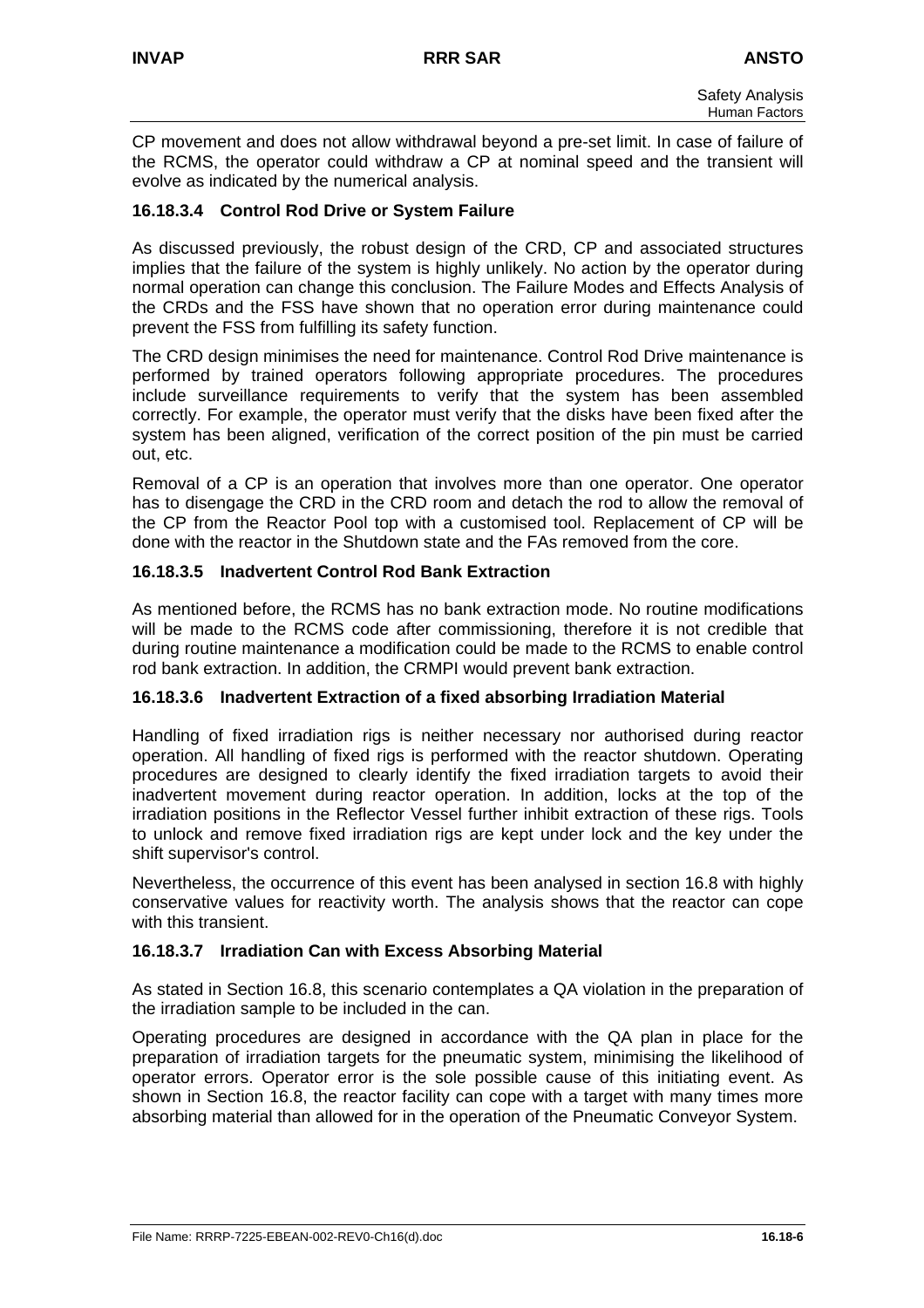## **16.18.3.8 Spurious Actuation of the EMWS**

The EMWS float valves and piping are encased in a protective structure to prevent spurious actuation due to the impact of a target or other object being handled inside the pool. The operator can actuate the float valve to test the system but cannot inadvertently actuate the system while moving objects inside the pool. Thus, the design minimises the likelihood of a spurious actuation by the operator. Moreover, the EMWS cannot inject water into the PCS when the pumps are running due to the higher pressure inside the PCS piping.

Nevertheless, should the operator actuate the system with the PCS in natural circulation mode, the reactivity inserted by the injection of cold water is bounded by the reactivity inserted by the withdrawal of a CP during start up.

## **16.18.3.9 Start up of the PCS Pumps in the Physics Test State**

An interlock prevents the start up of the PCS pump when the reactor is in the Physics Test state. The operator cannot by pass the interlock.

Maintenance operations on a PCS pump are not performed during reactor operation. Verification of the normal functioning of the pumps after maintenance is performed with the reactor in the Power state before power is raised.

### **16.18.3.10 Variation of the Temperature of the Heat Sink**

Operator actions on the SCS could lead to variations in the temperature of the SCS water. This variation would be compensated by the control loop that maintains the core inlet temperature constant. Changes in SCS temperature would be slow and compensated by the RCMS.

### **16.18.3.11 Inadvertent Refill of the Reflector Vessel**

An RPS interlock prevents the start up of the Heavy Water Make Up pumps after actuation of the SSS. The operator cannot override this interlock. The interlock is redundant, therefore, in case of maintenance error that could result in the failure of one of the redundancies, the other redundancy will fulfil the safety function.

### **16.18.4 Loss of Flow Events**

### **16.18.4.1 Pump Shaft Seizure and Pump Motor Failure**

The PCS and RSPCS pumps are instrumented and give early alarm in case of malfunction. Maintenance tasks are performed by trained personnel following procedures with special attention to time frame and supervision and inspection after the maintenance operation has been completed.

The pumps are started up before the reactor is taken critical. Unusual functioning of the pump would be detected at this time.

Spurious stopping of one or both pumps is as analysed in Section 16.9.

### **16.18.4.2 PCS Blockage or Valve Failure**

Blockages in the PCS or valves left in the wrong position (i.e. closed) after maintenance would be identified by a low PCS flow signal in the RCMS after pump start up and prior to power raise, as part of reactor start up procedures. Operating procedures require the operator to verify that the PCS flow rate is within normal values before power raise.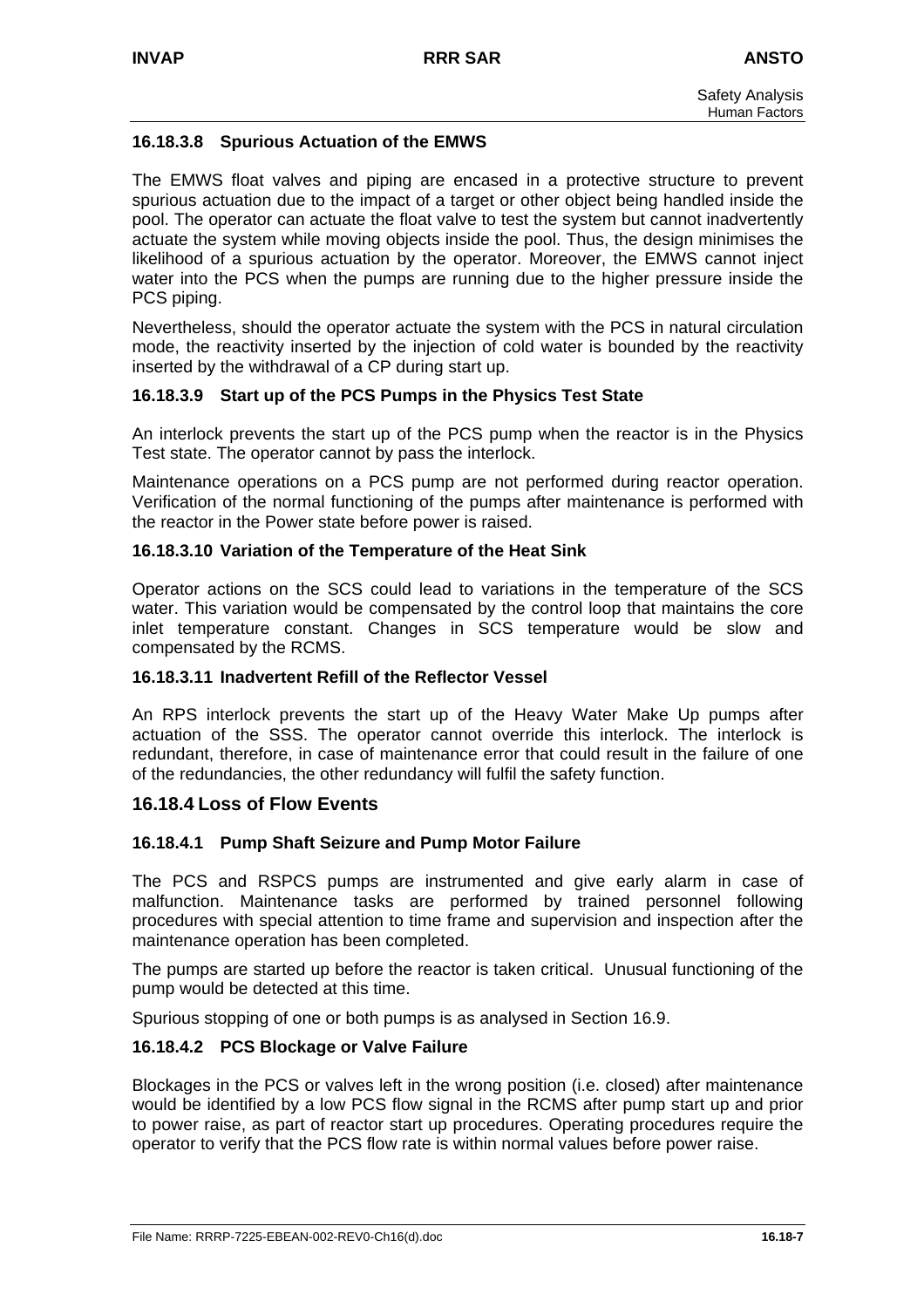The PCS has no remotely operated valves that could be inadvertently closed. Manual valves require deliberate operation action to be closed. QA and careful inspection accounting for tools, cloths and packaging after commissioning and maintenance minimise the likelihood of an obstruction due to foreign objects inside the piping.

### **16.18.4.3 Core By Pass**

Core by pass could be caused by a spurious opening of a flap valve by the operator. The design of the flap valves is such that opening one of them while handling objects inside the pool is virtually impossible. Nevertheless, to further protect the flap valves and reduce even more the likelihood of a core flow by pass, a protective mesh is in place around the flap valves.

## **16.18.4.4 Core Blockage**

A protective grid at the top of the chimney and the upwards core flow are two measures preventing the access of foreign objects to the core during normal operation. Even during low power operation, the natural convection plume will push up lightweight objects. During refuelling, i.e., when the protective grid is removed, human error can contribute to core blockage through two mechanisms: a foreign object dropped into the pool and lodged inside, or at the entrance to, the core and damage to the fuel plates during FA handling and shuffling manoeuvres.

To minimise the likelihood of a foreign object being introduced inside the Reactor Pool during refuelling (i.e., when the protective grid is not in place and empty spaces in the core grid might provide a pathway for foreign objects to the lower plenum), administrative procedures will forbid clear plastic materials in the reactor hall. Clothing worn at the Reactor Pool top has zippered pockets to avoid the fall of objects such as ID cards, coins and dosimeters.

As indicated in Section 16.9, the design of the FA and handling tool minimises the likelihood of damage to the fuel plates during fuel handling operations. The FA side plates are more resistant than the internal fuel plates, providing additional protection against impact on a structure inside the Reactor Pool. Administrative procedures are in place to inspect FAs that have been hit and potentially damaged. Failure of an FA would be detected by the FFEM. The radiological impact of this scenario is analysed in Section 16.19.

### **16.18.4.5 Improper Power Distribution Due to Unbalanced Rod Positions, Radioisotope Targets or Erroneous Fuel loading**

The most significant contribution of human actions to this scenario would be a mistake during fuel loading. Administrative control, a QA program in place for refuelling operations and operator training and supervision reduce the likelihood of an improper loading in the core. Nevertheless, this event has been discussed in Section 5.7 as an anticipated operational occurrence where it was shown that the RCMS can cope with the excess reactivity resulting from the maximum reactivity insertion due to human error with no effect on the safety of the Reactor Facility. .

Due to the RCMS limitation on CP manual movement, unbalanced rod position is considered unlikely. The operator is not allowed to move the CPs except within the constraints set by the RCMS.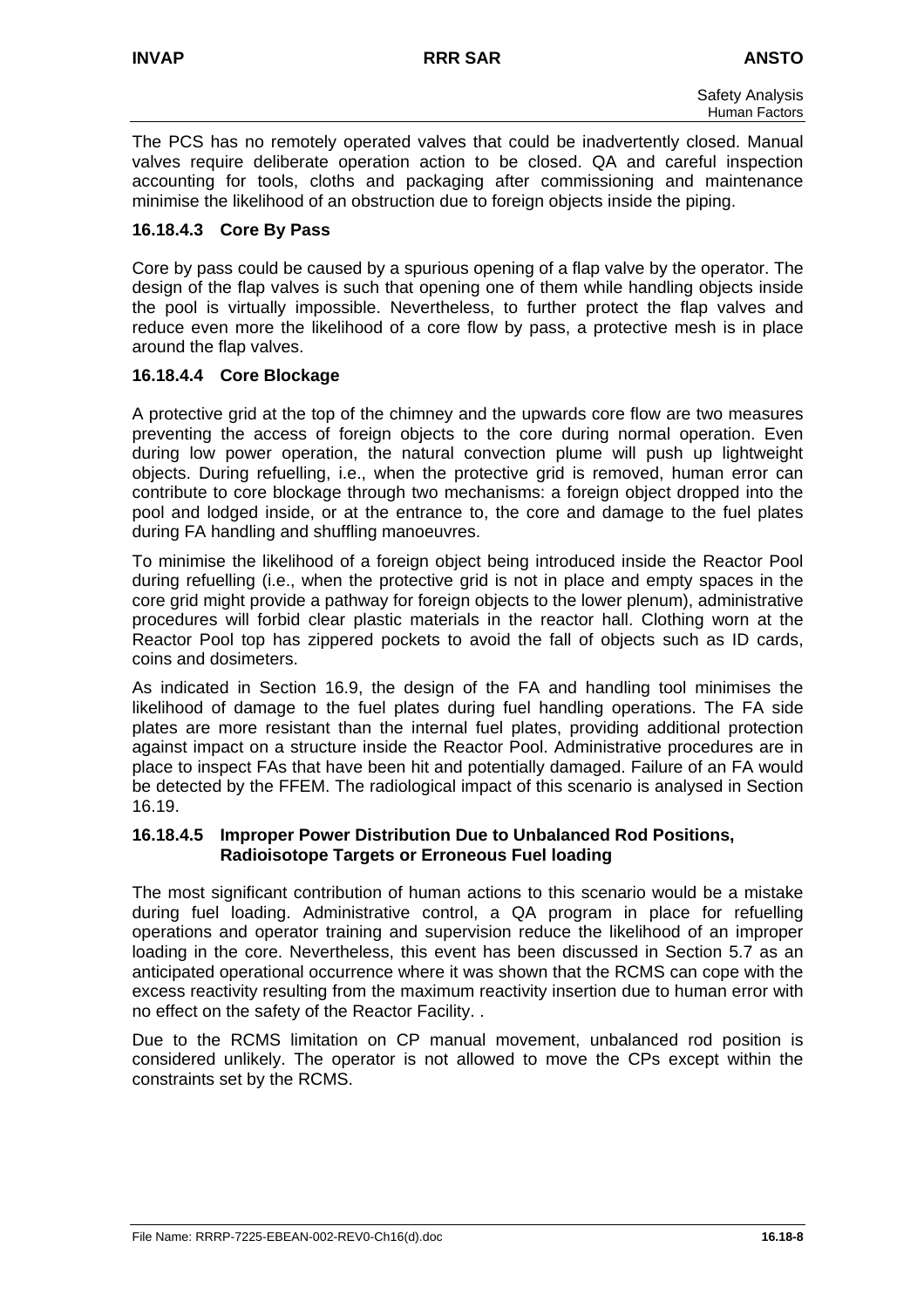# **16.18.5 Loss of Heat Sink**

Maintenance errors in the SCS could contribute to loss of flow or loss of SCS water and contribute to the loss of heat sink initiating event. Foreign objects inside the SCS, incorrect operation of valves, mistakes in the maintenance of the SCS piping and equipment could lead to failure of the SCS.

Maintenance tasks are performed by trained personnel following procedures. Start up procedures prior to power raise would indicate any abnormal situation in the SCS, such as low flow.

Should an operator's error of omission or commission lead to SCS failure and loss of heat sink, the Reactor Facility would behave as shown in Section 16.10. Mitigation and recovery actions following a LOHS event would not affect the safe shutdown status of the reactor.

## **16.18.6 Loss Of Coolant Accidents**

Maintenance errors in the PCS may contribute to the occurrence of a LOCA. Mistakes in the maintenance of the PCS piping and equipment or erroneous operation of a valve could lead to loss of coolant. Loss of coolant from a valve is bounded by the pipe failure analysed in Section 16.11.

Maintenance tasks are performed by trained personnel following procedures. The level of supervision is commensurate with the difficulties of the task at hand.

Start up procedures require the start up of the PCS pumps prior to power raise. Any open valve or loose flange that could originate a LOCA would be identified at this stage.

Beam tubes are protected by structures against the impact of heavy objects, such as silicon ingots.

Should an operator error generate a LOCA during operation, the Reactor Facility would behave as shown in Section 16.11.

### **16.18.7 Loss of Heavy Water**

Operator actions could contribute to the loss of heavy water event by damage to the Reflector Vessel during pool top operations or by mistakes in the maintenance or operation of the Reflector Cooling and Purification System.

The Reflector Vessel can withstand the impact of objects normally handled inside the pool. Protective arrangements are also in place to preclude damage to beam tubes and irradiation facilities. In the unlikely event of damage to the Reflector Vessel, the higher pool water pressure would cause the pool light water to flow into the Reflector Vessel, minimising the release of tritium into the Reactor Hall.

Maintenance of the Reflector Cooling and Purification System is carried out by trained personnel following procedures. The heavy water system (piping, pumps, tanks, heat exchangers) is enclosed in the Heavy Water Room. The impact of any heavy water leak would be confined. The Heavy Water Room has tritium monitoring to alert operators of the presence of tritium in the room's atmosphere and breathing air connections for recovery actions following a heavy water spill.

### **16.18.8 Failure of a Fuel Assembly Caused by Erroneous Handling**

This section deals with the mechanical damage that could arise from the mishandling of FAs.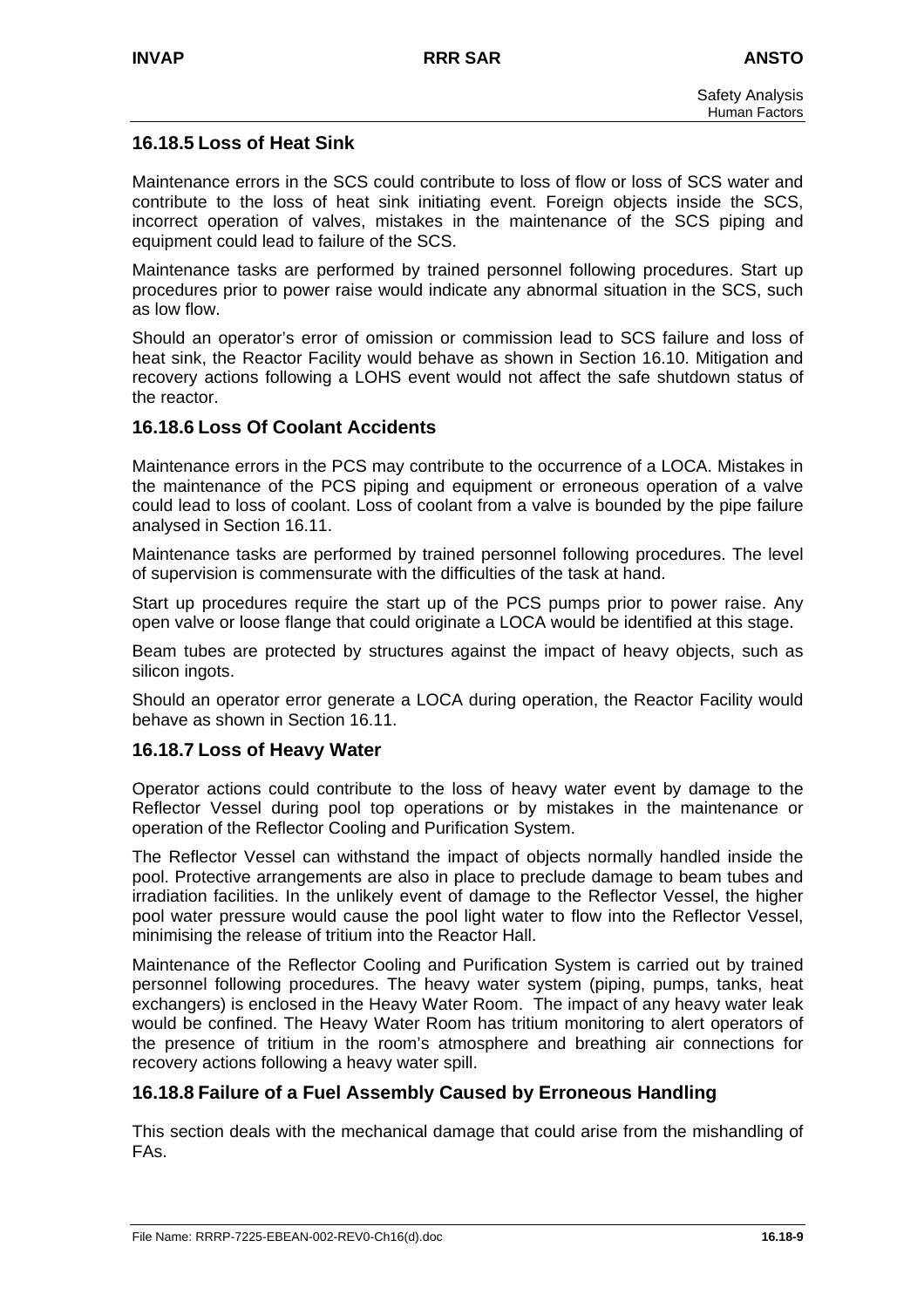During operation, the FA and core structures are protected by a grid placed at the top of the Reactor Chimney. This grid has been designed to withstand the impact of a silicon ingot. As mentioned in Section 16.13, FA handling staff are trained and use custom tools. Operating procedures for the handling of FAs require supervision commensurate with the level of difficulty of the task being undertaken.

Although the likelihood is small, the fall of an FA onto the core due to the mishandling of the FA handling tool has the potential to result in mechanical damage to one or more FAs in the core but no significant radiological release. After such an event, operating procedures would require that all the affected FAs be visually inspected (remotely, by use of a camera) to verify their mechanical integrity and to ensure that the cooling channels have not been deformed. It is exceedingly unlikely that the impact would cause an undetectable puncture that could result in fission product release after the reactor is started up. The FA is more likely to sustain extensive damage that can be easily observed and thus require replacement or no damage at all. Should any failure of the fuel cladding occur, the released fission products would be detected by the FFEM.

As indicated in Section 16.9, the design of the FA and handling tools minimise the likelihood of damage to the fuel plates during fuel handling operations. The FA side plates are more resistant than the internal fuel plates, providing additional protection against impact on a structure inside the Reactor Pool. Administrative procedures are in place to inspect FAs that have been hit or potentially damaged. The radiological impact of this scenario is analysed in Section 16.19.

Fresh FAs are stored in a dedicated room in racks designed to preclude criticality. Operator error associated with the storage of fresh fuel is limited to the mishandling and piling up of fresh fuel on the floor, disregarding the storage rack. Piling up FAs on the floor without their boxes would not lead to criticality.

Spent fuel is stored inside containers placed in storage racks in the Reactor and Service Pools. Fuel handling personnel are trained and fuel handling procedures prohibit storage of FAs outside the storage racks. The spent FA containers are designed to prevent criticality even in the case of crushing of the FA by a heavy object.

No operator action has been identified that could lead to inadvertent criticality in fuel storage.

During refuelling operations, an operator could erroneously lift a FA above the level of the Transfer Canal in violation of operational procedures or could remove from the storage rack an FA that has remained there for less than the time prescribed. In either case, if the shielding provided by the layer of water between the FA and the operator is not sufficient, the pool top activity detectors would give alarm and indicate to the operator and supervisor that the FA must be lowered.

There is no expected action that could lead the operator to inadvertently lift an FA from the water. Nevertheless, a FA can be cooled in air after period of decay. Therefore, should an operator inadvertently lift a FA that has been decaying in the Service Pool storage rack and bring it out of the water, the FA would not melt. The dose to the operator would be significant.

# **16.18.9 Internal Events**

### **16.18.9.1 Internal Fire or Explosion**

Internal fires and explosions are discussed in Section 16.14. As described in that section, the design of the Reactor Facility includes features that prevent the ignition of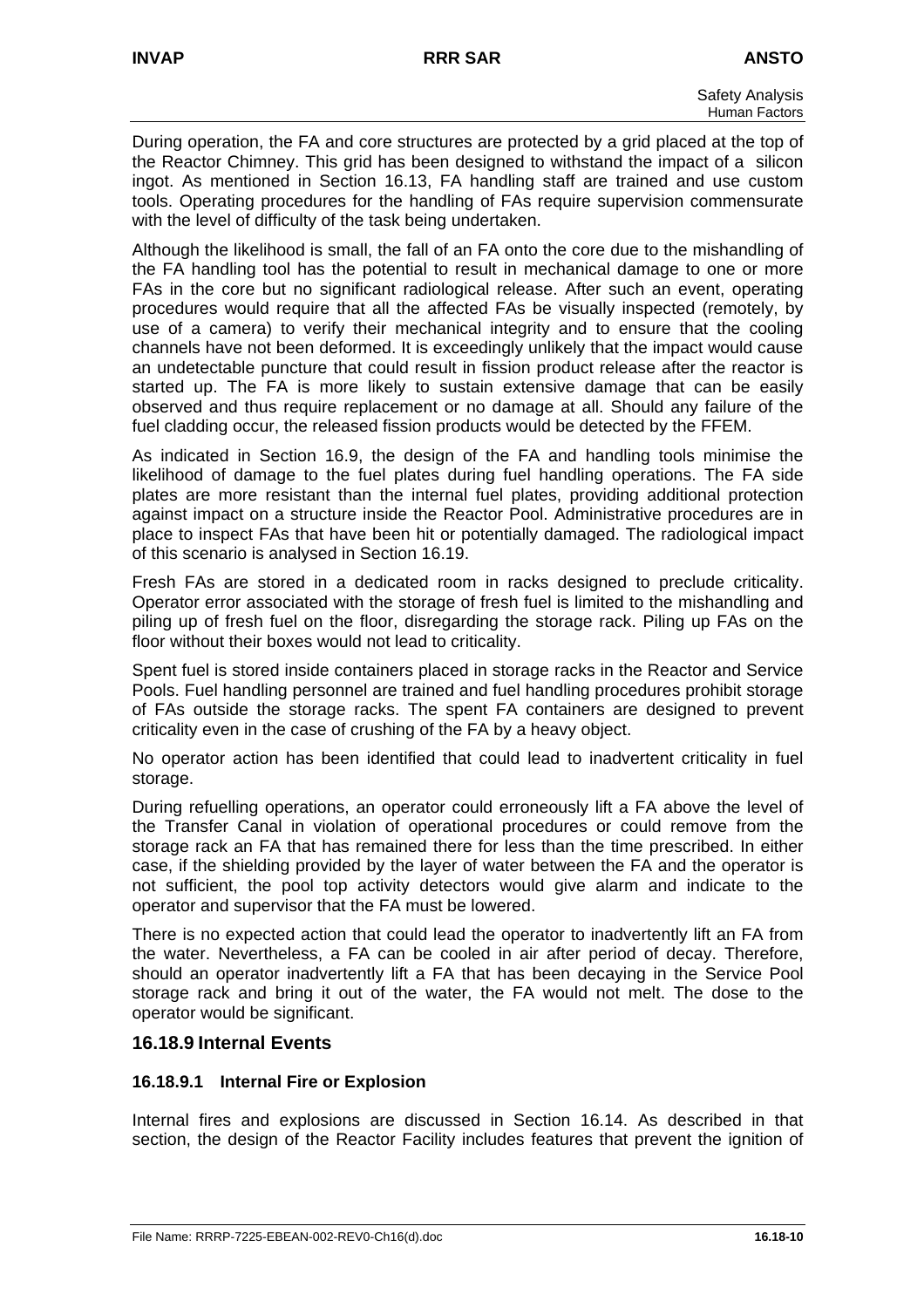fires and, in the unlikely event they occur, slow down the progress and prevents propagation.

Storage of flammable liquids and gases are under strict administrative control. Metal cutting, machining and welding may cause ignition. These activities are confined to workshops, where building and finishing materials are non-flammable.

No action by personnel is required to actuate the automatic fire suppression system

ANSTO staff receives fire fighting training. A fire management program, consistent with LHSTC fire management procedures, is in place.

## **16.18.9.2 Internal Flooding**

Faults in the operation of valves in the cooling system as well as latent faults in welds can lead to water spill and flooding. In all cases, the small diameter of pipes and the likely small size of the failure in a weld would lead to a small LOCA (see Section 16.11)

QA procedures are in place for welding of unions in piping and components.

The start up sequence for the reactor includes a walk through and confirmation of the status of all drain valves to minimise the potential for leakage from incorrectly set valves.

Spurious actuation of the fire suppression system can also cause flooding as well.

In all instances, flooding caused by any of these actions is bounded by the flooding caused by a PCS or RSPCS LOCA.

## **16.18.9.3 Loss of Compressed Air**

Compressed air is supplied to the Reactor Facility from the LHSTC compressed air system. As with all containment penetrations, the compressed air lines have isolation valves (Group 1, See Chapter 7). These valves close automatically when containment isolation is requested, but can also be closed manually when the operator initiates Containment isolation. In these cases, the compressed air supply would be interrupted. However, continued supply to safety systems is ensured by dedicated compressed air storage tanks. In addition, a compressor located within the Containment would maintain the pressure in the compressed air lines.

No valves are located between a storage tank and the corresponding safety system, thus the operator cannot interrupt the air supply to a safety system.

Maintenance tasks on the Compressed Air System are performed by trained operators following appropriate procedures.

Low pressure in the compressed air line would raise an alarm and alert personnel that some abnormal event has occurred.

### **16.18.9.4 Improper Access to Restricted Areas**

Access to restricted areas (due to potential for contamination or irradiation) is strictly controlled by administrative procedures. Zoning inside the building is clearly marked, with restricted areas clearly identified.

Operators must request authorisation from the Main Control Room to access a restricted area. The Heavy Water Room door raises an alarm in the Main Control Room when opened during operation.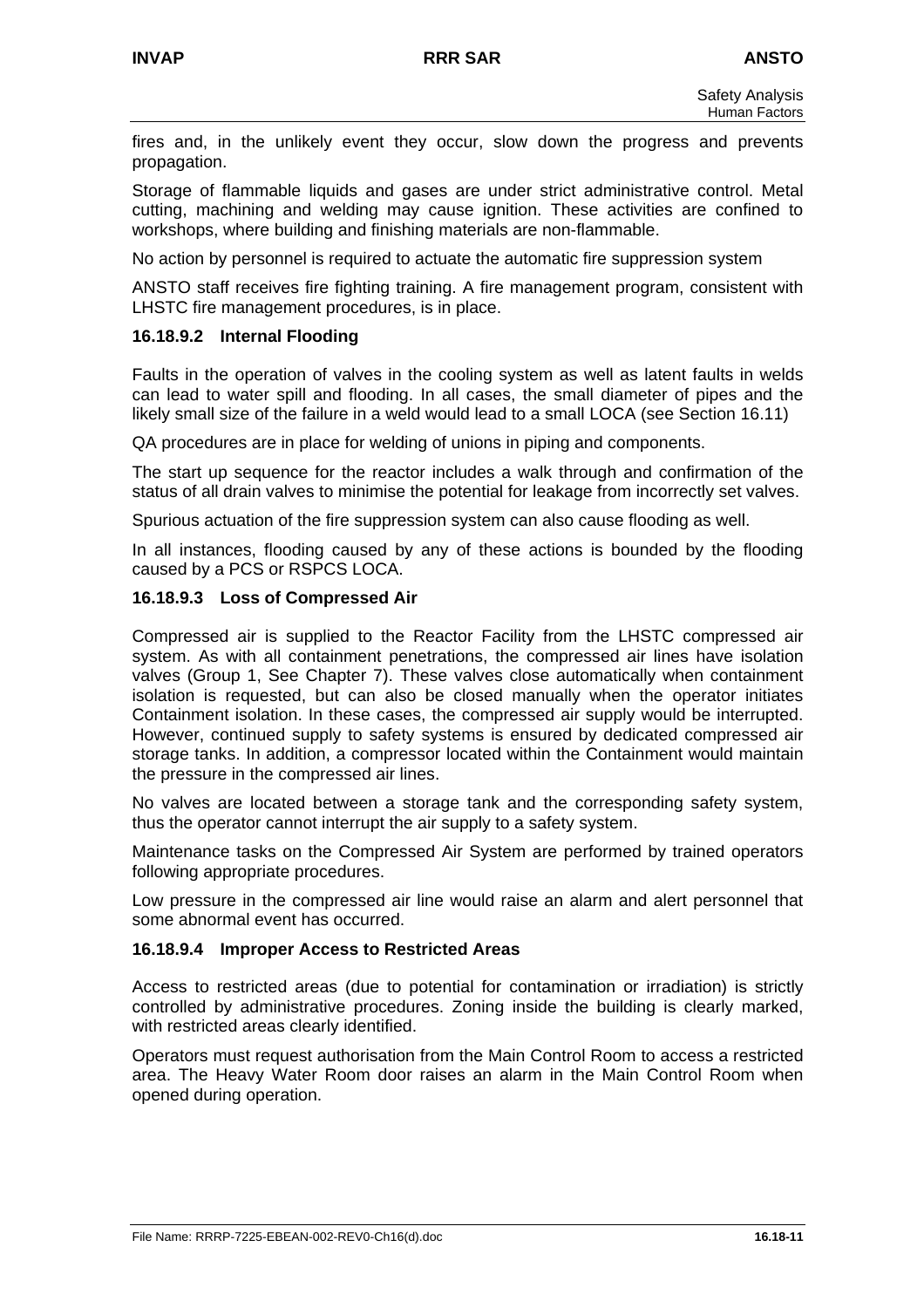## **16.18.9.4.1 Security Breach**

Security arrangements have been reviewed and approved by ASNO, ASIO and other Commonwealth agencies. Access control and multiple levels of defence in depth are in place.

## **16.18.10 Events Associated to Reactor Utilisation**

The Reactor Facility will be intensively used to produce radioisotopes and as a neutron source for different experiments. This section explores the operator actions related to reactor utilisation that could lead to the occurrence of an initiating event.

### **16.18.10.1 Bulk Production Irradiation Facilities**

Due to their effect on core reactivity, targets with reactivity worth higher than 200pcm are not authorised to be loaded and unloaded from the Reflector Vessel when the reactor is in operation. Measures have been adopted to avoid mistaking large reactivity worth irradiation targets for targets with lower worth. Rigs that must remain in place until reactor shutdown are locked in place and a different tool used to unlock them. The tool is kept under lock and the shift supervisor keeps the key. Nevertheless, Section 16.8 shows that the safety systems can cope with the removal of a fixed irradiation rig during operation.

Uranium-Molybdenum rigs are moved while the reactor is in operation. The rigs are removed from the irradiation positions and they are placed in storage racks in the Service Pool to decay before they are transported to the Hot Cell for transport to the radioisotopes production facility. An interlock prevents extraction of a rig that has not decayed long enough to be cooled in air. The operators cannot override this interlock.

Loss of Flow in the RSPCS could be caused by a spurious stop of the RSPCS pump. In that case, the facility would behave as shown by the analysis in Section 16.15.

A foreign object dropped into the Reactor Pool could block a rig cooling channel. The protective mesh on top of the irradiation positions stops fallen objects while the rigs are in place. The annular shaped rigs have a central rod that protrudes over the top level of the Reflector Vessel and acts as an additional barrier for objects that could obstruct the inner circle in the annular geometry. Clear soft plastic objects (such as plastic bags and disposable gloves) are forbidden at the Reactor Pool top. All clothing worn by the staff has zippered pockets to keep ID cards, coins, dosimeters inside. Operating procedures require that the operators verify the irradiation position is not obstructed prior to loading a rig.

The flap valves are positioned inside the Reactor Pool in such a way to prevent spurious opening during handling of objects inside the pool. The opening of a flap valve would trip the reactor.

The impact of operators on the occurrence of a LOCA is similar to the impact on the PCS LOCA, as are design provisions to prevent or detect it. The consequences of a LOCA are analysed in Section 16.11.

Rigs exchange (i.e., placing a U-Mo rig in the position of an Iridium rigs) is prevented by different rig geometry. Thus, this event related to human error has been eliminated by inherent design provisions.

All bulk irradiation targets are handled under water until they have decayed enough to be removed and transported. The racks for target handling are placed low enough inside the pools to provide adequate shielding to the operators. Should the operator lift a target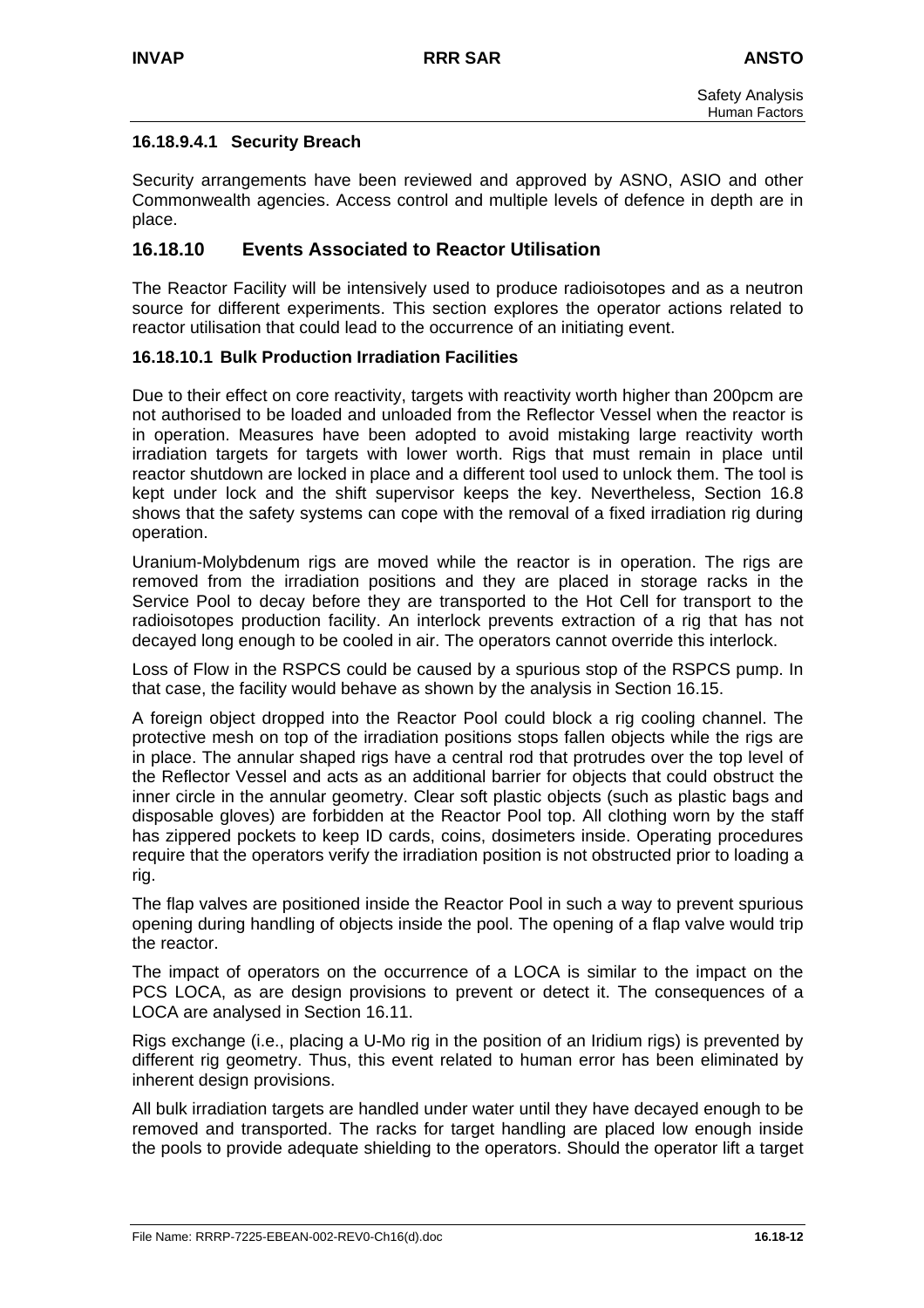above the handling level, a radiation alarm would alert the operator at the pool top and the staff in the MCR that the target needs to be lowered to a safe level. The rigs operation tools are designed to minimise the likelihood of this event.

### **16.18.10.2 Pneumatic Transfer System**

Errors in the pneumatic system target load, irradiation position and irradiation time can lead to higher level of activity for an irradiated target. Compliance with the approved target and canning specification procedures as well as appropriate training of operators minimises the potential for erroneous loading of targets. Procedures are also in place to minimise the potential for sending the target to the wrong irradiation position. The SPNDs provide an accurate indication of the flux at the irradiation position and allow the operator to calculate the irradiation time. Nevertheless, neither core damage nor an exceedance of dose limits would arise from this event.

Erroneous loading of a can could also lead to excessive can heating and potential can failure. Personnel would be protected in case of can failure because all can handling is done inside a hot cell.

Operator actions that could cause interruption of cooling to the cans would arise from errors in operation (spurious stopping of a blower, spurious closing of a valve in the main stream, faulty operation of the SCS, maintenance or operation errors leading to failure of the pneumatic system switchboard). Procedures and training will minimise the likelihood of an erroneous operation of this system. Maintenance actions are carried out by trained personnel following procedures. The level of supervision is commensurate with the difficulty of the task at hand. The pneumatic system has three blowers, 60% each, one on stand-by. The stand-by blower starts automatically when one of the two operating blowers stops. Any flow reduction would send a signal to the RCMS and initiate power reduction.

### **16.18.10.3 Hot Cells**

Spurious stopping of the hot cells' ventilation system due to operator error or maintenance errors would lead to a loss of negative pressure. However, minimal diffusion of activity through the cell walls is expected.

Maintenance errors could cause the failure of the ICE. However, any failure due to human factor would not differ from the failure due to malfunction of the system, as described in Section 16.15.

### **16.18.10.4 Large Volume Irradiation Facilities**

The most likely effect of an error during the operation of large volume irradiation facilities is the damage to structures, systems or components inside the Reactor Pool due to mishandling of silicon ingots. The systems most exposed to impact (such as the core and beam tubes) are protected by structures designed to withstand the fall of the heaviest silicon ingot. Design of the tools and procedures, as well as appropriate training of staff, minimises the likelihood of this event.

### **16.18.10.5 Cold Neutron Source**

The Cold Neutron Source is operated automatically with no intervention of the operator in actions to protect the CNS or the reactor. Maintenance and operation of equipment of the CNS will follow the same requirements as the rest of the Reactor Facility. Training and procedures minimise the likelihood of errors that could lead to failures of the CNS and associated systems.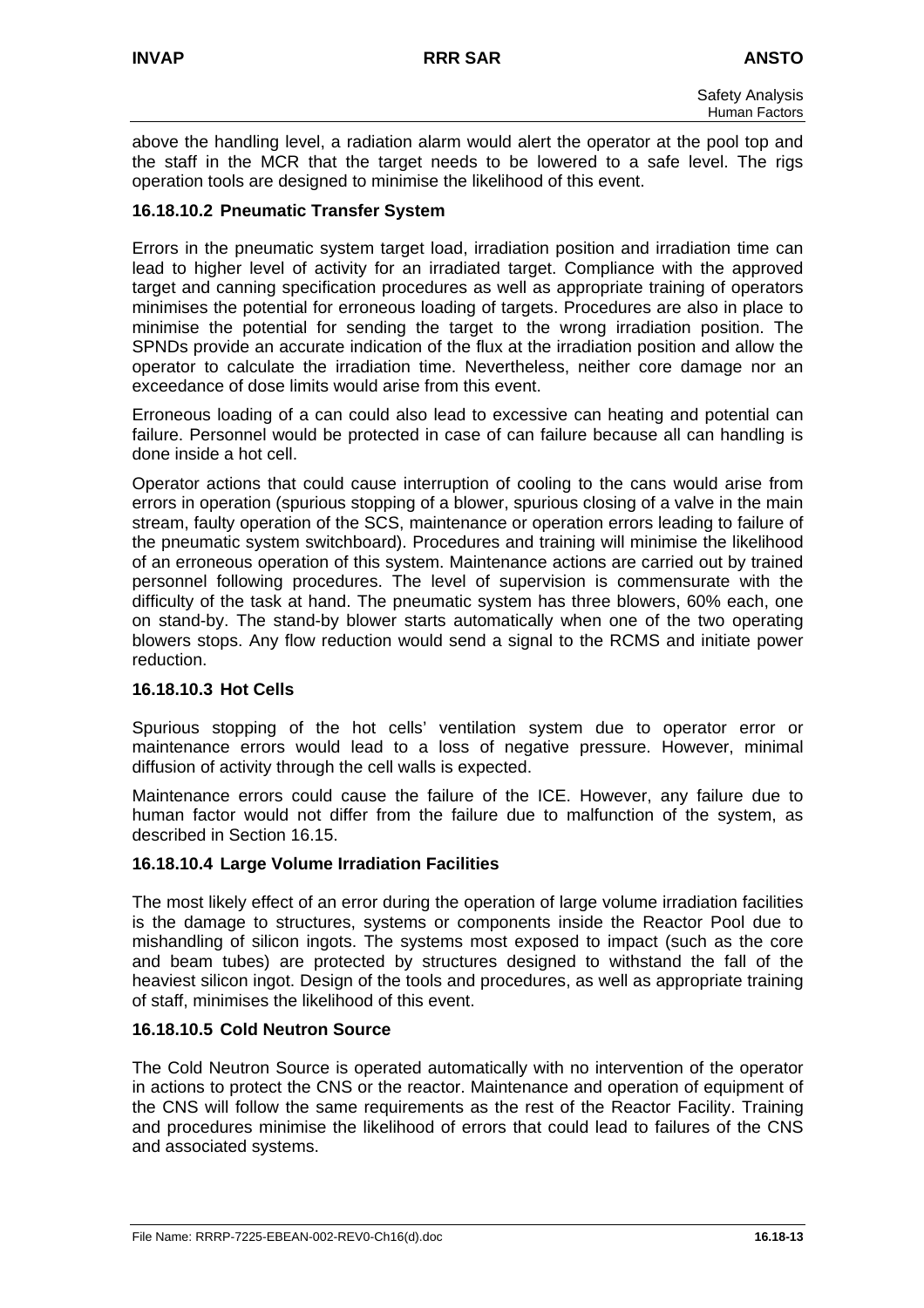Should a failure arise from an action by an operator, the CNSPS would respond to the failure as in any other case and will trigger the protective actions needed to prevent damage to the CNS. Damage to the Reactor Facility is prevented, even in the case of detonation, by the vacuum chamber in the Reflector Vessel. See Chapter 11 and Section 16.15 for details.

### **16.18.10.6 Neutron Beam Facilities**

Operator actions on the Neutron Beam Facilities are limited. The operator would expose him or herself by accessing the Neutron Guide Bunker without the required authorisation. Access to the bunker is not allowed during operation. Local instrumentation monitors radiation levels. Interlocks and procedures are in place to ensure the radiological protection of operating personnel during maintenance and repair tasks.

Inadvertent opening of a primary shutter is prevented by spring actuated locks. The pneumatic movement control system has open/closed position indication and interlocks and alarms to prevent erroneous operation. Local instrumentation gives alarm in case of inadvertent opening of a shutter.

If a human action (error of operation or maintenance) results in the interruption of electric power to the shutters, the anti-rotation locks will keep the shutters in their original position. If they remain open, an alarm would sound signalling the need for manual closure of the shutters.

# **16.18.11 Spurious Actuation of the Safety Systems**

The safety systems can all be tripped manually by the operator in the MCR. However, human action cannot interfere with the actuation of the safety systems once it is initiated. Spurious actuation of the safety systems has no adverse impact on the safety of the plant.

| Level | <b>Main Characteristics</b>                | <b>Safety Feature</b>                                                                                           |
|-------|--------------------------------------------|-----------------------------------------------------------------------------------------------------------------|
| 1     | Conservative design<br>and inherent safety | Robust design that can accommodate deviations from<br>operational set points.                                   |
|       | features                                   | RCMS interlocks prevent reactor start up                                                                        |
|       |                                            | No operator actions needed during the first 30 minutes of<br>a transient to ensure three main safety functions. |
|       |                                            | Supervision, approval and review of operation and<br>maintenance activities.                                    |
|       |                                            | Ergonomic design of all human-machine interfaces.                                                               |
|       |                                            | Plant layout facilitates access for maintenance tasks.                                                          |
|       |                                            | Plant components tagging ensures operation of right<br>component and minimises wrong configuration              |
|       |                                            | QA system for production of irradiation targets.                                                                |
|       |                                            | Operating procedures for dealing with transients.                                                               |
|       |                                            | Operator training and retraining                                                                                |
|       |                                            | Safety Culture in facility staff.                                                                               |

## **16.18.12 Defence in Depth Barriers**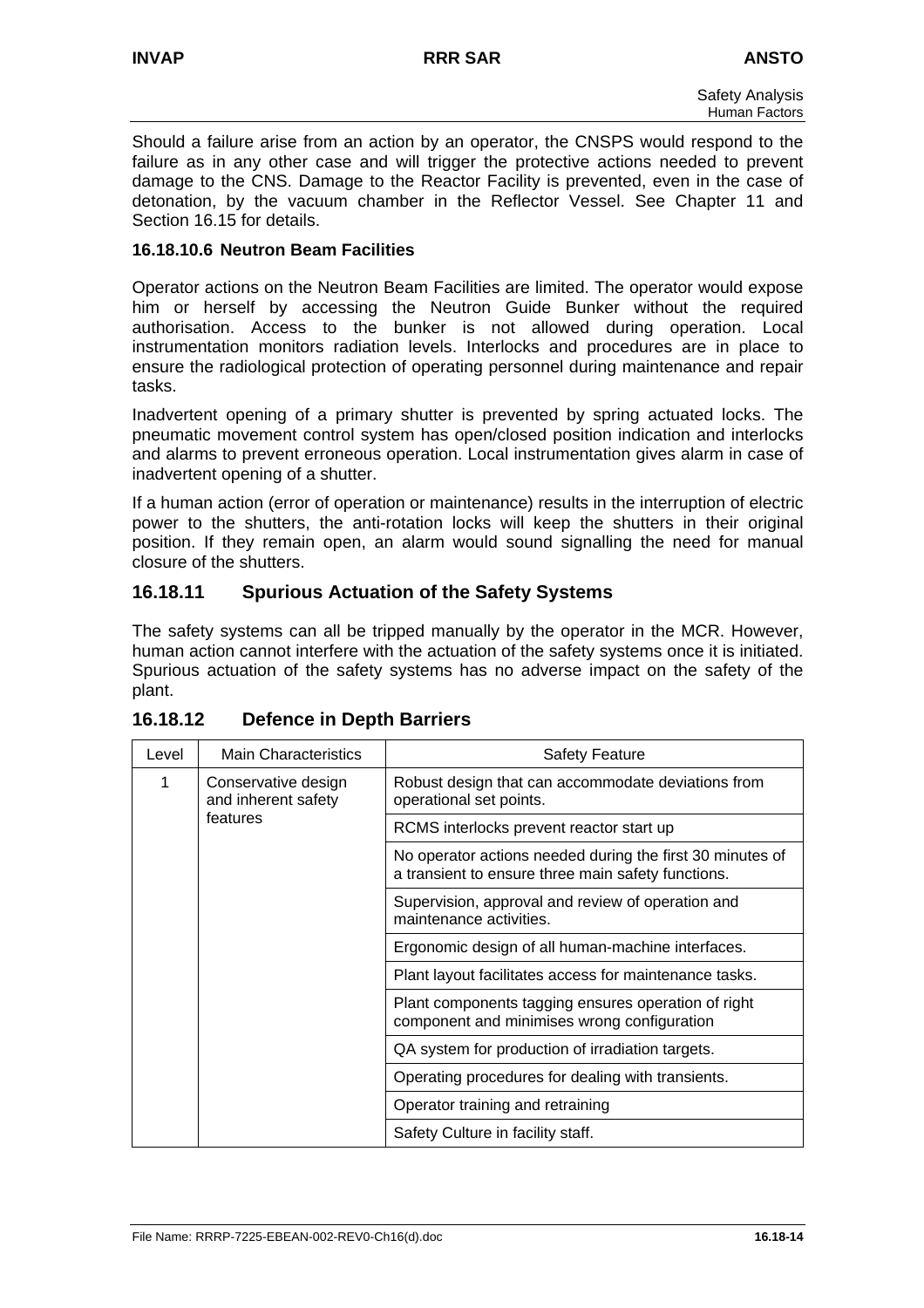Safety Analysis Human Factors

| Level                                                           | <b>Main Characteristics</b>                     | <b>Safety Feature</b>                                                                                                                                          |
|-----------------------------------------------------------------|-------------------------------------------------|----------------------------------------------------------------------------------------------------------------------------------------------------------------|
|                                                                 |                                                 | Protective structures to avoid damage to components<br>inside the Reactor Pool during handling of objects from<br>the pool top.                                |
| $\overline{2}$<br>Operation control and<br>response to abnormal |                                                 | Fully automatic RPSs.                                                                                                                                          |
|                                                                 | operation                                       | Operator cannot override safety systems' actuation once<br>is initiated.                                                                                       |
| 3                                                               | Control of accidents<br>within the design basis | FSS and SSS trigger following abnormal parameter<br>indication originated by operator action.                                                                  |
|                                                                 |                                                 | Alarm on dose rate above allowed limits at Reactor Pool<br>top.                                                                                                |
|                                                                 |                                                 | Passive long term decay heat removal system by natural<br>circulation and evaporation of pool water needs no<br>configuration or intervention by the operator. |

*End of Section*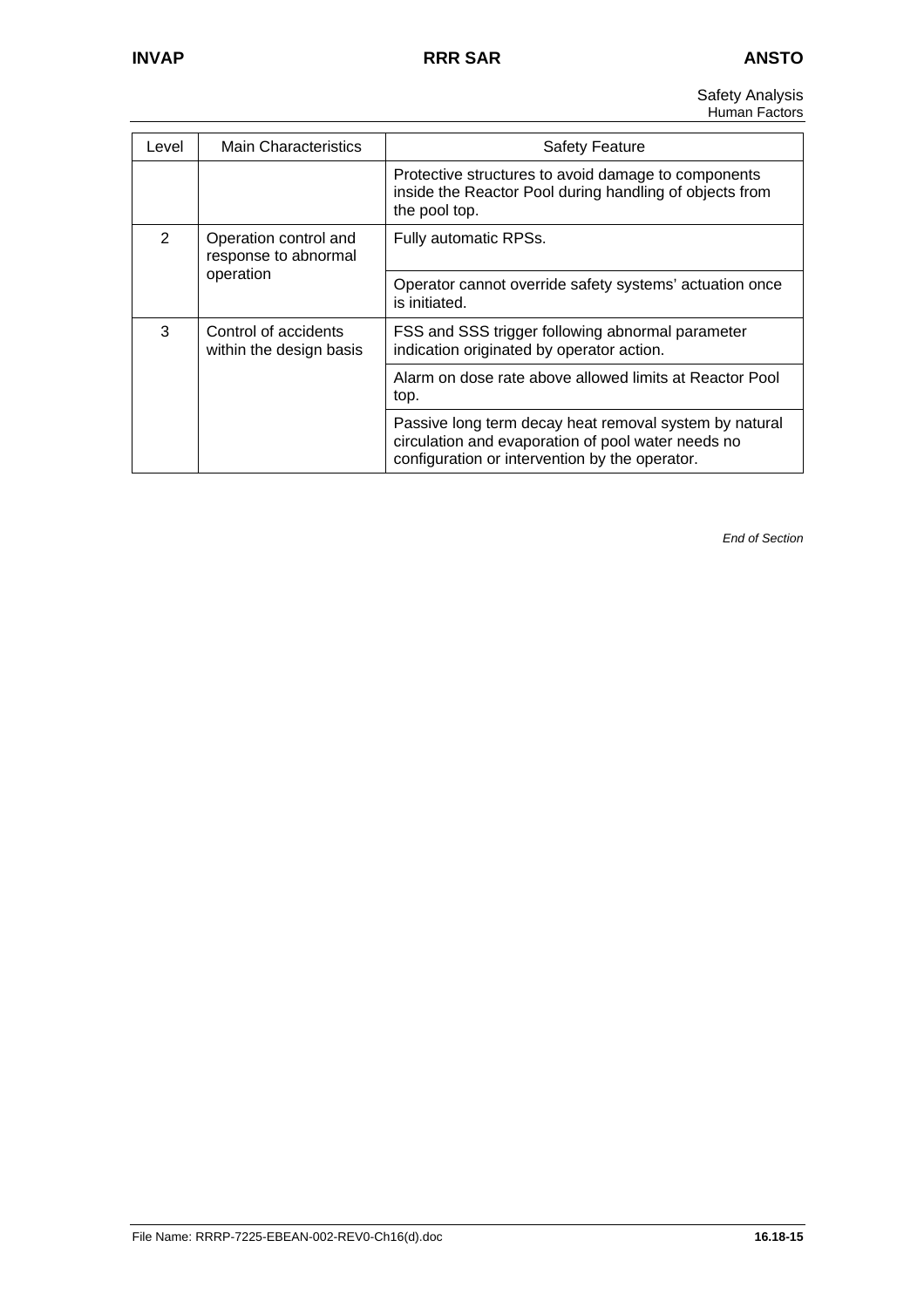## **16.19 BEYOND DESIGN BASIS ACCIDENTS**

As shown in Sections 7 to 18, the design of the reactor is very robust and can cope with all the design basis accidents with no damage to the core. On the basis of the analyses performed, a number of beyond design basis accident sequences have been identified that have the potential to lead to damage to the core or the irradiation rigs. The purpose of this section is to investigate these sequences further with a view to defining an accident to be used for emergency planning purposes.

Seven BDBAs are identified for investigation:

- 1. PCS pump shaft seizure with failure of the FSS,
- 2. RSPCS pump shaft seizure with failure to detect the loss of flow,
- 3. Partial blockage of cooling channels in a Fuel Assembly,
- 4. Erroneous early removal of a U-Mo rig into the Hot Cell,
- 5. Control Bank withdrawal at nominal velocity during start up, and

6. Control Plate withdrawal during start up to low power operation with failure of the FSS and success of the SSS.

7. Total plant blackout for 10 days

They are included here as part of the demonstration of the robust design of the reactor.

In the case of partial blockage of cooling channels, it is assumed that some of the fuel plates melt. This assumption is highly conservative. Further, no credit is given for the possibility of flux perturbations causing a trip following the onset of nucleate boiling, which would occur long before melting.

## **16.19.1 Primary Cooling System Pump Shaft Seizure**

Shaft seizure with failure of the FSS and success of the SSS has been analysed using RELAP 5. The sequence is more severe than that associated with actuation of the FSS.

This transient starts with the seizure of the shaft of a PCS pump. Failure of the FSS is assumed. This failure could be due to:

- a) Failure to detect the flow reduction
- b) Failure of the FSS itself

Failure to detect the flow reduction is considered unlikely, since the PCS flow and core pressure drop are both monitored by the RCMS (see Section 6.2). There are also signals on core coolant inlet and outlet temperature. The SSS has independent core pressure drop and high core outlet temperature signals that will detect the reduction of flow rate. It is assumed in the analysis that the actuation of the SSS is on low core pressure drop. The SRPS trip of the SSS sends an actuation signal to the FFAL (See Chapter 5). This insertion of the Control Plates is ignored. This is a very conservative assumption for a BDBA.

After the PCS pump shaft seizure, the forced circulation through the core is not interrupted. It is reduced from approximately 30% since the second PCS pump continues operating. Only the short-term response is analysed, since this is the time window of interest. Once the reactor has reached a safe shutdown state with one PCS pump operating, it can remain in this state until the operators shut off the second pump and natural circulation is established.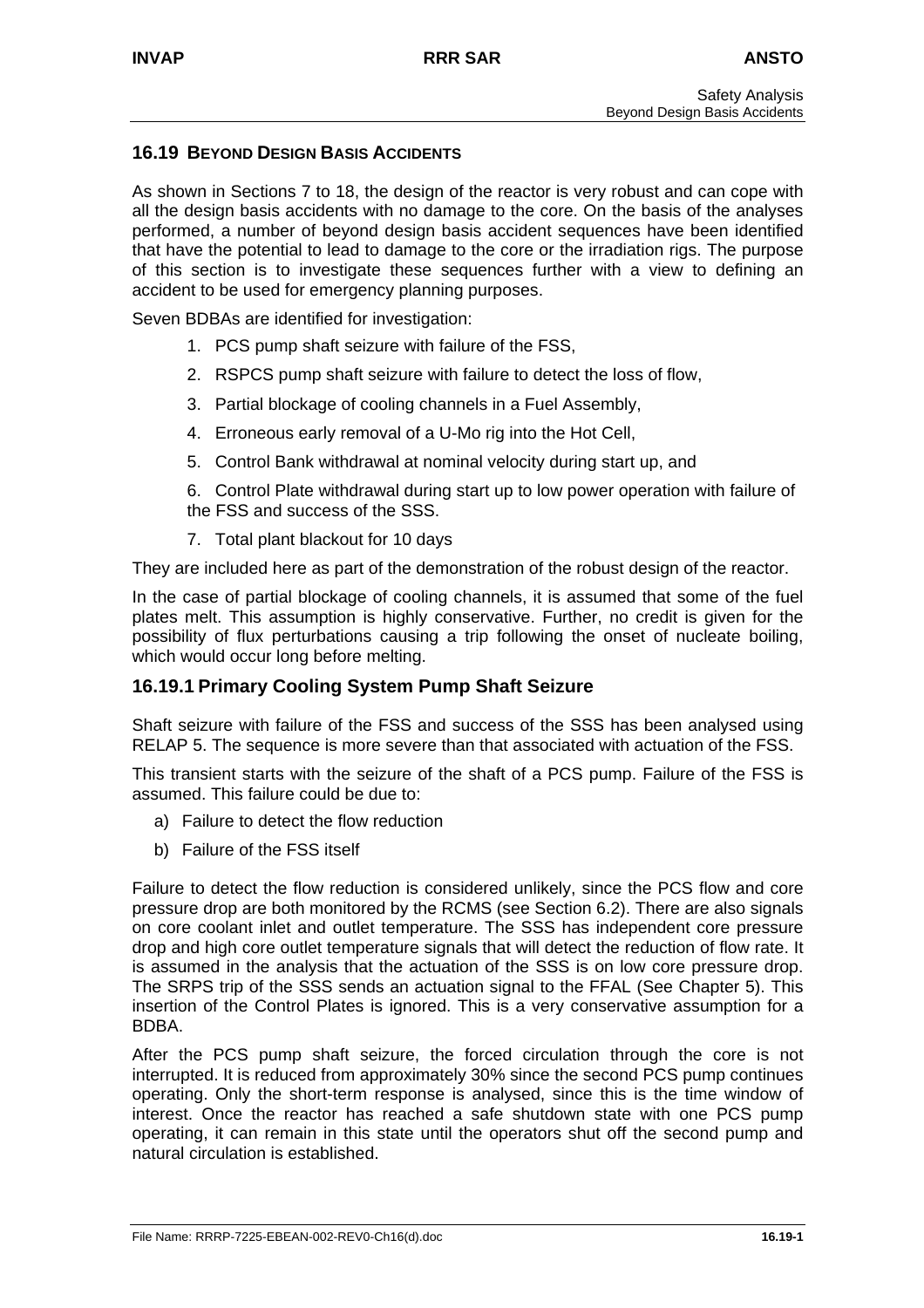The SRPS trips the SSS when the pressure drop in the core reaches the analytical value for the set point. During the first seconds of the transient, the flow is governed by the abrupt seizure of the shaft of one of the pumps. Thereafter, the flow rate changes in accordance with new force balance between the torque of the remaining pump and the circuit friction losses.

As a result of the abrupt reduction in core flow, the postulated failure of the FSS and the delay in reactor shutdown by the SSS, channel temperatures start rising. The maximum cladding temperature reached is within safe limits. After the reactor is shut down by the SSS, temperatures fall to values that depend on the balance between the decay heat generated and the fluid heat removal capacity

The second undamaged pump is stopped by the operator by mistake a few seconds after the seizure and the flap valves open due to loss of forced circulation.

No core damage arises from this Beyond Design Basis Accident.

### **16.19.2 Reactor and Service Pool Cooling System Pump Shaft Seizure**

A shaft seizure is postulated in the single operating RSPCS pump. It assumed that the flow detector fails to detect the loss of flow and the FRPS does not therefore trip the FSS on low RSPCS flow. There is no SSS trip signal associated to the loss of flow in the RSPCS. This results in the total loss of cooling flow to the irradiation rigs. The reactor continues to operate and the heat generated by the U-Mo rigs cannot be removed by natural circulation. The coolant in the rig channels boils and the CHFR goes below the safety limit for transients (CHFR=q"/q"<sub>CHF</sub><1.5). The U-Mo targets are then assumed to heat up to melting point, releasing their inventory of fission products into the pool water.

The main contributors to dose outside the Reactor Building are the noble gases that are formed as fission products in the Uranium-Molybdenum targets. The fusion of the complete inventory of U-Mo targets is postulated. There are three targets in each irradiation position, and twelve irradiation positions. Additional assumptions made are;

- a) Initial release is via the stack.
- b) Containment isolation is not initiated until 2 minutes after the detection of activity in the stack. This is a very conservative assumption that bounds the integration time of the stack activity monitors and the delay of the electronics.
- c) Following containment isolation, fission product release occurs at ground level. During the first day, 3% of the volume of the containment is released. Of this release, one third (i.e., 1% of the containment volume) is released during the initial pressure transient following containment isolation. The remaining 2% is released due to the variation in barometric pressure outside the containment. Thereafter, a 2% release per day is assumed based on the barometric pressure variation. This assumes that the worst historical barometric pressure variation recorded at the Reactor site is maintained during the 100 days following the accident.
- d) Following the assumptions made in 'Application to ARPANSA for a Facility Licence, Site Authorisation, for the Replacement Research Reactor Facility', the analysed sequence has been divided in five stages.
	- (i) Prompt Period: Includes the first 2 minutes of the release of fission products through the stack. The venting rate during this period is one reactor building volume per hour and the release occurs at 45 m having been filtered. The filters are assumed to not retain noble gases.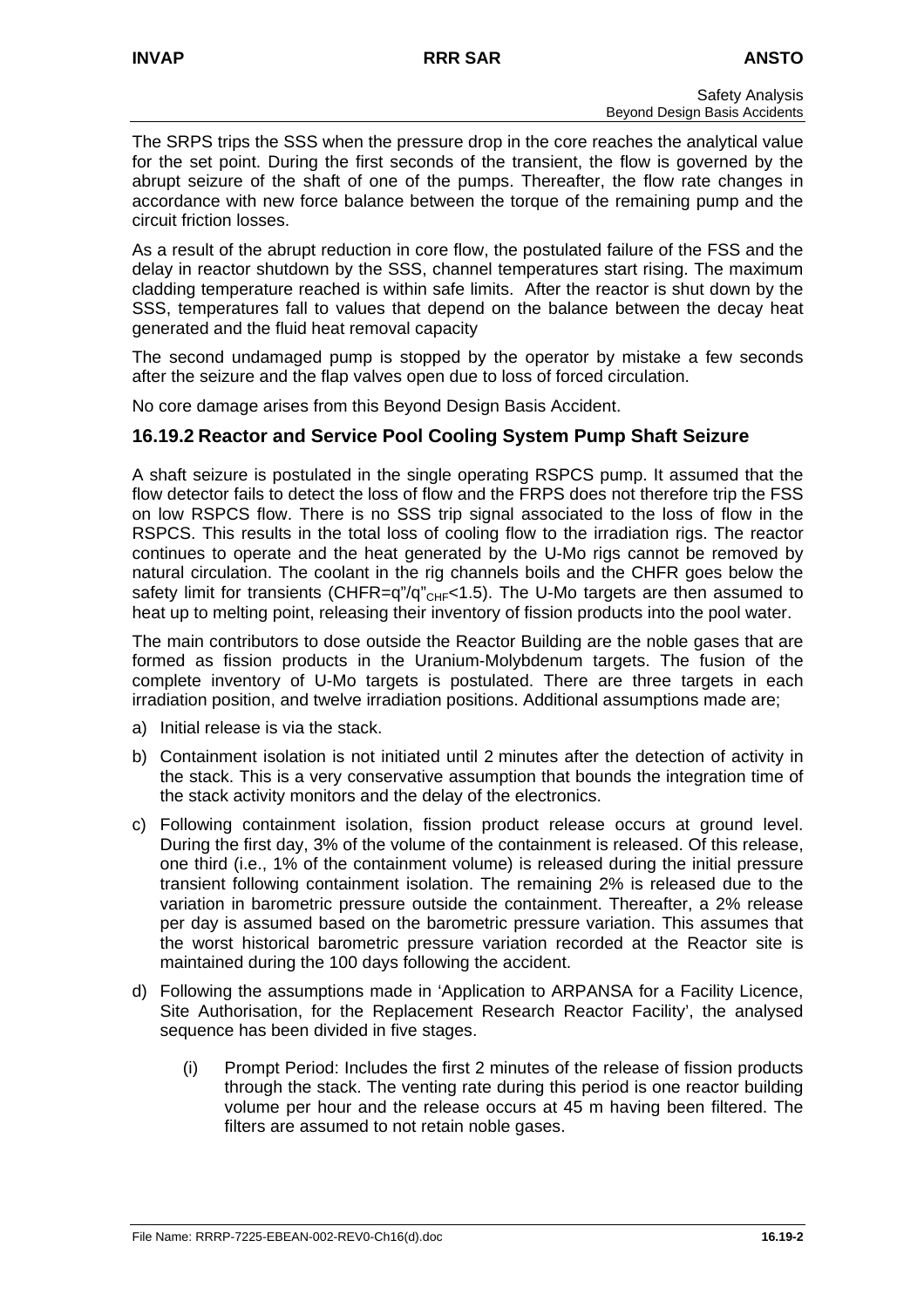- (ii) Period 1: Lasts from the end of the prompt stage (120 s) to 12 hours (42300s). Due to the change in release flow rate, the P1 Stage has been divided in three sub-periods: P1A, P1B and P1C.
- (iii) Period 2: Starts 12 hours after the beginning of the sequence and lasts 12 hours. The only change is in the atmospheric conditions, as shown in Table 16.19/1.
- (iv) Period 3: Lasts 12 hours and it represents a return to meteorological conditions used in Prompt and P1 stages (see Table 16.19/1).
- (v) Period 4: Lasts 98.5 days. Introduces a change in meteorological conditions, as shown in Table 16.19/1.
- e) The environmental release is assumed to begin at the start of the least dispersive weather conditions, as this maintains a concentrated airborne plume, maximising the estimate of individual dose. These conditions are typical of night-time inversion conditions with Pasquill category F stability class and a low wind speed of 1 ms<sup>-1</sup>. It is assumed that these conditions last for 12 hour periods over two consecutive nights. During the alternate 12 hours daytime period, Pasquill stability class D with wind speeds of 3  $\text{ms}$ <sup>1</sup> is assumed. This is also assumed to be the average condition for the final period of release up to 100 days. Furthermore, it is also assumed that the wind remains constant in the direction of the most populated sector for the prompt and period 1 and 3 releases, but changes direction to the adjacent sector during periods 2 and 4.
- f) Starting in P1 the deposition/plate out effects and nuclide radioactive decay produce a variation in the inventory inside the Reactor Building.

The release of fission products to the environment as a result of the melting of the U-Mo targets underwater is given in Table 16.19/2. The results are shown in terms of the releases corresponding to the above time periods. A full inventory of 36 targets is assumed to melt.

The release of fission products occurs underwater, therefore partition factors that represent the transfer up to the Reactor Building atmosphere are applied. The absence of coolant flow is assumed to result in the formation of steam surrounding the overheated rig. Bubbles will break out from this blanket. These bubbles will entrain fission products released from the damaged rig. The bubbles are small, of the order of a few centimetres in diameter<sup>1</sup>[.](#page-76-0) The pool water above the irradiation rigs will be significantly subcooled, due to the large mass of water inside the pool. Thus, the bubbles will condense over a few centimetres and will not transport fission products to the pool top.

The degree of fission product retention in pool water has been studied experimentally  $23$  $23$ . Table 16.19/3 presents a summary of the partition fractions adopted in the calculations. Conservatively, no delay has been considered between the underwater release and the

<span id="page-76-0"></span> $\frac{1}{1}$  D. Bärmann et al., "Flow Oscillations in Two-Phase Flow, Their Characteristics and Effects on Burnout", Symposium on Two-Phase Flow Dynamics, 4-9<sup>th</sup> September 1967, EUR 4288 e.

<span id="page-76-1"></span> $2$  Dadillon, J., "An experimental Study of the Behaviour of Fission Products Following an Accident in a Swimming Pool Reactor", Bulletin D'Informations Scientifiques et Techniques Nº 112, February 1967, Translation to English AEEC-Lib/Trans-611.

<span id="page-76-2"></span><sup>&</sup>lt;sup>3</sup> De Montaignac "On Site Releases of Noble Gases and Iodine in the Event of Core Meltdown in a Swimming Pool Reactor", CEA-SESR-N-07 23 March 1973. Translation to English AEEC-Lib/Trans 623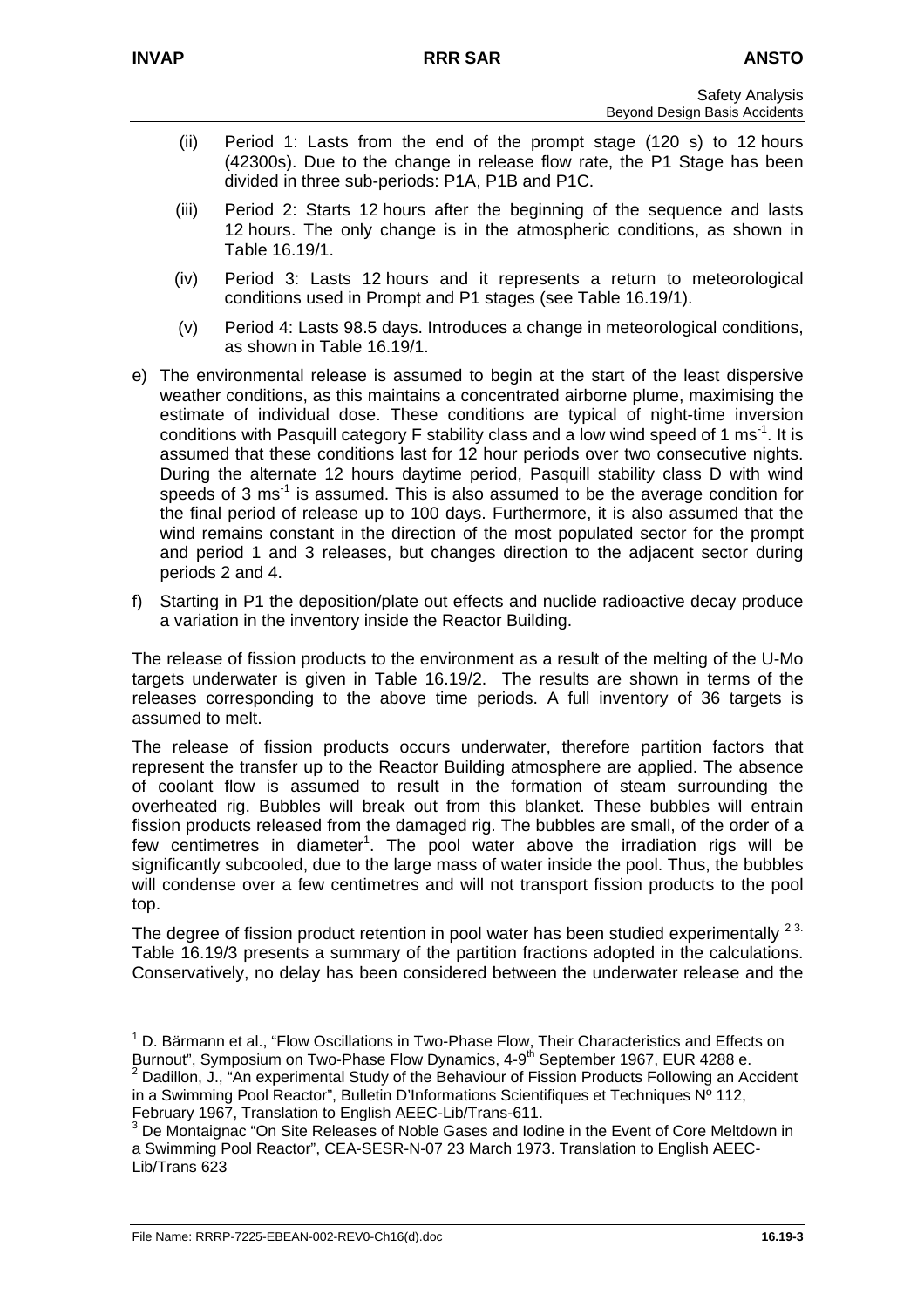release into the Reactor Hall atmosphere. This is conservative as it neglects radioactive decay and the transit time through the pool water.

Deposition and plate out within the containment produce a reduction over time in the amount of fission products airborne in the containment. An exponential decay has been assumed, with an associated decay constant,  $\lambda_d$ . Table 16.19/4 shows the values of  $\lambda_d$ for different radionuclides.

Removal of air from the Containment due to leakage produces a reduction in the source strength that can be represented by an exponential decay with a decay constant  $\lambda_i$ , shown in Table 16.19/5 for different leakage rates.

Throughout the sequence, the iodine fraction of fixed to organic substances is conservatively taken to be equal to 5%.

The dose calculations were performed with PC-COSYMA. The dose obtained for an average person located at 1.6km from the reactor is given in the following table for the different periods. The calculations were performed assuming a prompt release at 45m (through the venting stack) with subsequent releases at ground level.

| Distance | Prompt             | Period 1    | Period 2     | Period 3     | Period 4     | Total         |
|----------|--------------------|-------------|--------------|--------------|--------------|---------------|
| 1600m    | 50 <sub>u</sub> Sv | $16 \mu Sv$ | $0.3 \mu Sv$ | $0.5 \mu Sv$ | $0.9 \mu Sv$ | $67.7 \mu Sv$ |

The collective effective dose for this scenario, calculated for the population within a radius of 22.5 km from the reactor is 0.99 Person-Sv, well below the 200 Person-Sv required by ARPANSA regulations.

Therefore, a total loss of flow in the RSPCS with subsequent failure of the FSS and assumed failure of all the U-Mo targets, would result in a dose to the public that is well below ARPANSA limits and require no emergency interventions or countermeasures.

# **16.19.3 Blockage of Cooling Channels in a Fuel Assembly**

It is postulated that a small object may enter the PCS, bypass the different filters and block two fuel channels. Even though it is not credible to postulate the presence inside the PCS of an object large enough to totally block two channels, total blockage is assumed and no credit is given to the coolant flow that is in contact with the outermost faces of the two outer plates. All three fuel plates are assumed to melt and release their inventory into the Reactor Pool. Partition fractions, deposition and removal decay constants and leakage decay constants are the same used in Section 16.9.2. Atmospheric conditions during the analysed period (100 days) are also identical to those in Section 16.9.2. The release of the inventory of three fuel plates is presented in Table 16.19/6. The time periods over which the release occurs are set out in Section 16.19.2.

Calculations are performed with PC-COSYMA to determine the dose to an average person at 1.6 km. It is assumed that the, prompt release occurs at 45 m and all subsequent releases occur at ground level. The results are shown below.

| <b>Distance</b> | Prompt              | Period               | Period 2 | Period 3 | Period 4             | Total               |
|-----------------|---------------------|----------------------|----------|----------|----------------------|---------------------|
| 1600m           | 5.5 <sub>u</sub> Sv | 1.85 <sub>u</sub> Sv | 0.04uSv  | 0.08uSv  | 0.15 <sub>u</sub> Sv | <sup>7</sup> .62µSv |

The collective effective dose for this scenario, calculated for the population within a radius of 22.5 km from the reactor is 0.11 Person-Sv, well below the 200 Person-Sv required by ARPANSA regulations.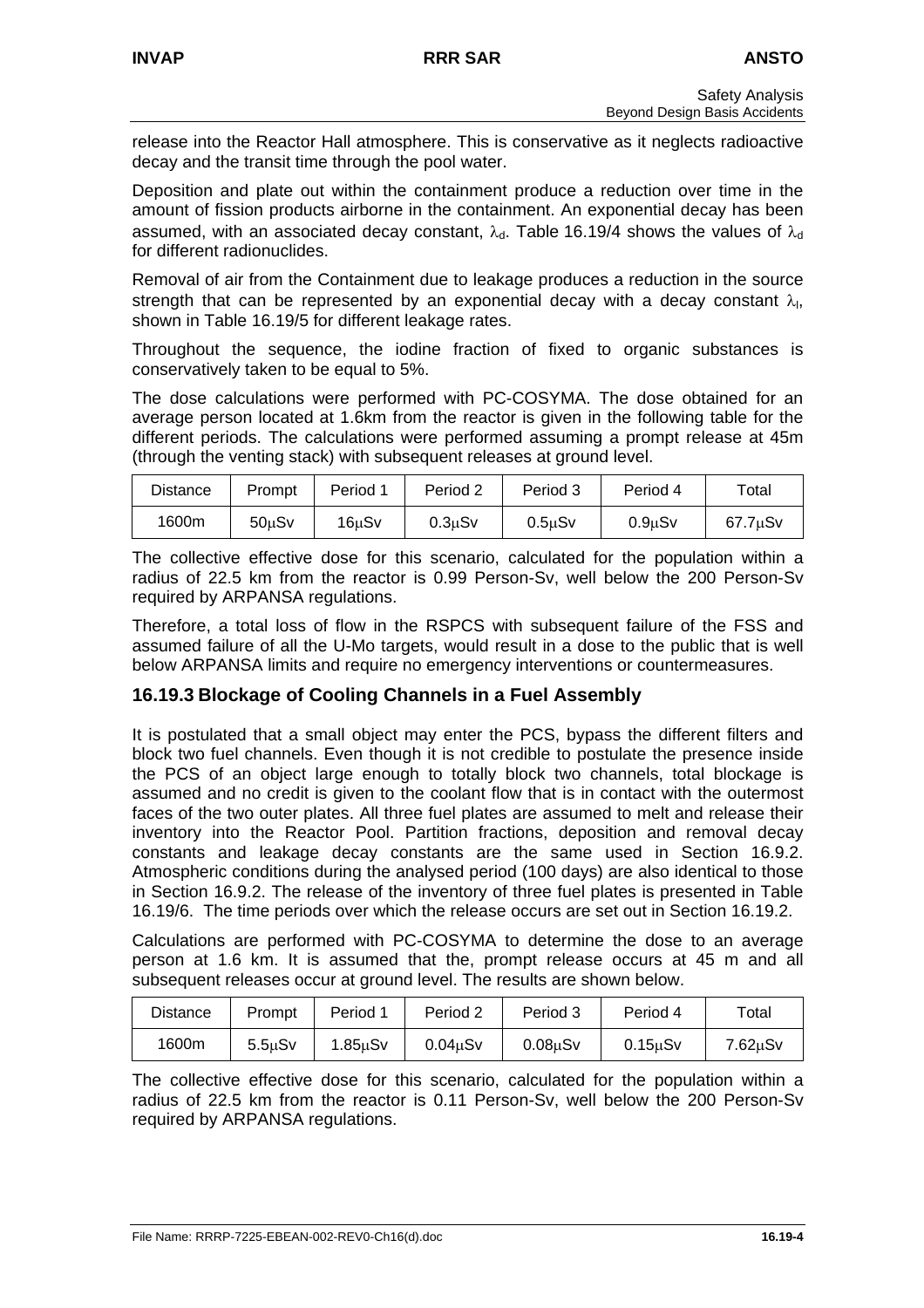Therefore, a cooling channel blockage that could lead to the melting of three fuel plates would result in a dose to the public that is well below ARPANSA limits and require no emergency interventions or countermeasures such as evacuation and supply of iodine tablets.

# **16.19.4 Erroneous Early Removal of Irradiated U-Mo Targets into a Hot Cell**

It is postulated that three U-Mo targets are erroneously removed from the decay rack in the Service Pool before having undergone adequate cooling and transported into the Hot Cell. It is further assumed that the interlock that inhibits the transport from the Service Pool into the HC cell on high activity has failed. The occurrence of this event requires sequential failures in adherence to operating procedures and the presence of an unrevealed mechanical failure. This is an unlikely sequence of events.

This event is assumed to result in the melting of the U-Mo targets when they leave the water and enter the HC. The heat dissipated by the targets by natural circulation to the air is assumed insufficient to prevent their melting.

The air inside the hot cells is circulated by means of a dedicated ventilation system (see Chapters 11 and 10). Five percent of the ventilation flow rate is sent to the stack to compensate the inward leakage of air from the containment into the hot cell. This results in a release to the atmosphere of 1440% of the volume of the cell. Both the recirculated and the vented air is filtered through absolute filters (to retain aerosols) and activated charcoal filters (to retain iodine). Subsequent to the release of fission products from the targets, 100% of the noble gases are assumed to be released and not retained by the filters. It is further postulated that the activated charcoal filters have a total degraded efficiency of 90% and that the absolute filters have a total degraded efficiency of 99.99%. The Containment is isolated after two minutes, and the cell ventilation system continues to recirculate the air in the hot cell. The negative pressure of the hot cell relative to the Containment is lost after Containment isolation. It is conservatively assumed that all the noble gases that remain within the cell after the prompt discharge (two minutes) are released into the Containment. After the transfer of the noble gases to the Containment, they are released to the atmosphere following the same pattern as the release for the accidents inside the Reactor Pool. Thus, during the first hour, the transient of the Containment conditions leads to a release of 1% volume. In addition, after the Containment isolation, a 2% volume per day release due to the variations in barometric pressure is assumed. Table 16.19/7 gives a summary of the assumptions adopted for the analysis of this accident. In addition, it is assumed that the performance of the filters, the plate out inside the cell and the Containment isolation with recirculation removes all the iodine and particulates. Therefore, iodine and particulates are released only during the prompt period and consequently, do not make a significant contribution to the dose once the Containment has been isolated, as can be seen in Table 16.19/8

Calculations are performed with PC-COSYMA to determine the dose to an average person at 1.6km. It is assumed that the, prompt release occurs at 45 m and all subsequent releases occur at ground level. The results are shown below.

| <b>Distance</b> | Prompt                      | Period 1     | Period 2         | Period 3       | Period 4    | Total         |
|-----------------|-----------------------------|--------------|------------------|----------------|-------------|---------------|
| 1600m           | $11.8 \text{ }\mu\text{S}v$ | $0.8 \mu Sv$ | $0.012$ $\mu$ Sv | $0.031 \mu Sv$ | $0.059$ uSv | $12.7 \mu Sv$ |

The collective effective dose for this scenario, calculated for the population within a radius of 22.5 km from the reactor is 0.18 Person-Sv, well below the 200 Person-Sv required by ARPANSA regulations.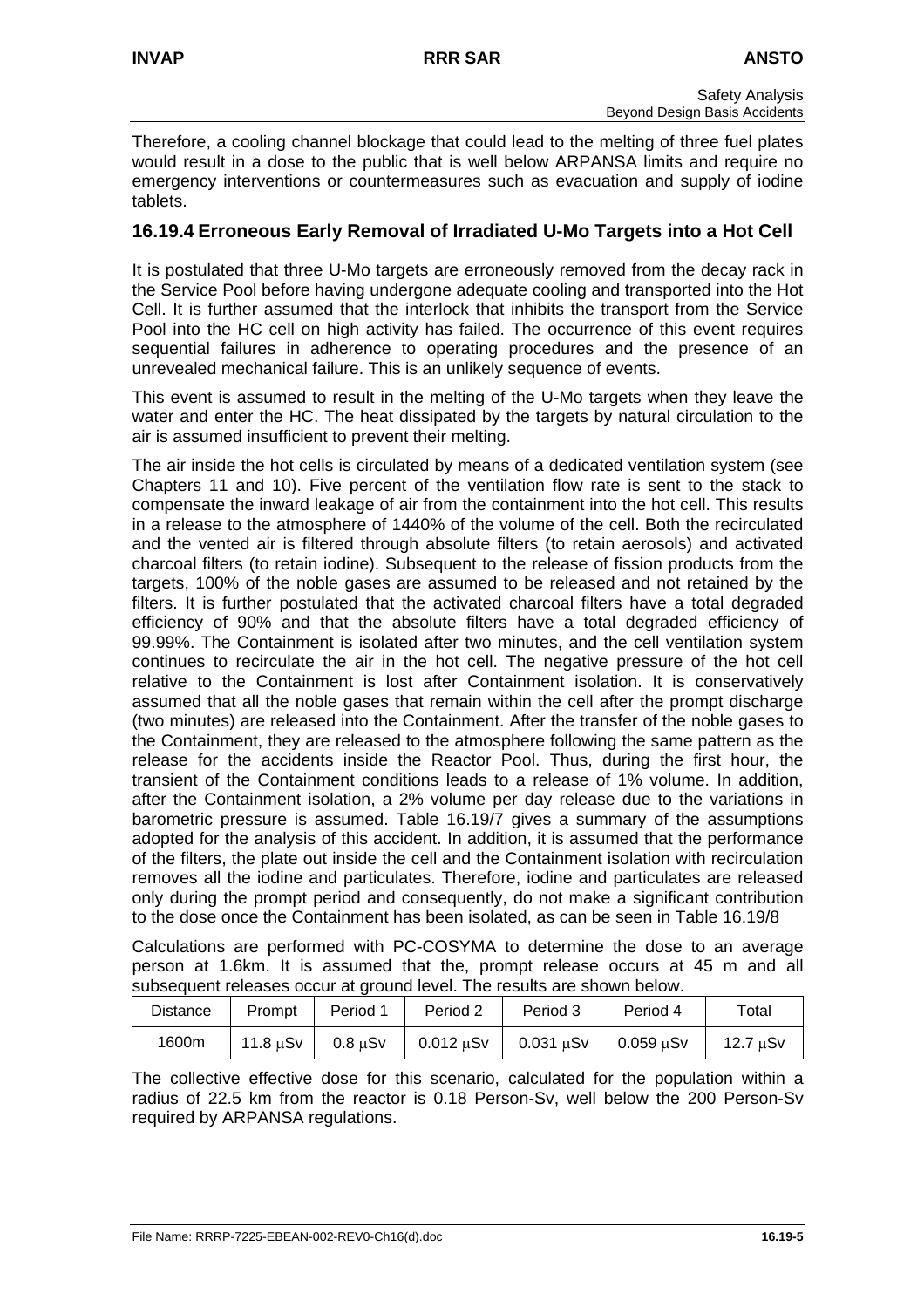Thus, the removal of three molybdenum targets to the hot cell, before the predetermined decay time, would result in a dose to the public that is well below ARPANSA limits and requires no emergency interventions or countermeasures such as evacuation and supply of iodine tablets.

# **16.19.5 Total plant blackout for 10 days**

Loss of Normal Power Supply initiates a reactor shutdown by the FSS. This protective action is not dependant on the operation of the FRPS since, on de-coupling of the CRD motors or de-energising of the CR electromagnets, the CRs fall into the core. In addition, the FRPS sends a signal to request the actuation of the FSS. Furthermore, if the SRPS detects a failure of two or more CRs to fully insert within a preset time after initiation of the FSS, actuation of the SSS occurs.

The sequence of events is as follows;

- a) Interruption of Normal Power.
- b) UPS units provide electric supply from batteries to the RCMS, the RPS, and the PAM system (for at least 30 minutes).
- c) RPS produce alarms and warnings in the Main Control Room.
- d) Loss of Normal Power to the FSS will de-energise the electromagnets and the motors, the pistons will de-couple from the control rod drive mechanism, and the CRs will fall into the core by gravity forces.
- e) The FRPS sends a signal to request the actuation of the FSS and thus assisted control rod insertion.
- f) If the SRPS detects a failure of two or more CRs to fully insert within a preset time after initiation of the FSS actuation of the SSS is initiated
- g) Both Diesel Generators fail to start.
- h) The PCS and RSPCS pumps coast down.
- i) PCS and RSPCS flap valves open and natural circulation is established.
- j) Decay heat from the core and the irradiation rigs is removed by natural circulation of the water contained in the Reactor Pool.
- k) The RSPCS fails to function in Long Term Pool Cooling mode as the Standby Power System is not available.
- l) Decay heat is removed by evaporation of the pool water without the use of the RSPCS for 10 days.
- m) The Reflector Vessel will be heated by decay power only. This heat load can be removed by the pool water, no actuation of the Reflector Cooling System is necessary.

The behaviour of the PCS and the RSPCS has been analysed after a loss of electric power. Calculations have been made with the RELAP 5 code. The nodalisation used for the PCS and the RSPCS is presented in Section 16.3.

To calculate the increase in the pool water temperature, only the water between the top of the chimney and the bottom of the Transfer Canal has been considered. This volume is relatively small compared to the total volume of water in the pools. Thus, it represents a conservative assumption.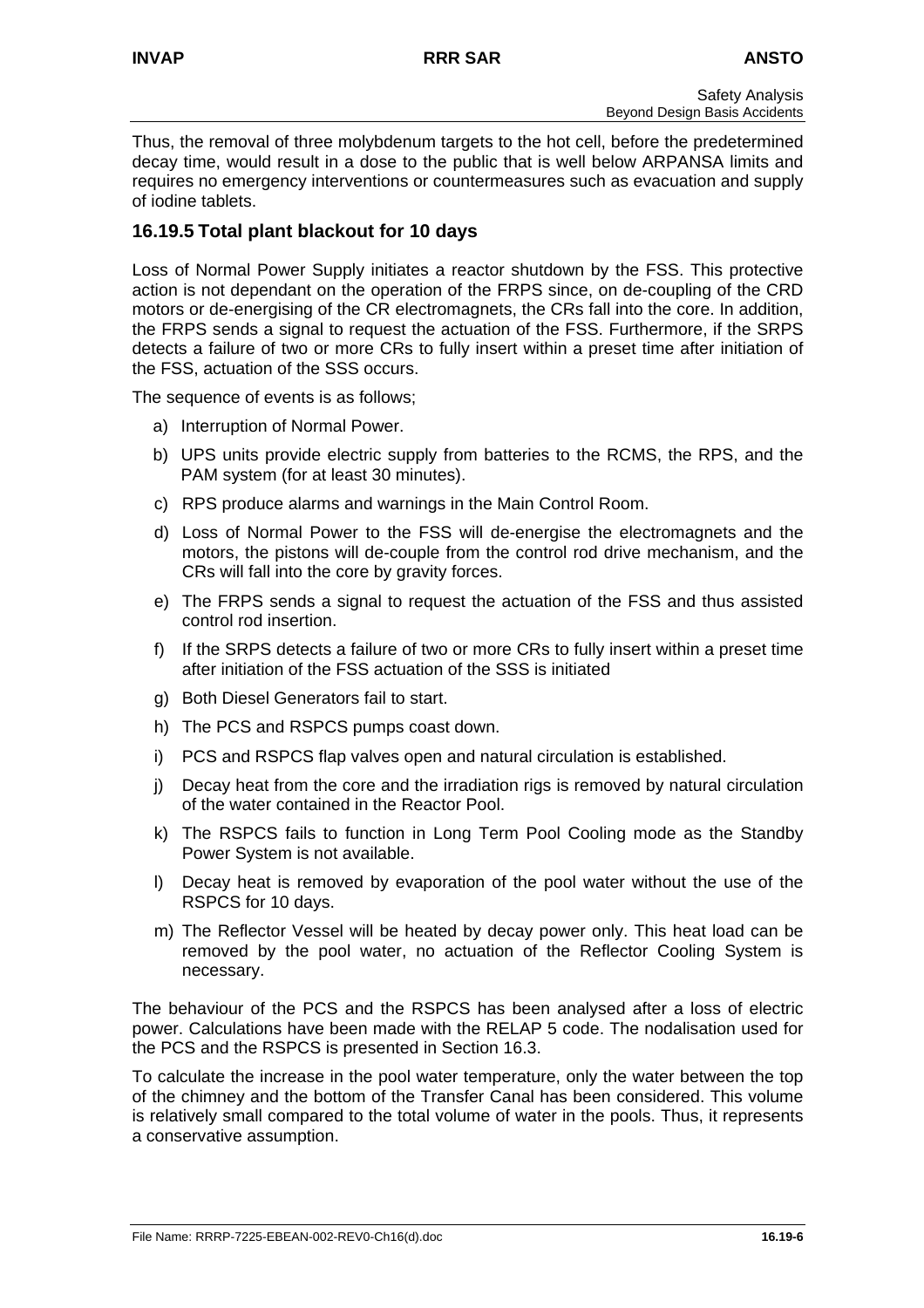For the PCS calculations, the temperature of the coolant corresponds to the central node in the hot channel. The cladding temperatures correspond to the fuel node in that same channel.

The loss of power results in a loss of heat removal from the PCS via the heat exchangers (due to the shutdown of the SCS pumps) and the loss of flow in the PCS and RSPCS. The RSPCS and the PCS pumps stop and the flow coasts down according to the dynamics of the pumps.

The loss of power has been simulated numerically with successful actuation of the FSS and with failure of the FSS and actuation of the SSS. The reactor trip is triggered by a low flow signal in the PCS or RSPCS. Successful actuation of the FSS trips the reactor seconds after the blackout. This is a very conservative assumption, since the fail safe characteristics of the FSS are being ignored to introduce the delay. In reality, the actuation of the FSS is instantaneous and immediately follows the loss of Normal Power. Failure of the FSS and actuation of the SSS causes the reactor to trip. The RSPCS and the PCS have been treated separately, with connections through the pool water and the interconnection line flow. For the RSPCS calculations, the pool temperature and the interconnection flow rate come from the PCS calculations results.

The short term results are as those presented in Section 16.7. The interest in this Beyond Design Basis Accident is in the long term behaviour of the plant. On the basis of the decay heat generated during the ten days following the loss of power, a significant volume of water is evaporated from the pool. This evaporation leads to a reduction in the depth of water in the pool. The burnout heat flux for the conditions in the core following shutdown calculated with Fabrega correlation and assuming no subcooling is 20 Wcm<sup>-2</sup>. After reactor shutdown, the reactor behaves as described in 16.7.5.3.2. During the period beyond that assessed in 16.7.5.3.2 the power decreases, the burnout ratio will increase and no burnout will occur in the core. Therefore, the core will remain in a safe shutdown state for the 10 days following the loss of power.

## **16.19.6 Control Rod Bank Withdrawal at Nominal Velocity**

As shown in Section 16.8, this is a BDB event. Therefore, in accordance with International Best Practice, best estimate values have been used for some of the data adopted for the analysis of reactivity insertion accidents. The start up power has been taken as 50kW. Failure of the FSS has been considered and the SRPS trips the reactor on high neutron flux rate (low reactor period). Whilst the central rod moves slightly faster than the non-central plates the bank has been considered to move at the speed of the non-central plates. This has a minimal affect on the analysis as it is less than 20% of the worth of the bank. The rest of the assumptions presented in Section 16.3 and 16.8 have been maintained.

## **16.19.6.1 Start Up in the Physics Test State**

The analysis has been performed with PARET. The total reactivity that can be inserted during the accident corresponds to the maximum cold core reactivity excess, without xenon. The analysis has been performed for the case with two control rods partially withdrawn and the reactor critical. A 20% uncertainty margin has been allowed and the analysis has been undertaken for reactivity insertion corresponding to the steepest insertion ramp.

The analysis established that the maximum clad temperature is within safe limits and follows power evolution with a small increase while the coolant temperature at hot channel outlet presents a maximum temperature of 51.9 ºC.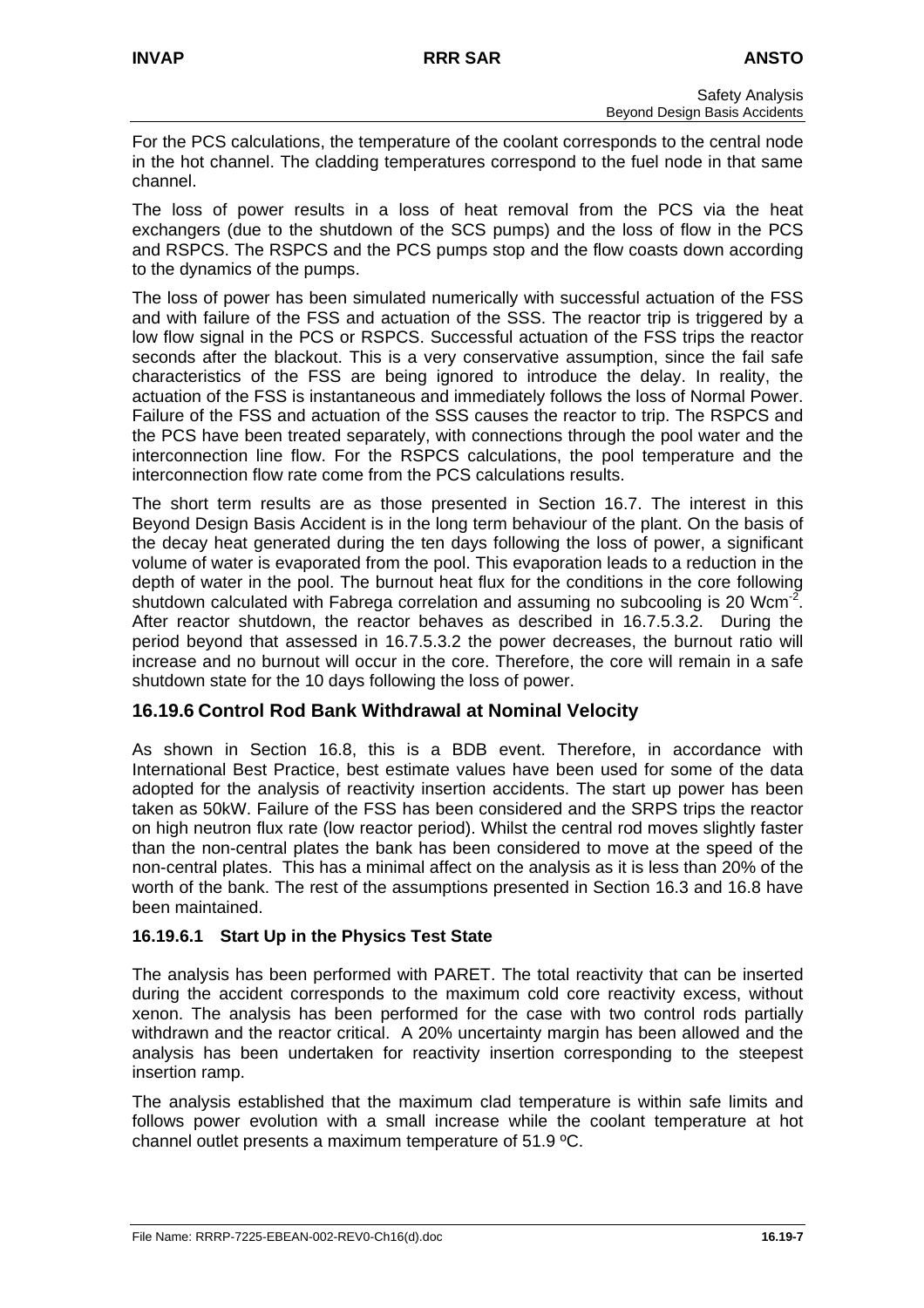### **16.19.6.2 Start Up in the Power State**

A Control Rod Bank withdrawal during start up in the Power state has been analysed. Failure of the FSS and trip of the SSS on High Neutron Flux Rate (low reactor period) has been postulated. This transient has been analysed with RELAP 5. The assumptions are the same as the ones used in Section 16.19.6.1.

The rate of insertion of reactivity by the whole bank is so large, that the high neutron flux rate (low reactor period) trip set point is reached almost immediately after the bank begins to be withdrawn. The total reactivity inserted is small, and almost half of it due to the delays involved in the stopping of the bank by SRPS (Figure 16.19/8). The analysis shows that the maximum core power reached is very low and that the coolant and cladding temperatures increase only slightly from their initial values.

## **16.19.7 Control Plate Withdrawal during Start Up in the Physics Test State with Failure of the FSS and Success of the SSS**

The continuous withdrawal of a Control Plate at nominal velocity during start up in the Physics Test state with failure of the FSS is considered a BDBA. The combination of the short time the reactor operates in the Physics Test state with the low probability of failure of the FSS renders this scenario very unlikely. The event has been analysed as part of the additional analysis required by ARPANSA during the review of the application for a licence to construct the reactor facility. The transient has been analysed with PARET, using the same assumptions as in Section 16.19.6. At the moment point of generation of a trip signal plus the delay of the electronics, the plate withdrawal is stopped. The SSS is actuated upon failure of the FSS to respond. The analysis established that the maximum clad temperature is within safe limits and follows power evolution while the coolant temperature at hot channel outlet rises to a maximum value of 63.8  $^{\circ}$ C.

## **16.19.8 Conclusions**

The analysis has shown that, of the Beyond Design Basis Accidents identified as being the most important in terms of their potential for fission product evolution, only three involve fission product release and, of those three, the worst consequences results in a dose of 68 µSv with a collective dose of 0.99 Person-Sv for the melting of the U-Mo targets in the reactor.

The Beyond Design Basis Accident "total plant blackout for 10 days" shows the robustness of the design in being able to cope with extended periods of natural circulation in the core.

The analysis of control rod bank withdrawal and control plate withdrawal during start up with SSS actuation shows that the reactor can cope with these BDB events with no challenge to the core.

It is concluded that the off-site consequences for Beyond Design Basis Accidents are minor and well within regulatory limits.

*End of Section*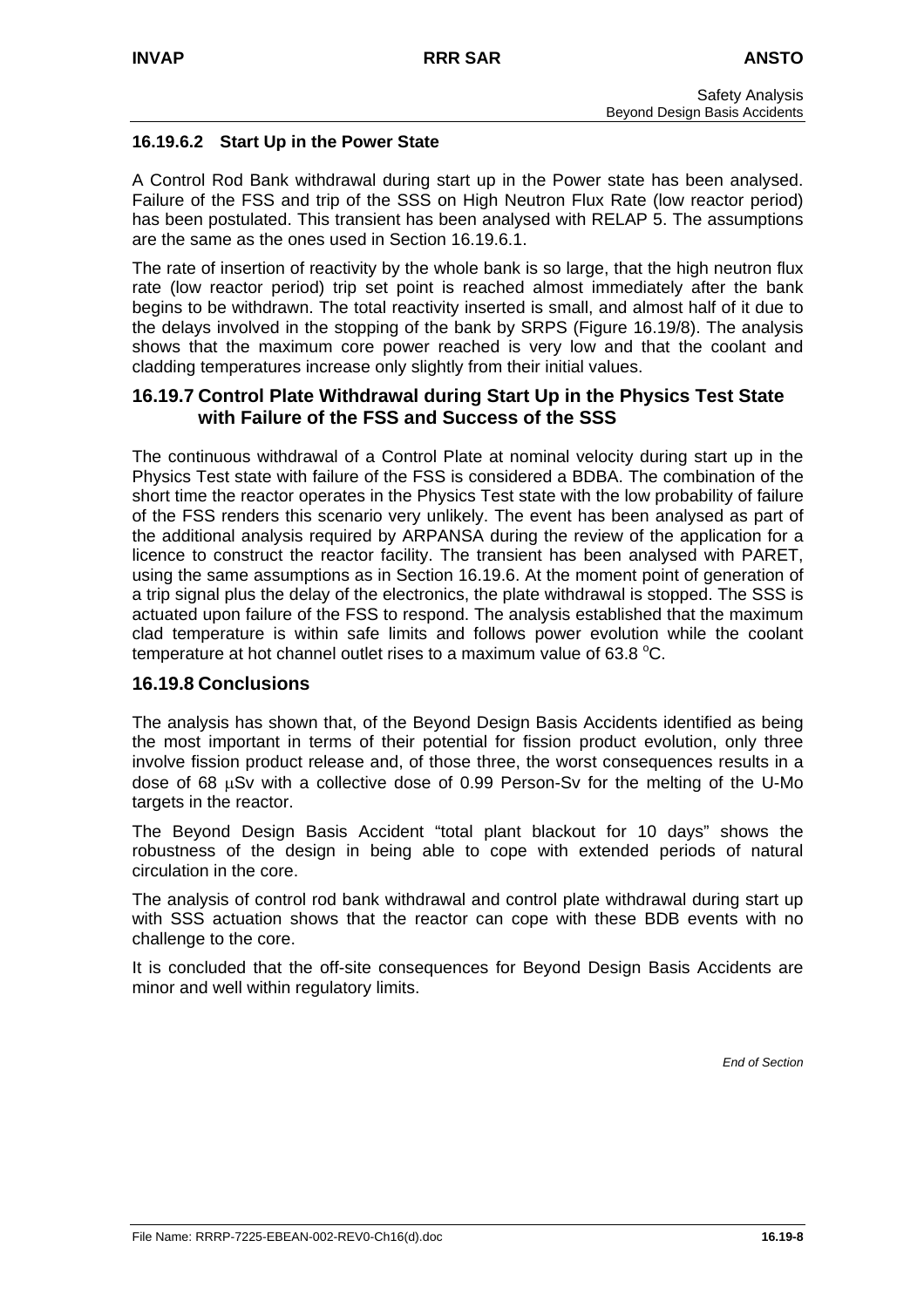#### **Table 16.19/1 Summary of Conditions during the Beyond Design Basis Accident Sequences (Failure of U-Mo Targets under Water, Failure of Fuel Plates under Water)**

| Period                       | Time [s]                                      |                                  | Meteorological                                          | Wind speed |                   |
|------------------------------|-----------------------------------------------|----------------------------------|---------------------------------------------------------|------------|-------------------|
|                              |                                               |                                  | Release status                                          | Condition  | [m/s]             |
|                              | Prompt 0 to 120                               | normal (exhaust)                 | 2400%/day                                               | F (winter) | 1 $m/s$           |
|                              |                                               |                                  | 1% +(1/12)% is released during the first hour           |            |                   |
| 120 to 10 <sup>3</sup><br>PA |                                               | <b>Isolated containment CERS</b> | 2%day is released during the remainder of the<br>period | F (winter) | 1 $m/s$           |
| P1B                          | $10^3$ to $10^4$                              | <b>Isolated containment CERS</b> | $2\%$ /day                                              | F (winter) | 1 m/s             |
| P1C                          | $10^4$ to 4.32 10 <sup>4</sup>                | <b>Isolated containment CERS</b> | $2\%$ /day                                              | F (winter) | 1 m/s             |
| P <sub>2</sub>               | 4.32 10 <sup>4</sup> to 8.64 10 <sup>4</sup>  | <b>Isolated containment CERS</b> | $2\%$ /day                                              | D (winter) | $3 \, \text{m/s}$ |
| P3                           | 8.64 10 <sup>4</sup> to 1.296 10 <sup>5</sup> | <b>Isolated containment CERS</b> | $2\%$ /day                                              | F (winter) | 1 m/s             |
| P4                           | 1.296 10 <sup>5</sup> to 8.64 10 <sup>6</sup> | <b>Isolated containment CERS</b> | $2\%$ /day                                              | D (winter) | $3 \text{ m/s}$   |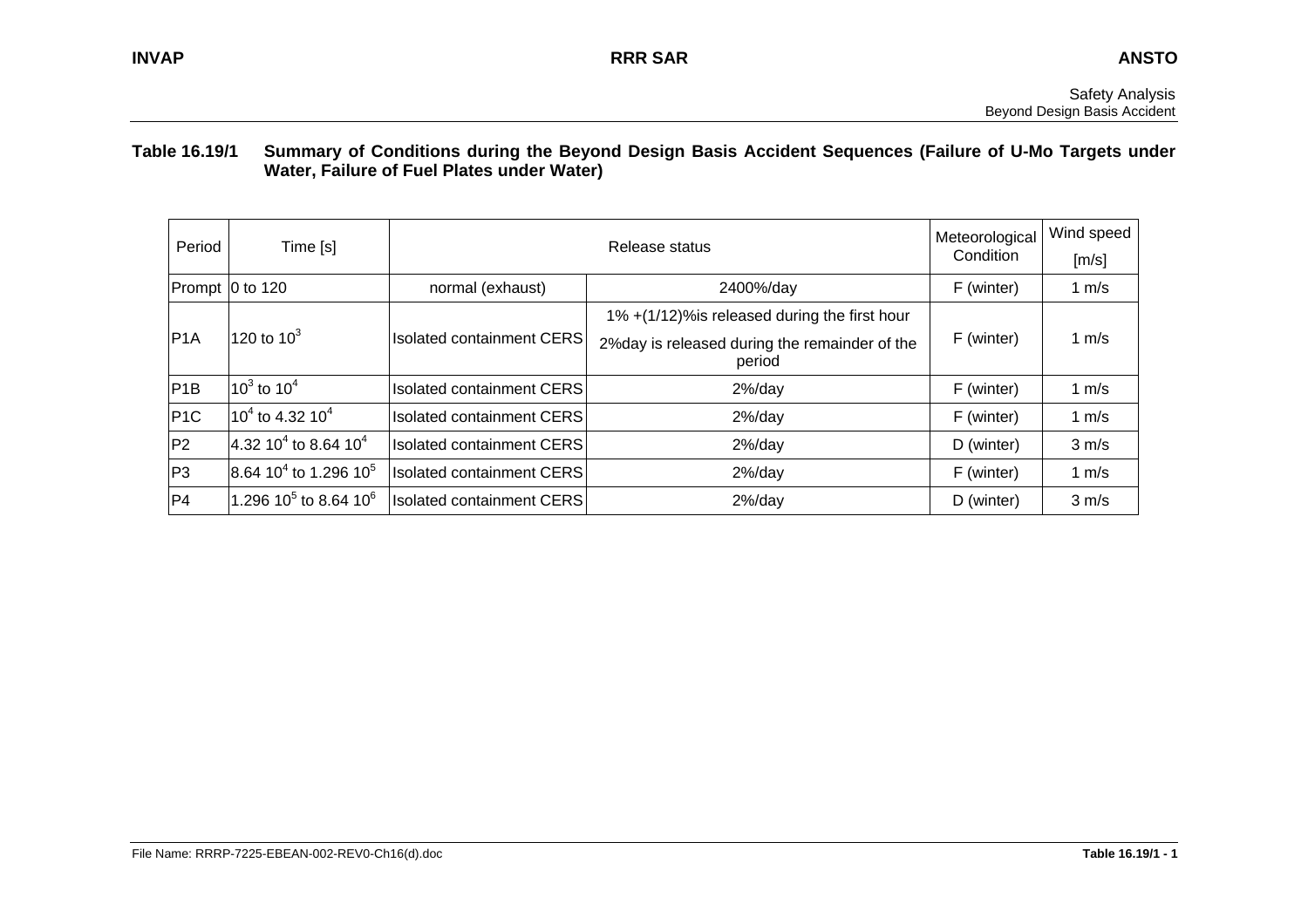#### **Table 16.19/2 Radioisotope Release to the Environment following Melting of 36 U-Mo Targets Underwater**

| Isotope      | Prompt/Bq    | Period 1/Bq  | Period 2/Bq  | Period 3/Bq  | Period 4/Bq  |
|--------------|--------------|--------------|--------------|--------------|--------------|
| Xe-131m      | 7.15E+09     | 1.90E+10     | 1.08E+10     | 9.79E+09     | 8.96E+10     |
| Xe-133m      | 2.69E+11     | 6.86E+11     | $3.35E + 11$ | 2.67E+11     | 8.74E+11     |
| Xe-133       | 6.70E+12     | 1.76E+13     | $9.56E+12$   | 8.37E+12     | $5.13E+13$   |
| Xe-135m      | $1.62E + 12$ | 7.04E+11     | 0.00         | 0.00         | 0.00         |
| Xe-135       | 5.75E+11     | $1.18E + 12$ | $2.41E+11$   | $9.06E + 10$ | $4.26E+10$   |
| Xe-138       | 8.24E+12     | 3.43E+12     | 0.00         | 0.00         | 0.00         |
| Kr-83m       | 7.80E+11     | 8.91E+11     | 2.91E+09     | 2.89E+07     | 2.23E+05     |
| $Kr-85m$     | 1.89E+12     | $3.14E + 12$ | 2.13E+11     | 3.12E+10     | 4.12E+09     |
| <b>Kr-85</b> | 7.77E+08     | 2.09E+09     | 1.22E+09     | 1.14E+09     | 1.67E+10     |
| Kr-87        | $3.71E + 12$ | 3.58E+12     | 1.33E+09     | 1.79E+06     | 1.86E+03     |
| <b>Kr-88</b> | 5.07E+12     | 7.03E+12     | 1.40E+11     | 7.02E+09     | 2.84E+08     |
| $I-130$      | $3.64E + 06$ | 5.67E+06     | 3.15E+05     | 7.02E+04     | 3.83E+04     |
| $I - 131$    | 3.65E+09     | $6.42E + 09$ | 7.50E+08     | $3.24E + 08$ | 1.88E+09     |
| $I-132$      | 8.38E+09     | 8.99E+09     | 1.67E+07     | $1.71E + 05$ | 2.43E+03     |
| $I-133$      | $1.47E + 10$ | 2.40E+10     | 1.83E+09     | $5.44E + 08$ | $5.51E+08$   |
| $I - 134$    | 1.69E+10     | 1.26E+10     | 4.49E+04     | 0.00         | 0.00         |
| $I - 135$    | 1.36E+10     | $1.93E+10$   | 5.32E+08     | 6.37E+07     | $1.34E + 07$ |
| Te-125m      | 3.12E+00     | 7.92E+00     | 3.80E+00     | 0.00         | 0.00         |
| Te-127m      | $1.10E + 03$ | 2.80E+03     | 1.35E+03     | 1.07E+03     | 3.28E+03     |
| Te-127       | $1.27E + 05$ | $2.52E + 05$ | $4.34E + 04$ | $1.41E + 04$ | 5.29E+03     |
| Te-129m      | 3.68E+04     | 9.33E+04     | 4.46E+04     | 3.50E+04     | $1.04E + 05$ |
| Te-129       | $9.11E + 05$ | 8.32E+05     | $1.31E + 02$ | 0.00         | 0.00         |
| Te-131m      | 5.94E+05     | 1.39E+06     | 4.86E+05     | 2.92E+05     | 3.47E+05     |
| Te-131       | $3.63E + 06$ | 2.03E+06     | 5.45E-04     | 0.00         | 0.00         |
| Te-132       | 5.61E+06     | 1.38E+07     | 5.89E+06     | 4.20E+06     | 8.35E+06     |
| Te-133m      | $4.65E + 06$ | $3.82E + 06$ | 8.58E+01     | 0.00         | 0.00         |
| Te-133       | 5.16E+06     | 2.01E+06     | 0.00         | 0.00         | 0.00         |
| Te-134       | 9.80E+06     | 7.03E+06     | 7.36E+00     | 3.81E-05     | 1.51E-10     |
| Cs-134m      | $3.41E + 04$ | 4.67E+04     | 8.35E+02     | 3.79E+01     | 1.39E+00     |
| Cs-134       | 1.17E+03     | 2.96E+03     | 1.43E+03     | 1.13E+03     | 3.54E+03     |
| Cs136        | $1.03E + 05$ | 2.59E+05     | $1.22E + 05$ | 9.40E+04     | 2.59E+05     |
| Cs137        | 1.76E+05     | 4.47E+05     | 2.16E+05     | $1.71E + 05$ | 5.36E+05     |
| Cs138        | 2.85E+08     | 1.80E+08     | 0.00         | 0.00         | 0.00         |
| <b>Rb-86</b> | $6.15E + 03$ | 3.98E+02     | $2.68E + 02$ | $2.42E + 02$ | 4.10E+02     |
| <b>Rb-88</b> | $5.01E + 02$ | 2.36E+02     | 0.00         | 0.00         | 0.00         |
| <b>Rb-89</b> | 1.48E+08     | 6.39E+07     | 0.00         | 0.00         | 0.00         |
| Ru-103       | 1.54E+08     | 3.91E+08     | 1.87E+08     | 1.47E+08     | 4.41E+08     |
| Ru-105       | 2.38E+08     | 3.82E+08     | 2.10E+07     | 2.56E+06     | 2.73E+05     |
| Ru-106       | $2.21E+07$   | 5.60E+07     | 2.71E+07     | $2.14E + 07$ | 6.68E+07     |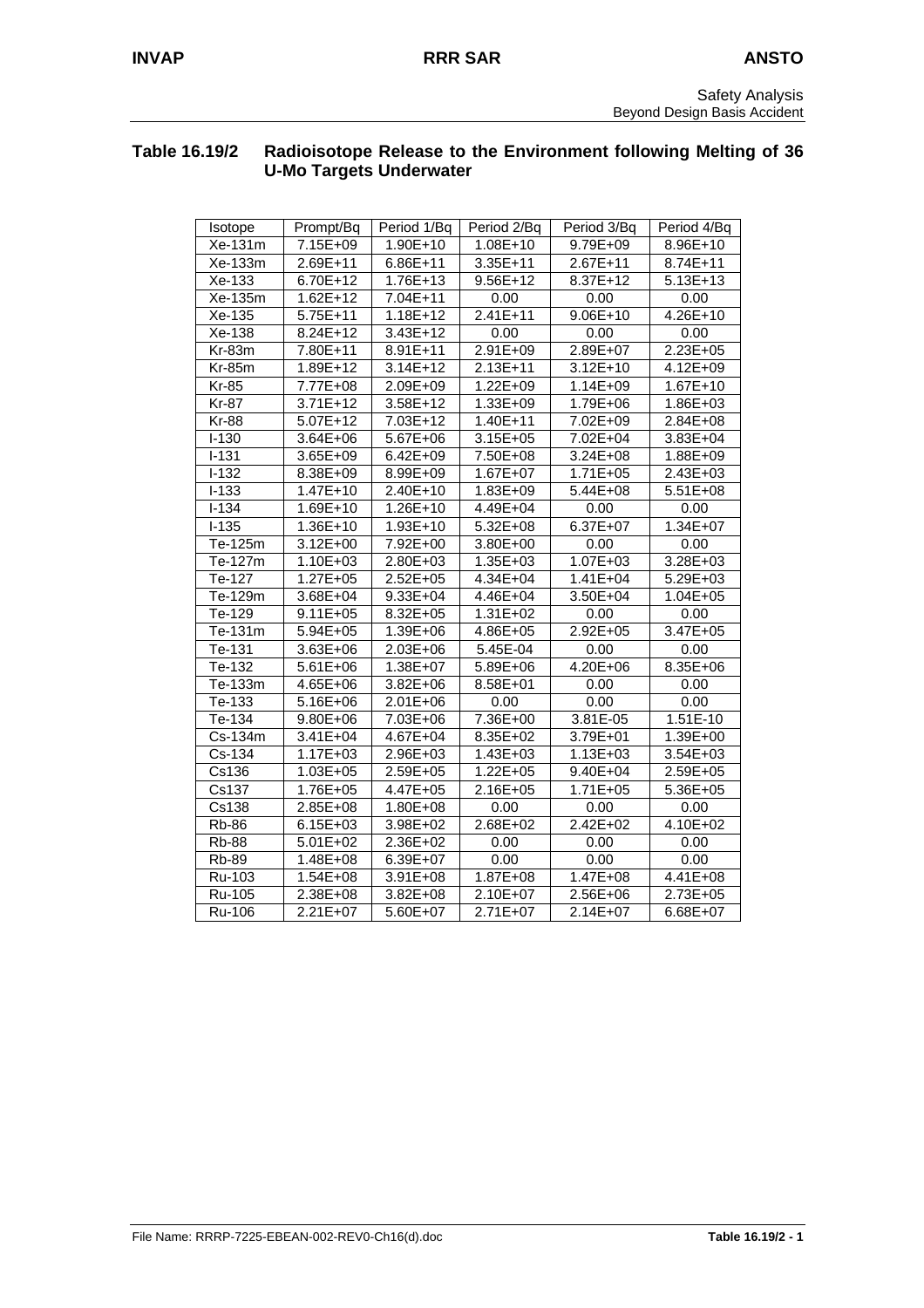# **Table 16.19/3 Partition Fractions in Nuclide Transportation**

| Nuclide type                    | Release from fuel<br>type source<br>$(F_{cp})$ [%] | Release from pool<br>water to containment<br>$(F_{pb})$ [%] |
|---------------------------------|----------------------------------------------------|-------------------------------------------------------------|
| noble gases (xenon and krypton) | 100                                                | 100                                                         |
| iodine                          | 30                                                 | 0.5                                                         |
| caesium                         | 30                                                 | 0.01                                                        |
| rubidium                        | 30                                                 | 0.01                                                        |
| tellurium                       |                                                    | 0.01                                                        |
| ruthenium                       |                                                    | 0.01                                                        |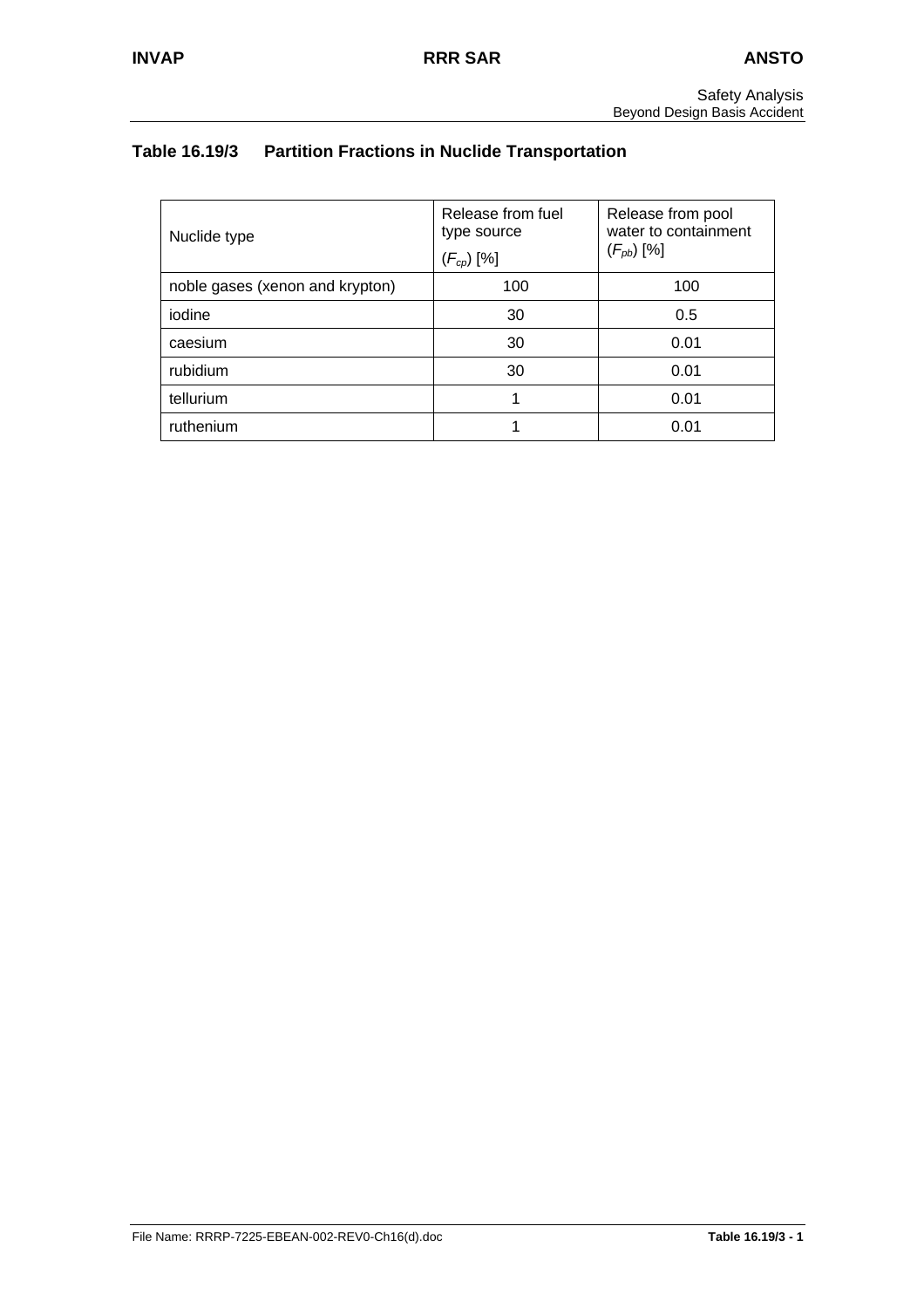# **Table 16.19/4 Deposition and Removal Decay Constant**

| Nuclide type                       | $\lambda_d$ [1/s] |                |
|------------------------------------|-------------------|----------------|
| noble gases (xenon and<br>krypton) | O                 |                |
| iodine                             | inorganic         | $3.85 10^{-5}$ |
|                                    | organic           | O              |
| caesium                            | $3.85 10^{-6}$    |                |
| rubidium                           | $3.85 10^{-6}$    |                |
| tellurium                          | $3.85 10^{-6}$    |                |
| ruthenium                          |                   | $3.85 10^{-6}$ |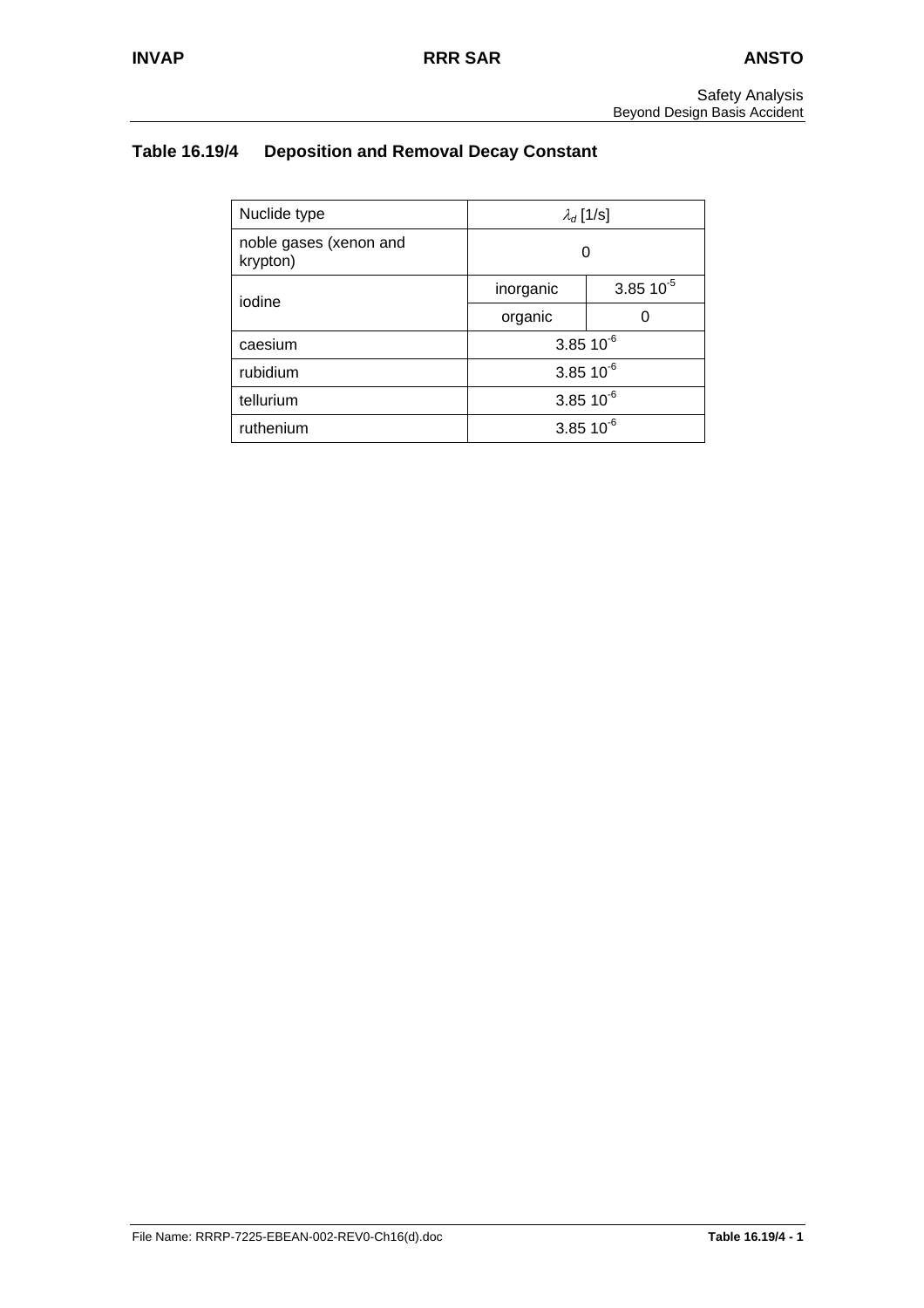# **Table 16.19/5 Leakage Decay Constant**

|            | L/tı               | λι                 | Comments                                                                         |
|------------|--------------------|--------------------|----------------------------------------------------------------------------------|
| 100 %/h    | $2.7810^{-4}$ 1/s  | $2.7810^{-4}$ 1/s  | Applicable to a ventilation<br>exhaust flow of $10^4$ m <sup>3</sup> per<br>hour |
| $3\%$ /day | $3.47 10^{-7}$ 1/s | $3.47 10^{-7}$ 1/s |                                                                                  |
| $5\%$ /day | 5.79 $10^{-7}$ 1/s | 5.79 $10^{7}$ 1/s  |                                                                                  |
| 10 %/day   | $1.16 10^{-6}$ 1/s | $1.1610^{6}$ 1/s   | Different leakage rates.                                                         |
| 30 %/day   | $3.47 10^{-6}$ 1/s | $3.47 10^{-6}$ 1/s |                                                                                  |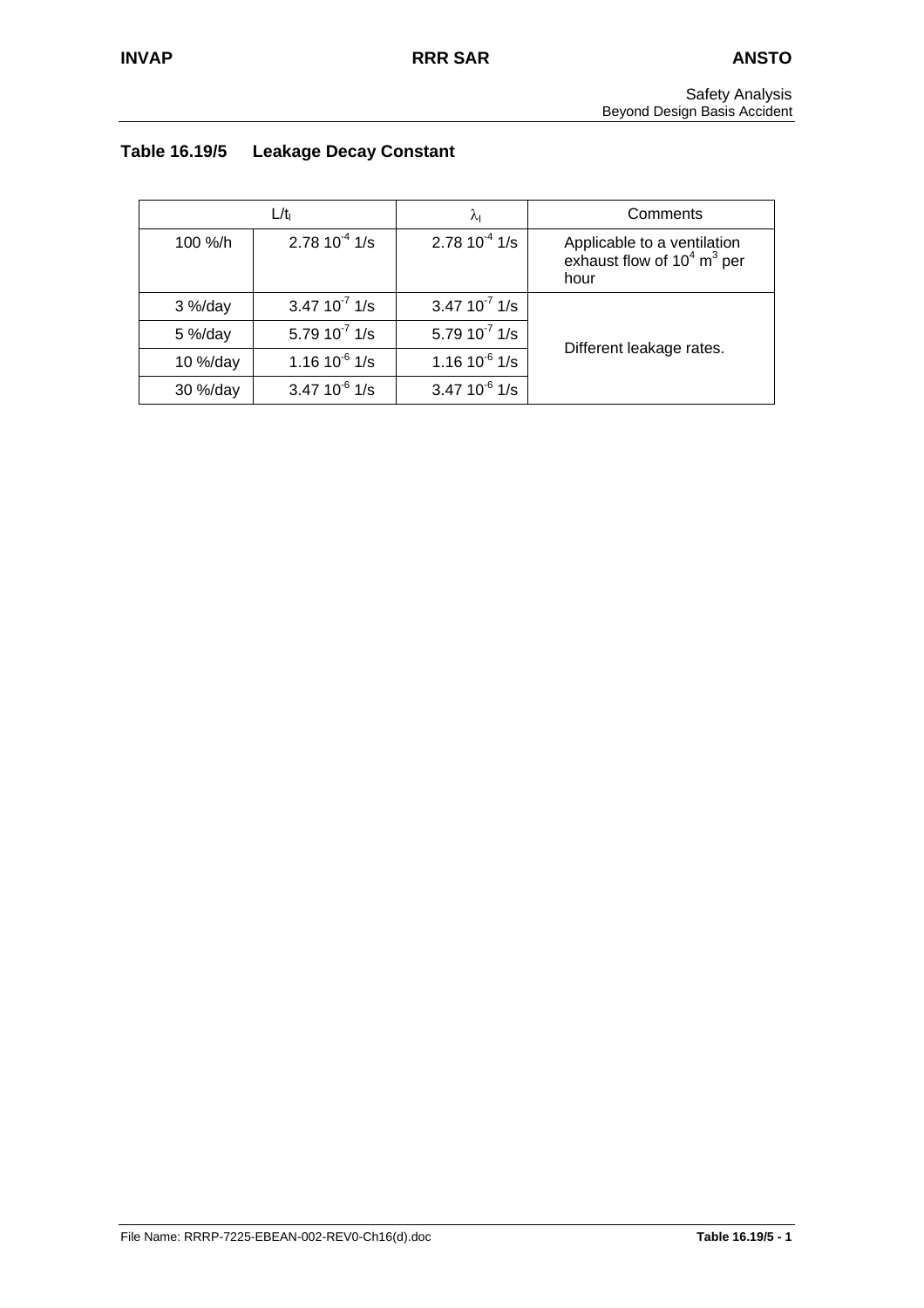## **Table 16.19/6 Radioisotope Release to the Environment Following the Melting of Three Fuel Plates Underwater**

| Isotope       | Prompt/Bq    | Period 1/Bq  | Period 2/Bq  | Period 3/Bq  | Period 4/Bq  |
|---------------|--------------|--------------|--------------|--------------|--------------|
| Xe-131m       | $6.12E+10$   | $2.64E+10$   | 2.53E+10     | $1.62E+10$   | 4.06E+11     |
| Xe-133m       | $3.55E + 11$ | $1.43E + 11$ | $1.21E + 11$ | $6.80E+10$   | $3.72E + 11$ |
| Xe-133        | $1.17E + 13$ | $4.94E+12$   | 4.57E+12     | $2.82E+12$   | 3.56E+13     |
| Xe-135m       | 1.99E+12     | 2.58E+10     | 0.00         | 0.00         | 0.00         |
| Xe-135        | $9.11E + 11$ | $2.62E+11$   | $1.04E + 11$ | 2.76E+10     | $1.83E+10$   |
| Xe-138        | $1.03E + 13$ | $1.22E + 11$ | 0.00         | 0.00         | 0.00         |
| Kr-83m        | $9.03E + 11$ | $8.61E+10$   | $9.12E + 08$ | 6.37E+06     | 6.76E+04     |
| <b>Kr-85m</b> | 2.10E+12     | 4.19E+11     | 6.48E+10     | 6.66E+09     | 1.22E+09     |
| <b>Kr-85</b>  | $1.54E+10$   | 6.73E+09     | 6.64E+09     | 4.37E+09     | $3.72E + 11$ |
| <b>Kr-87</b>  | 4.19E+12     | 2.79E+11     | $4.04E + 08$ | 3.83E+05     | 5.49E+02     |
| <b>Kr-88</b>  | $5.94E+12$   | 8.41E+11     | 4.47E+10     | 1.57E+09     | 8.78E+07     |
| $I-130$       | 1.72E+08     | $3.04E + 07$ | $4.04E + 06$ | $6.36E + 05$ | 4.96E+05     |
| $I-131$       | 8.15E+09     | 1.80E+09     | 4.58E+08     | 1.39E+08     | $1.92E + 09$ |
| $I-132$       | $1.18E + 10$ | $9.86E + 08$ | $6.35E + 06$ | 4.58E+04     | 8.97E+02     |
| $I-133$       | 1.78E+10     | 3.46E+09     | 6.10E+08     | 1.27E+08     | 1.91E+08     |
| $I-134$       | 1.98E+10     | 7.79E+08     | $1.42E + 04$ | 0.00         | 0.00         |
| $I-135$       | 1.66E+10     | 2.44E+09     | 1.76E+08     | 1.49E+07     | 4.38E+06     |
| Te-125m       | $1.42E + 03$ | 5.70E+02     | 4.74E+02     | 2.63E+02     | 1.31E+03     |
| Te-127m       | 3.26E+04     | $1.31E + 04$ | 1.09E+04     | 6.07E+03     | 3.09E+04     |
| Te-127        | $3.51E + 05$ | 9.49E+04     | $3.27E + 04$ | 7.48E+03     | 3.93E+03     |
| Te-129m       | 2.03E+05     | 8.13E+04     | 6.73E+04     | $3.72E + 04$ | $1.81E + 05$ |
| Te-129        | 1.35E+06     | $8.01E + 04$ | $5.24E + 01$ | 0.00         | 0.00         |
| Te-131m       | 6.96E+05     | 2.46E+05     | 1.56E+05     | 6.59E+04     | $1.15E + 05$ |
| Te-131        | 4.61E+06     | $9.83E + 04$ | 0.00         | 0.00         | 0.00         |
| Te-132        | 7.83E+06     | 3.00E+06     | $2.26E + 06$ | $1.13E + 06$ | 3.46E+06     |
| Te-133m       | $4.93E + 06$ | 2.34E+05     | 2.45E+01     | 0.00         | 0.00         |
| Te-133        | 6.56E+06     | $6.83E + 04$ | 0.00         | 0.00         | 0.00         |
| Te-134        | $1.13E + 07$ | 4.04E+05     | 2.27E+00     | 0.00         | 0.00         |
| Cs-134m       | 6.48E+06     | 8.93E+05     | 4.31E+04     | 1.38E+03     | 6.96E+01     |
| Cs-134        | 4.48E+06     | 1.80E+06     | $1.51E + 06$ | 8.41E+05     | 4.35E+06     |
| Cs-136        | 2.42E+06     | $9.62E + 05$ | 7.84E+05     | $4.26E + 05$ | 1.90E+06     |
| Cs-137        | 3.88E+06     | 1.56E+06     | 1.31E+06     | 7.29E+05     | 3.78E+06     |
| Cs-138        | $3.44E + 08$ | 9.47E+06     | $1.53E + 00$ | 0.00         | 0.00         |
| <b>Rb-86</b>  | $2.45E + 05$ | $9.77E + 04$ | 8.03E+04     | 4.39E+04     | $2.04E + 05$ |
| <b>Rb-88</b>  | $1.74E + 08$ | $2.62E + 06$ | 0.00         | 0.00         | 0.00         |
| <b>Rb-89</b>  | 2.25E+08     | 2.87E+06     | 0.00         | 0.00         | 0.00         |
| Ru-103        | $1.83E + 08$ | 7.34E+07     | 6.08E+07     | 3.36E+07     | 1.65E+08     |
| Ru-105        | 8.18E+07     | $1.53E + 07$ | 1.97E+06     | 1.69E+05     | 2.49E+04     |
| Ru-106        | $1.04E + 07$ | $4.21E + 06$ | 3.52E+06     | 1.96E+06     | $1.01E + 07$ |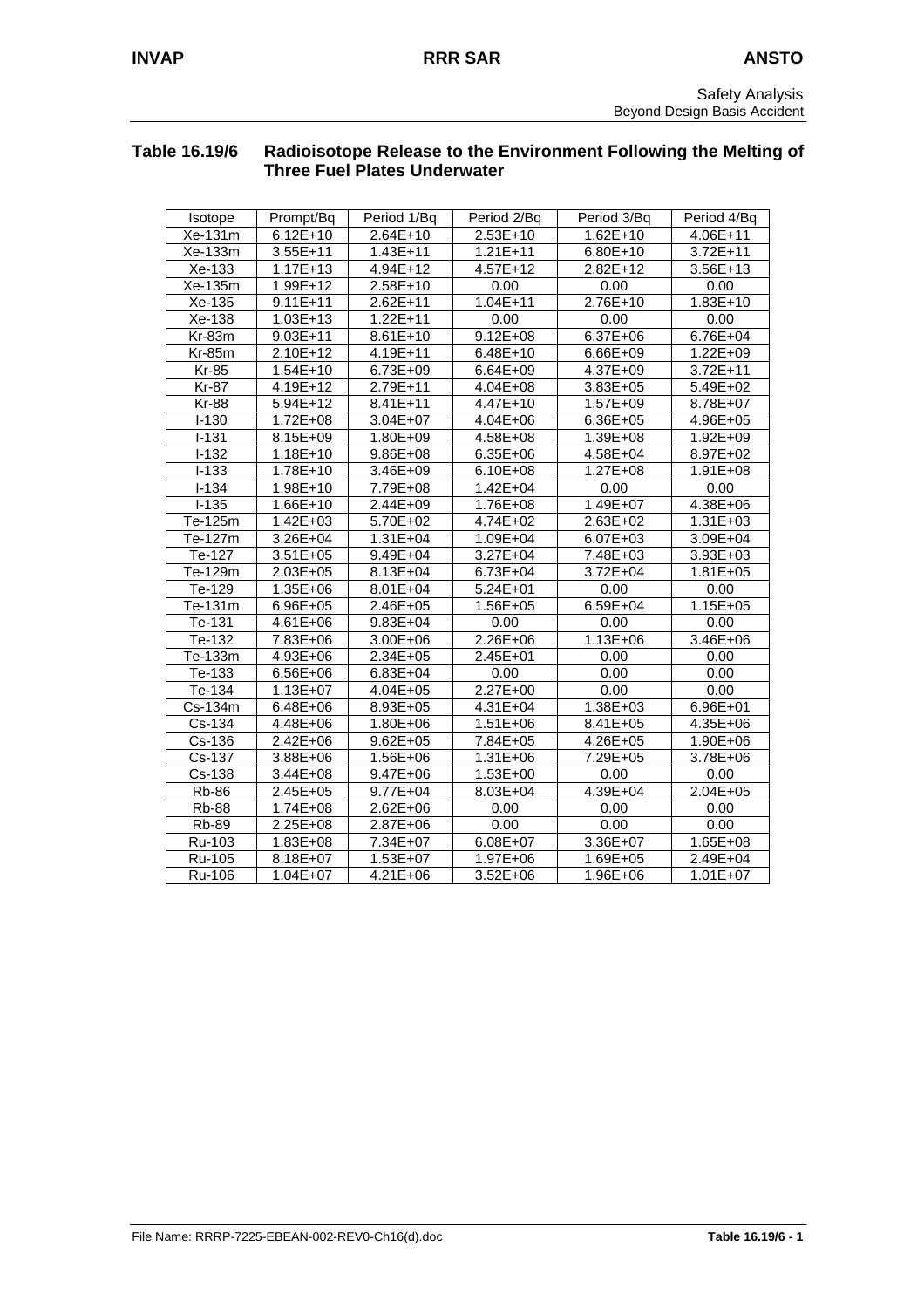#### **Table 16.19/7 Summary of Conditions during the Beyond Design Basis Accident Sequences with Failure of U-Mo Targets in Air inside a Hot Cell**

| Period           | Time [s]                          |                                     | Meteoro-<br>logical<br>Condition                                                                                               | Wind<br>speed<br>[m/s] |                   |
|------------------|-----------------------------------|-------------------------------------|--------------------------------------------------------------------------------------------------------------------------------|------------------------|-------------------|
| Prompt           | 0 to 120                          | normal (exhaust)                    | 14400% hot cell volume/day                                                                                                     | F (winter)             | 1 $m/s$           |
| P <sub>1</sub> A | 120 to $10^3$                     | Isolated containment<br><b>CERS</b> | $1\%^1$ +(1/12)% <sup>1</sup> is released during the first<br>hour<br>2% day is released during the remainder<br>of the period | F (winter)             | 1 $m/s$           |
| P <sub>1</sub> B | $10^3$ to $10^4$                  | Isolated containment<br><b>CERS</b> | $2\%$ /day                                                                                                                     | F (winter)             | 1 $m/s$           |
| P <sub>1</sub> C | $104$ to<br>4.32 $10^4$           | Isolated containment<br><b>CERS</b> | $2\%$ /day                                                                                                                     | F (winter)             | 1 $m/s$           |
| P <sub>2</sub>   | 4.32 10 $^{4}$ to<br>$8.6410^{4}$ | Isolated containment<br><b>CERS</b> | $2\%$ /day                                                                                                                     | D (winter)             | $3 \, \text{m/s}$ |
| P <sub>3</sub>   | 8.64 $10^4$ to<br>1.296 $10^5$    | Isolated containment<br><b>CERS</b> | $2\%$ /day                                                                                                                     | F (winter)             | 1 $m/s$           |
| P4               | 1.296 10 $5$ to<br>$8.6410^{6}$   | Isolated containment<br><b>CERS</b> | $2\%$ /day                                                                                                                     | D (winter)             | $3 \, \text{m/s}$ |

1 Corresponds to percentage of volume of the containment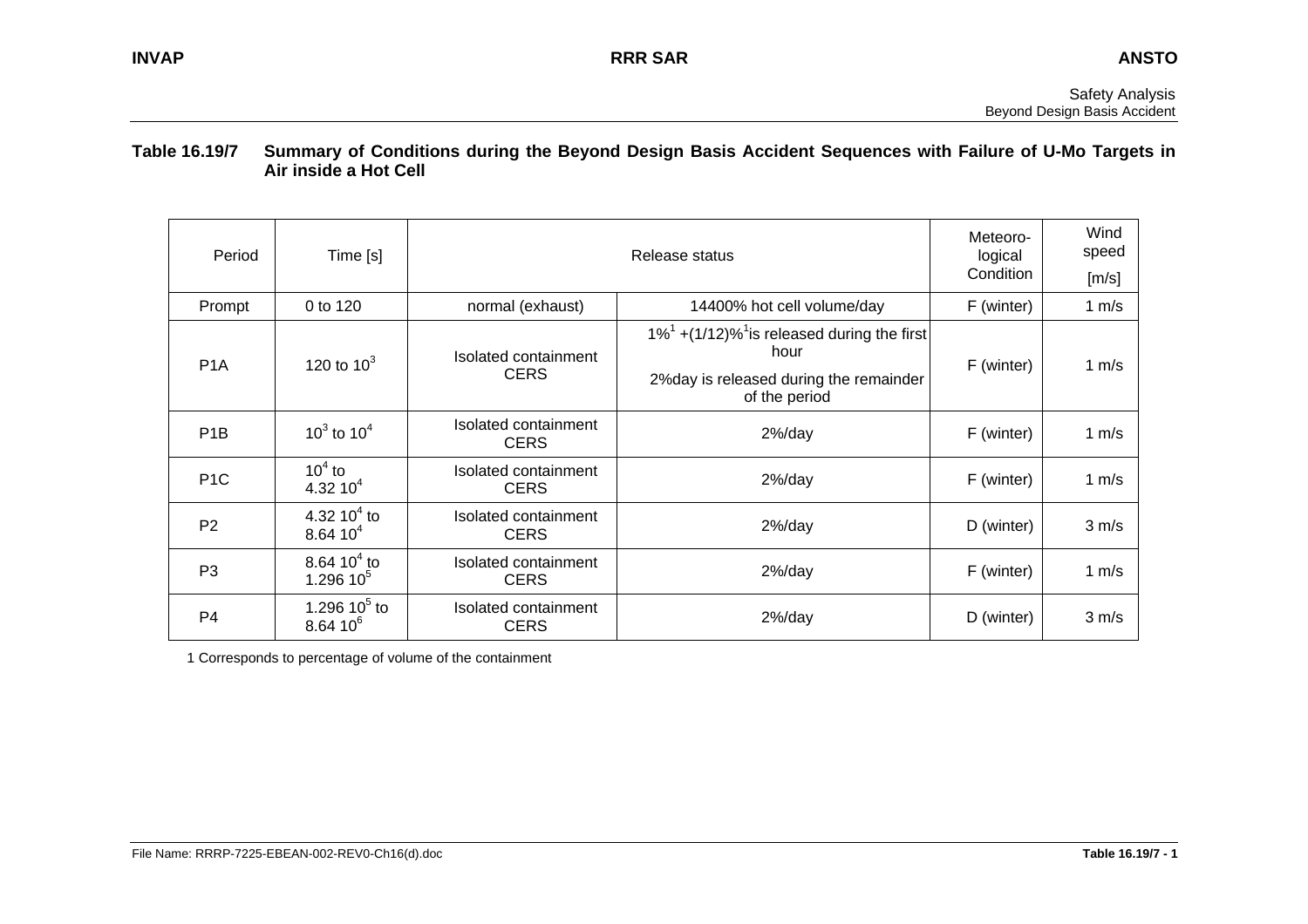## **Table 16.19/8 Radioisotope Release to the Environment Following the Melting of a U-Mo Target in Air inside a Hot Cell**

| Isotope              | Prompt /Bq   | Period 1/Bq  | Period 2 /Bq | Period 3 /Bq | Period 4 /Bq |
|----------------------|--------------|--------------|--------------|--------------|--------------|
| Xe-131m              | $4.00E + 09$ | $1.97E + 11$ | $1.46E + 08$ | 1.06E+05     | 7.67E+01     |
| Xe-133m              | $1.501E+11$  | 7.29E+12     | $4.74E + 09$ | $3.02E + 06$ | $1.92E + 03$ |
| Xe-133               | $3.75E+12$   | $1.84E+14$   | $1.31E+11$   | $9.16E + 07$ | $6.40E + 04$ |
| Xe-135m              | $9.05E + 11$ | 7.73E+12     | 0.00         | 0.00         | 0.00         |
| Xe-135               | $3.22E+11$   | $1.41E+13$   | $4.34E + 09$ | 1.30E+06     | $3.91E + 02$ |
| Xe-138               | 4.61E+12     | 3.67E+13     | 0.00         | 0.00         | 0.00         |
| Kr-83m               | 4.37E+11     | $1.32E+13$   | 1.08E+08     | 8.54E+02     | 0.00         |
| Kr-85m               | $1.05E + 12$ | $4.11E + 13$ | 4.91E+09     | 5.72E+05     | 6.67E+01     |
| $Kr-85$              | 4.35E+08     | $2.15E+10$   | $1.64E + 07$ | $1.22E + 04$ | $9.13E + 00$ |
| Kr-87                | 2.07E+12     | 5.31E+13     | 5.95E+07     | 6.40E+01     | 0.00         |
| <b>Kr-88</b>         | 2.84E+12     | $9.94E + 13$ | 4.08E+09     | 1.63E+05     | 6.49E+00     |
| $1 - 130$            | $1.12E + 08$ | $2.14E + 08$ | 0.00         | 0.00         | 0.00         |
| $1 - 131$            | $1.13E + 11$ | $2.15E+11$   | 0.00         | 0.00         | 0.00         |
| $1 - 132$            | 2.58E+11     | 4.80E+11     | 0.00         | 0.00         | 0.00         |
| $1 - 133$            | $4.52E+11$   | 8.63E+11     | 0.00         | 0.00         | 0.00         |
| $I-134$              | $5.19E + 11$ | $9.22E + 11$ | 0.00         | 0.00         | 0.00         |
| $I-135$              | $4.21E + 11$ | 7.97E+11     | 0.00         | 0.00         | 0.00         |
| Te-125m              | $1.44E + 02$ | 2.76E+02     | 0.00         | 0.00         | 0.00         |
| Te-127m              | $5.09E + 04$ | $9.74E + 04$ | 0.00         | 0.00         | 0.00         |
| Te-127               | 5.88E+06     | $1.12E + 07$ | 0.00         | 0.00         | 0.00         |
| Te-129m              | $1.70E + 06$ | 3.25E+06     | 0.00         | 0.00         | 0.00         |
| $\overline{Te}$ -129 | 4.21E+07     | 7.61E+07     | 0.00         | 0.00         | 0.00         |
| Te-131m              | 2.74E+07     | 5.24E+07     | 0.00         | 0.00         | 0.00         |
| Te-131               | 1.68E+08     | 2.76E+08     | 0.00         | 0.00         | 0.00         |
| Te-132               | 2.59E+08     | $4.95E + 08$ | 0.00         | 0.00         | 0.00         |
| Te-133m              | $2.15 + 08$  | $3.83E + 08$ | 0.00         | 0.00         | 0.00         |
| Te-133               | 2.39E+08     | $3.41E + 08$ | 0.00         | 0.00         | 0.00         |
| Te-134               | 4.53E+08     | 7.89E+08     | 0.00         | 0.00         | 0.00         |
| Cs-134m              | $5.25E + 04$ | $9.81E + 04$ | 0.00         | 0.00         | 0.00         |
| $Cs-134$             | 1.79E+03     | 3.43E+03     | 0.00         | 0.00         | 0.00         |
| Cs-136               | 1.58E+05     | $3.03E + 05$ | 0.00         | 0.00         | 0.00         |
| Cs-137               | $2.71E + 05$ | $5.18E + 05$ | 0.00         | 0.00         | 0.00         |
| $Cs-138$             | 4.38E+08     | 7.42E+08     | 0.00         | 0.00         | 0.00         |
| <b>Rb-86</b>         | 8.02E+02     | 1.53E+03     | 0.00         | 0.00         | 0.00         |
| <b>Rb-88</b>         | $2.29E + 08$ | 3.55E+08     | 0.00         | 0.00         | 0.00         |
| <b>Rb-89</b>         | 3.03E+08     | 4.53E+08     | 0.00         | 0.00         | 0.00         |
| Ru-103               | 3.40E+07     | 6.50E+07     | 0.00         | 0.00         | 0.00         |
| Ru-105               | 6.540E+07    | 1.23E+08     | 0.00         | 0.00         | 0.00         |
| Ru-106               | $5.17E + 05$ | 9.90E+05     | 0.00         | 0.00         | 0.00         |

*End of Tables*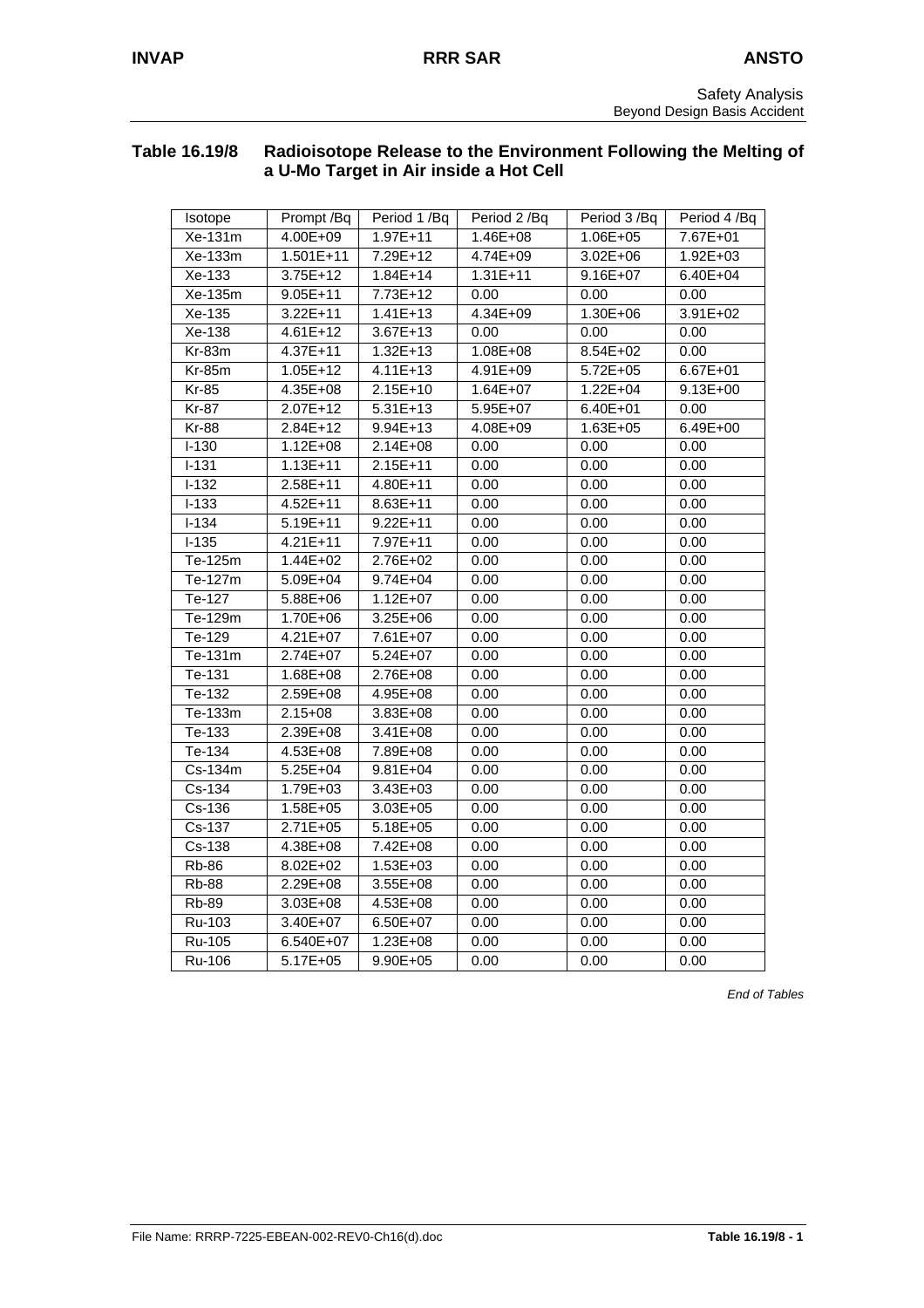#### **16.20 PROBABILISTIC SAFETY ASSESSMENT OBJECTIVES**

The objective of the Probabilistic Safety Assessment (PSA) for the reactor is the quantitative evaluation of the risks associated with the operation of the Reactor Facility.

As part of this basic objective, the following particular objectives were pursued:

- a) The identification of internal and external events that may lead to accident conditions.
- b) The identification and analysis of the plant systems responses to the initiating events identified to pose a relevant risk to the public and operators.
- c) The identification of systems, components, and human actions important to the overall risk.
- d) The estimation of the impact of dependent failures in the overall risk.
- e) The estimation of the containment response and associated source terms for a few representative accident sequences.
- f) The comparison of the representative accident sequences risks with the regulatory objectives<sup>[1](#page-90-0)</sup>.

The PSA was developed in parallel with the basic and detailed engineering phase of the RRR Project. The preliminary results were used as input to the design process, permitting improvements to be made to the design. The analysis was re-quantified with data from the detailed engineering.

#### **16.20.1 The Probabilistic Safety Assessment and the Deterministic Safety Analysis**

The safety analyses presented in previous sections of this chapter of the SAR considers a comprehensive range of postulated initiating events. It examines each of these postulated initiating events and determines which can be eliminated from further consideration on the basis of their low likelihood of occurrence, or plant design features that mean the event cannot credibly occur. The events that remain are considered design basis initiating events and are analysed using thermal-hydraulic and neutronics computer codes with very conservative assumptions. The analyses show that the safety features included in the design are effective in preventing the exceedance of safety limits.

In contrast to the deterministic safety analysis, the PSA asks "What if the postulated initiating event were to occur and more than one piece of equipment were to fail? What if several things were to go wrong?" The PSA attempts to determine all the possible combinations of how the plant could respond to an initiating event, group all the possible outcomes, obtain conservative estimates of the frequency (how likely), and bounding estimates of the consequences (the effect, usually expressed in the maximum effective radiation dose to a worst exposed individual member of the public). The frequency and consequence constitute the risk and can be compared against the safety objectives set out in the regulatory assessment principles.

<span id="page-90-0"></span> $1$  ARPANSA,  $\degree$ Regulatory Assessment Principles for Controlled Facilities", Australia, October 2001.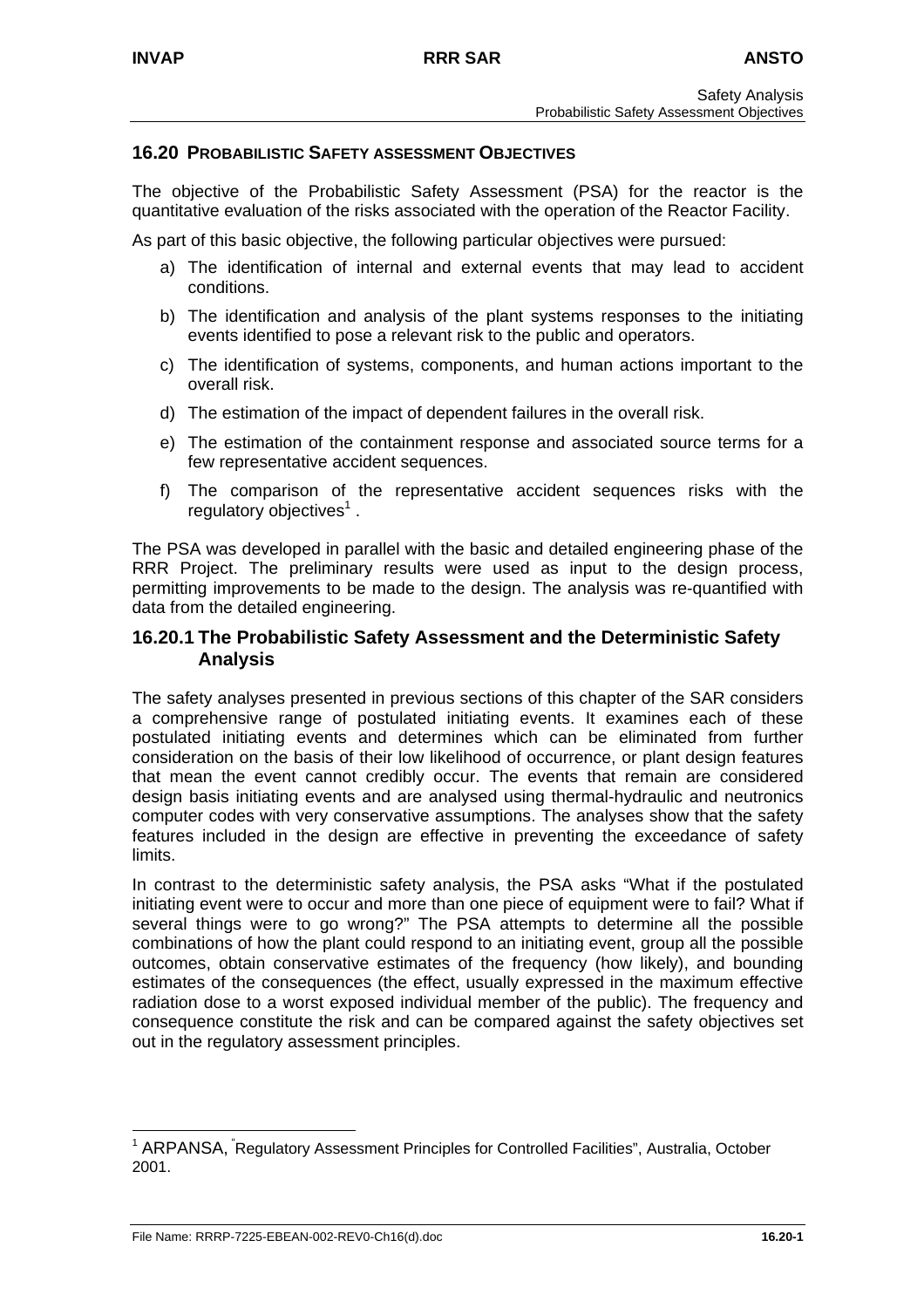## **16.20.2 Scope of the PSA**

The risk evaluation was performed, taking into account internal events, internal hazards (eg fire) and external hazards (e.g., earthquakes) relevant to the plant. Sabotage and security related events are explicitly excluded from PSA.

The different PSA scopes are usually classified in three levels:

- a) Level I: considers the development of accident sequence models to the point necessary to determine whether damage to the fuel assemblies and rigs has occurred, and the corresponding likelihood (expected frequency). The phenomenology of fission product release is not analysed, nor is the containment response to any release.
- b) Level II: goes beyond Level I in the modelling of the phenomena associated with the release, transport and deposition of fission products from their original location (e.g., fuel) through the various plant systems to the containment. It examines the behaviour of the fission products in the containment environment and the degree to which they are released to the environment (the 'source term').
- c) Level III: goes beyond level II in analysing the dispersion of radioactive material in the environment. It models the different paths that may exist for these radioactive materials to have an impact on members of the public.

The scope of the present PSA is Level I with some Level III aspects. The Level III aspects include the consequence analysis of a number of representative accident sequences. These accidents were selected on the basis of making a significant contribution to the overall frequency of damage to the plant. The comparison with ARPANSA requirements is made even taking into account the 95% confidence level provided by the uncertainty analyses. Even in this case, the calculated CDF fulfils the safety objectives.

In order to obtain risk-representative scenarios, several reactor utilisation accidents were selected. For the selected accidents, release fractions were derived using conservative assumptions and the containment response determined in order to obtain the source term for that sequence. The dose to members of the public was also calculated using conservative weather conditions.

The Level I PSA results provide estimates of the frequency of events that may cause damage to the fuel and other potential sources of radioactive material (eg heavy water). They also highlight the most important contributors to the risk of the plant from the frequency point of view, and they may help in the final definition of the safety systems parameters, configuration and set points.

The corresponding dependent failure analyses helped to verify the adequacy of the segregation and redundancy of safety functions.

The overall results, consisting of the representative accident sequences, their associated frequency and estimated doses, are compared against the regulatory requirements. The two main regulatory requirements in this respect are a total Core Damage Frequency of less than  $1x10^4$  per year and the meeting of the dose/frequency limits set out in Chapter 2 and repeated here below.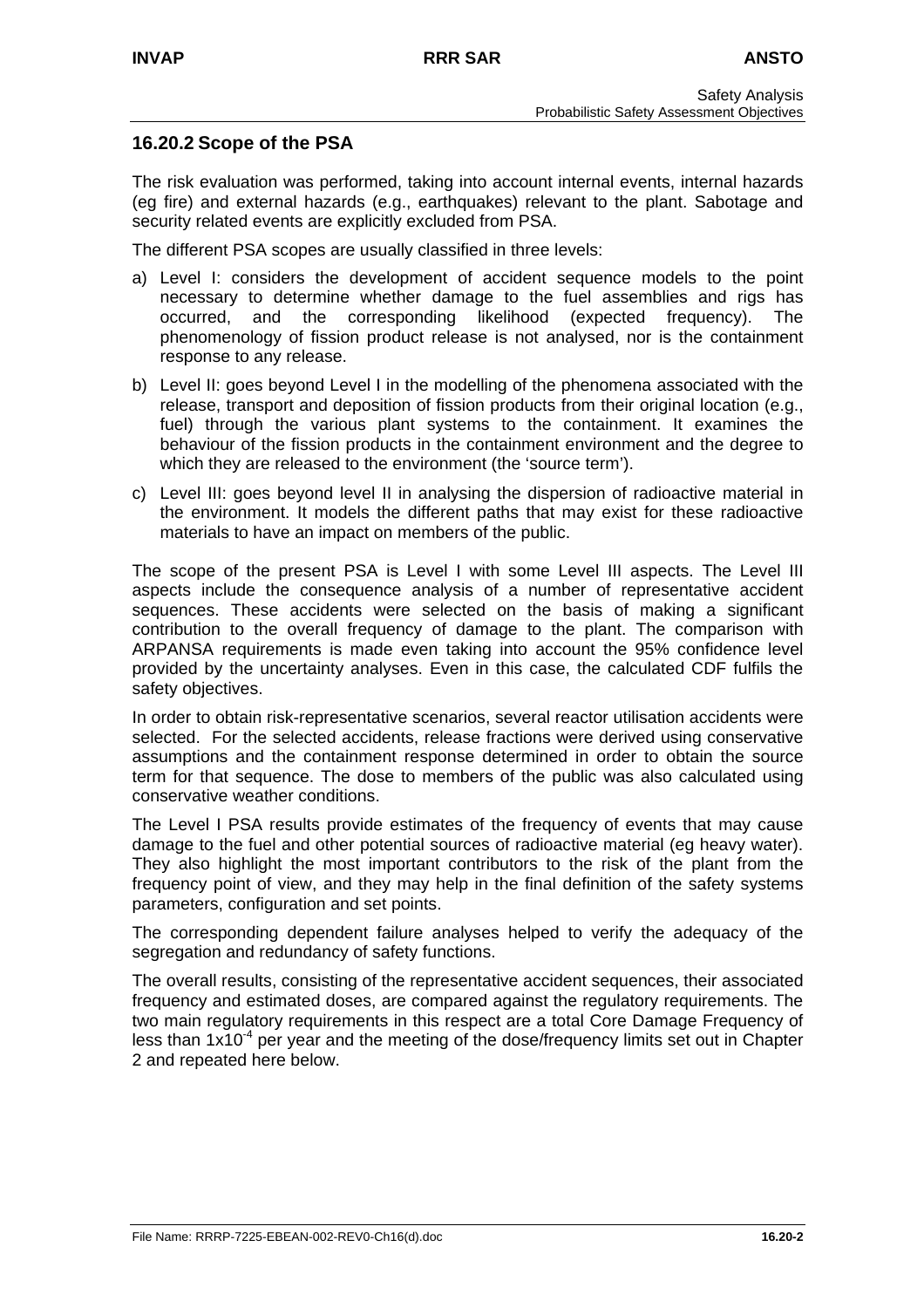| Maximum effective dose to most<br>exposed individual off-site | Total frequency, per controlled facility year |                  |  |
|---------------------------------------------------------------|-----------------------------------------------|------------------|--|
| (mSv)                                                         | Safety limit                                  | Safety objective |  |
| $0.1 - 1$                                                     |                                               | $10^{-2}$        |  |
| $1 - 10$                                                      | $10^{-1}$                                     | $10^{-3}$        |  |
| $10 - 100$                                                    | $10^{-2}$                                     | $10^{-4}$        |  |
| $100 - 1000$                                                  | $10^{-3}$                                     | $10^{-5}$        |  |
| >1000                                                         | $10^{-4}$                                     | $10^{-6}$        |  |

Safety Analysis Probabilistic Safety Assessment Objectives

The PSA includes consideration of all envisaged operating states of the Reactor Facility, and all expected radiation sources that may exist in the plant. These results demonstrate that there is no design basis accident or credible beyond design basis accident that could cause a sufficiently high dose to the worst placed member of the public such as to require countermeasures.

## **16.20.3 PSA Results – Core Damage Frequency**

A very important result to be obtained from a PSA is the Core Damage Frequency. The Core Damage Frequency is the annual probability of occurrence of all accidents with the potential to cause significant damage to the reactor core. In the following discussion we consider the Core Damage Frequency arising from internal events and seismic events.

For the Reactor, the Core Damage Frequency obtained by the summation over all the frequencies of internal event sequences that may lead to core damage is:

#### **Internal events CDF**

| Mean Core Damage Frequency:                        | 1.4 10 $\frac{7}{1}$ /year |
|----------------------------------------------------|----------------------------|
| 5 <sup>th</sup> Percentile Core Damage Frequency:  | 2.3 $10^{-8}$ /year        |
| 95 <sup>th</sup> Percentile Core Damage Frequency: | 3.4 $10^7$ /year           |

During screening of internal hazards, internal fire was identified as having the potential to cause core damage. The internal fire contribution was analyzed using the internationally accepted IAEA methodology, and several fire scenarios were calculated under a highly conservative approach, taking into account the particular layout of the RRR. The overall CDF due to internal fire initiated accidents is estimated to be:

#### **Internal Fire CDF**

Mean Core Damage Frequency: 1.4 10<sup>-8</sup>/year

The contribution of the internal fire, under these conservative approach, is one order of magnitude less than the internal initiators CDF and is located well below the cut-off frequency of the regulatory requirements. Given this result, a more detailed (less conservative) evaluation of the internal fire contribution was not performed.

The seismic contribution to the Core Damage Frequency has been analysed in two different scenarios.

The first scenario considers the contribution to the Core Damage Frequency for those seismic events whose frequency is up to that stated for the SL-2 earthquake, that is, with a frequency higher or equal to  $10^{-4}$ /year. This scenario examines the overall ability of the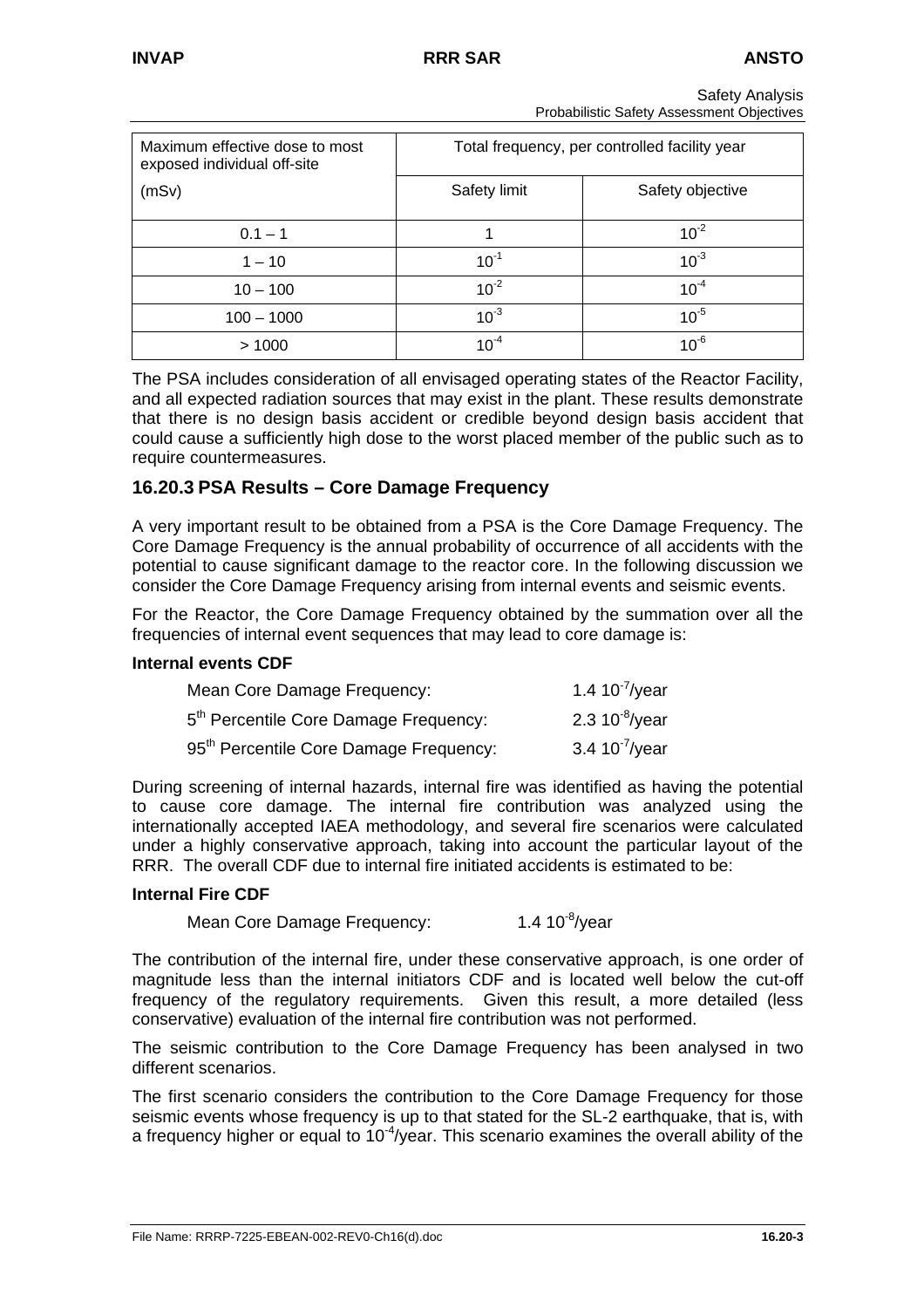critical systems in the Reactor to withstand a seismic event of a magnitude for which they have been designed.

The second scenario considers the contribution to the Core Damage Frequency for all the seismic events above the SL-2 level as indicated by the hazard curve derived for the site. In this case, the ability of the critical systems to withstand a seismic event beyond their design basis is being considered. In this extreme scenario, the safety systems necessary to shutdown the reactor and prevent loss of coolant after a severe seismic event are treated as single systems whose performance can be degraded by vibration, damage or geometric distortion due to the high accelerations experienced. The seismic BDB events are not expected to occur; however, they are modelled in the PSA in order to evaluate their relative contribution.

The Core Damage Frequency obtained by the summation over all the frequencies of seismic event sequences (up to the SL-2 level) that may lead to significant core damage is:

#### **SL-2 level seismic CDF**

| Mean Core Damage Frequency:                        | 2.2 $10^{-10}$ /year |
|----------------------------------------------------|----------------------|
| 5 <sup>th</sup> Percentile Core Damage Frequency:  | 1.7 $10^{-11}$ /year |
| 95 <sup>th</sup> Percentile Core Damage Frequency: | 1.0 $10^{9}$ /year   |

These values, when compared with the contribution of internally initiated events, contribute less than 0.2% to the overall Core Damage Frequency. This value indicates that the design of the safety related components is sufficiently robust to withstand the seismic events that may be experienced at the Reactor Facility.

The Core Damage Frequency obtained by the summation over all the frequencies of seismic event sequences (for the full hazard curve) that may lead to core damage is:

#### **Full hazard curve seismic CDF**

| Mean Core Damage Frequency:                        | 3.8 $10^{-7}$ /year |
|----------------------------------------------------|---------------------|
| 5 <sup>th</sup> Percentile Core Damage Frequency:  | 2.2 $10^{8}/year$   |
| 95 <sup>th</sup> Percentile Core Damage Frequency: | 6.3 $10^{7}/year$   |

Note that the estimate of CDF arising from the full seismic hazard curve is about an order of magnitude higher than that provided in the PSAR due to improved modelling of the system fragilities.

The full hazard seismic values, when compared with the contribution of internally initiated events, indicate that extreme seismic events contribute approximately 75% to the overall CDF. Given the conservative assumptions for the calculations in these extreme cases and the fact that even for these cases the ARPANSA criteria are fulfilled, it can be concluded that the design of the Reactor Facility is very robust.

In the consideration of external events, all other initiators were screened out, including extreme winds and tornadoes. Two of the external events were aircraft crash and strike by military shell, with relatively high frequency contributions. Their estimated frequencies were 1.1x10<sup>-8</sup>/year with an upper bound of  $4.8x10^{-8}/y$ ear for the aircraft crash, and an upper bound of  $1.0x10^{-8}$ /year for the military shell, respectively.

The total contribution of all accident sequences (initiated either by internal events, by internal fire, by external earthquakes, and other external events) is obtained by summing each of the above contributions. The mean value is obtained by the summation of the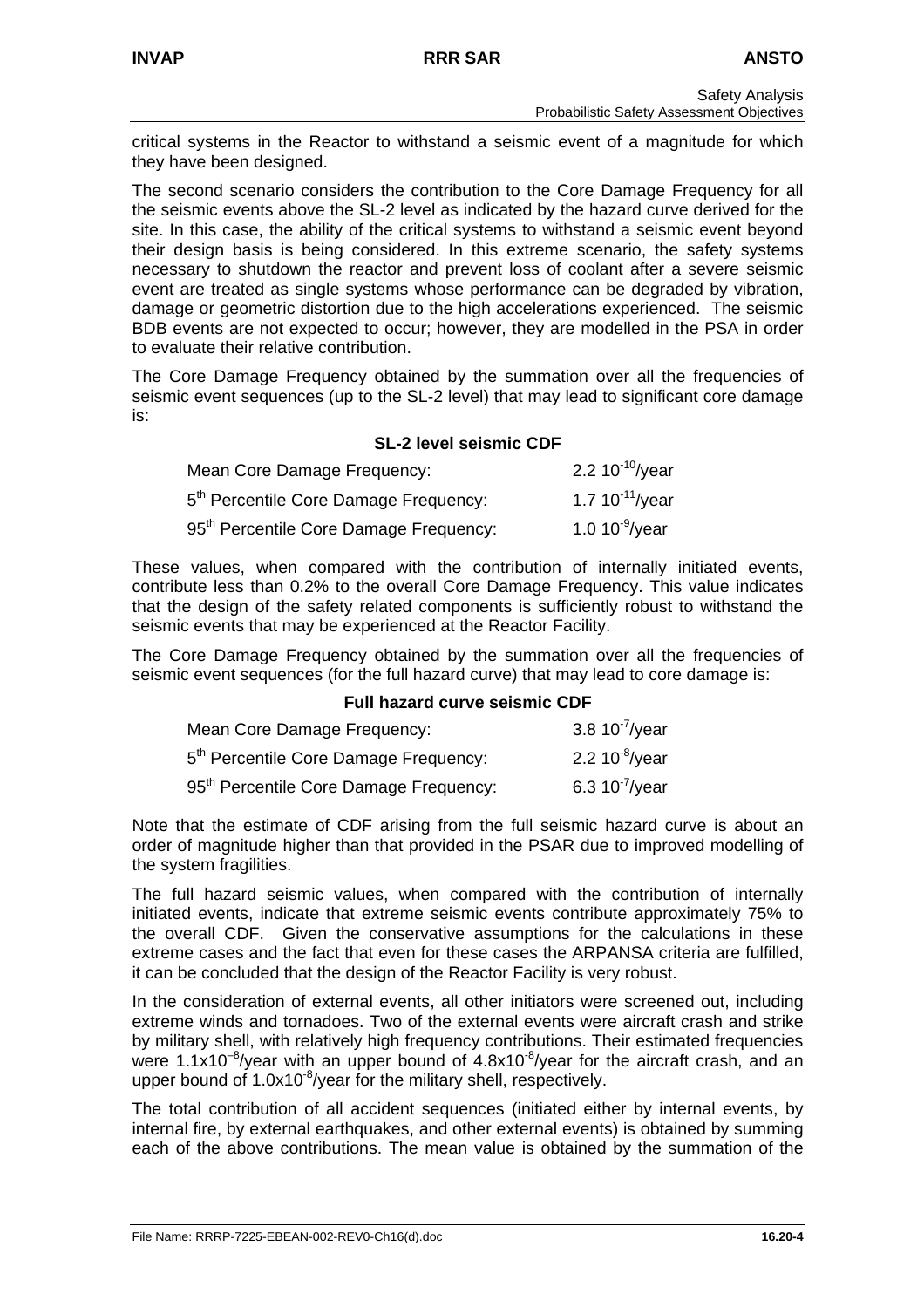mean values (when they are available) or the upper bound estimations (when mean values do not exist). The uncertainty range is obtained assuming an uncertainty distribution for all contributors similar to the one obtained for internal events.

The overall core damage frequency is thus determined as:

## **Overall CDF (including seismic hazard up to SL-2)**

| Mean Core Damage Frequency:                       | 1.7 $10^{-8}$ /year |
|---------------------------------------------------|---------------------|
| 5 <sup>th</sup> Percentile Core Damage Frequency  | 4.9 $10^{-8}$ /year |
| 95 <sup>th</sup> Percentile Core Damage Frequency | 4.1 $10^{-7}$ /year |
| <b>Overall CDF (with FULL seismic hazard)</b>     |                     |
| Mean Core Damage Frequency:                       | 5.4 $10^{7}/year$   |

| Mean Core Damage Fiequency.           | $3.4$ TV <i>T</i> and $\overline{a}$ |
|---------------------------------------|--------------------------------------|
| 5th Percentile Core Damage Frequency  | 3.0 $10^{-7}$ /year                  |
| 95th Percentile Core Damage Frequency | 9.1 $10^{-7}$ /year                  |

The regulatory requirement is that the Core Damage Frequency should be less than  $10^{-4}$ /year.

It is thus concluded that those accidents involving core damage in the Reactor Facility have a very low likelihood of occurrence and well below the ARPANSA criterion.

It may also be concluded that those seismically initiated accidents with the potential to cause significant damage to the core pose a risk comparable to that posed by internal initiators to the public in the vicinity of the LHSTC.

## **16.20.4 PSA Results – Frequency/Dose Limits**

As a consequence of the very low Core Damage Frequency of the Reactor, those accidents with a credible potential for radioactive release to the environment do not involve significant damage to the core but some involve damage to the irradiation rigs.

The purpose of performing this kind of analysis is, however, to demonstrate that even taking into account these extremely conservative assumptions, the regulatory requirements are fulfilled.

After screening of all possible accidents with the potential to cause radioactive releases, five release categories were established, and their associated annual frequencies calculated. The five categories described below.

Calculations were performed to determine the doses to individuals at the buffer zone boundary (1600m) using very conservative assumptions:

- a) For the fuel and fuel plate events, the inventory was calculated for equilibrium (maximum) core and increased by 10% to take into account uncertainties.
- b) Conservative retention factors for the water were assumed.
- c) Radioactive decay was neglected during water transport.
- d) The worst atmospheric conditions (Pasquill F with 1 m/s wind speed, winter season) were assumed during the first 12 hours followed by 12 hours of Pasquill at 3 m/s, another 12 hours of Pasquill F at 1 m/s and the final 98.5 days, Pasquill D at 3 m/s.
- e) The "prompt" release would be at 45 m.
- f) Containment closure would occur two minutes after the accident.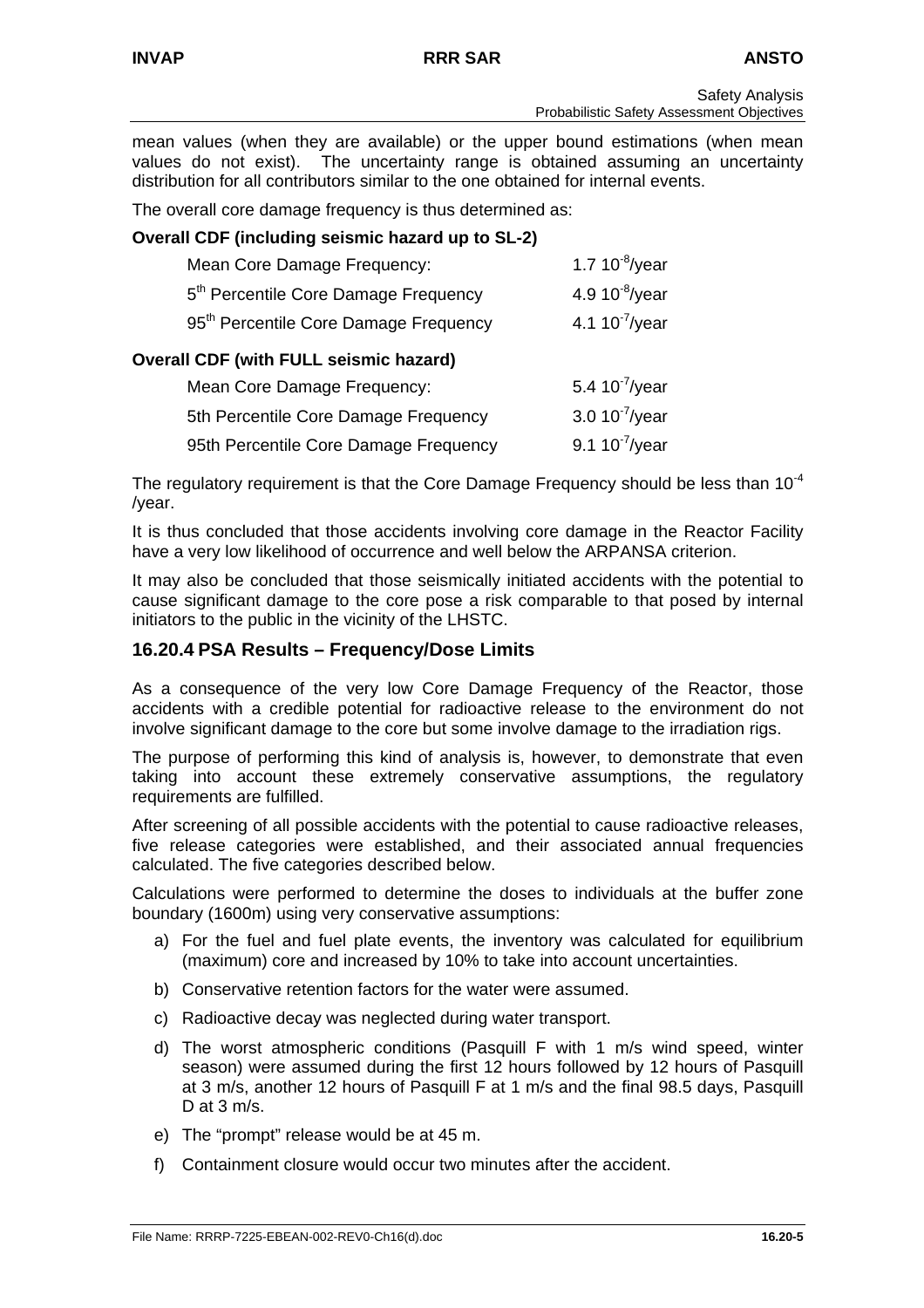- g) Subsequent release would be by leakage of the containment and this would be assumed to occur at ground level.
- h) There is no exhaust filter retention of any kind.
- i) The containment leak rate of would be 3% of the volume per day for the first day following closure of the containment (while pressure in the containment could be elevated) and 2% per day thenceforth, for up to 99 additional days.
- j) The release continues for up to 100 days.

For the case of the targets melting in the hot cell, although the stack filter retention was again assumed to be zero, the cell recirculation filtering was assumed to be degraded. In the recirculation there are two charcoal filters and three absolute filters while in exhaust one charcoal and two absolute filters. The individual efficiencies were considered degraded (99% for each absolute filter and 90% for each charcoal filter).

These assumptions are realistic but conservative. For example, the containment would be expected to close within one minute of an accident.

The results obtained for each release category are:

Release category RC-B5 (corresponds to a local blockage of two flow channels):

Annual frequency: 1.3 10<sup>-6</sup>/yr

Maximum individual effective dose: 0.0077 mSv

Release category RC-E3 (corresponds to the fall and subsequent break-up of a fuel element in transit under water):

Mean annual frequency: 3.0 10<sup>-3</sup>/vr

Maximum individual effective dose: 0.00053 mSv

Release category RC-G1 (corresponds to the melting during irradiation of one U-Mo irradiation rig containing 3 targets):

Mean annual frequency: 1.2 10<sup>-5</sup>/vr

Maximum individual effective dose: 0.0056 mSv

Release category RC-G2-FRPS (corresponds to the melting during irradiation of all twelve U-Mo irradiation rigs containing, in total, 36 targets):

Mean annual frequency: 7.2 10<sup>-5</sup>/vr

Maximum individual effective dose: 0.0677 mSv

Release category RC-G3-RMI (corresponds to the melting in air of one U-Mo irradiation rig containing 3 targets):

Mean annual frequency: 6.9 10<sup>-5</sup>/yr

Maximum individual effective dose: 0.0127 mSv

These values (with their 5% and 95% uncertainty bands) have been indicated in Figure 16.20/1. The mean core damage frequency shown on this graph includes seismic hazard up to SL-2. For clarity the sum of the frequencies in each dose band is not shown. There are at most, only two potential release categories in each band, so it can be seen that all of them fall below the regulatory safety objectives.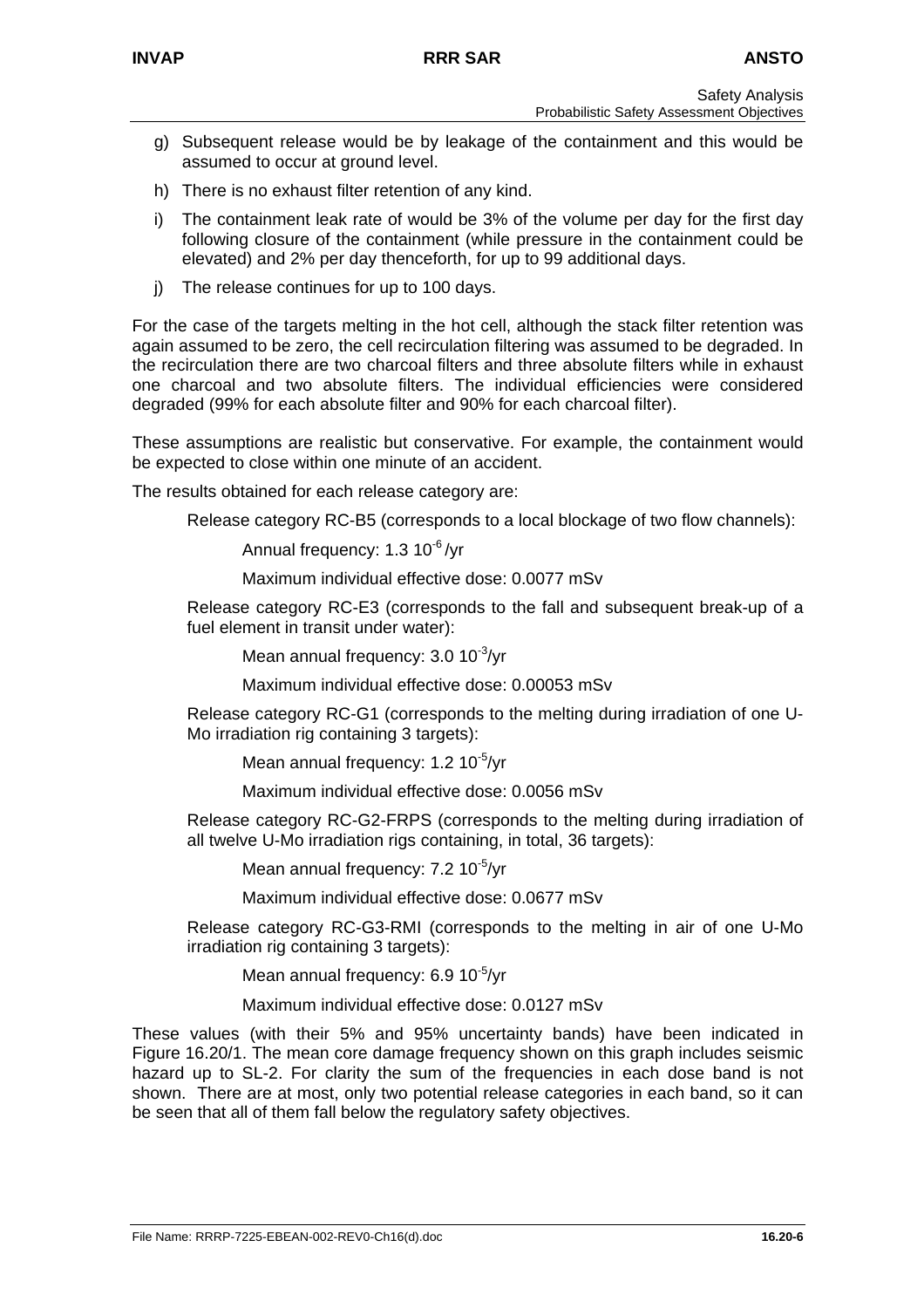## **16.20.5 Conclusions**

The PSA performed during the detail engineering stage for the Reactor has produced an estimate of the Core Damage Frequency and overall risk associated with the Reactor.

The assessed CDF of 1.7  $10<sup>-7</sup>/year$  for internal events, external events and seismic events up to SL-2 level compares well with the regulatory requirement of 1.0 10<sup>-4</sup>/year.

The estimated CDF of 3.8  $10^{-7}/y$ ear for extreme seismic events indicates that even under these unexpected scenarios, the risk is low.

The representative accident scenarios for the Reactor do not involve significant core damage, being dominated by accidents occurring to the irradiation rigs. They pose very small risks to the surrounding population that meet the most stringent regulatory acceptance criteria.

The overall risk to the population in the vicinity of the LHSTC derived from the operation of the Reactor is sufficiently low that no need for external intervention (eg sheltering or evacuation) is necessary.

*End of Section*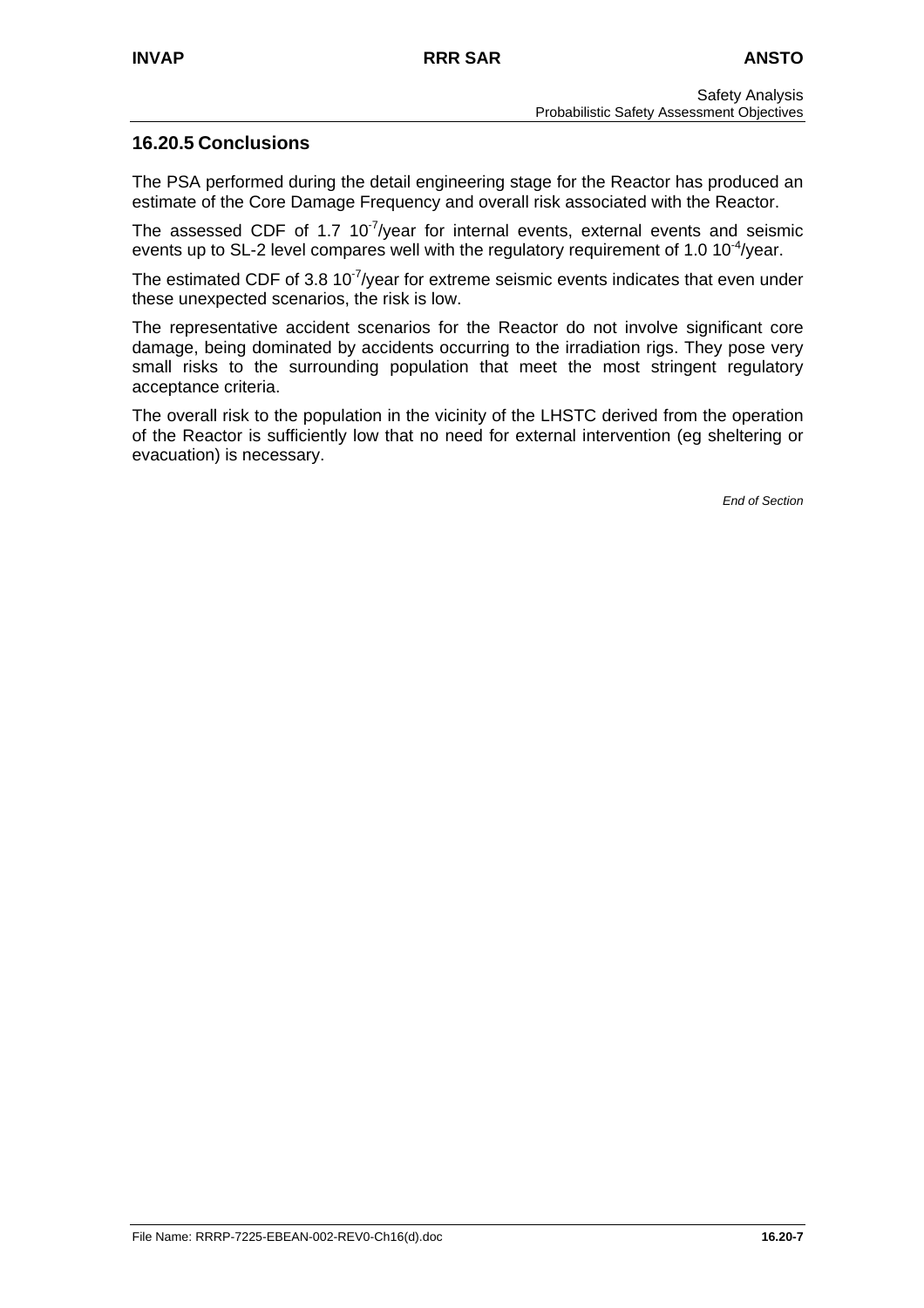

**Figure 16.20/1 Probabilistic Safety Assessment Results and Comparison to Safety Limits and Objectives** 

*End of Figures*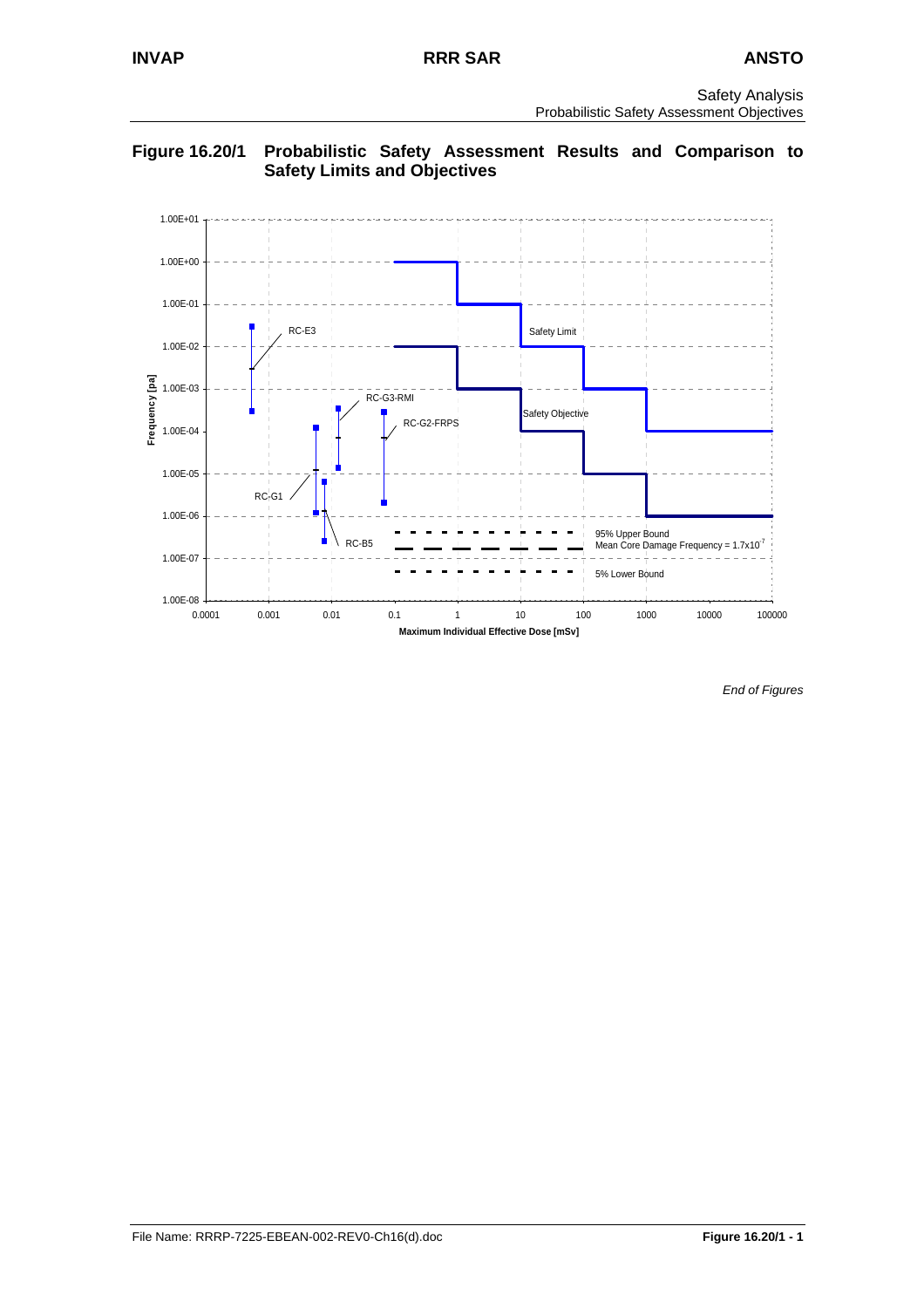Safety Analysis Comparison of Incidents That Have Occurred in Other Pool Type Reactors Against the Replacement Research Reactor Design

## **16.21 COMPARISON OF INCIDENTS THAT HAVE OCURRED IN OTHER POOL TYPE REACTORS AGAINST THE REPLACEMENT RESEARCH REACTOR DESIGN**

## **16.21.1 Introduction**

The objective of this Section is to review those incidents that have occurred in Pool Type Research Reactors around the world, consider their root causes and either show that the event is not applicable to the Reactor design or that it would adequately cope with the event.

The analysis applies to the behaviour of the core, PCS, FSS, CRDs and SSS.

The descriptions of the incidents have been obtained from IAEA TECDOC "Experience with Research Reactor Incidents", 1995. The comparison is presented in a table format.

| Reactor                                                                                                                                                                                                                                                                                | Incident                                                       | <b>Root Cause</b>                                                                          | <b>RRR Design Provision</b>                                                           |
|----------------------------------------------------------------------------------------------------------------------------------------------------------------------------------------------------------------------------------------------------------------------------------------|----------------------------------------------------------------|--------------------------------------------------------------------------------------------|---------------------------------------------------------------------------------------|
| ISIS, Saclay,<br>France                                                                                                                                                                                                                                                                | Reactivity insertion<br>during experimental<br>rig extraction. | Control Rods not fully<br>inserted; erroneous<br>reading of control rod<br>position.       | RPSs' power reading<br>from neutron flux<br>measurement and not<br>from rod position. |
|                                                                                                                                                                                                                                                                                        | Mechanical damage<br>to fuel assemblies.                       |                                                                                            | Rod position detector                                                                 |
|                                                                                                                                                                                                                                                                                        | Dose to operator:<br>$0.35$ m $Sv$                             |                                                                                            | indicates effectiveness<br>of FSS                                                     |
|                                                                                                                                                                                                                                                                                        | External dose: none                                            |                                                                                            | SSS actuates on failure<br>of FSS.                                                    |
| University of                                                                                                                                                                                                                                                                          | Removal of fuel                                                | Human error<br>Violation of<br>operational<br>procedures                                   | FE cannot be removed                                                                  |
| Michigan Ford<br>Research Nuclear<br>Reactor, Michigan,<br><b>USA</b>                                                                                                                                                                                                                  | assembly from<br>reactor while critical.                       |                                                                                            | unless reactor is<br>shutdown.                                                        |
|                                                                                                                                                                                                                                                                                        |                                                                | Lack of indication of<br>control rod position in<br>reactor bridge.                        |                                                                                       |
| Coolant flow<br><b>Engineering Test</b><br>Clear plastic sight<br>Reactor, USA<br>blockage by foreign<br>box used during<br>object.<br>observation through<br>Spike in N16 primary<br>water left in the<br>water recorder,<br>ignored due to<br>onto core blocking<br>previous erratic |                                                                | maintenance for core                                                                       | Upward flow would<br>remove any lightweight<br>object on reactor core.                |
|                                                                                                                                                                                                                                                                                        | reactor, sunk down<br>coolant flow.                            | Chimney grille provides<br>protection against<br>foreign objects falling<br>into the core. |                                                                                       |
|                                                                                                                                                                                                                                                                                        | behaviour of monitor.<br>Radiation alarm                       |                                                                                            | No clear plastic objects<br>allowed in the Reactor                                    |
|                                                                                                                                                                                                                                                                                        | sounded, reactor<br>scrammed manually.                         |                                                                                            | Hall.                                                                                 |
|                                                                                                                                                                                                                                                                                        | Melting of small<br>portion of six fuel<br>assemblies.         |                                                                                            |                                                                                       |
| <b>Materials Testing</b><br>Reactor, USA                                                                                                                                                                                                                                               | Coolant flow<br>blockage by rubber                             | Seal gasket of the<br>tank floating roof                                                   | Incident not applicable<br>to open pool design.                                       |
|                                                                                                                                                                                                                                                                                        | debris                                                         | deteriorated and                                                                           | No gaskets in Reactor                                                                 |

## **16.21.2 Comparison of Incidents with the Design**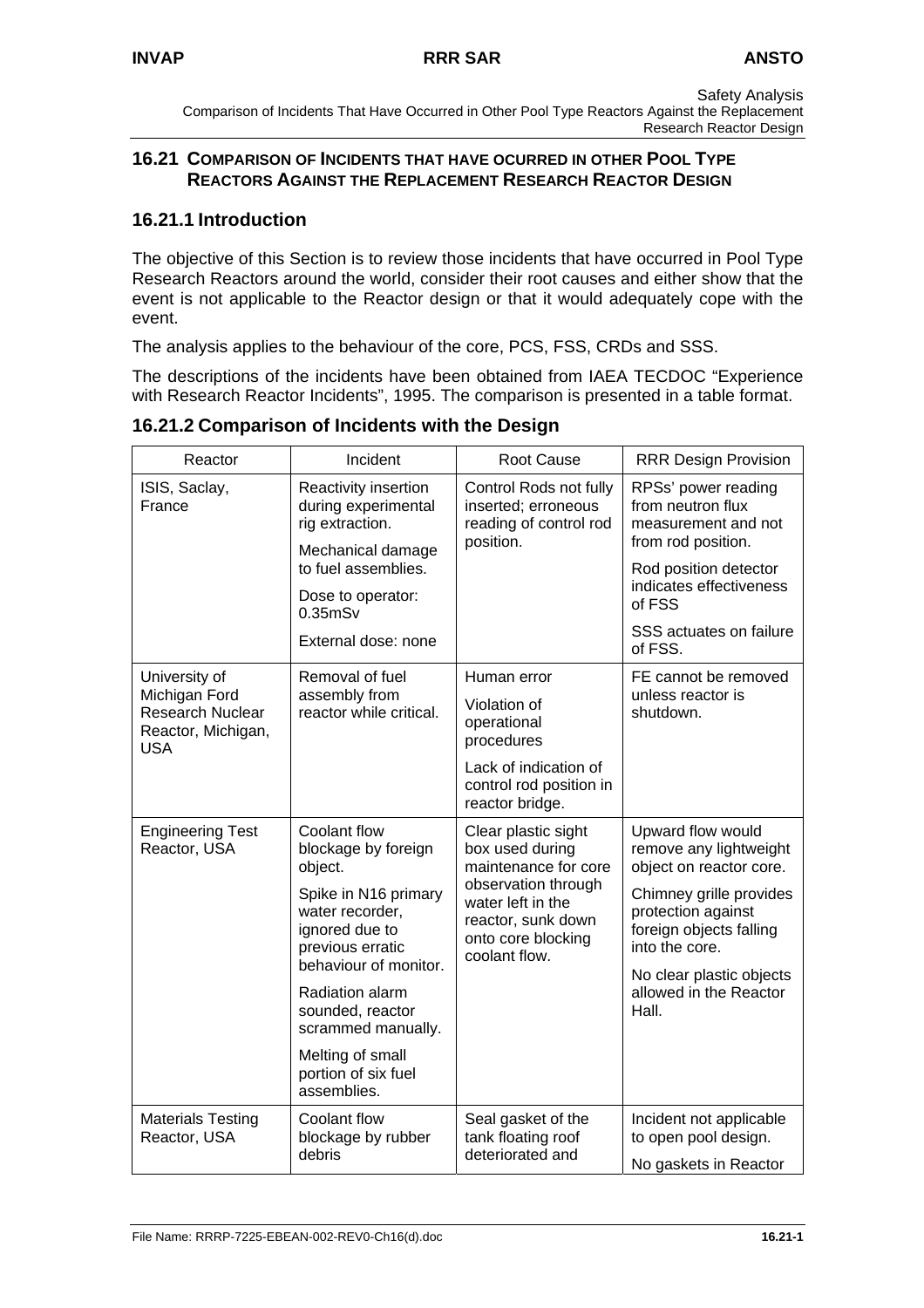Comparison of Incidents That Have Occurred in Other Pool Type Reactors Against the Replacement

|                               |                                                                                                                                                                                                                                                                                                                                                                                             |                                                                            | Research Reactor Design                                                                                 |                                                                                                                     |
|-------------------------------|---------------------------------------------------------------------------------------------------------------------------------------------------------------------------------------------------------------------------------------------------------------------------------------------------------------------------------------------------------------------------------------------|----------------------------------------------------------------------------|---------------------------------------------------------------------------------------------------------|---------------------------------------------------------------------------------------------------------------------|
| Reactor                       | Incident                                                                                                                                                                                                                                                                                                                                                                                    | <b>Root Cause</b>                                                          | <b>RRR Design Provision</b>                                                                             |                                                                                                                     |
|                               | Reactor at full power.<br>Fuel assembly<br>differential pressure<br>monitor showed<br>reduced difference<br>between pitot tube<br>total pressure and<br>static pressure.                                                                                                                                                                                                                    | rubber debris blocked<br>water flow to several<br>fuel plates.             | Pool.<br>PCS during<br>coarse filters.<br>No gaskets<br>exchanger.                                      | Thorough flushing of<br>commissioning using<br>temporary filters in<br>pump suction pipe.<br>Heat exchangers act as |
|                               | CRD servo moved<br>erratically.<br>N <sub>16</sub> detector<br>sounded alarm.                                                                                                                                                                                                                                                                                                               |                                                                            |                                                                                                         | downstream of heat                                                                                                  |
|                               | Low differential<br>pressure trip initiated<br>scram.                                                                                                                                                                                                                                                                                                                                       |                                                                            | Lower plenum diffuser<br>and core grid act as<br>inlet filters to the core.                             |                                                                                                                     |
|                               | Partial melting of fuel<br>plates.                                                                                                                                                                                                                                                                                                                                                          |                                                                            | Upward flow would<br>remove any lightweight<br>object on reactor core.                                  |                                                                                                                     |
| ORR, Oak Ridge,<br><b>USA</b> | Coolant flow<br>blockage by foreign<br>object                                                                                                                                                                                                                                                                                                                                               | Large neoprene<br>gasket slipped off an<br>inner fixture in the            | No gaskets in Reactor<br>Pool.                                                                          |                                                                                                                     |
|                               | reactor tank and<br>Visual inspection of<br>lodged on top of the<br>core at 6MW, no<br>fuel.<br>abnormal<br>Fuel assembly<br>observations.<br>outside the scope of<br>Power rise. Power<br>viewing port.<br>fluctuations at 12MW,<br>ignored by operator.<br>At 24MW radiation<br>monitor of PCS<br>sounded, Reactor<br>scram.<br>Maximum radiation<br>level inside the<br>building: 20R/hr |                                                                            | Thorough flushing of<br>PCS during<br>commissioning using<br>temporary filters in<br>pump suction pipe. |                                                                                                                     |
|                               |                                                                                                                                                                                                                                                                                                                                                                                             |                                                                            | Heat exchangers act as<br>coarse filters.                                                               |                                                                                                                     |
|                               |                                                                                                                                                                                                                                                                                                                                                                                             | No gaskets<br>downstream of heat<br>exchanger                              |                                                                                                         |                                                                                                                     |
|                               |                                                                                                                                                                                                                                                                                                                                                                                             |                                                                            | Lower plenum diffuser<br>and core grid act as<br>inlet filters to the Core.                             |                                                                                                                     |
|                               |                                                                                                                                                                                                                                                                                                                                                                                             |                                                                            | Upward flow would<br>remove any lightweight                                                             |                                                                                                                     |
|                               | Outside the building:<br>2R/hr. Radiation back<br>to normal values 20<br>hr after shutdown.                                                                                                                                                                                                                                                                                                 |                                                                            | object on reactor core.                                                                                 |                                                                                                                     |
|                               | One of the fuel plates<br>in a fuel assembly<br>was partially melted                                                                                                                                                                                                                                                                                                                        |                                                                            |                                                                                                         |                                                                                                                     |
| Siloe, France                 | During overpower<br>testing fuel plate<br>partially melted,<br>either due to coolant                                                                                                                                                                                                                                                                                                        | Presumably, a<br>foreign object<br>blocked several<br>channels in the fuel | No paint or painted<br>objects inside the<br>reactor tank.                                              |                                                                                                                     |
|                               | flow redistribution or<br>assembly and<br>a foreign object<br>blocking coolant flow.                                                                                                                                                                                                                                                                                                        | disappeared later on<br>during the accident.                               | Grille on top of the<br>reactor chimney.<br>Grille on top of the                                        |                                                                                                                     |
|                               | Meltdown of 6 fuel                                                                                                                                                                                                                                                                                                                                                                          | Could have been a                                                          | Reflector Vessel and                                                                                    |                                                                                                                     |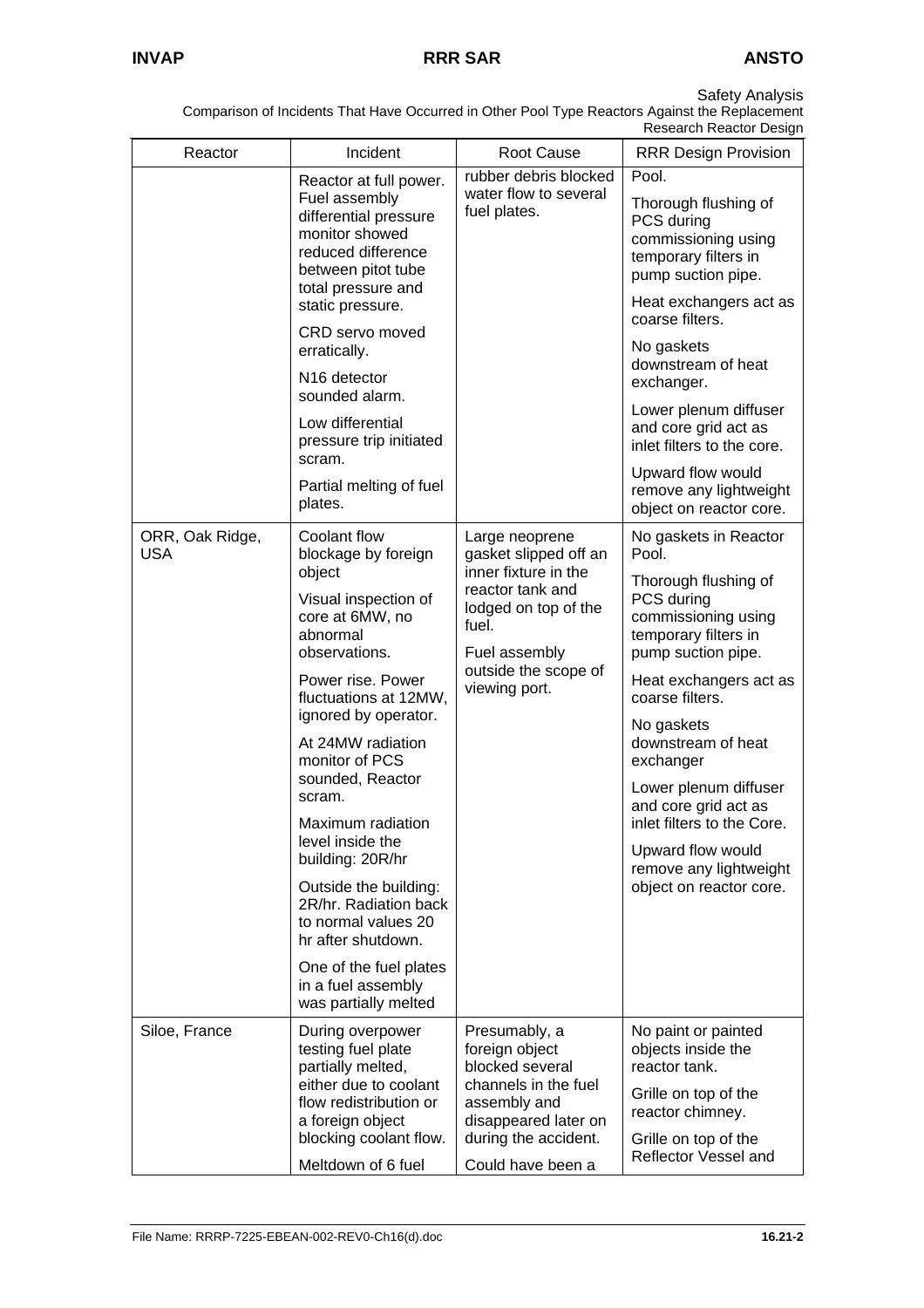Comparison of Incidents That Have Occurred in Other Pool Type Reactors Against the Replacement

|                                                  |                                                                                                                                                                                                                                                                 |                                                                                                                                                                                                                                                                          | Research Reactor Design                                                                                                                                                                                                                                                        |
|--------------------------------------------------|-----------------------------------------------------------------------------------------------------------------------------------------------------------------------------------------------------------------------------------------------------------------|--------------------------------------------------------------------------------------------------------------------------------------------------------------------------------------------------------------------------------------------------------------------------|--------------------------------------------------------------------------------------------------------------------------------------------------------------------------------------------------------------------------------------------------------------------------------|
| Reactor                                          | Incident                                                                                                                                                                                                                                                        | <b>Root Cause</b>                                                                                                                                                                                                                                                        | <b>RRR Design Provision</b>                                                                                                                                                                                                                                                    |
|                                                  | plates.<br>55000Ci of fission<br>products released<br>into the Reactor Pool<br>2000Ci released to<br>the stack within two<br>days of the accident<br>(most of it noble<br>gases)<br>No personnel<br>irradiation.<br>Insignificant release                       | piece of dry paint<br>peeled off the<br>Reactor Pool walls.                                                                                                                                                                                                              | irradiation rigs.<br>Upward flow through<br>the core would remove<br>any lightweight object.                                                                                                                                                                                   |
| BR-2 Mol, Belgium                                | to the environment.<br>Automatic scram<br>during power rise by<br>high fission product<br>contamination signal<br>in PCS.<br>Fuel plate partially<br>molten.<br>Radiation level in<br>heat exchangers:<br>100R/hr, decreasing<br>with a half life of<br>40 days | Screwdriver fell into<br>reactor tank during<br>shutdown and<br>partially blocked<br>coolant flow through<br>a fuel assembly.                                                                                                                                            | Protective grille on top<br>of chimney.<br>Upward flow through<br>the core would remove<br>any lightweight object.<br>Strict administrative<br>procedure regarding<br>lightweight objects at<br>Reactor Pool top<br>Zippered and velcro'd<br>clothes in protective<br>clothing |
| University of<br>Michigan Reactor,<br><b>USA</b> | Leak due to<br>horizontal beam<br>thimble break.                                                                                                                                                                                                                | A long shielding plug<br>was inserted inside<br>the air filled thimble,<br>which faced the Core<br>lattice. The short<br>thimble was ruptured<br>and water started to<br>rush out from the<br>pool around the edge<br>of the plug and onto<br>the experimental<br>floor. | Double barrier for pool<br>water: thimble and<br>metallic plate on outer<br>face.<br>No objects placed<br>inside neutron beam<br>guides.                                                                                                                                       |
| University of<br>Virginia Reactor,<br>EEUU       | Leak due to piping<br>break                                                                                                                                                                                                                                     | Separation of a<br>screwed fitting in<br>plastic piping in the<br>demineraliser room.                                                                                                                                                                                    | All unions are flanged<br>and sealed.<br>Short stretches of<br>piping rigidly<br>supported.<br>Large safety margins in<br>piping specifications.<br>Mechanical design and<br>stress analysis of the<br>PCS to ensure that it<br>will withstand the SL-2<br>seismic event.      |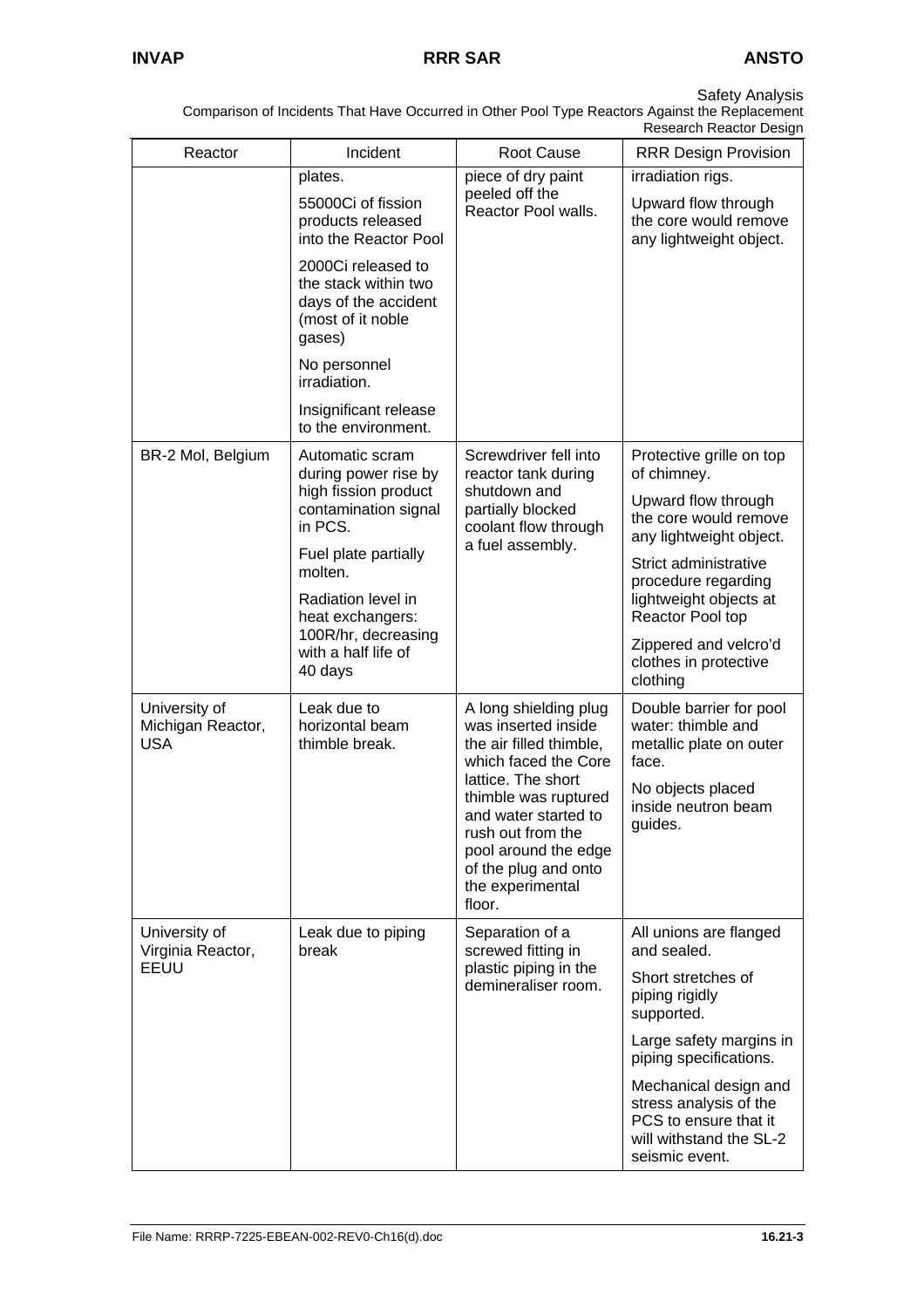|                                                                              |                                                                                                                                                                                                                                                                                        |                                                                                                                                                                                        | Research Reactor Design                                                                                                                                                                                                                                                                                                                                                                     |
|------------------------------------------------------------------------------|----------------------------------------------------------------------------------------------------------------------------------------------------------------------------------------------------------------------------------------------------------------------------------------|----------------------------------------------------------------------------------------------------------------------------------------------------------------------------------------|---------------------------------------------------------------------------------------------------------------------------------------------------------------------------------------------------------------------------------------------------------------------------------------------------------------------------------------------------------------------------------------------|
| Reactor                                                                      | Incident                                                                                                                                                                                                                                                                               | <b>Root Cause</b>                                                                                                                                                                      | <b>RRR Design Provision</b>                                                                                                                                                                                                                                                                                                                                                                 |
|                                                                              |                                                                                                                                                                                                                                                                                        |                                                                                                                                                                                        | Siphon breaker will<br>terminate leak.                                                                                                                                                                                                                                                                                                                                                      |
|                                                                              |                                                                                                                                                                                                                                                                                        |                                                                                                                                                                                        | Leak detectors on floor.                                                                                                                                                                                                                                                                                                                                                                    |
| <b>Texas Agricultural</b><br>and Mechanics<br>College Reactor,<br><b>USA</b> | Water flowing from<br>tank access hole to<br>hot sump.<br>By the time the<br>operator entered the<br>Reactor Building and<br>found the fault, the<br>water level had<br>dropped eight feet.<br>Pool water had an<br>activity of 43µCi/ml.<br>No serious<br>consequences<br>resulted.   | Failure of gasket in<br>demineraliser tank<br>access-hole from<br>where it overflowed,<br>letting most of the<br>water spill onto the<br>ground. From there it<br>went to a dry gully. | Pool cannot be drained<br>to demineraliser tank,<br>only to refilling pool.<br>Permanent connections<br>only up to siphon<br>breaker level<br>No permanent<br>connections below<br>siphon breaker level.<br>Drainage only through<br>insertion of portable<br>submersible pump into<br>Reactor Pool.<br>Level indicator with<br>alarm in demineraliser<br>tank.<br>Leak detectors on floor. |
| Siloe, France                                                                | Leak at the bottom of<br>the Reactor Pool.<br>Operator discovered<br>an increase in the<br>amount of water<br>added periodically to<br>the pool to<br>compensate losses<br>due to evaporation.<br>Contamination of<br>underground water<br>(max activity<br>170,000Bq/l of<br>tritium) | Slight degradation of<br>tightness at bottom of<br>pool (pool wall made<br>of ceramic tile joined<br>with epoxy resin)                                                                 | Stainless steel pool.<br>Leak detectors in<br>basement level.                                                                                                                                                                                                                                                                                                                               |
| Pulstrar, North<br>Carolina State<br>University, USA                         | Leak in primary<br>coolant system,<br>accelerated during<br>the weekend. Leak<br>estimated as<br>378 I/day (≅16 lt/hr).                                                                                                                                                                | Not clear in<br>description of<br>incident                                                                                                                                             | Short stretches of<br>piping rigidly<br>supported.<br>Large safety margins in<br>piping specifications.<br>Mechanical design and<br>stress analysis of the<br>PCS to ensure that it<br>will withstand the S2<br>seismic event.<br>Siphon breakers in all<br>lines.<br>Leak detectors on floor.                                                                                              |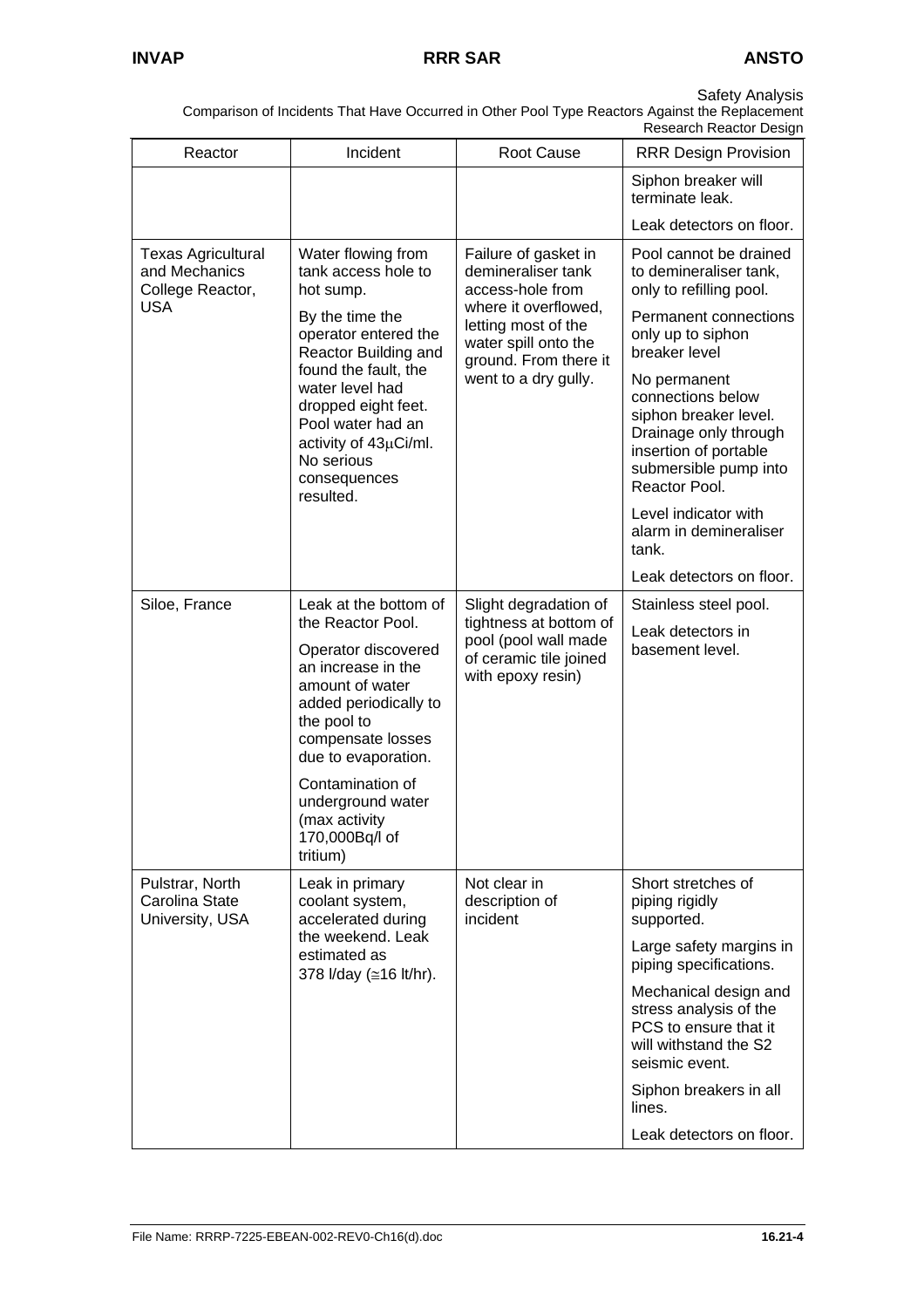| Reactor                                                  | Incident                                                                                                               | Root Cause                                                          | <b>RRR Design Provision</b>                                                                                     |
|----------------------------------------------------------|------------------------------------------------------------------------------------------------------------------------|---------------------------------------------------------------------|-----------------------------------------------------------------------------------------------------------------|
| <b>Materials Testing</b><br>Reactor, Idaho<br>Falls, USA | Overexposure due to<br>mishandling of an<br>activated component.<br>Highly radioactive                                 |                                                                     | Radiation monitor at<br>pool top area gives<br>alarm when objects are<br>moved to a height with                 |
|                                                          | reactor component<br>placed in a position<br>where it was not<br>adequately shielded<br>due to lowered water<br>level. |                                                                     | inadequate shielding.<br>Administrative<br>procedures and staff<br>training in handling of<br>active elements.  |
| BR-2, Mol, Belgium                                       | Leakage of $UO2$ –<br>$PuO2$ capsule in a<br>hydraulic rabbit                                                          |                                                                     | Temperature<br>measurement in<br>pneumatic irradiation<br>position.                                             |
|                                                          | Burnout of a CEB-<br>5 capsule                                                                                         |                                                                     | Indication of coolant                                                                                           |
|                                                          | Burnout of a UO <sub>2</sub> rod<br>in a hydraulic rabbit                                                              |                                                                     | flow. Trip signal due to<br>unavailability of<br>pneumatic irradiation                                          |
|                                                          | Burnout of a UO <sub>2</sub><br>capsule in a thimble                                                                   |                                                                     | channels cooling<br>system.                                                                                     |
|                                                          | tube                                                                                                                   |                                                                     | QA system for target<br>preparation and<br>control.                                                             |
| BR-2, Mol, Belgium                                       | Tellurium capsule<br>burnout in a thimble<br>tube.                                                                     | Not available in<br>accident description                            | QA System for target<br>preparation and<br>control.                                                             |
|                                                          | About 10Ci of I-131<br>was liberated in the<br>thimble tube, the<br>Reactor Pool and the<br>Reactor Building.          |                                                                     | Protection of irradiation<br>tubes by caps to<br>prevent blockage by<br>objects that may fall<br>into the pool. |
|                                                          | I-131 inhalation by<br>two operators during                                                                            |                                                                     | <b>Irradiation facilities</b><br>cooled by forced flow.                                                         |
|                                                          | a transfer of the<br>thimble tube after the<br>incident. Doses<br>accumulated by                                       |                                                                     | Temperature<br>measurement in<br>irradiation positions.                                                         |
|                                                          | thyroid: 80mrem<br>50mrem.                                                                                             |                                                                     | Indication of coolant<br>flow and shutdown                                                                      |
|                                                          | Release to the<br>environment: 0.5mCi<br>of I-131. Maximum<br>thyroid dose to a                                        |                                                                     | requested if<br>requirements are not<br>met.                                                                    |
|                                                          | 6 month-old infant<br>exposed by milk<br>consumption: 1mrem                                                            |                                                                     |                                                                                                                 |
| BR-2, Mol, Belgium                                       | Fuel-element<br>cladding failures.                                                                                     | Impurity grains<br>present in raw                                   | QA of fuel fabrication<br>process.                                                                              |
|                                                          | Slow increase of<br>primary water activity                                                                             | aluminium before<br>rolling or introduced<br>in the cladding during | On-line failed fuel<br>detection.                                                                               |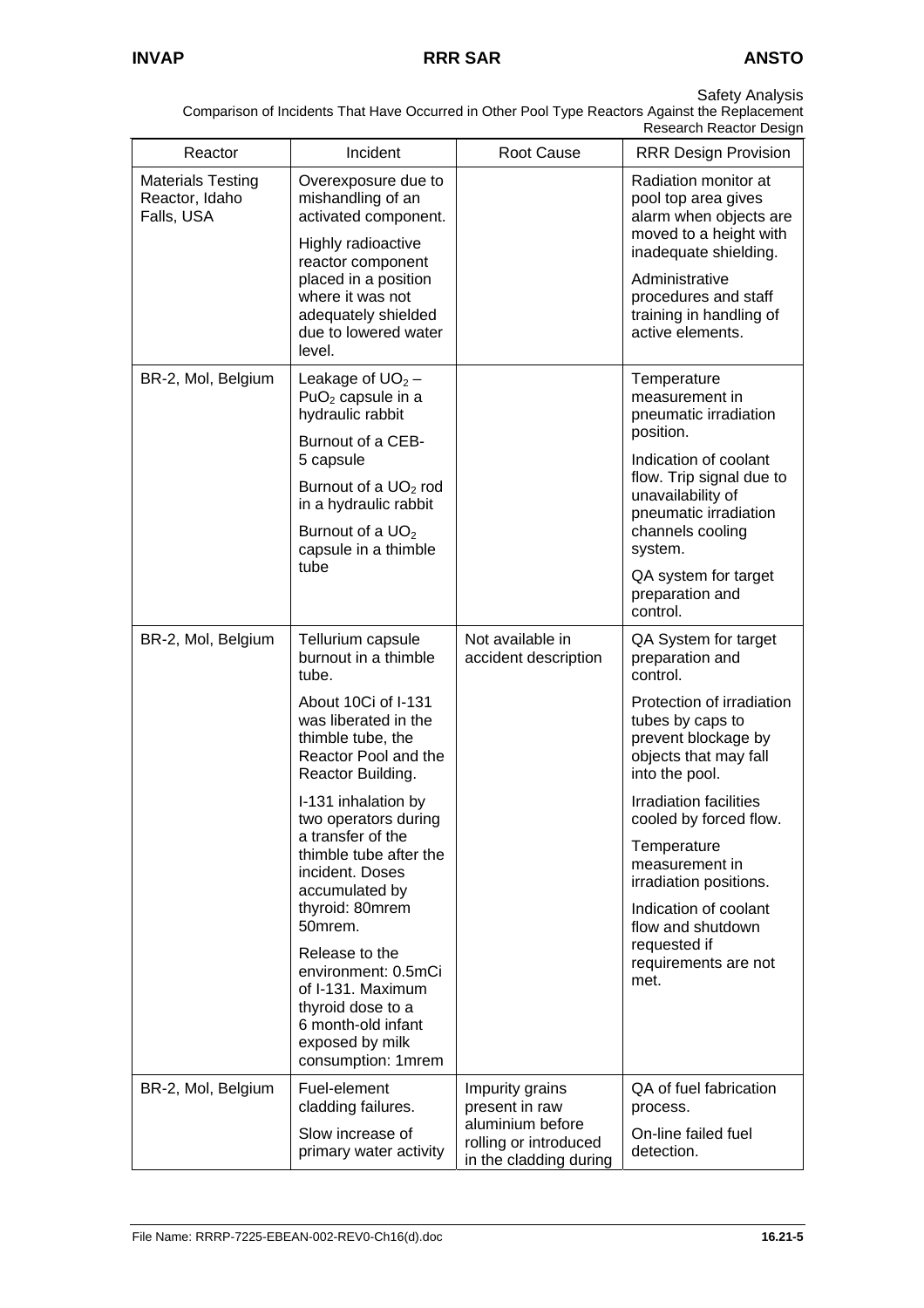| Reactor                | Incident                                                                                                                                                                                                                                                                                                                                                                                                                                                                                                                                 | Root Cause                                                                                                                             | <b>RRR Design Provision</b>                                                                                                                                                               |
|------------------------|------------------------------------------------------------------------------------------------------------------------------------------------------------------------------------------------------------------------------------------------------------------------------------------------------------------------------------------------------------------------------------------------------------------------------------------------------------------------------------------------------------------------------------------|----------------------------------------------------------------------------------------------------------------------------------------|-------------------------------------------------------------------------------------------------------------------------------------------------------------------------------------------|
|                        | during fuel cycle.                                                                                                                                                                                                                                                                                                                                                                                                                                                                                                                       | plate fabrication                                                                                                                      |                                                                                                                                                                                           |
|                        | Periodic shutdown to<br>check fuel<br>assemblies; some<br>fuel assemblies had<br>to be rejected before<br>attaining the burn-up<br>allowed by<br>specifications.                                                                                                                                                                                                                                                                                                                                                                         | process.                                                                                                                               |                                                                                                                                                                                           |
| EWA Reactor,<br>Poland | Several significant<br>defects were<br>discovered in the<br>primary cooling<br>system joints,<br>including the welded<br>joints under the<br>reactor tank, whose<br>rupture could lead to<br>a LOCA                                                                                                                                                                                                                                                                                                                                      | Lack of radiographic<br>testing of welding<br>during construction.                                                                     | Inspection of welding<br>according to QA plan<br>during installation.<br>Siphon breakers in all<br>lines.<br>Leak detection on weld<br>lines.                                             |
| EWA Reactor,<br>Poland | Fuel assembly break<br>during spent fuel<br>transfer from the<br>reactor core to the<br>spent fuel storage<br>pool. The transfer<br>tool had not properly<br>gripped one of the<br>fuel assemblies, due<br>to a mechanical<br>problem, and<br>released it during the<br>horizontal movement<br>of the tool. The fuel<br>assembly fell down<br>and broke into two<br>parts.<br>Total release of<br>fission products into<br>the pool was<br>1.8 $10^9$ Ci. The<br>accident did not<br>cause any exposure<br>of personnel to<br>radiation. | Mishandling of<br>transfer tool. Alarm<br>went off due to poor<br>adherence to the<br>tool, but did not give<br>time for any reaction. | Adequate tool design<br>qualified by tests.<br>Teaming of operators.                                                                                                                      |
| BR-2, Mol, Belgium     | Over exposure of<br>operators due to<br>mishandling of a<br>transport container<br>with capsules of<br>irradiated uranium. At<br>a certain moment<br>during the transport,<br>the shielding plug of                                                                                                                                                                                                                                                                                                                                      | Procedural<br>deficiency: using two<br>cranes<br>simultaneously.<br>Non adherence to<br>written procedures.                            | The proposed design<br>minimises the need to<br>enter hot-cells on a<br>regular basis.<br>Health physics<br>instrumentation located<br>in potential risk areas.<br>Loading of targets and |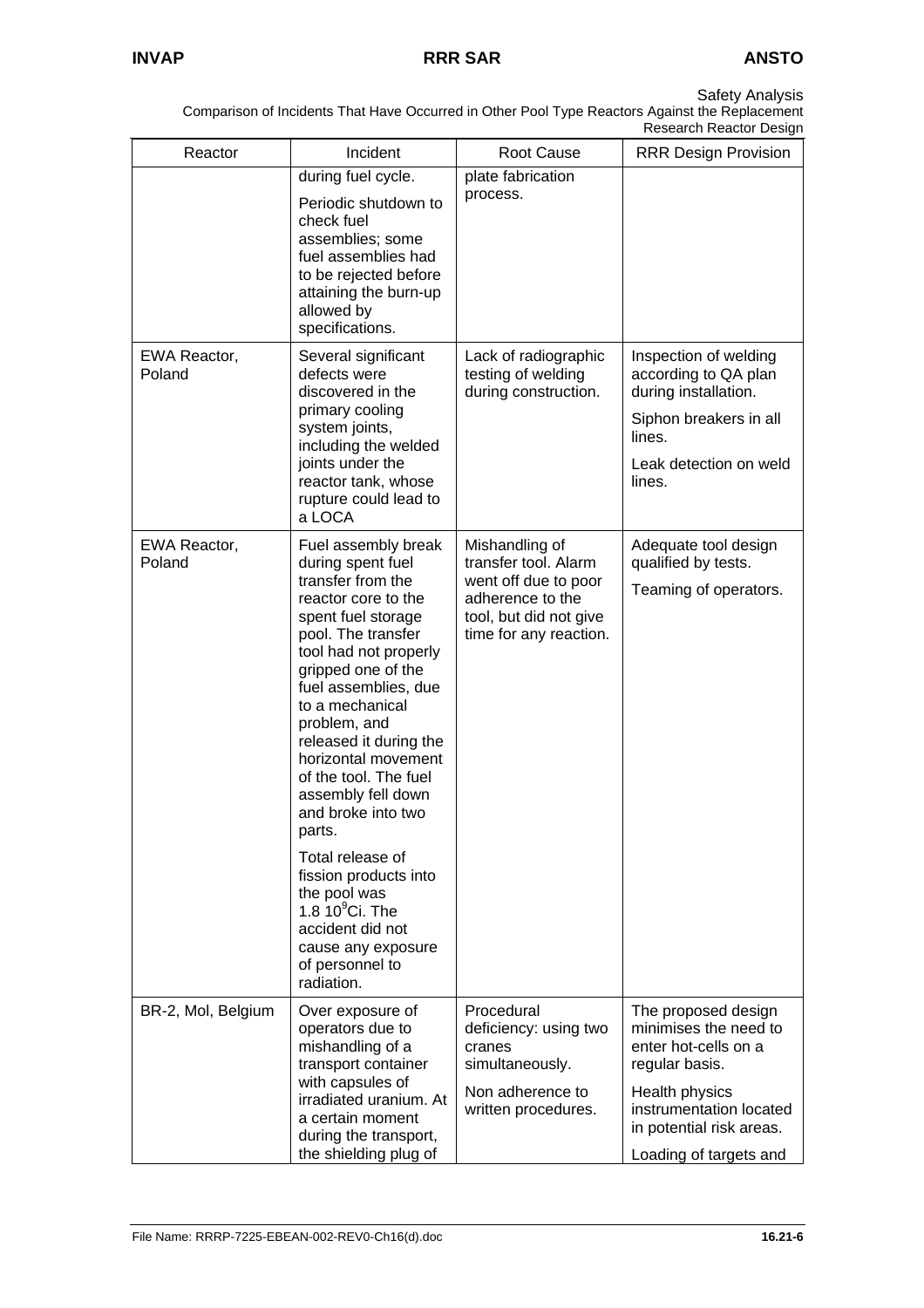|                                                                   |                                                                                                                                                                                                                                                                                                                                                                                                                                                                                                                                                  |                                                                                                                                                                                          | INGSGAIGH INGAULUI DESIYII                                                                                                                   |
|-------------------------------------------------------------------|--------------------------------------------------------------------------------------------------------------------------------------------------------------------------------------------------------------------------------------------------------------------------------------------------------------------------------------------------------------------------------------------------------------------------------------------------------------------------------------------------------------------------------------------------|------------------------------------------------------------------------------------------------------------------------------------------------------------------------------------------|----------------------------------------------------------------------------------------------------------------------------------------------|
| Reactor                                                           | Incident                                                                                                                                                                                                                                                                                                                                                                                                                                                                                                                                         | <b>Root Cause</b>                                                                                                                                                                        | <b>RRR Design Provision</b>                                                                                                                  |
|                                                                   | the container was<br>lifted.                                                                                                                                                                                                                                                                                                                                                                                                                                                                                                                     |                                                                                                                                                                                          | design of transport<br>containers based on<br>ANSTO's 40 year<br>experience in<br>radioisotopes<br>production                                |
| University of<br>Massachusetts,<br>Lowell, USA                    | Operation without<br>one flow bypass<br>basket installed.                                                                                                                                                                                                                                                                                                                                                                                                                                                                                        |                                                                                                                                                                                          | Flow restriction in<br>irradiation channels will<br>be locked into place.                                                                    |
|                                                                   | Operator immediately<br>shutdown the reactor<br>when he became<br>aware of the<br>condition.                                                                                                                                                                                                                                                                                                                                                                                                                                                     |                                                                                                                                                                                          | U-Mo rigs design will<br>prevent their placement<br>into Ir positions.                                                                       |
| <b>Ohio State</b><br>University,<br>Columbus, Ohio,<br><b>USA</b> | Stuck shim safety<br>rod. While attempting<br>a normal shutdown,<br>the operator noted                                                                                                                                                                                                                                                                                                                                                                                                                                                           | Short circuit between<br>two wires, enhanced<br>by high air humidity.<br>Deficient preventive                                                                                            | Qualification of control<br>rod drive through<br>design analysis and<br>control drive testing.                                               |
|                                                                   | that shim safety rod<br>Nº 1 failed to scram.                                                                                                                                                                                                                                                                                                                                                                                                                                                                                                    | maintenance<br>programme.                                                                                                                                                                | Outcome of systematic<br><b>FMEA of CRD</b><br>incorporated to the<br>design to identify<br>potential for failure and<br>operational errors. |
|                                                                   |                                                                                                                                                                                                                                                                                                                                                                                                                                                                                                                                                  |                                                                                                                                                                                          | SSS shuts down the<br>reactor when two or<br>more control plates fail<br>to reach the end of run                                             |
| University of<br>Virginia, USA                                    | Reactor operated for<br>approximately five<br>hours at maximum<br>power (2MW) with<br>power level scrams,<br>intermediate-range<br>period scrams, low<br>primary coolant flow<br>scrams, loss of<br>power to primary<br>pump scram, range<br>switch scram and key<br>switch scram<br>inoperable. Because<br>of recent history of<br>spurious automatic<br>scrams, the senior<br>reactor operator<br>(SRO) interchanged<br>two logic drawer<br>modules while<br>trouble shooting the<br>RPS problem. The<br>SRO discovered the<br>problem when he | Interchange of two<br>non-identical<br>modules and non-<br>performance of a<br>scram operability test<br>prior to restart of the<br>reactor following the<br>exchange of the<br>modules. | Manual by-pass of RPS<br>signals not allowed by<br>system design.                                                                            |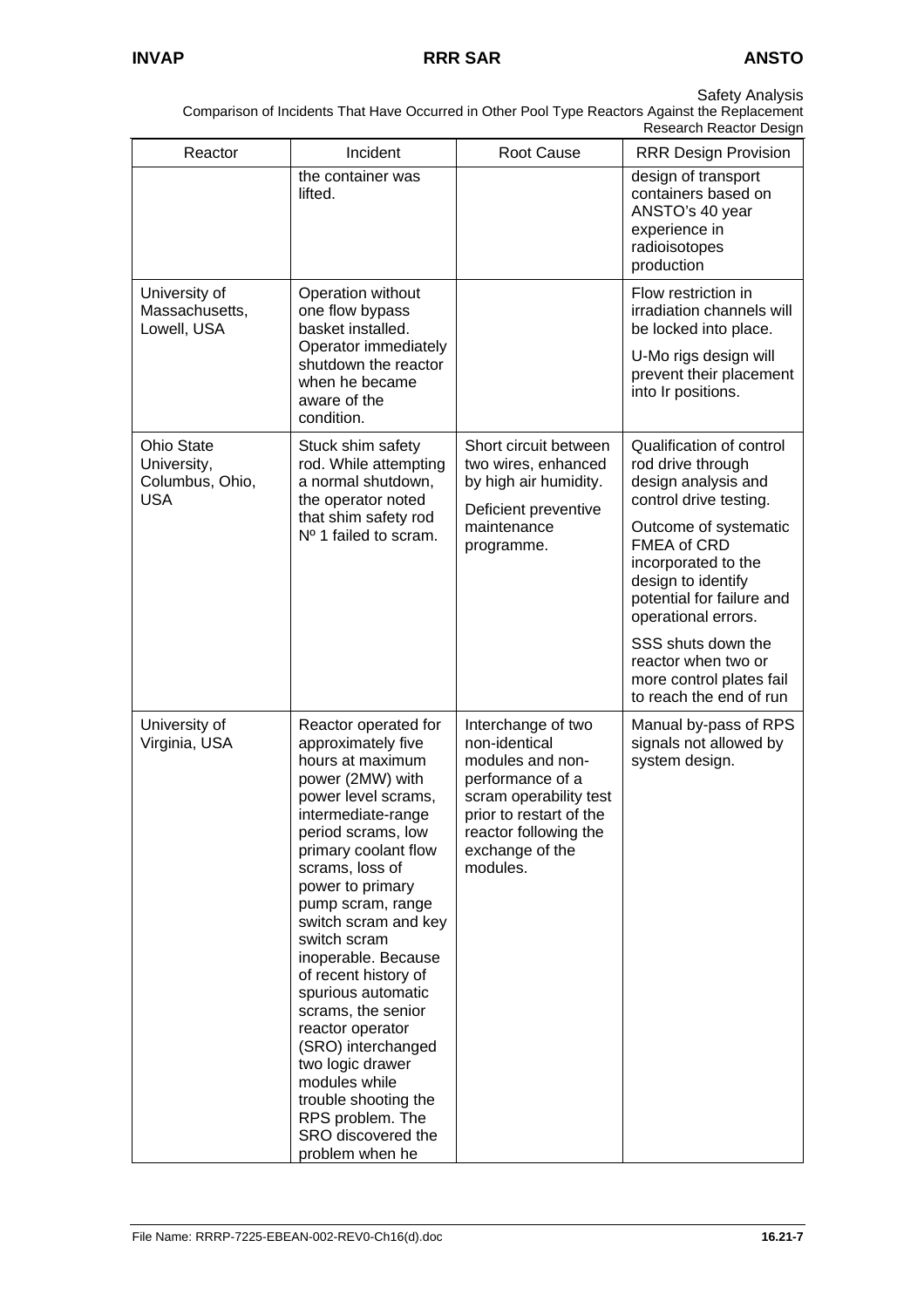Comparison of Incidents That Have Occurred in Other Pool Type Reactors Against the Replacement Research Reactor Design

| Reactor                             | Incident                                                                                                                                                                                                                                                                                                                                                                                                                                                                                                                                                                                                                                                                                                                                 | Root Cause                                                                                                                                                                                                                     | Research Reactor Design<br><b>RRR Design Provision</b>                                                                                                                   |
|-------------------------------------|------------------------------------------------------------------------------------------------------------------------------------------------------------------------------------------------------------------------------------------------------------------------------------------------------------------------------------------------------------------------------------------------------------------------------------------------------------------------------------------------------------------------------------------------------------------------------------------------------------------------------------------------------------------------------------------------------------------------------------------|--------------------------------------------------------------------------------------------------------------------------------------------------------------------------------------------------------------------------------|--------------------------------------------------------------------------------------------------------------------------------------------------------------------------|
|                                     | attempted to insert a<br>period scram at the<br>conclusion of the<br>operating day.                                                                                                                                                                                                                                                                                                                                                                                                                                                                                                                                                                                                                                                      |                                                                                                                                                                                                                                |                                                                                                                                                                          |
| MNR, McMaster<br>University, Canada | A power excursion,<br>which caused a<br>reactor trip on<br>overpower, occurred<br>during refuelling.<br>After the replacement<br>of a shim rod, the fuel<br>assembles were<br>being returned to the<br>core. After loading<br>the fifth fuel<br>assembly, the shim<br>safety rods were<br>withdrawn to verify<br>that the reactor was<br>not critical. The rods<br>were then driven to<br>the 85% withdrawn<br>position instead of<br>the required 40%<br>(safeguard position).<br>On insertion of the<br>sixth fuel assembly, a<br>blue glow was seen<br>and the reactor<br>tripped on<br>overpower. The Log<br>N trip had been<br>bypassed to avoid<br>spurious trip. No<br>personal injuries or<br>equipment/fuel<br>damage occurred. | Violation of core<br>change policies and<br>procedures.<br>Inadequate review of<br>procedures. Failure<br>to consider the<br>hazards and potential<br>consequences of the<br>work. Violation<br>breached licence<br>condition. | Refuelling with fully<br>inserted safety<br>absorbers.<br>Maintenance<br>operations of<br>performed with drained<br>Reflector Vessel.<br>Strict operating<br>procedures. |

# **16.21.3 Conclusions**

The Reactor has sufficient and adequate design provisions to prevent, avoid and protect the facility against all the initiating events collected in the IAEA database.

*End of Section*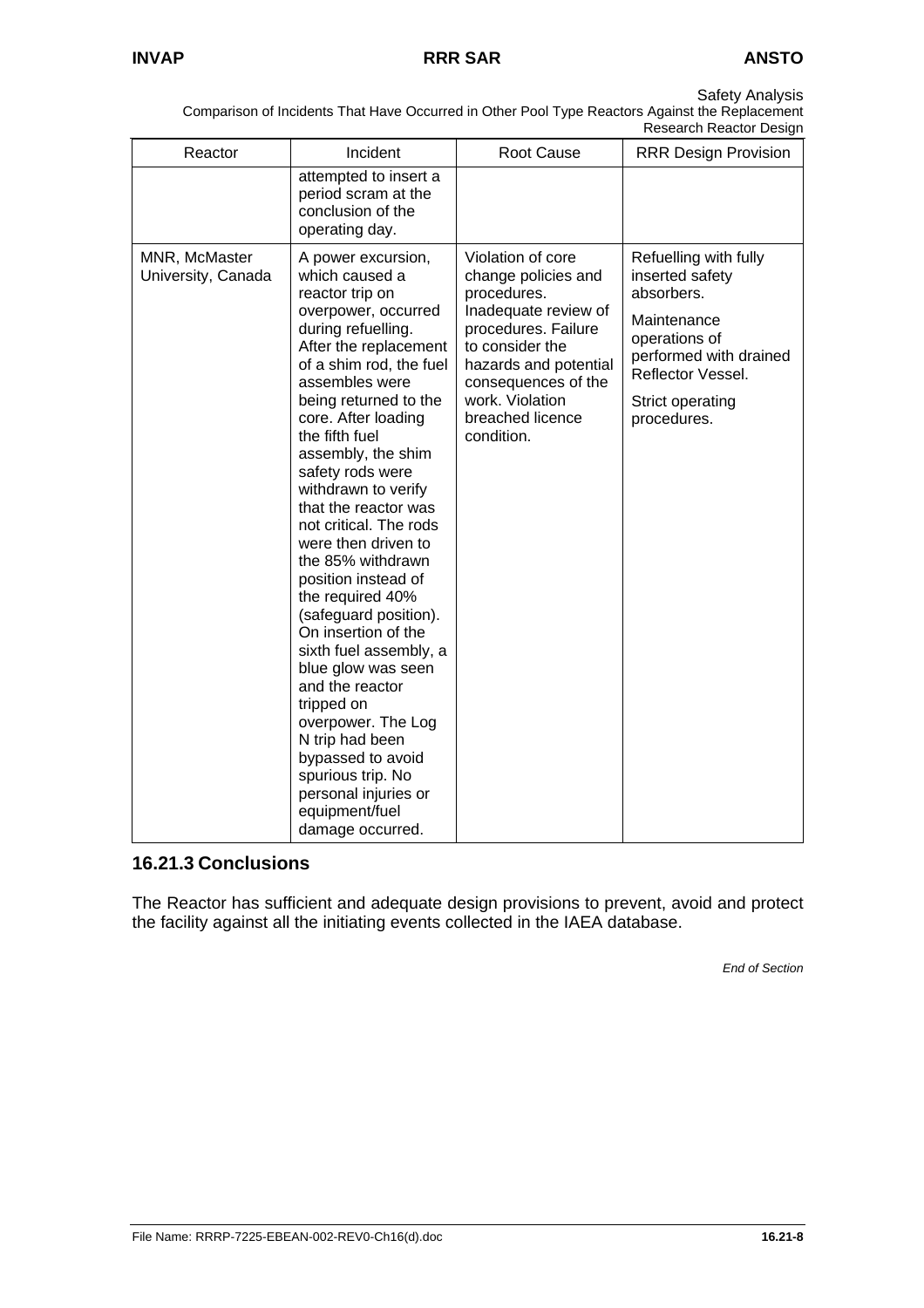### **16.22 CONCLUSIONS**

This chapter of the SAR has presented the safety analysis for the Reactor. It has assessed a comprehensive range of postulated initiating events in order to determine those applicable to the design of the Reactor. It has shown that:

- 1. The inherent safety features and robust design are very effective in preventing accidents and in mitigating the impact of any failures of plant systems.
- 2. No credible external event has the potential to affect the safety of the Reactor Facility.
- 3. The plant will safely shutdown, even for very severe seismic events with a return period of once in 10,000 years and beyond.
- 4. For all design basis initiating events, no significant core damage occurs to the Reactor and the plant is safely shutdown.
- 5. For irradiation rig design basis accidents, the consequences of failures are either benign or minor.
- 6. The occurrence of a 'fast LOCA' leading to uncovery of the core is not credible owing to the high quality of the design and many design provisions.
- 7. The reactor safety system performance exceeds all regulatory requirements for reliability.
- 8. Even for those accidents that are so unlikely as to render them beyond the design basis, the consequences are sufficiently minor as to not require any off-site response or any off-site countermeasures.
- 9. For those beyond design basis accidents that can potentially damage the core, the analysis has shown that their total likelihood is over two orders of magnitude below the regulatory limit.

It is concluded that the Reactor meets all regulatory safety requirements and presents a minimal risk to the operators and the surrounding population.

Specific points worth noting include;

- Operator action is not required in any transient to ensure safe shutdown.
- The reliability of the FRPS renders the failure to shutdown the reactor with the FSS very unlikely.
- The two independent shutdown systems ensure that failure to shutdown the reactor is not credible.
- The pool is capable of being cooled by natural circulation without operator intervention for over 10 days before requiring coolant make-up.
- The reactor is capable of coping with a full break in the main PCS line.
- The passive siphon breakers ensure the cessation of any pipework leak.
- The reactor can cope with the most severe losses of flow in the PCS and RSPCS with no damage to the fuel or rigs.
- Design provisions render core blockage not credible.
- Design provisions and administrative procedures regarding handling of objects at the Reactor Pool top render blockage of an irradiation position very unlikely.